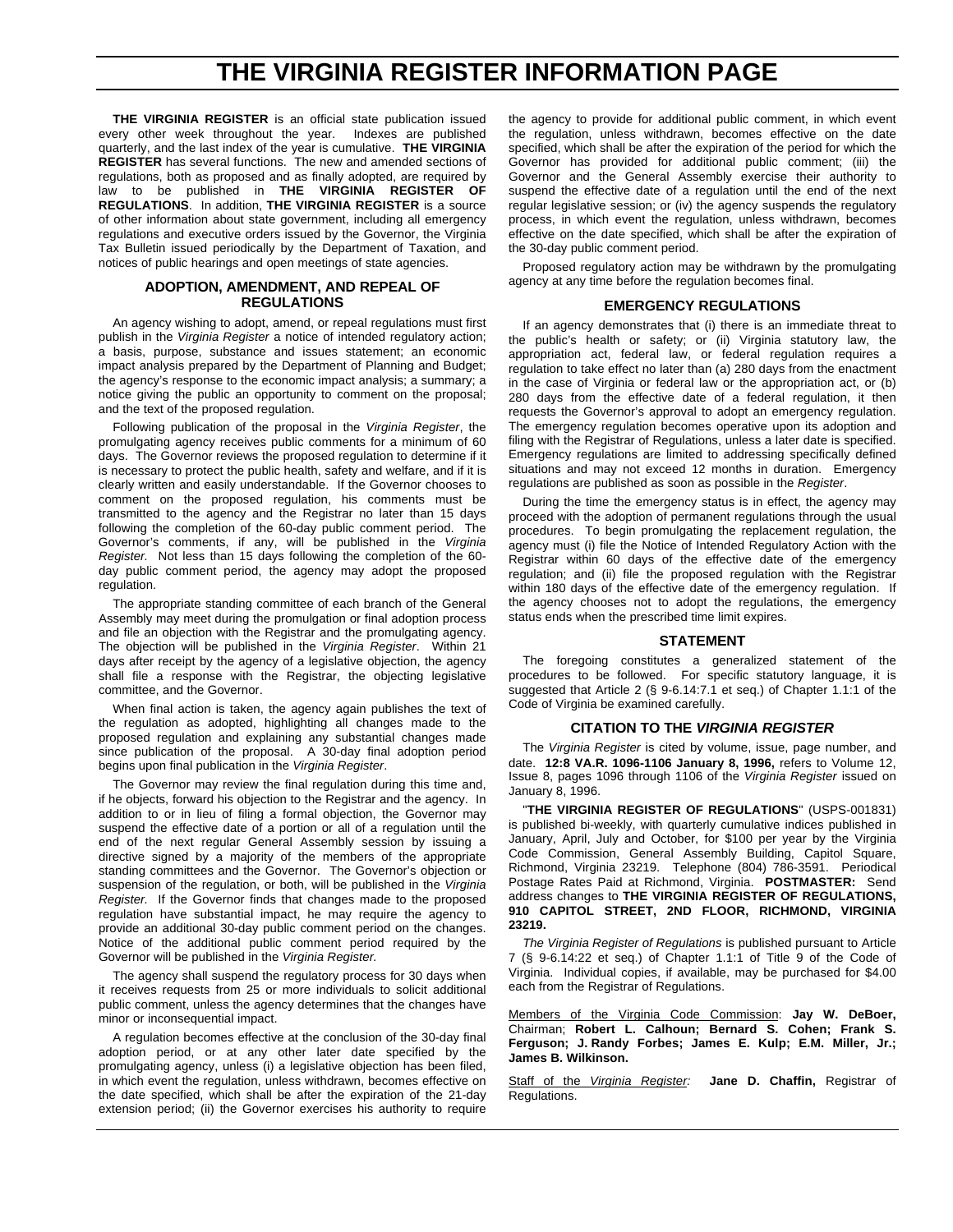# **PUBLICATION SCHEDULE AND DEADLINES**

This schedule is available on the *Register*'s Internet home page (http://legis.state.va.us/codecomm/register/regindex.htm).

# **February 2000 through December 2000**

| Volume: Issue                  | <b>Material Submitted By Noon*</b> | <b>Will Be Published On</b> |
|--------------------------------|------------------------------------|-----------------------------|
| 16:12                          | February 9, 2000                   | February 28, 2000           |
| 16:13                          | February 23, 2000                  | March 13, 2000              |
| 16:14                          | March 8, 2000                      | March 27, 2000              |
| <b>INDEX 2 - Volume 16</b>     |                                    | April 2000                  |
| 16:15                          | March 22, 2000                     | April 10, 2000              |
| 16:16                          | April 5, 2000                      | April 24, 2000              |
| 16:17                          | April 19, 2000                     | May 8, 2000                 |
| 16:18                          | May 3, 2000                        | May 22, 2000                |
| 16:19                          | May 17, 2000                       | June 5, 2000                |
| 16:20                          | May 31, 2000                       | June 19, 2000               |
| <b>INDEX 3 - Volume 16</b>     |                                    | <b>July 2000</b>            |
| 16:21                          | June 14, 2000                      | July 3, 2000                |
| 16:22                          | June 28, 2000                      | July 17, 2000               |
| 16:23                          | July 12, 2000                      | July 31, 2000               |
| 16:24                          | July 26, 2000                      | August 14, 2000             |
| 16:25                          | August 9, 2000                     | August 28, 2000             |
| 16:26                          | August 23, 2000                    | September 11, 2000          |
| <b>FINAL INDEX - Volume 16</b> |                                    | October 2000                |
| 17:1                           | September 6, 2000                  | September 25, 2000          |
| 17:2                           | September 20, 2000                 | October 9, 2000             |
| 17:3                           | October 4, 2000                    | October 23, 2000            |
| 17:4                           | October 18, 2000                   | November 6, 2000            |
| 17:5                           | November 1, 2000                   | November 20, 2000           |
| 17:6                           | November 14, 2000 (Tuesday)        | December 4, 2000            |
| 17:7                           | November 29, 2000                  | December 18, 2000           |
| <b>INDEX 1 - Volume 17</b>     |                                    | January 2001                |

\*Filing deadlines are Wednesdays unless otherwise specified.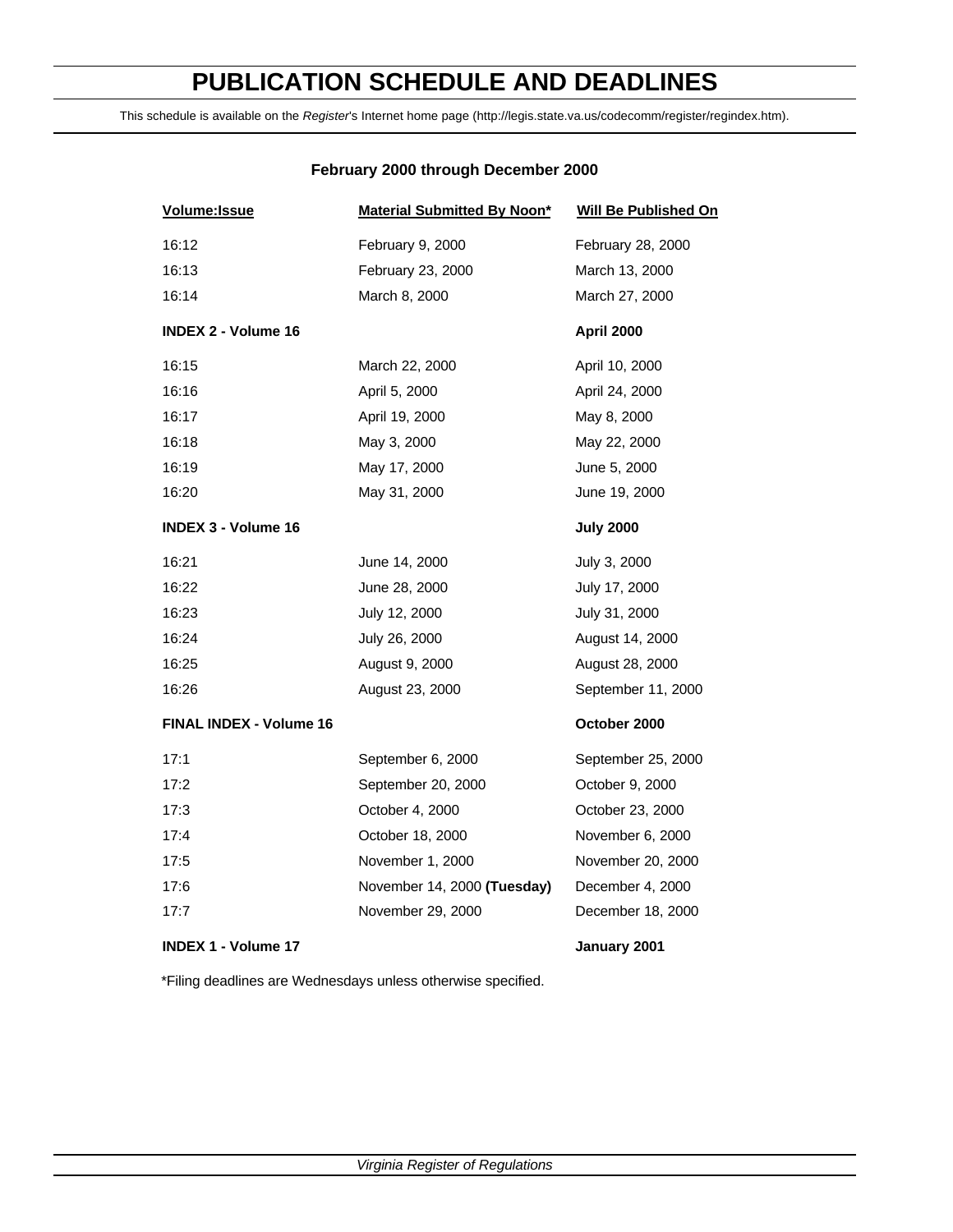# **CUMULATIVE TABLE OF VIRGINIA ADMINISTRATIVE CODE SECTIONS ADOPTED, AMENDED, OR REPEALED**

Cumulative Table.........................................................[..1651](#page-6-0)

# **NOTICES OF INTENDED REGULATORY ACTION**

TITLE 4. CONSERVATION AND NATURAL RESOURCES

Department of Mines, Minerals and Energy ..................[..1660](#page-15-0)

#### TITLE 9. ENVIRONMENT

#### TITLE 12. HEALTH

| Department of Medical Assistance Services1667 |  |  |  |
|-----------------------------------------------|--|--|--|
|-----------------------------------------------|--|--|--|

#### TITLE 18. PROFESSIONAL AND OCCUPATIONAL LICENSING

#### TITLE 22. SOCIAL SERVICES

#### TITLE 24. TRANSPORTATION AND MOTOR VEHICLES

Commonwealth Transportation Board...........................[..1670](#page-25-0)

# **FINAL REGULATIONS**

TITLE 4. CONSERVATION AND NATURAL RESOURCES

#### **MARINE RESOURCES COMMISSION**

Pertaining to Restrictions on Oyster Harvest (amending 4 VAC 20-720-20, 4 VAC 20-720-40, 4 VAC 20-720-50, 4 VAC 20-720-60, 4 VAC 20-720-70, and 4 VAC 20-720-80). ...................................................................................[..1671](#page-26-0)

Pertaining to Channeled Whelk (amending 4 VAC 20-890-25). .....................................................................................1674

TITLE 18. PROFESSIONAL AND OCCUPATIONAL **LICENSING** 

#### **CEMETERY BOARD**

Public Participation Guidelines. (18 VAC 47-10-10 et seq.) ...................................................................................[..1674](#page-29-0)

#### TITLE 22. SOCIAL SERVICES

### **STATE BOARD OF SOCIAL SERVICES**

Standards and Regulations for Licensed Adult Day Care Centers (amending 22 VAC 40-60-10 through 22 VAC 40-60- 60, 22 VAC 40-60-80, 22 VAC 40-60-90, 22 VAC 40-60-110 through 22 VAC 40-60-150, 22 VAC 40-60-180, 22 VAC 40- 60-190, 22 VAC 40-60-200, 22 VAC 40-60-260 through 22 VAC 40-60-280, 22 VAC 40-60-300, 22 VAC 40-60-320, 22 VAC 40-60-330, 22 VAC 40-60-340, 22 VAC 40-60-370 through 22 VAC 40-60-470, 22 VAC 40-60-490, 22 VAC 40- 60-510, 22 VAC 40-60-520, 22 VAC 40-60-550 through 22 VAC 40-60-610, 22 VAC 40-60-680, 22 VAC 40-60-690, 22 VAC 40-60-700, 22 VAC 40-60-770, 22 VAC 40-60-780, 22 VAC 40-60-800, 22 VAC 40-60-850, 22 VAC 40-60-860, 22 VAC 40-60-880, 22 VAC 40-60-960, 22 VAC 40-60-980, 22 VAC 40-60-1010, and 22 VAC 40-60-1020; adding 22 VAC 40-60-235, 22 VAC 40-60-425, 22 VAC 40-60-554, 22 VAC 40-60-556, 22 VAC 40-60-564, 22 VAC 40-60-691, 22 VAC 40-60-692, 22 VAC 40-60-694, 22 VAC 40-60-695, 22 VAC 40-60-697, 22 VAC 40-60-698, 22 VAC 40-60-699, 22 VAC 40-60-705, and 22 VAC 40-60-885; repealing 22 VAC 40-60- 70, 22 VAC 40-60-100, 22 VAC 40-60-210 through 22 VAC 40-60-250, 22 VAC 40-60-290, 22 VAC 40-60-310, 22 VAC 40-60-350, 22 VAC 40-60-360, 22 VAC 40-60-480, 22 VAC 40-60-530, 22 VAC 40-60-540, 22 VAC 40-60-620 through 22 VAC 40-60-650, 22 VAC 40-60-670, 22 VAC 40-60-710 through 22 VAC 40-60-760, 22 VAC 40-60-790, 22 VAC 40- 60-810 through 22 VAC 40-60-840, 22 VAC 40-60-870, 22 VAC 40-60-890 through 22 VAC 40-60-950, 22 VAC 40- 60-970, 22 VAC 40-60-990, 22 VAC 40-60-1000, and 22 VAC 40-60-1030 through 22 VAC 40-60-1060)....................... [1676](#page-31-0)

Child Protective Services (amending 22 VAC 40-705-10 and 22 VAC 40-705-40). ...................................................... [1705](#page-60-0)

# **EMERGENCY REGULATIONS**

TITLE 4. CONSERVATION AND NATURAL RESOURCES

#### **MARINE RESOURCES COMMISSION**

| Pertaining to the Newport News Shellfish Management Area. |  |
|-----------------------------------------------------------|--|
|                                                           |  |

# **FORMS**

TITLE 9. ENVIRONMENT

# **STATE WATER CONTROL BOARD**

| Virginia Water Protection Permit Regulation. (9 VAC 25-210- |  |
|-------------------------------------------------------------|--|
|                                                             |  |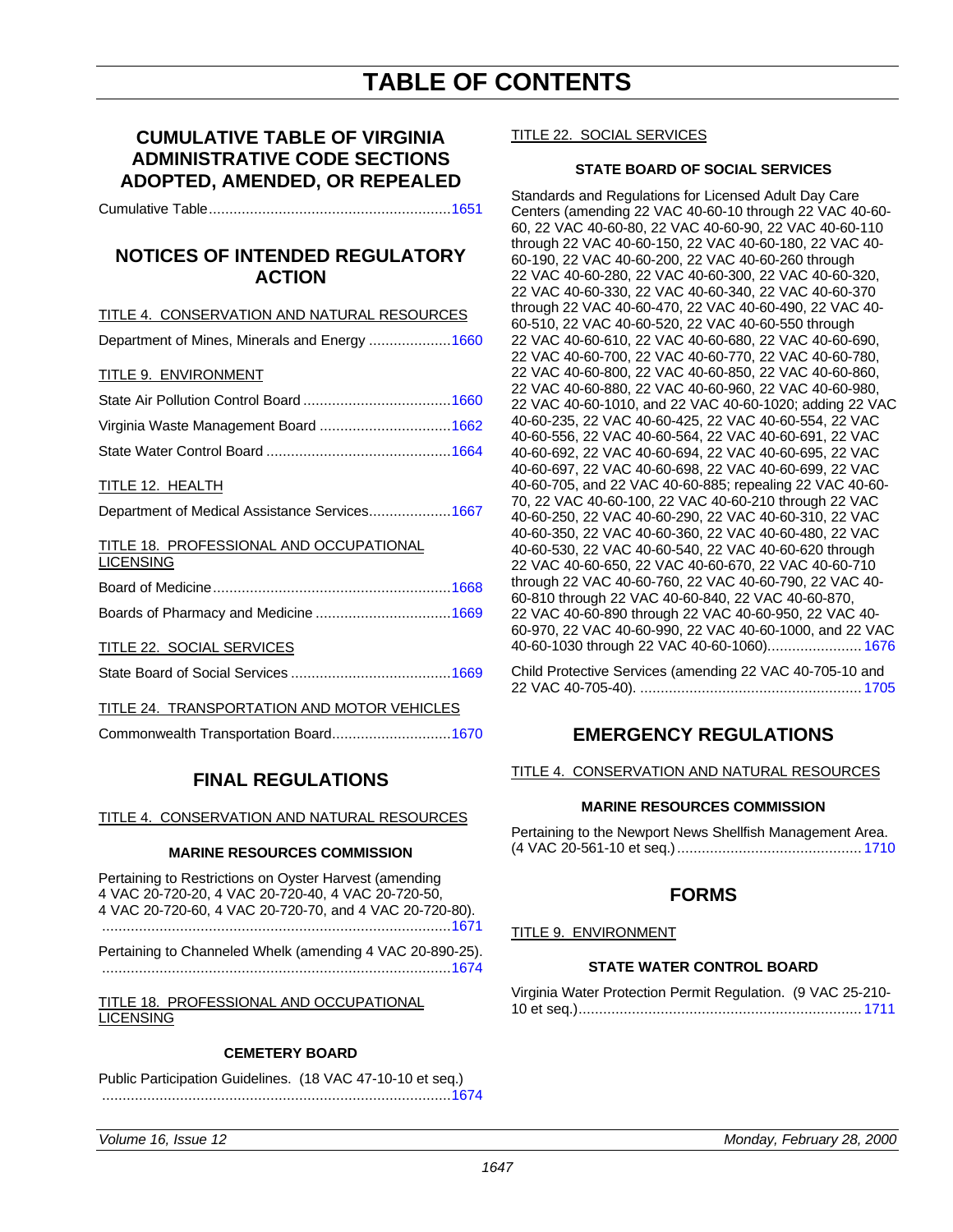# Table of Contents

# **GOVERNOR**

### GOVERNOR'S COMMENTS

TITLE 9. ENVIRONMENT

# **STATE AIR POLLUTION CONTROL BOARD**

Existing Stationary Sources. (9 VAC 5-40-10 et seq.).... 1715

### TITLE 12. HEALTH

# **DEPARTMENT OF MEDICAL ASSISTANCE SERVICES**

Program of All-Inclusive Care for the Elderly (PACE): State Plan Under Title XIX of the Social Security Act Medical Assistance Program; General Provisions. (12 VAC 30-10-10 et seq.) ......................................................................... 1715

Methods and Standards for Establishing Payment Rates-- Inpatient Hospital Care (Diagnosis Related Groups). (1[2 VAC](#page-70-0) 30-70-10 et seq.)........................................................... 1715

### TITLE 18. PROFESSIONAL AND OCCUPATIONAL LICENSING

#### **BOARD OF AUDIOLOGY AND SPEECH-LANGUAGE PATHOLOGY**

Regulations of the Board of Audiology and Speech-Language Pathology. (18 VAC 30-20-10 et seq.)........................... 1715

# **BOARD OF MEDICINE**

| Regulations Governing the Practice of Medicine, Osteopathy,<br>Podiatry, Chiropractic, and Physician Acupuncture. (18 VAC |
|---------------------------------------------------------------------------------------------------------------------------|
| Regulations Governing the Practice of Respiratory Care<br>Practitioners. (18 VAC 85-40-10 et seq.) 1715                   |
| Regulations Governing the Practice of Occupational<br>Therapists. (18 VAC 85-80-10 et seq.) 1716                          |
| Regulations Governing the Licensure of Radiologic<br>Technologists and Radiologic Technologists-Limited.                  |

# **BOARD OF NURSING**

Regulations Governing the Practice of Nursing. (18 VAC 90- 20-10 et seq.)................................................................ 1716

#### **BOARD OF LICENSED PROFESSIONAL COUNSELORS, MARRIAGE AND FAMILY THERAPISTS AND SUBST[ANCE](#page-71-0) ABUSE TREATMENT PROFESSIONALS**

Regulations Governing the Certification of Substance Abuse Counselors. (18 VAC 115-30-10 et seq.)....................... 1716

Regulations Governing the Practice of Marriage and Family Therapists. (18 VAC 115-50-10 et seq.) ........................ 1716

# **BOARD OF PSYCHOLOGY**

Regulations Governing the Practice of Psychology. (18 VAC 125-20-10 et seq.) .......................................................[..1716](#page-71-1)

### TITLE 22. SOCIAL SERVICES

# **DEPARTMENT OF SOCIAL SERVICES**

Food Stamp Program - Resource Exclusion (REPEALING). (22 VAC 40-30-10 et seq.) ...........................................[..1717](#page-72-0)

Fraud Reduction/Elimination Effort. (22 VAC 40-325-10 et seq.)..............................................................................1717

# **GENERAL NOTICES/ERRATA**

# **STATE AIR POLLUTION CONTROL BOARD**

Rescheduled Public Hearing and Comment Period for Proposed Nonmetallic Mineral Processing General Permit (9 VAC 5 Chapter 510) ..................................................1718

# **STATE CORPORATION COMMISSION**

### ORDER ESTABLISHING INVESTIGATION

Investigation of the Appropriate Level of Intrastate Access Service Prices ..............................................................[.1718](#page-73-0)

# **DEPARTMENT OF ENVIRONMENTAL QUALITY**

Notice of Public Meeting and Public Comment for Blackwater River Coliform TMDL .....................................................1721

Notice of Public Meeting and Public Comment for Muddy Creek Nitrate TMDL......................................................[.1721](#page-76-0)

Notice of Public Meeting and Public Comment on Development of the Otters Fecal Coliform Bacteria TMDLs .....................................................................................1721

#### **STATE BOARD OF HEALTH AND DEPARTMENT OF MEDICAL ASSISTANCE SERVICES**

Legal Notice of Request for Certificate of Public Need Applications..................................................................[.1722](#page-77-0)

### **VIRGINIA WASTE MANAGEMENT BOARD**

Notice of Periodic Review of Regulations Pursuant to Executive Order 25 (98)................................................[.1723](#page-78-0)

# **VIRGINIA CODE COMMISSION**

Notice to State Agencies................................................1723

Forms for Filing Material for Publication in *The Virginia Register of Regulations*..................................................1723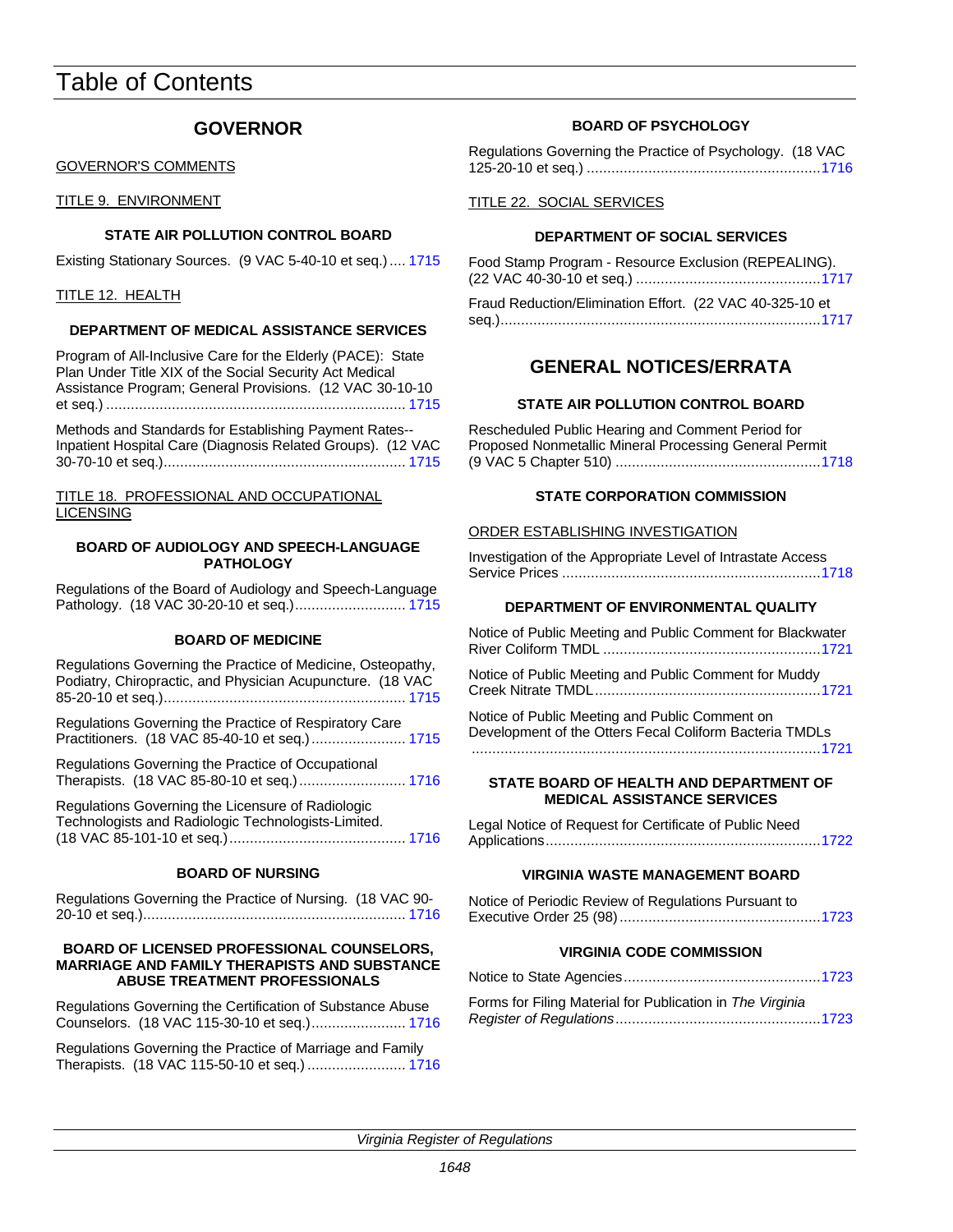# **CALENDAR OF EVENTS**

# **EXECUTIVE**

|  | Open Meetings and Public Hearings1724 |
|--|---------------------------------------|
|--|---------------------------------------|

# **LEGISLATIVE**

|--|--|--|--|--|--|

# CHRONOLOGICAL LIST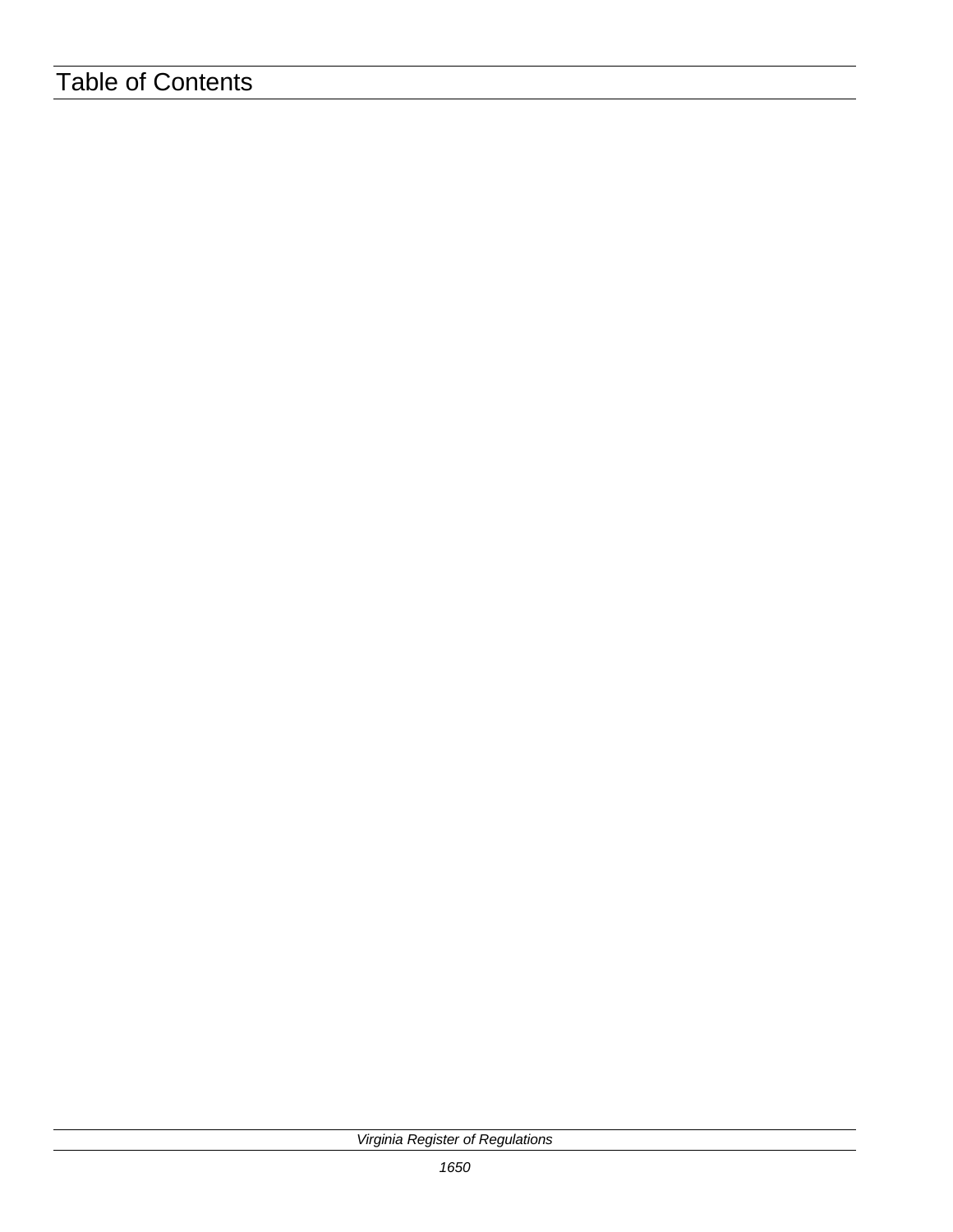# **CUMULATIVE TABLE OF VIRGINIA ADMINISTRATIVE CODE SECTIONS ADOPTED, AMENDED, OR REPEALED**

<span id="page-6-0"></span>The table printed below lists regulation sections, by Virginia Administrative Code (VAC) title, that have been amended, added or repealed in the *Virginia Register* since the regulations were originally published or last supplemented in VAC (the Fall 1999 VAC Supplement includes final regulations published through *Virginia Register* Volume 15, Issue 23, dated August 2, 1999). Emergency regulations, if any, are listed, followed by the designation "emer," and errata pertaining to final regulations are listed. Proposed regulations are not listed here. The table lists the sections in numerical order and shows action taken, the volume, issue and page number where the section appeared, and the effective date of the section.

| <b>SECTION NUMBER</b>                              | <b>ACTION</b> | CITE                  | EFFECTIVE DATE  |
|----------------------------------------------------|---------------|-----------------------|-----------------|
| Title 2. Agriculture                               |               |                       |                 |
| 2 VAC 15-20-70                                     | Amended       | 16:9 VA.R. 1150       | 1/1/00          |
| 2 VAC 15-20-80                                     | Amended       | 15:26 VA.R. 3445      | 8/17/99         |
| 2 VAC 15-20-80                                     | Repealed      | 16:9 VA.R. 1150       | 1/1/00          |
| 2 VAC 15-20-81                                     | Added         | 16:9 VA.R. 1150       | 1/1/00          |
| <b>Title 4. Conservation and Natural Resources</b> |               |                       |                 |
| 4 VAC 20-252-60                                    | Amended       | 16:10 VA.R. 1222      | 1/1/00          |
| 4 VAC 20-252-85                                    | Amended       | 16:10 VA.R. 1222      | 1/1/00          |
| 4 VAC 20-252-90                                    | Amended       | 16:10 VA.R. 1222      | 1/1/00          |
| 4 VAC 20-252-100                                   | Amended       | 16:10 VA.R. 1223      | 1/1/00          |
| 4 VAC 20-252-110                                   | Amended       | 16:10 VA.R. 1223      | 1/1/00          |
| 4 VAC 20-252-140                                   | Amended       | 16:10 VA.R. 1223      | 1/1/00          |
| 4 VAC 20-270-50                                    | Amended       | 16:7 VA.R. 804        | 1/1/00          |
| 4 VAC 20-333-10 through 4 VAC 20-333-40            | Added         | 15:24 VA.R. 3035-3037 | 7/6/99          |
| 4 VAC 20-595-10 emer                               | Added         | 15:25 VA.R. 3366      | 8/15/99-8/31/99 |
| 4 VAC 20-595-20 emer                               | Added         | 15:25 VA.R. 3366      | 8/15/99-8/31/99 |
| 4 VAC 20-620-30                                    | Amended       | 16:5 VA.R. 580        | 11/1/99         |
| 4 VAC 20-620-40                                    | Amended       | 16:5 VA.R. 580        | 11/1/99         |
| 4 VAC 20-700-20                                    | Amended       | 16:7 VA.R. 804        | 1/1/00          |
| 4 VAC 20-720-20                                    | Amended       | 16:3 VA.R. 292        | 10/1/99         |
| 4 VAC 20-720-35                                    | Added         | 16:3 VA.R. 292        | 10/1/99         |
| 4 VAC 20-720-40                                    | Amended       | 16:3 VA.R. 292        | 10/1/99         |
| 4 VAC 20-720-50                                    | Amended       | 16:3 VA.R. 293        | 10/1/99         |
| 4 VAC 20-720-60                                    | Amended       | 16:3 VA.R. 293        | 10/1/99         |
| 4 VAC 20-720-70                                    | Amended       | 16:3 VA.R. 294        | 10/1/99         |
| 4 VAC 20-720-80                                    | Amended       | 16:3 VA.R. 294        | 10/1/99         |
| 4 VAC 20-720-105                                   | Repealed      | 16:3 VA.R. 294        | 10/1/99         |
| 4 VAC 20-890-10                                    | Amended       | 16:7 VA.R. 804        | 1/1/00          |
| 4 VAC 20-890-25                                    | Added         | 16:7 VA.R. 805        | 1/1/00          |
| 4 VAC 20-890-35                                    | Amended       | 16:7 VA.R. 805        | 1/1/00          |
| 4 VAC 20-891-10 through 4 VAC 20-891-30 emer       | Added         | 16:10 VA.R. 1268      | 1/1/00-1/31/00  |
| 4 VAC 25-40 (Forms)                                | Amended       | 16:10 VA.R. 1335      |                 |
| 4 VAC 25-130 (Forms)                               | Amended       | 16:10 VA.R. 1335      | --              |
| 4 VAC 25-150 (Forms)                               | Amended       | 16:10 VA.R. 1335      | Ξ.              |
| <b>Title 6. Criminal Justice and Corrections</b>   |               |                       |                 |
| 6 VAC 20-170-10 et seq.                            | Repealed      | 16:8 VA.R. 945        | 2/2/00          |
| 6 VAC 20-171-10 through 6 VAC 20-171-560           | Added         | 16:8 VA.R. 945-974    | 2/2/00          |
| 6 VAC 35-50-10 et seq.                             | Repealed      | 16:10 VA.R. 1223      | 7/1/00          |
| <b>Title 7. Economic Development</b>               |               |                       |                 |
| 7 VAC 10-20-10                                     | Amended       | 15:25 VA.R. 3348      | 9/29/99         |
| 7 VAC 10-20-30                                     | Amended       | 15:25 VA.R. 3350      | 9/29/99         |
| 7 VAC 10-20-50                                     | Amended       | 15:25 VA.R. 3350      | 9/29/99         |
| <b>Title 8. Education</b>                          |               |                       |                 |
| 8 VAC 20-50-10 et seq.                             | Repealed      | 16:10 VA.R. 1223      | 7/1/00          |
|                                                    |               |                       |                 |

*Volume 16, Issue 12 Monday, February 28, 2000*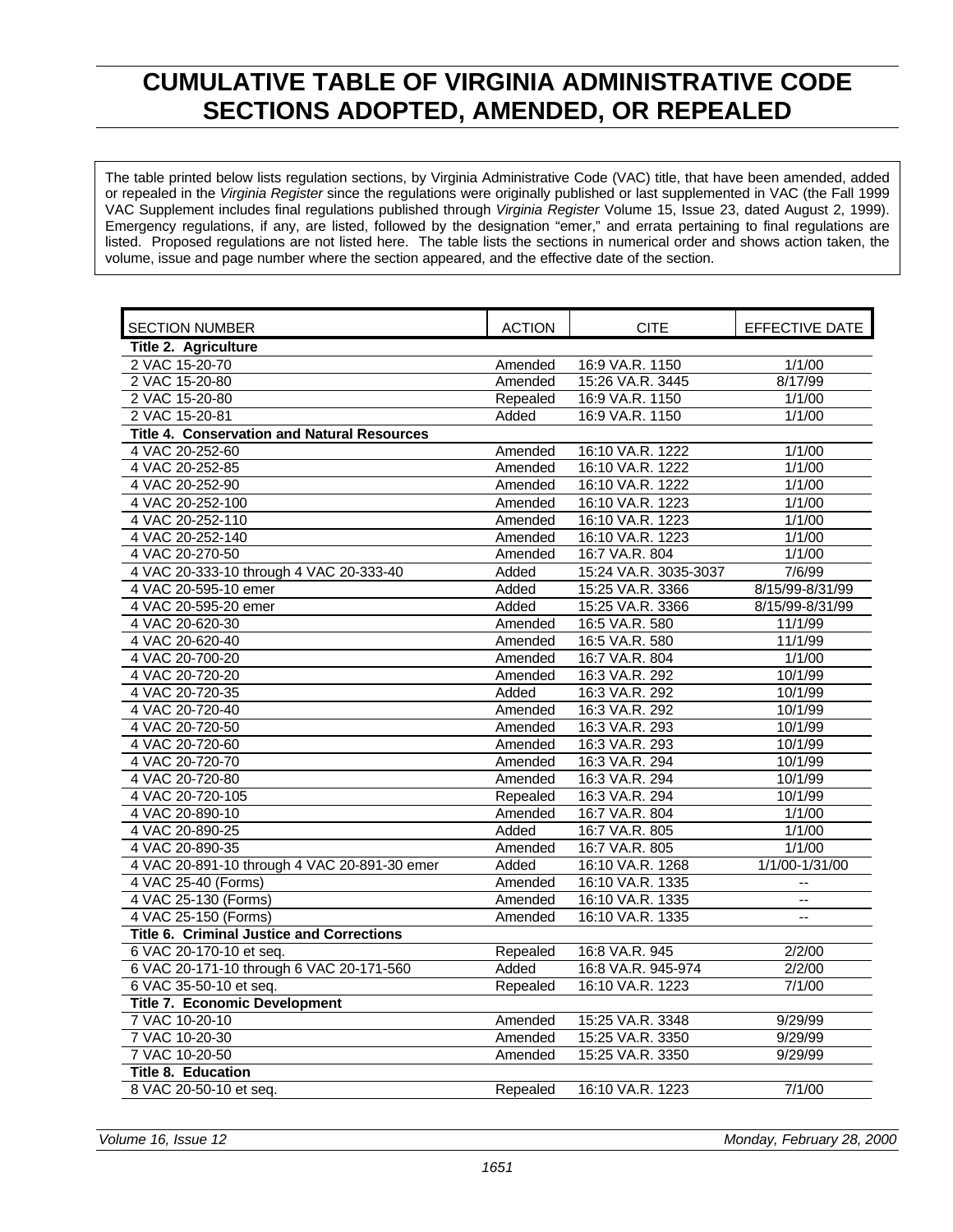| <b>SECTION NUMBER</b>                         | <b>ACTION</b>      | <b>CITE</b>                          | EFFECTIVE DATE                 |
|-----------------------------------------------|--------------------|--------------------------------------|--------------------------------|
| <b>Title 9. Environment</b>                   |                    |                                      |                                |
| 9 VAC 5-80-1400 through 9 VAC 5-80-1590       | Added              | 16:7 VA.R. 806-819                   | 2/1/00                         |
| 9 VAC 25-151 (Forms)                          | Amended            | 15:24 VA.R. 3251                     | $-$                            |
| Title 11. Gaming                              |                    |                                      |                                |
| 11 VAC 10-130-10                              | Amended            | 15:26 VA.R. 3449                     | 8/25/99                        |
| 11 VAC 10-130-20                              | Amended            | 15:26 VA.R. 3449                     | 8/25/99                        |
| 11 VAC 10-130-40                              | Amended            | 15:26 VA.R. 3451                     | 8/25/99                        |
| 11 VAC 10-130-51                              | Amended            | 15:26 VA.R. 3451                     | 8/25/99                        |
| 11 VAC 10-130-60                              | Amended            | 15:26 VA.R. 3452                     | 8/25/99                        |
| 11 VAC 10-130-76                              | Amended            | 15:26 VA.R. 3452                     | 8/25/99                        |
| 11 VAC 10-130-77                              | Amended            | 15:26 VA.R. 3452                     | 8/25/99                        |
| Title 12. Health                              |                    |                                      |                                |
| 12 VAC 5-65-10 et seq. emer                   | Amended            | 16:10 VA.R. 1268-1275                | 1/3/00-1/2/01                  |
| 12 VAC 5-220-10 emer                          | Amended            | 16:10 VA.R. 1276                     | 1/3/00-1/2/01                  |
| 12 VAC 5-220-90 emer                          | Amended            | 16:10 VA.R. 1280                     | 1/3/00-1/2/01                  |
| 12 VAC 5-220-105 emer                         | Amended            | 16:10 VA.R. 1280                     | 1/3/00-1/2/01                  |
| 12 VAC 5-220-150 emer                         | Repealed           | 16:10 VA.R. 1280                     | 1/3/00-1/2/01                  |
| 12 VAC 5-220-160 emer                         | Amended            | 16:10 VA.R. 1281                     | 1/3/00-1/2/01                  |
| 12 VAC 5-220-180 emer                         | Amended            | 16:10 VA.R. 1281                     | 1/3/00-1/2/01                  |
| 12 VAC 5-220-200 emer                         | Amended            | 16:10 VA.R. 1282                     | 1/3/00-1/2/01                  |
| 12 VAC 5-220-230 emer                         | Amended            | 16:10 VA.R. 1284                     | 1/3/00-1/2/01                  |
| 12 VAC 5-220-270 emer                         | Amended            | 16:10 VA.R. 1286                     | 1/3/00-1/2/01                  |
| 12 VAC 5-220-280 emer                         | Amended            | 16:10 VA.R. 1286                     | 1/3/00-1/2/01                  |
| 12 VAC 5-220-355 emer                         | Amended            | 16:10 VA.R. 1287                     | 1/3/00-1/2/01                  |
| 12 VAC 5-220-385 emer                         | Amended            | 16:10 VA.R. 1287                     | 1/3/00-1/2/01                  |
| 12 VAC 5-220-420 emer                         | Amended            | 16:10 VA.R. 1288                     | 1/3/00-1/2/01                  |
| 12 VAC 5-220-470 emer<br>12 VAC 5-230-10 emer | Amended            | 16:10 VA.R. 1289<br>16:10 VA.R. 1289 | 1/3/00-1/2/01<br>1/3/00-1/2/01 |
| 12 VAC 5-230-20 emer                          | Amended            | 16:10 VA.R. 1290                     | 1/3/00-1/2/01                  |
| 12 VAC 5-240-10 emer                          | Amended<br>Amended | 16:10 VA.R. 1290                     | 1/3/00-1/2/01                  |
| 12 VAC 5-240-20 emer                          | Amended            | 16:10 VA.R. 1291                     | 1/3/00-1/2/01                  |
| 12 VAC 5-240-30 emer                          | Amended            | 16:10 VA.R. 1291                     | 1/3/00-1/2/01                  |
| 12 VAC 5-250-30 emer                          | Amended            | 16:10 VA.R. 1293                     | 1/3/00-1/2/01                  |
| 12 VAC 5-260-30 emer                          | Amended            | 16:10 VA.R. 1293                     | 1/3/00-1/2/01                  |
| 12 VAC 5-260-40 emer                          | Amended            | 16:10 VA.R. 1293                     | 1/3/00-1/2/01                  |
| 12 VAC 5-260-80 emer                          | Amended            | 16:10 VA.R. 1294                     | 1/3/00-1/2/01                  |
| 12 VAC 5-260-100 emer                         | Amended            | 16:10 VA.R. 1294                     | 1/3/00-1/2/01                  |
| 12 VAC 5-270-30 emer                          | Amended            | 16:10 VA.R. 1295                     | 1/3/00-1/2/01                  |
| 12 VAC 5-270-40 emer                          | Amended            | 16:10 VA.R. 1295                     | 1/3/00-1/2/01                  |
| 12 VAC 5-280-10 emer                          | Amended            | 16:10 VA.R. 1296                     | 1/3/00-1/2/01                  |
| 12 VAC 5-280-30 emer                          | Amended            | 16:10 VA.R. 1296                     | 1/3/00-1/2/01                  |
| 12 VAC 5-290-10 emer                          | Amended            | 16:10 VA.R. 1296                     | 1/3/00-1/2/01                  |
| 12 VAC 5-290-30 emer                          | Amended            | 16:10 VA.R. 1297                     | 1/3/00-1/2/01                  |
| 12 VAC 5-300-30 emer                          | Amended            | 16:10 VA.R. 1297                     | 1/3/00-1/2/01                  |
| 12 VAC 5-310-30 emer                          | Amended            | 16:10 VA.R. 1298                     | 1/3/00-1/2/01                  |
| 12 VAC 5-320-50 emer                          | Amended            | 16:10 VA.R. 1298                     | 1/3/00-1/2/01                  |
| 12 VAC 5-320-150 emer                         | Amended            | 16:10 VA.R. 1298                     | 1/3/00-1/2/01                  |
| 12 VAC 5-320-430 emer                         | Amended            | 16:10 VA.R. 1298                     | 1/3/00-1/2/01                  |
| 12 VAC 5-340-30 emer                          | Amended            | 16:10 VA.R. 1298                     | 1/3/00-1/2/01                  |
| 12 VAC 5-360-30 emer                          | Amended            | 16:10 VA.R. 1298                     | 1/3/00-1/2/01                  |
| 12 VAC 5-360-40 emer                          | Amended            | 16:10 VA.R. 1299                     | 1/3/00-1/2/01                  |
| 12 VAC 5-371-40 emer                          | Amended            | 16:7 VA.R. 896                       | 12/31/99-12/30/00              |
| 12 VAC 5-408-10 through 12 VAC 5-408-370      | Added              | 16:7 VA.R. 819-837                   | 1/20/00                        |
| 12 VAC 5-408-70                               | Erratum            | 16:9 VA.R. 1174                      |                                |
| 12 VAC 5-408-230                              | Erratum            | 16:9 VA.R. 1174                      | ۰.                             |
| 12 VAC 5-408-360                              | Erratum            | 16:9 VA.R. 1174                      | $\overline{\phantom{a}}$       |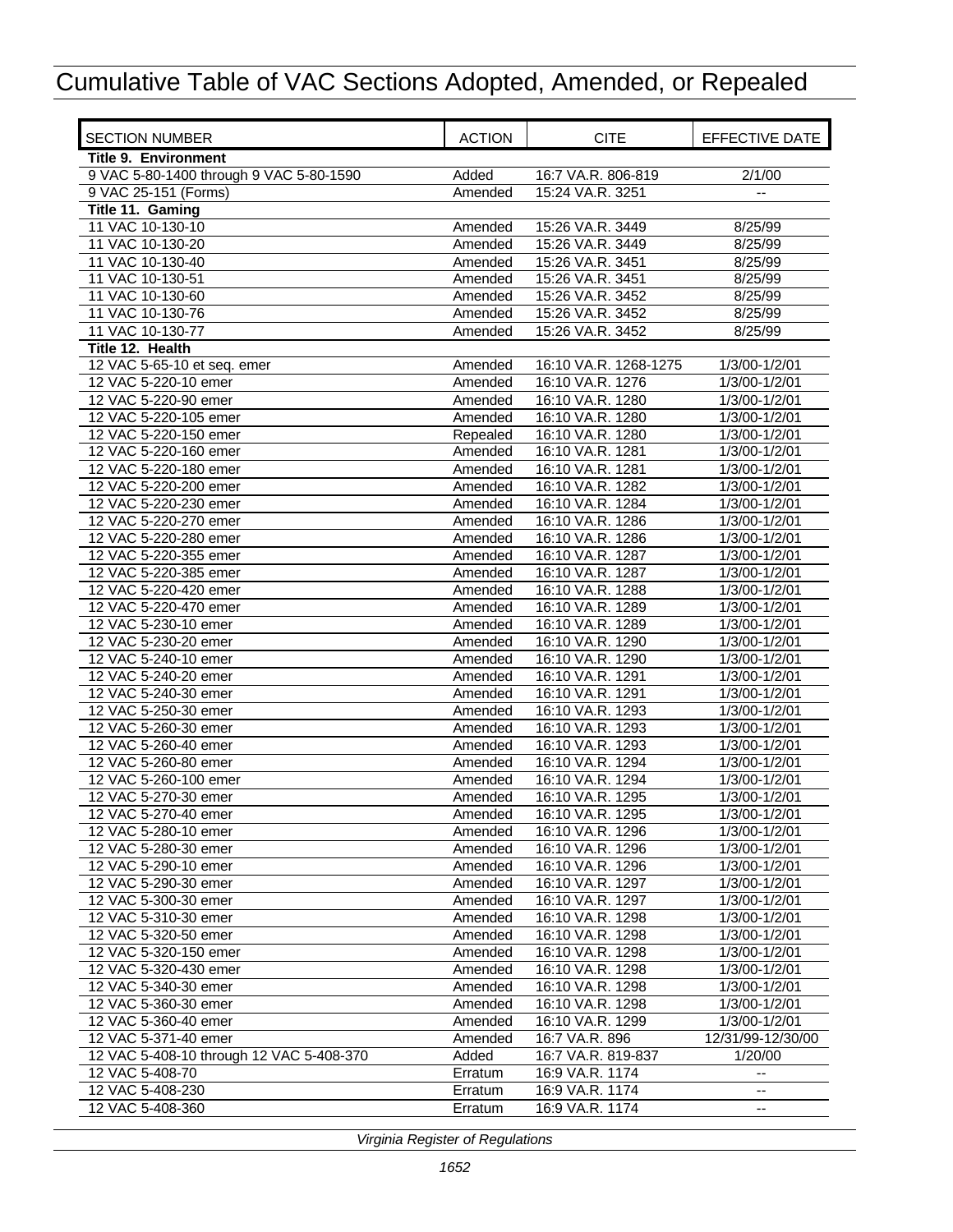| <b>SECTION NUMBER</b>                          | <b>ACTION</b>       | <b>CITE</b>                               | EFFECTIVE DATE    |
|------------------------------------------------|---------------------|-------------------------------------------|-------------------|
| 12 VAC 5-408-370                               | Erratum             | 16:9 VA.R. 1174                           |                   |
| 12 VAC 5-410-70 emer                           | Amended             | 16:7 VA.R. 897                            | 12/31/99-12/30/00 |
| 12 VAC 5-610-10*                               | Repealed            | 15:24 VA.R. 3188                          |                   |
| 12 VAC 5-610-20*                               | Amended             | 15:24 VA.R. 3188                          | $\star$           |
| 12 VAC 5-610-30*                               | Amended             | 15:24 VA.R. 3188                          | $\star$           |
| 12 VAC 5-610-40*                               | Amended             | 15:24 VA.R. 3188                          | $\star$           |
| 12 VAC 5-610-50*                               | Amended             | 15:24 VA.R. 3188                          | $\star$           |
| 12 VAC 5-610-70*                               | Amended             | 15:24 VA.R. 3189                          | $\star$           |
| 12 VAC 5-610-75*                               | Added               | 15:24 VA.R. 3190                          | $\ast$            |
| 12 VAC 5-610-80*                               | Amended             | 15:24 VA.R. 3190                          | $\star$           |
| 12 VAC 5-610-90*                               | Repealed            | 15:24 VA.R. 3190                          | $\star$           |
| 12 VAC 5-610-100*                              | Amended             | 15:24 VA.R. 3190                          | $\ast$            |
| 12 VAC 5-610-110*                              | Repealed            | 15:24 VA.R. 3190                          | $\star$           |
| 12 VAC 5-610-120*                              | Amended             | 15:24 VA.R. 3190                          | $\star$           |
| 12 VAC 5-610-130*                              | Amended             | 15:24 VA.R. 3192                          | $\star$           |
| 12 VAC 5-610-140*                              | Repealed            | 15:24 VA.R. 3192                          | $\star$           |
| 12 VAC 5-610-150*                              | Repealed            | 15:24 VA.R. 3192                          | $\ast$            |
| 12 VAC 5-610-170*                              | Amended             | 15:24 VA.R. 3192                          | $\star$           |
| 12 VAC 5-610-180*                              | Repealed            | 15:24 VA.R. 3193                          | $\star$           |
| 12 VAC 5-610-190*                              | Amended             | 15:24 VA.R. 3193                          | $\ast$            |
| 12 VAC 5-610-200*                              | Amended             | 15:24 VA.R. 3194                          | $\star$           |
| 12 VAC 5-610-230*                              | Amended             | 15:24 VA.R. 3195                          | $\star$           |
| 12 VAC 5-610-250*                              | Amended             | 15:24 VA.R. 3195                          | $\star$           |
| 12 VAC 5-610-255*                              | Added               | 15:24 VA.R. 3198                          | $\star$           |
| 12 VAC 5-610-260*                              | Amended             | 15:24 VA.R. 3198                          | $\star$           |
| 12 VAC 5-610-270*                              | Amended             | 15:24 VA.R. 3198                          | $\star$           |
| 12 VAC 5-610-280*                              | Amended             | 15:24 VA.R. 3198                          | $\star$           |
| 12 VAC 5-610-290*                              | Amended             | 15:24 VA.R. 3199                          | $\star$           |
| 12 VAC 5-610-300*                              | Amended             | 15:24 VA.R. 3199                          | $\star$           |
| 12 VAC 5-610-330*                              | Amended             | 15:24 VA.R. 3199                          | $\star$           |
| 12 VAC 5-610-340*                              | Amended             | 15:24 VA.R. 3199                          | $\star$           |
| 12 VAC 5-610-360*                              | Amended             | 15:24 VA.R. 3200                          | $\ast$            |
| 12 VAC 5-610-370*                              | Repealed            | 15:24 VA.R. 3200                          | $\star$           |
| 12 VAC 5-610-380*                              | Amended             | 15:24 VA.R. 3201                          | $\star$           |
| 12 VAC 5-610-430*                              | Amended             | 15:24 VA.R. 3202                          | $\star$           |
| 12 VAC 5-610-440*                              | Amended             | 15:24 VA.R. 3202                          | $\star$           |
| 12 VAC 5-610-441 through 12 VAC 5-610-449*     | Added               | 15:24 VA.R. 3202-3210                     | $\ast$            |
| 12 VAC 5-610-449.1*                            | Added               | 15:24 VA.R. 3211                          | $\star$           |
| 12 VAC 5-610-450*                              | Amended             | 15:24 VA.R. 3212                          | $\star$           |
| 12 VAC 5-610-470*                              | Amended             | 15:24 VA.R. 3212                          | $^\star$          |
| 12 VAC 5-610-480*                              | Amended             | 15:24 VA.R. 3214                          |                   |
| 12 VAC 5-610-490*                              | Amended             | 15:24 VA.R. 3214                          | $\star$           |
| 12 VAC 5-610-500*                              | Amended             | 15:24 VA.R. 3215                          | $\star$           |
| 12 VAC 5-610-510 through 12 VAC 5-610-550*     |                     |                                           | $\star$           |
| 12 VAC 5-610-560*                              | Repealed<br>Amended | 15:24 VA.R. 3215-3216<br>15:24 VA.R. 3216 | $\star$           |
| 12 VAC 5-610-570*                              |                     | 15:24 VA.R. 3216                          | $\star$           |
|                                                | Repealed            |                                           | $\star$           |
| 12 VAC 5-610-580*                              | Amended             | 15:24 VA.R. 3217                          | $\star$           |
| 12 VAC 5-610-591 through 12 VAC 5-610-594*     | Added               | 15:24 VA.R. 3217-3218                     | $\star$           |
| 12 VAC 5-610-596 through 12 VAC 5-610-599*     | Added               | 15:24 VA.R. 3218-3222                     | $\star$           |
| 12 VAC 5-610-599.1 through 12 VAC 5-610-599.4* | Added               | 15:24 VA.R. 3222-3223                     | $\star$           |
| 12 VAC 5-610-620*                              | Amended             | 15:24 VA.R. 3223                          | $\star$           |
| 12 VAC 5-610-650*                              | Amended             | 15:24 VA.R. 3223                          | $\star$           |
| 12 VAC 5-610-670*                              | Amended             | 15:24 VA.R. 3223                          |                   |

<sup>\*</sup> The regulatory process was suspended on this section in 16:2 VA.R. 202, and the final effective date is pending until further action by the board.

-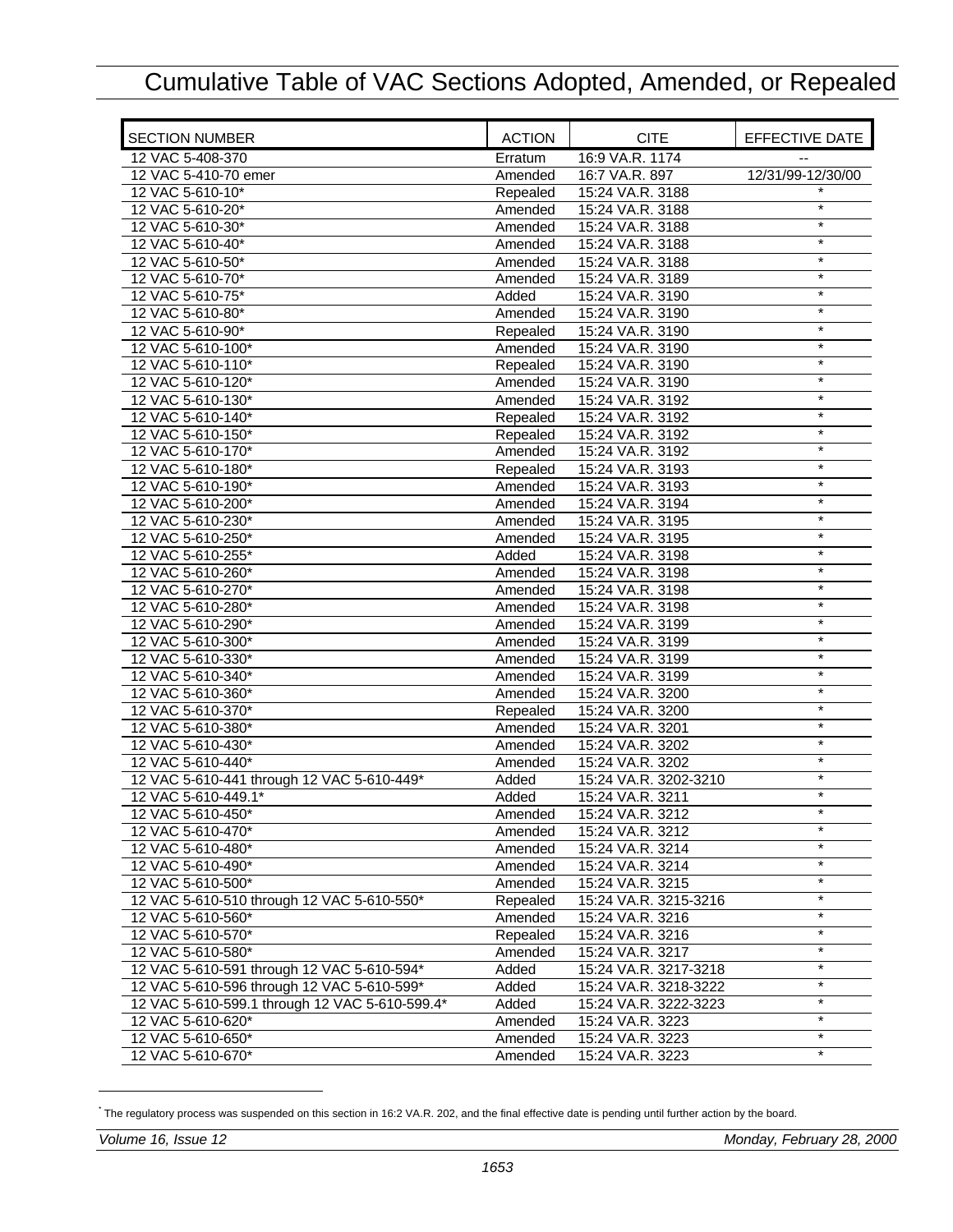| <b>SECTION NUMBER</b>                                                  | <b>ACTION</b>      | <b>CITE</b>                          | EFFECTIVE DATE       |
|------------------------------------------------------------------------|--------------------|--------------------------------------|----------------------|
| 12 VAC 5-610-690*                                                      | Amended            | 15:24 VA.R. 3223                     | $\star$              |
| 12 VAC 5-610-700*                                                      | Amended            | 15:24 VA.R. 3224                     | $\star$              |
| 12 VAC 5-610-800*                                                      | Amended            | 15:24 VA.R. 3226                     | $\star$              |
| 12 VAC 5-610-810*                                                      | Amended            | 15:24 VA.R. 3226                     | $\star$              |
| 12 VAC 5-610-815*                                                      | Added              | 15:24 VA.R. 3226                     | $\star$              |
| 12 VAC 5-610-817*                                                      | Added              | 15:24 VA.R. 3227                     | $\star$              |
| 12 VAC 5-610-820*                                                      | Amended            | 15:24 VA.R. 3227                     | $\star$              |
| 12 VAC 5-610-830*                                                      | Repealed           | 15:24 VA.R. 3227                     | $\star$              |
| 12 VAC 5-610-840*                                                      | Repealed           | 15:24 VA.R. 3227                     | $\star$              |
| 12 VAC 5-610-880*                                                      | Amended            | 15:24 VA.R. 3227                     | $\star$              |
| 12 VAC 5-610-890*                                                      | Amended            | 15:24 VA.R. 3229                     | $\ast$               |
| 12 VAC 5-610-930*<br>12 VAC 5-610-940*                                 | Amended            | 15:24 VA.R. 3229<br>15:24 VA.R. 3232 | $\star$              |
| 12 VAC 5-610-950*                                                      | Amended            | 15:24 VA.R. 3233                     | $\star$              |
| 12 VAC 5-610-960*                                                      | Amended            | 15:24 VA.R. 3235                     | $\star$              |
|                                                                        | Amended            |                                      | $\star$              |
| 12 VAC 5-610-965*                                                      | Added              | 15:24 VA.R. 3236                     | $\ast$               |
| 12 VAC 5-610-980*<br>12 VAC 5-610-1080*                                | Amended            | 15:24 VA.R. 3237<br>15:24 VA.R. 3238 | $\star$              |
|                                                                        | Amended            |                                      | $\star$              |
| 12 VAC 5-610-1140*<br>12 VAC 5-610-1150*                               | Amended            | 15:24 VA.R. 3240<br>15:24 VA.R. 3240 | $\ast$               |
|                                                                        | Repealed           | 16:10 VA.R. 1301-1313                |                      |
| 12 VAC 5-615-10 through 12 VAC 5-615-420 emer<br>12 VAC 30-10-150 emer | Added              |                                      | 1/3/00-1/2/01        |
| 12 VAC 30-10-441                                                       | Amended            | 16:10 VA.R. 1315<br>15:26 VA.R. 3454 | 1/1/00-12/31/00      |
|                                                                        | Added              |                                      | 10/13/99             |
| 12 VAC 30-10-490<br>12 VAC 30-10-680                                   | Amended            | 15:26 VA.R. 3454<br>15:26 VA.R. 3454 | 10/13/99<br>10/13/99 |
|                                                                        | Amended            | 16:10 VA.R. 1315                     | 1/1/00-12/31/00      |
| 12 VAC 30-50-30 emer<br>12 VAC 30-50-70 emer                           | Amended            | 16:10 VA.R. 1316                     | 1/1/00-12/31/00      |
| 12 VAC 30-50-100                                                       | Amended<br>Amended | 15:24 VA.R. 3243                     | 9/15/99              |
| 12 VAC 30-50-105                                                       | Amended            | 15:24 VA.R. 3245                     | 9/15/99              |
| 12 VAC 30-50-130 emer                                                  | Amended            | 16:10 VA.R. 1316                     | 1/1/00-12/31/00      |
| 12 VAC 30-50-140                                                       | Amended            | 15:24 VA.R. 3247                     | 9/15/99              |
| 12 VAC 30-50-160                                                       | Amended            | 16:2 VA.R. 202                       | 11/10/99             |
| 12 VAC 30-50-210                                                       | Amended            | 16:2 VA.R. 205                       | 11/10/99             |
| 12 VAC 30-50-220                                                       | Amended            | 15:25 VA.R. 3362                     | 10/1/99              |
| 12 VAC 30-50-229.1 emer                                                | Amended            | 16:10 VA.R. 1322                     | 1/12/00-1/11/01      |
| 12 VAC 30-50-250 emer                                                  | Amended            | 16:10 VA.R. 1317                     | 1/1/00-12/31/00      |
| 12 VAC 30-50-270                                                       | Amended            | 16:6 VA.R. 706                       | 1/5/00               |
| 12 VAC 30-50-480 emer                                                  | Amended            | 16:10 VA.R. 1326                     | 1/1/00-12/31/00      |
| 12 VAC 30-60-130                                                       | Amended            | 16:6 VA.R. 707                       | 1/5/00               |
| 12 VAC 30-60-170 emer                                                  | Amended            | 16:10 VA.R. 1328                     | 1/1/00-12/31/00      |
| 12 VAC 30-80-21 emer                                                   | Added              | 16:10 VA.R. 1317                     | 1/1/00-12/31/00      |
| 12 VAC 30-80-30                                                        | Amended            | 16:2 VA.R. 207                       | 11/10/99             |
| 12 VAC 30-80-30                                                        | Amended            | 16:6 VA.R. 710                       | 1/5/00               |
| 12 VAC 30-80-40                                                        | Amended            | 16:2 VA.R. 208                       | 11/10/99             |
| 12 VAC 30-80-111 emer                                                  | Added              | 16:10 VA.R. 1329                     | 1/1/00-12/31/00      |
| 12 VAC 30-129-100 through 12 VAC 30-129-150 emer                       | Added              | 16:10 VA.R. 1329-1334                | 1/1/00-12/31/00      |
| 12 VAC 30-130-270 through 12 VAC 30-130-530                            | Repealed           | 16:6 VA.R. 711-715                   | 1/5/00               |
| 12 VAC 30-130-850 through 12 VAC 30-130-890 emer                       | Added              | 16:10 VA.R. 1317-1320                | 1/1/00-12/31/00      |
| 12 VAC 30-140-10 through 12 VAC 30-140-570                             | Added              | 15:26 VA.R. 3456-3465                | 10/13/99             |
| 12 VAC 30-140-370                                                      | Amended            | 16:4 VA.R. 404                       | 12/8/99              |
| 12 VAC 30-140-380                                                      | Amended            | 16:4 VA.R. 404                       | 12/8/99              |
| 12 VAC 35-30-10 et seq.                                                | Repealed           | 16:10 VA.R. 1233                     | 7/1/00               |

<sup>\*</sup> The regulatory process was suspended on this section in 16:2 VA.R. 202, and the final effective date is pending until further action by the board.

 $\overline{a}$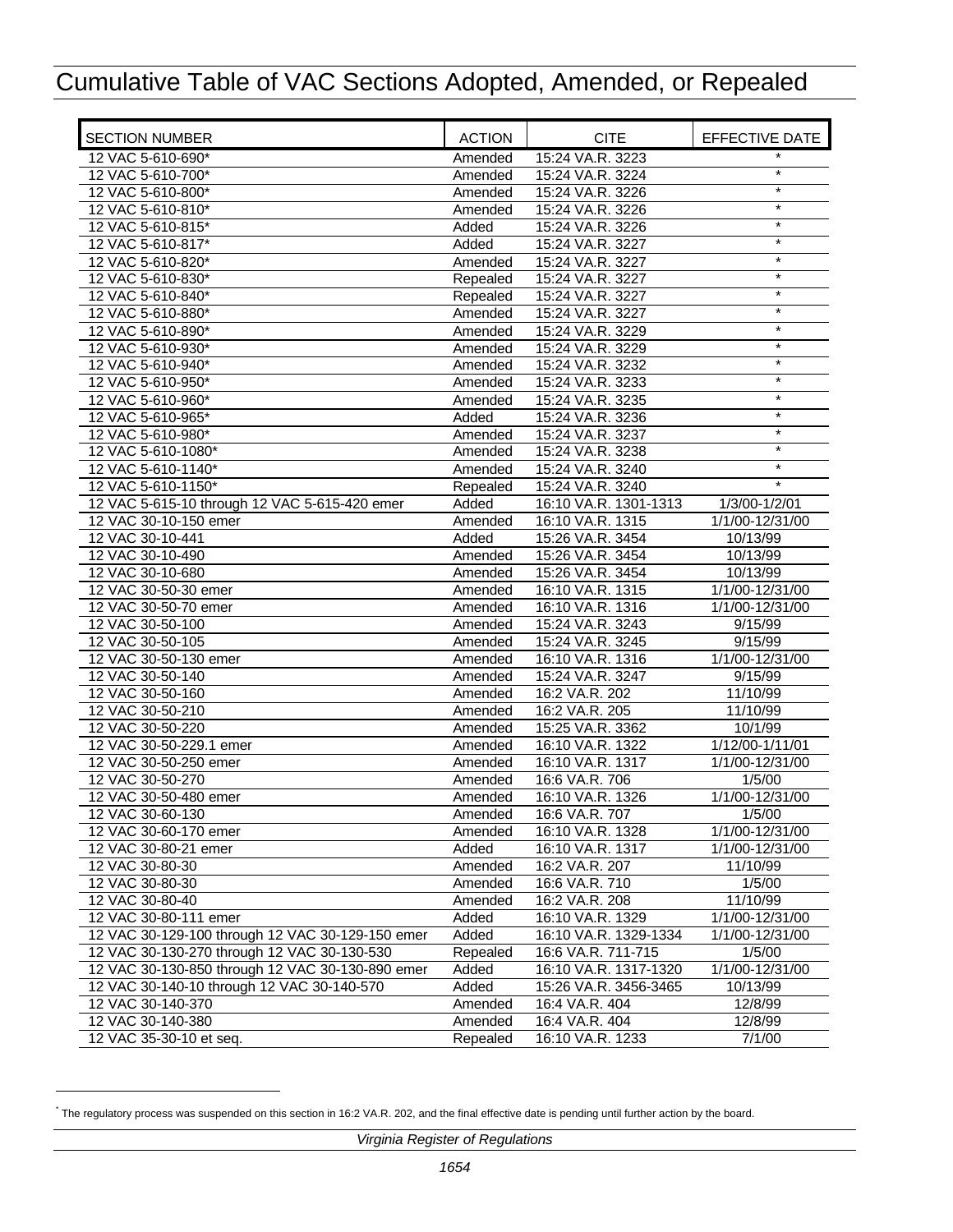| <b>SECTION NUMBER</b>                             | <b>ACTION</b> | <b>CITE</b>           | EFFECTIVE DATE           |
|---------------------------------------------------|---------------|-----------------------|--------------------------|
| Title 13. Housing                                 |               |                       |                          |
| 13 VAC 5-175-10 through 13 VAC 5-175-40           | Added         | 16:4 VA.R. 405-406    | 10/20/99                 |
| 13 VAC 10-180-40                                  | Amended       | 16:11 VA.R. 1448      | 1/24/00                  |
| 13 VAC 10-180-50                                  | Amended       | 16:11 VA.R. 1448      | 1/24/00                  |
| 13 VAC 10-180-60                                  | Amended       | 16:11 VA.R. 1450      | 1/24/00                  |
| 13 VAC 10-180-70                                  | Amended       | 16:11 VA.R. 1458      | 1/24/00                  |
| Title 14. Insurance                               |               |                       |                          |
| 14 VAC 5-215-10 through 14 VAC 5-215-130          | Added         | 16:11 VA.R. 1461-1470 | 2/15/00                  |
| 14 VAC 5-270-30                                   | Amended       | 16:5 VA.R. 582        | 1/1/00                   |
| 14 VAC 5-270-40                                   | Amended       | 16:5 VA.R. 582        | 1/1/00                   |
| 14 VAC 5-270-60                                   | Amended       | 16:5 VA.R. 582        | 1/1/00                   |
| 14 VAC 5-270-70                                   | Amended       | 16:5 VA.R. 583        | 1/1/00                   |
| 14 VAC 5-270-80                                   | Amended       | 16:5 VA.R. 583        | 1/1/00                   |
| 14 VAC 5-270-160                                  | Repealed      | 16:5 VA.R. 584        | 1/1/00                   |
| 14 VAC 5-319-10 through 14 VAC 5-319-80           | Added         | 16:5 VA.R. 585-599    | 1/1/00                   |
| 14 VAC 5-350 (Forms)                              | Amended       | 16:8 VA.R. 976        | $\overline{\phantom{a}}$ |
| 14 VAC 5-350 (Forms)                              | Amended       | 16:11 VA.R. 1475-1480 |                          |
| 14 VAC 5-395-20                                   | Amended       | 16:4 VA.R. 407        | 10/20/99                 |
| 14 VAC 5-395-25                                   | Added         | 16:4 VA.R. 407        | 10/20/99                 |
| 14 VAC 5-395-60                                   | Amended       | 16:4 VA.R. 407        | 10/20/99                 |
| Title 16. Labor and Employment                    |               |                       |                          |
| 16 VAC 25-120-1917.1                              | Amended       | 16:7 VA.R. 843        | 1/20/00                  |
| 16 VAC 25-130-1918.1                              | Amended       | 16:7 VA.R. 843        | 1/20/00                  |
| 16 VAC 30-11-10 through 16 VAC 30-11-30           | Added         | 16:10 VA.R. 1224      | 3/1/00                   |
| Title 18. Professional and Occupational Licensing |               |                       |                          |
| 18 VAC 5-20-10 emer                               | Amended       | 16:3 VA.R. 319        | 10/4/99-10/3/00          |
| 18 VAC 5-20-11 emer                               | Added         | 16:3 VA.R. 321        | 10/4/99-10/3/00          |
| 18 VAC 5-20-20 emer                               | Amended       | 16:3 VA.R. 322        | 10/4/99-10/3/00          |
| 18 VAC 5-20-30 emer                               | Repealed      | 16:3 VA.R. 324        | 10/4/99-10/3/00          |
| 18 VAC 5-20-40 emer                               | Repealed      | 16:3 VA.R. 324        | 10/4/99-10/3/00          |
| 18 VAC 5-20-41 emer                               | Added         | 16:3 VA.R. 324        | 10/4/99-10/3/00          |
| 18 VAC 5-20-50 emer                               | Repealed      | 16:3 VA.R. 325        | 10/4/99-10/3/00          |
| 18 VAC 5-20-60 emer                               | Repealed      | 16:3 VA.R. 325        | 10/4/99-10/3/00          |
| 18 VAC 5-20-70 emer                               | Repealed      | 16:3 VA.R. 326        | 10/4/99-10/3/00          |
| 18 VAC 5-20-80 emer                               | Repealed      | 16:3 VA.R. 326        | 10/4/99-10/3/00          |
| 18 VAC 5-20-81 emer                               | Added         | 16:3 VA.R. 326        | 10/4/99-10/3/00          |
| 18 VAC 5-20-90 emer                               | Repealed      | 16:3 VA.R. 326        | 10/4/99-10/3/00          |
| 18 VAC 5-20-91 emer                               | Added         | 16:3 VA.R. 327        | 10/4/99-10/3/00          |
| 18 VAC 5-20-100 emer                              | Amended       | 16:3 VA.R. 328        | 10/4/99-10/3/00          |
| 18 VAC 5-20-110 emer                              | Amended       | 16:3 VA.R. 329        | 10/4/99-10/3/00          |
| 18 VAC 5-20-111 emer                              | Added         | 16:3 VA.R. 330        | 10/4/99-10/3/00          |
| 18 VAC 5-20-112 emer                              | Added         | 16:3 VA.R. 330        | 10/4/99-10/3/00          |
| 18 VAC 5-20-120 through 18 VAC 5-20-440 emer      | Repealed      | 16:3 VA.R. 330-333    | 10/4/99-10/3/00          |
| 18 VAC 5-20-441 emer                              | Added         | 16:3 VA.R. 333        | 10/4/99-10/3/00          |
| 18 VAC 5-20-442 emer                              | Added         | 16:3 VA.R. 334        | 10/4/99-10/3/00          |
| 18 VAC 5-20-443 emer                              | Added         | 16:3 VA.R. 334        | 10/4/99-10/3/00          |
| 18 VAC 5-20-444 emer                              | Added         | 16:3 VA.R. 336        | 10/4/99-10/3/00          |
| 18 VAC 5-20-445 emer                              | Added         | 16:3 VA.R. 336        | 10/4/99-10/3/00          |
| 18 VAC 5-20-450 emer                              | Repealed      | 16:3 VA.R. 336        | 10/4/99-10/3/00          |
| 18 VAC 5-20-451 emer                              | Added         | 16:3 VA.R. 336        | 10/4/99-10/3/00          |
| 18 VAC 5-20-460 through 500 emer                  | Repealed      | 16:3 VA.R. 337-339    | 10/4/99-10/3/00          |
| 18 VAC 10-20-10                                   | Amended       | 16:3 VA.R. 298        | 12/1/99                  |
| 18 VAC 10-20-20                                   | Amended       | 16:3 VA.R. 299        | 12/1/99                  |
| 18 VAC 10-20-35                                   | Added         | 16:3 VA.R. 299        | 12/1/99                  |
| 18 VAC 10-20-90                                   | Amended       | 15:24 VA.R. 3248      | 10/1/99                  |
| 18 VAC 10-20-110                                  | Amended       | 16:3 VA.R. 299        | 12/1/99                  |
|                                                   |               |                       |                          |

*Volume 16, Issue 12 Monday, February 28, 2000*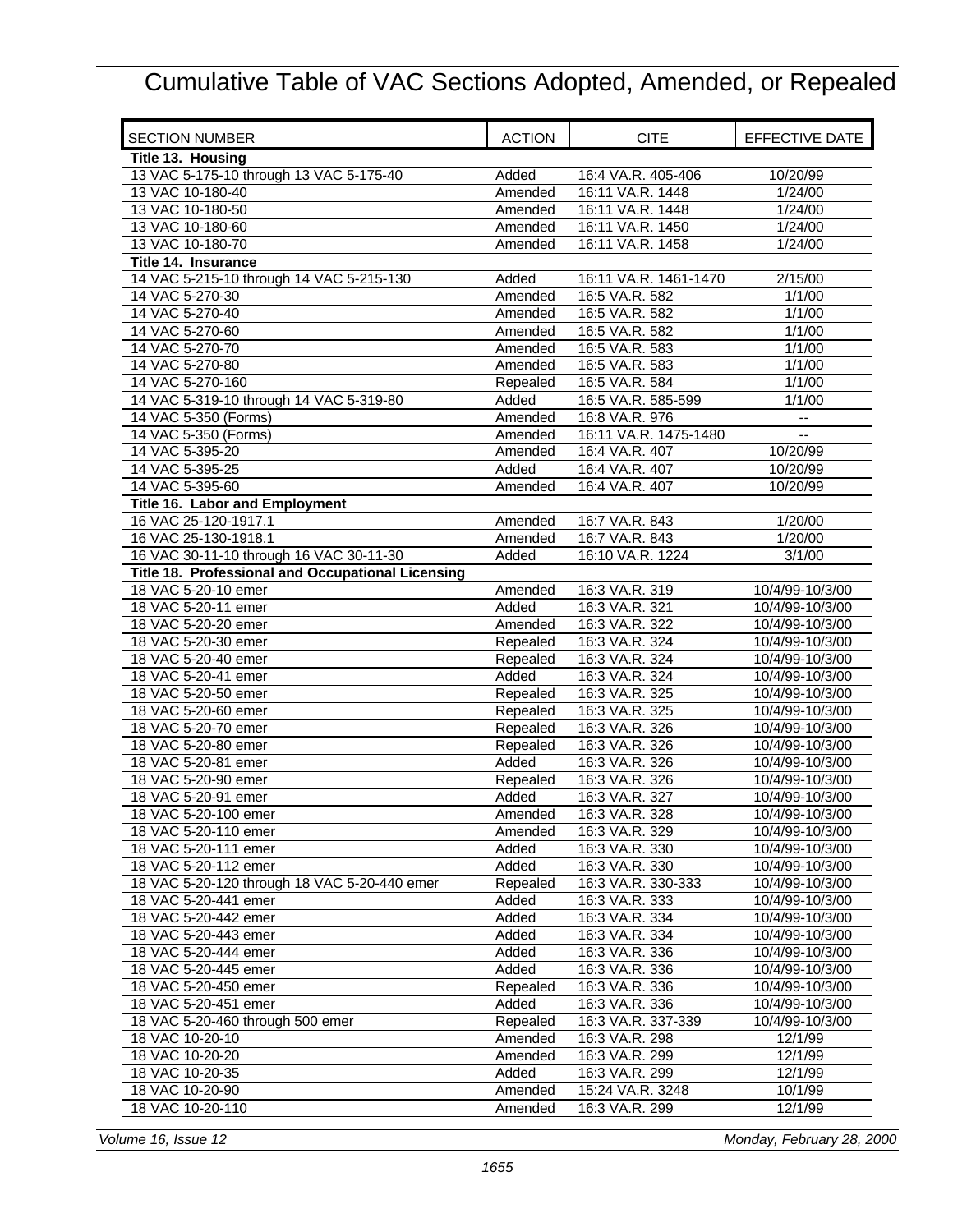| <b>SECTION NUMBER</b>                | <b>ACTION</b>       | <b>CITE</b>                        | EFFECTIVE DATE           |
|--------------------------------------|---------------------|------------------------------------|--------------------------|
| 18 VAC 10-20-120                     | Amended             | 16:3 VA.R. 300                     | 12/1/99                  |
| 18 VAC 10-20-140                     | Amended             | 16:3 VA.R. 300                     | 12/1/99                  |
| 18 VAC 10-20-150                     | Amended             | 16:3 VA.R. 301                     | 12/1/99                  |
| 18 VAC 10-20-160                     | Amended             | 16:3 VA.R. 303                     | 12/1/99                  |
| 18 VAC 10-20-170                     | Amended             | 15:24 VA.R. 3248                   | 10/1/99                  |
| 18 VAC 10-20-170                     | Amended             | 16:3 VA.R. 303                     | 12/1/99                  |
| 18 VAC 10-20-190                     | Amended             | 16:3 VA.R. 303                     | 12/1/99                  |
| 18 VAC 10-20-200                     | Amended             | 16:3 VA.R. 304                     | 12/1/99                  |
| 18 VAC 10-20-210                     | Amended             | 16:3 VA.R. 304                     | 12/1/99                  |
| 18 VAC 10-20-215                     | Added               | 16:3 VA.R. 305                     | 12/1/99                  |
| 18 VAC 10-20-230                     | Amended             | 16:3 VA.R. 305                     | 12/1/99                  |
| 18 VAC 10-20-250                     | Amended             | 16:3 VA.R. 305                     | 12/1/99                  |
| 18 VAC 10-20-260                     | Amended             | 16:3 VA.R. 306                     | 12/1/99                  |
| 18 VAC 10-20-270                     | Amended             | 16:3 VA.R. 306                     | 12/1/99                  |
| 18 VAC 10-20-280                     | Amended             | 15:24 VA.R. 3249                   | 10/1/99                  |
| 18 VAC 10-20-280                     | Amended             | 16:3 VA.R. 306                     | 12/1/99                  |
| 18 VAC 10-20-300                     | Amended             | 16:3 VA.R. 306                     | 12/1/99                  |
| 18 VAC 10-20-310                     | Amended             | 16:3 VA.R. 307                     | 12/1/99                  |
| 18 VAC 10-20-320                     | Amended             | 16:3 VA.R. 307                     | 12/1/99                  |
| 18 VAC 10-20-330                     | Amended             | 16:3 VA.R. 307                     | 12/1/99                  |
| 18 VAC 10-20-350                     | Amended             | 16:3 VA.R. 307                     | 12/1/99                  |
| 18 VAC 10-20-360                     | Amended             | 16:3 VA.R. 308                     | 12/1/99                  |
| 18 VAC 10-20-400                     | Amended             | 15:24 VA.R. 3249                   | 10/1/99                  |
| 18 VAC 10-20-440                     | Amended             | 16:3 VA.R. 308                     | 12/1/99                  |
| 18 VAC 10-20-450<br>18 VAC 10-20-470 | Amended             | 16:3 VA.R. 308<br>15:24 VA.R. 3249 | 12/1/99<br>10/1/99       |
| 18 VAC 10-20-490                     | Amended             | 16:3 VA.R. 309                     | 12/1/99                  |
| 18 VAC 10-20-500                     | Amended             | 16:3 VA.R. 309                     | 12/1/99                  |
| 18 VAC 10-20-520                     | Repealed<br>Amended | 15:24 VA.R. 3249                   | 10/1/99                  |
| 18 VAC 10-20-530                     | Amended             | 16:3 VA.R. 309                     | 12/1/99                  |
| 18 VAC 10-20-560                     | Amended             | 16:3 VA.R. 310                     | 12/1/99                  |
| 18 VAC 10-20-570                     | Amended             | 16:3 VA.R. 310                     | 12/1/99                  |
| 18 VAC 10-20-580                     | Amended             | 15:24 VA.R. 3249                   | 10/1/99                  |
| 18 VAC 10-20-590                     | Amended             | 16:3 VA.R. 310                     | 12/1/99                  |
| 18 VAC 10-20-630                     | Amended             | 15:24 VA.R. 3249                   | 10/1/99                  |
| 18 VAC 10-20-640                     | Amended             | 16:3 VA.R. 311                     | 12/1/99                  |
| 18 VAC 10-20-680                     | Amended             | 16:3 VA.R. 311                     | 12/1/99                  |
| 18 VAC 10-20-730                     | Amended             | 16:3 VA.R. 311                     | 12/1/99                  |
| 18 VAC 10-20-740                     | Amended             | 16:3 VA.R. 311                     | 12/1/99                  |
| 18 VAC 10-20-760                     | Amended             | 16:3 VA.R. 312                     | 12/1/99                  |
| 18 VAC 10-20-780                     | Amended             | 16:3 VA.R. 313                     | 12/1/99                  |
| 18 VAC 10-20-790                     | Amended             | 16:3 VA.R. 313                     | 12/1/99                  |
| 18 VAC 10-20-795                     | Added               | 16:3 VA.R. 314                     | 12/1/99                  |
| 18 VAC 15-20-50                      | Amended             | 16:11 VA.R. 1471                   | 5/1/00                   |
| 18 VAC 15-20-960                     | Amended             | 16:11 VA.R. 1471                   | 5/1/00                   |
| 18 VAC 15-30-160                     | Amended             | 16:11 VA.R. 1472                   | 5/1/00                   |
| 18 VAC 15-30-830                     | Amended             | 16:11 VA.R. 1472                   | 5/1/00                   |
| 18 VAC 25-21-70                      | Amended             | 15:26 VA.R. 3468                   | 11/1/99                  |
| 18 VAC 55-22-310                     | Amended             | 15:26 VA.R. 3476                   | 11/1/99                  |
| 18 VAC 55-22 (Forms)                 | Amended             | 16:5 VA.R. 600                     | $\overline{\phantom{a}}$ |
| 18 VAC 60-20-20                      | Amended             | 16:7 VA.R. 846                     | 1/19/00                  |
| 18 VAC 60-20-30                      | Amended             | 16:7 VA.R. 846                     | 1/19/00                  |
| 18 VAC 65-20-70                      | Amended             | 16:7 VA.R. 851                     | 1/19/00                  |
| 18 VAC 65-20-120                     | Amended             | 16:7 VA.R. 851                     | 1/19/00                  |
| 18 VAC 65-20-130                     | Amended             | 16:7 VA.R. 851                     | 1/19/00                  |
| 18 VAC 65-20-435                     | Added               | 16:7 VA.R. 851                     | 1/19/00                  |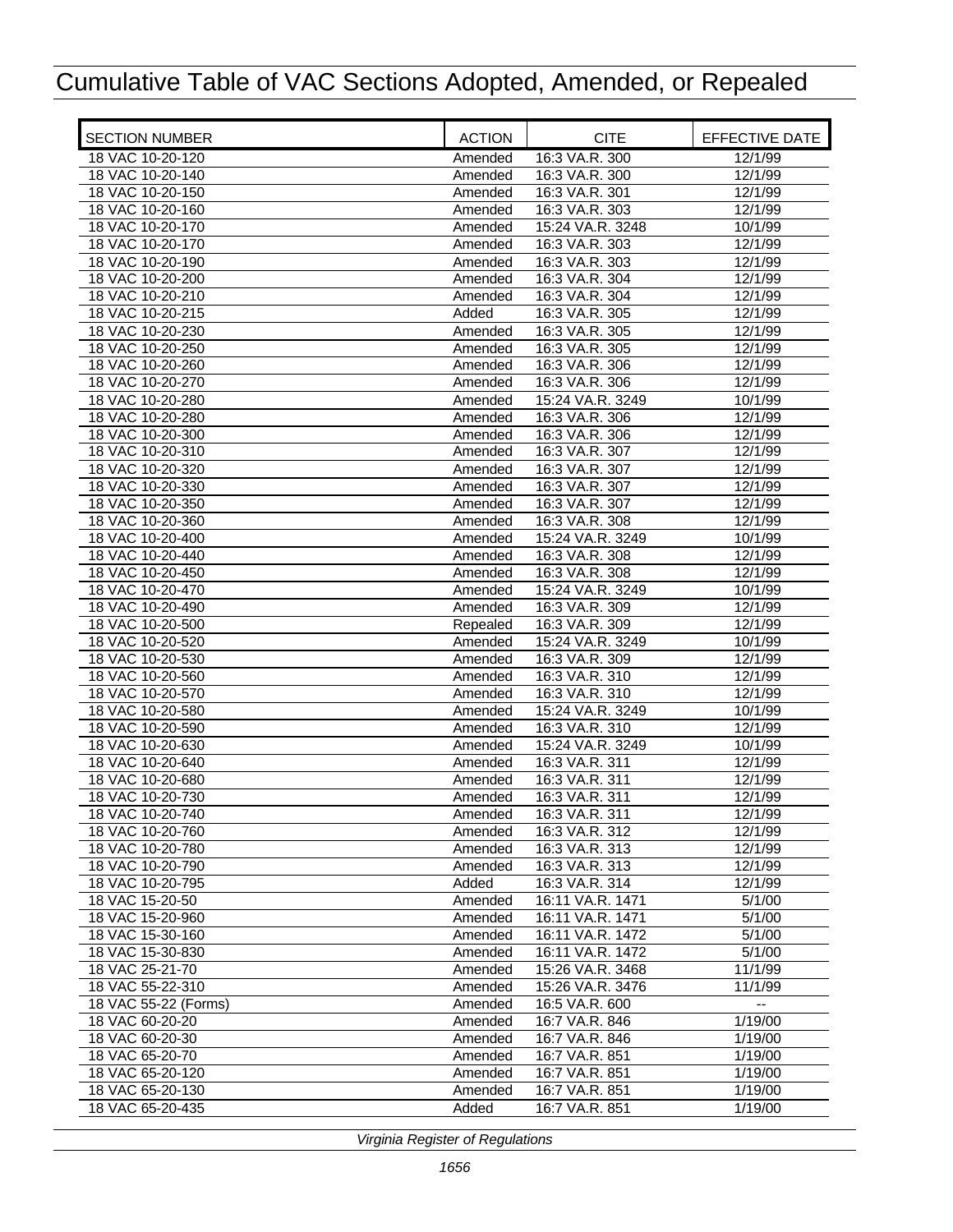| <b>SECTION NUMBER</b>                          | <b>ACTION</b> | <b>CITE</b>           | EFFECTIVE DATE  |
|------------------------------------------------|---------------|-----------------------|-----------------|
| 18 VAC 85-20-22                                | Amended       | 16:4 VA.R. 407        | 12/8/99         |
| 18 VAC 85-20-230                               | Amended       | 16:4 VA.R. 408        | 12/8/99         |
| 18 VAC 85-20-235                               | Added         | 16:4 VA.R. 408        | 12/8/99         |
| 18 VAC 85-20-236                               | Added         | 16:4 VA.R. 408        | 12/8/99         |
| 18 VAC 85-20-240                               | Amended       | 16:4 VA.R. 409        | 12/8/99         |
| 18 VAC 85-20-240                               | Erratum       | 16:8 VA.R. 997        | --              |
| 18 VAC 85-20-280                               | Added         | 16:7 VA.R. 854        | 1/19/00         |
| 18 VAC 85-20-290                               | Added         | 16:7 VA.R. 854        | 1/19/00         |
| 18 VAC 85-20-300                               | Added         | 16:7 VA.R. 855        | 1/19/00         |
| 18 VAC 85-40-10                                | Amended       | 16:7 VA.R. 860        | 1/19/00         |
| 18 VAC 85-40-25                                | Added         | 16:7 VA.R. 860        | 1/19/00         |
| 18 VAC 85-40-40                                | Amended       | 16:7 VA.R. 860        | 1/19/00         |
| 18 VAC 85-40-45                                | Added         | 16:7 VA.R. 860        | 1/19/00         |
| 18 VAC 85-40-50                                | Amended       | 16:7 VA.R. 860        | 1/19/00         |
| 18 VAC 85-40-60                                | Amended       | 16:7 VA.R. 861        | 1/19/00         |
| 18 VAC 85-40-65                                | Added         | 16:7 VA.R. 861        | 1/19/00         |
| 18 VAC 85-40-80                                | Amended       | 16:7 VA.R. 861        | 1/19/00         |
| 18 VAC 85-80-10                                | Amended       | 16:7 VA.R. 868        | 1/19/00         |
| 18 VAC 85-80-20                                | Amended       | 16:7 VA.R. 868        | 1/19/00         |
| 18 VAC 85-80-25                                | Added         | 16:7 VA.R. 868        | 1/19/00         |
| 18 VAC 85-80-35                                | Added         | 16:7 VA.R. 868        | 1/19/00         |
| 18 VAC 85-80-40                                | Amended       | 16:7 VA.R. 868        | 1/19/00         |
| 18 VAC 85-80-50                                | Amended       | 16:7 VA.R. 869        | 1/19/00         |
| 18 VAC 85-80-60                                | Amended       | 16:7 VA.R. 869        | 1/19/00         |
| 18 VAC 85-80-70                                | Amended       | 16:7 VA.R. 869        | 1/19/00         |
| 18 VAC 85-80-80                                | Amended       | 16:7 VA.R. 869        | 1/19/00         |
| 18 VAC 85-101-10                               | Amended       | 16:4 VA.R. 410        | 12/8/99         |
| 18 VAC 85-101-40                               | Amended       | 16:4 VA.R. 410        | 12/8/99         |
| 18 VAC 85-101-50                               | Amended       | 16:4 VA.R. 410        | 12/8/99         |
| 18 VAC 85-101-60                               | Amended       | 16:4 VA.R. 411        | 12/8/99         |
| 18 VAC 85-101-70                               | Amended       | 16:4 VA.R. 411        | 12/8/99         |
| 18 VAC 85-101-130                              | Amended       | 16:4 VA.R. 411        | 12/8/99         |
| 18 VAC 85-101-160                              | Amended       | 16:4 VA.R. 412        | 12/8/99         |
| 18 VAC 90-20-300                               | Amended       | 16:3 VA.R. 315        | 11/24/99        |
| 18 VAC 90-20-420                               | Added         | 16:3 VA.R. 315        | 11/24/99        |
| 18 VAC 90-20-430                               | Added         | 16:3 VA.R. 315        | 11/24/99        |
| 18 VAC 90-20-440                               | Added         | 16:3 VA.R. 316        | 11/24/99        |
| 18 VAC 90-20-450                               | Added         | 16:3 VA.R. 316        | 11/24/99        |
| 18 VAC 90-20-460                               | Added         | 16:3 VA.R. 317        | 11/24/99        |
| 18 VAC 100-20-10                               | Amended       | 15:26 VA.R. 3479      | 11/1/99         |
| 18 VAC 100-20-40                               | Amended       | 15:26 VA.R. 3479      | 11/1/99         |
| 18 VAC 100-20-50                               | Amended       | 15:26 VA.R. 3479      | 11/1/99         |
| 18 VAC 100-20-60                               | Amended       | 15:26 VA.R. 3479      | 11/1/99         |
| 18 VAC 100-20-70                               | Amended       | 15:26 VA.R. 3479      | 11/1/99         |
| 18 VAC 110-20-10                               | Amended       | 15:26 VA.R. 3482      | 10/13/99        |
| 18 VAC 110-20-135                              | Added         | 15:26 VA.R. 3484      | 10/13/99        |
| 18 VAC 110-20-140                              | Amended       | 15:26 VA.R. 3484      | 10/13/99        |
| 18 VAC 110-20-690                              | Added         | 15:26 VA.R. 3485      | 10/13/99        |
| 18 VAC 110-20-700                              | Added         | 15:26 VA.R. 3485      | 10/13/99        |
| 18 VAC 110-20-710                              | Added         | 15:26 VA.R. 3485      | 10/13/99        |
| 18 VAC 110-20-720                              | Added         | 15:26 VA.R. 3486      | 10/13/99        |
| 18 VAC 110-40-10 through 18 VAC 110-40-70 emer | Added         | 16:11 VA.R. 1473-1474 | 1/20/00-1/19/01 |
| 18 VAC 115-30-10                               | Amended       | 16:7 VA.R. 876        | 1/19/00         |
| 18 VAC 115-30-20                               | Repealed      | 16:7 VA.R. 877        | 1/19/00         |
| 18 VAC 115-30-30                               | Amended       | 16:7 VA.R. 877        | 1/19/00         |
|                                                |               |                       |                 |
| 18 VAC 115-30-40                               | Amended       | 16:7 VA.R. 877        | 1/19/00         |

*Volume 16, Issue 12 Monday, February 28, 2000*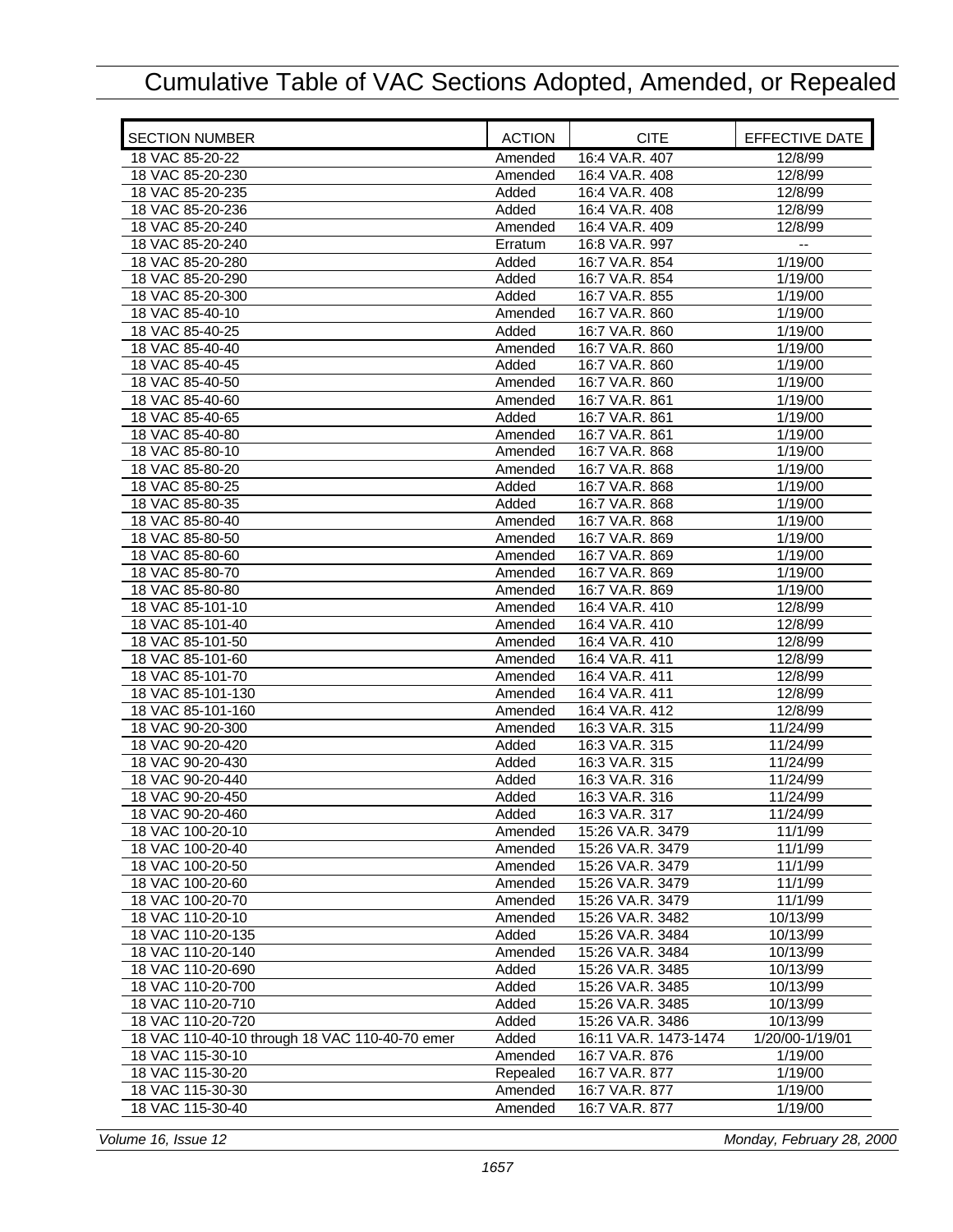| <b>SECTION NUMBER</b>                      | <b>ACTION</b> | <b>CITE</b>        | EFFECTIVE DATE       |
|--------------------------------------------|---------------|--------------------|----------------------|
| 18 VAC 115-30-45                           | Added         | 16:7 VA.R. 877     | 1/19/00              |
| 18 VAC 115-30-60                           | Amended       | 16:7 VA.R. 878     | 1/19/00              |
| 18 VAC 115-30-70                           | Amended       | 16:7 VA.R. 879     | 1/19/00              |
| 18 VAC 115-30-80                           | Repealed      | 16:7 VA.R. 879     | 1/19/00              |
| 18 VAC 115-30-90                           | Amended       | 16:7 VA.R. 879     | 1/19/00              |
| 18 VAC 115-30-100                          | Repealed      | 16:7 VA.R. 879     | 1/19/00              |
| 18 VAC 115-30-110                          | Amended       | 16:7 VA.R. 879     | $\frac{1}{1}$ /19/00 |
| 18 VAC 115-30-120                          | Amended       | 16:7 VA.R. 879     | 1/19/00              |
| 18 VAC 115-30-130                          | Repealed      | 16:7 VA.R. 879     | 1/19/00              |
| 18 VAC 115-30-140                          | Amended       | 16:7 VA.R. 879     | 1/19/00              |
| 18 VAC 115-30-150                          | Amended       | 16:7 VA.R. 880     | 1/19/00              |
| 18 VAC 115-30-160                          | Amended       | 16:7 VA.R. 880     | 1/19/00              |
| 18 VAC 115-50-10                           | Amended       | 16:7 VA.R. 886     | $\frac{1}{1}$ 19/00  |
| 18 VAC 115-50-30                           | Amended       | 16:7 VA.R. 886     | 1/19/00              |
| 18 VAC 115-50-40                           | Amended       | 16:7 VA.R. 887     | 1/19/00              |
| 18 VAC 115-50-50                           | Amended       | 16:7 VA.R. 887     | 1/19/00              |
| 18 VAC 115-50-55                           | Added         | 16:7 VA.R. 887     | 1/19/00              |
| 18 VAC 115-50-60                           | Amended       | 16:7 VA.R. 888     | 1/19/00              |
| 18 VAC 115-50-70                           | Amended       | 16:7 VA.R. 889     | 1/19/00              |
| 18 VAC 115-50-80                           | Repealed      | 16:7 VA.R. 889     | 1/19/00              |
| 18 VAC 115-50-90                           | Amended       | 16:7 VA.R. 889     | 1/19/00              |
| 18 VAC 115-60-10 through 18 VAC 115-60-150 | Added         | 16:7 VA.R. 890-895 | 1/19/00              |
| 18 VAC 120-30-100                          | Amended       | 15:26 VA.R. 3487   | 11/1/99              |
| 18 VAC 125-20-10                           | Amended       | 16:2 VA.R. 210     | 11/10/99             |
| 18 VAC 125-20-30                           | Amended       | 16:2 VA.R. 210     | 11/10/99             |
| 18 VAC 125-20-40                           | Amended       | 16:2 VA.R. 210     | 11/10/99             |
| 18 VAC 125-20-41                           | Added         | 16:2 VA.R. 211     | 11/10/99             |
| 18 VAC 125-20-42                           | Added         | 16:2 VA.R. 211     | 11/10/99             |
| 18 VAC 125-20-50                           | Repealed      | 16:2 VA.R. 212     | 11/10/99             |
| 18 VAC 125-20-51                           | Repealed      | 16:2 VA.R. 212     | 11/10/99             |
| 18 VAC 125-20-52                           | Repealed      | 16:2 VA.R. 212     | 11/10/99             |
| 18 VAC 125-20-53                           | Repealed      | 16:2 VA.R. 213     | 11/10/99             |
| 18 VAC 125-20-54                           | Added         | 16:2 VA.R. 214     | 11/10/99             |
| 18 VAC 125-20-55                           | Added         | 16:2 VA.R. 214     | 11/10/99             |
| 18 VAC 125-20-56                           | Added         | 16:2 VA.R. 215     | 11/10/99             |
| 18 VAC 125-20-60                           | Repealed      | 16:2 VA.R. 216     | 11/10/99             |
| 18 VAC 125-20-65                           | Added         | 16:2 VA.R. 216     | 11/10/99             |
| 18 VAC 125-20-70                           | Repealed      | 16:2 VA.R. 216     | 11/10/99             |
| 18 VAC 125-20-80                           | Amended       | 16:2 VA.R. 217     | 11/10/99             |
| 18 VAC 125-20-90                           | Repealed      | 16:2 VA.R. 217     | 11/10/99             |
| 18 VAC 125-20-100                          | Repealed      | 16:2 VA.R. 217     | 11/10/99             |
| 18 VAC 125-20-120                          | Amended       | 16:2 VA.R. 218     | 11/10/99             |
| 18 VAC 125-20-130                          | Amended       | 16:2 VA.R. 218     | 11/10/99             |
| 18 VAC 125-20-140                          | Repealed      | 16:2 VA.R. 218     | 11/10/99             |
| 18 VAC 125-20-150                          | Amended       | 16:2 VA.R. 218     | 11/10/99             |
| 18 VAC 125-20-150                          | Erratum       | 16:4 VA.R. 444     |                      |
| 18 VAC 125-20-160                          | Amended       | 16:2 VA.R. 219     | 11/10/99             |
| 18 VAC 125-20-170                          | Amended       | 16:2 VA.R. 219     | 11/10/99             |
| 18 VAC 160-20-40                           | Amended       | 15:24 VA.R. 3490   | 11/1/99              |
| Title 19. Public Safety                    |               |                    |                      |
| 19 VAC 30-20-80                            | Amended       | 16:9 VA.R. 1150    | 3/15/00              |
| 19 VAC 30-20-150                           | Amended       | 16:9 VA.R. 1150    | 3/15/00              |
| 19 VAC 30-70 Appendix A                    | Amended       | 15:25 VA.R. 3364   | 7/29/99              |
| 19 VAC 30-165-10 emer                      | Added         | 16:3 VA.R. 339     | 9/24/99-9/23/00      |
| 19 VAC 30-165-20 emer                      | Added         | 16:3 VA.R. 340     | 9/24/99-9/23/00      |
| 19 VAC 30-165-30 emer                      | Added         | 16:3 VA.R. 340     | 9/24/99-9/23/00      |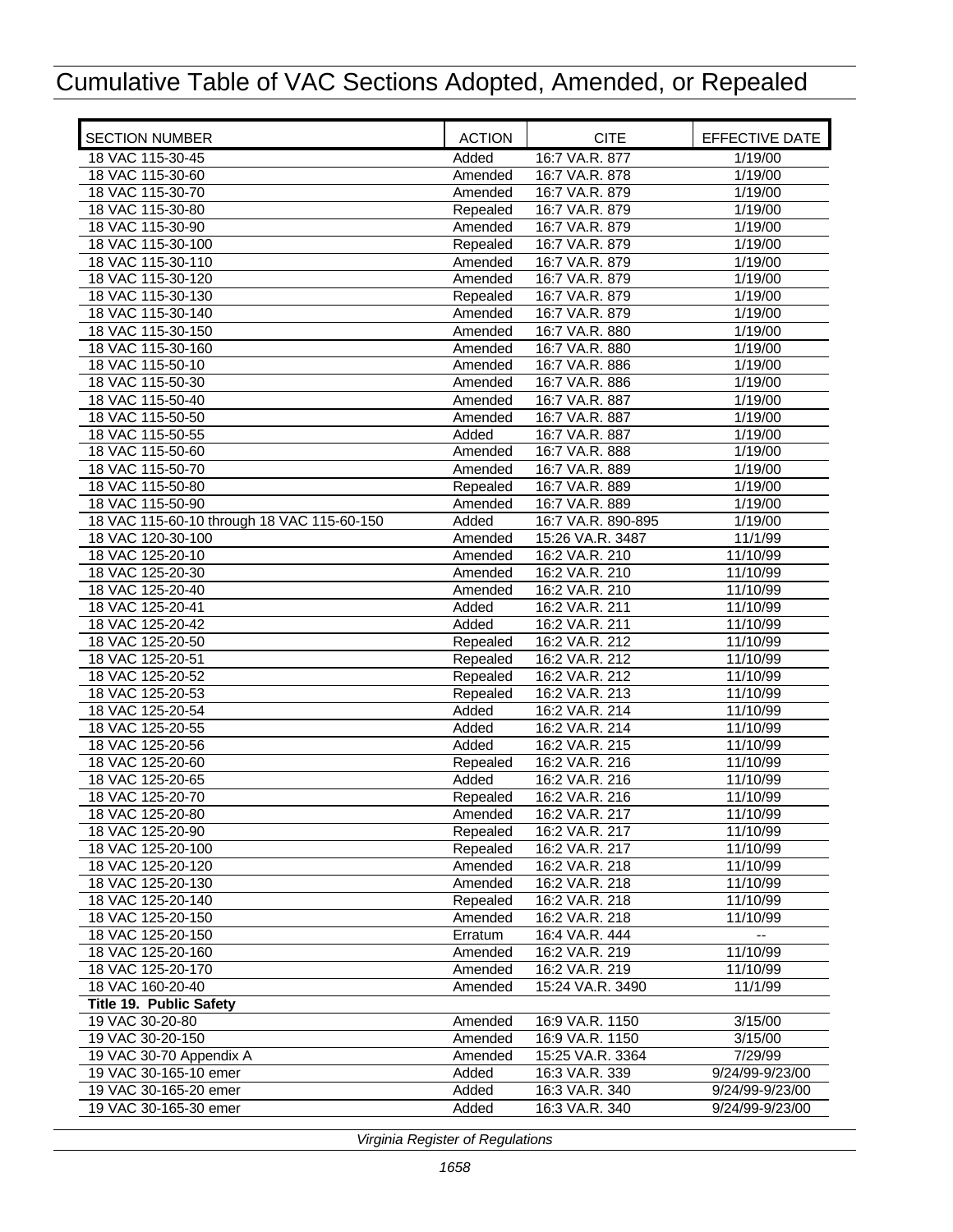| <b>SECTION NUMBER</b>                             | <b>ACTION</b> | <b>CITE</b>           | EFFECTIVE DATE  |
|---------------------------------------------------|---------------|-----------------------|-----------------|
| 19 VAC 30-165-40 emer                             | Added         | 16:3 VA.R. 340        | 9/24/99-9/23/00 |
| 19 VAC 30-165-50 emer                             | Added         | 16:3 VA.R. 340        | 9/24/99-9/23/00 |
| 19 VAC 30-165-60 emer                             | Added         | 16:3 VA.R. 340        | 9/24/99-9/23/00 |
| Title 20. Public Utilities and Telecommunications |               |                       |                 |
| 20 VAC 5-400-200                                  | Added         | 16:10 VA.R. 1226      | 1/12/00         |
| <b>Title 22. Social Services</b>                  |               |                       |                 |
| 22 VAC 30-40-10 through 22 VAC 30-40-150          | Added         | 16:10 VA.R. 1227-1233 | 3/1/00          |
| 22 VAC 40-50-10 et seq.                           | Repealed      | 15:24 VA.R. 3250      | 9/15/99         |
| 22 VAC 40-150-10 et seq.                          | Repealed      | 16:10 VA.R. 1233      | 7/1/00          |
| 22 VAC 40-710-10 et seq.                          | Repealed      | 16:4 VA.R. 412        | 12/8/99         |
| 22 VAC 40-820-10 et seq.                          | Repealed      | 16:5 VA.R. 599        | 12/22/99        |
| 22 VAC 40-880-350                                 | Amended       | 16:4 VA.R. 413        | 12/8/99         |
| 22 VAC 42-10-10 through 22 VAC 42-10-1000         | Added         | 16:10 VA.R. 1234-1267 | 7/1/00          |
| Title 24. Transportation and Motor Vehicles       |               |                       |                 |
| 24 VAC 30-130-10                                  | Amended       | 16:2 VA.R. 229        | 9/13/99         |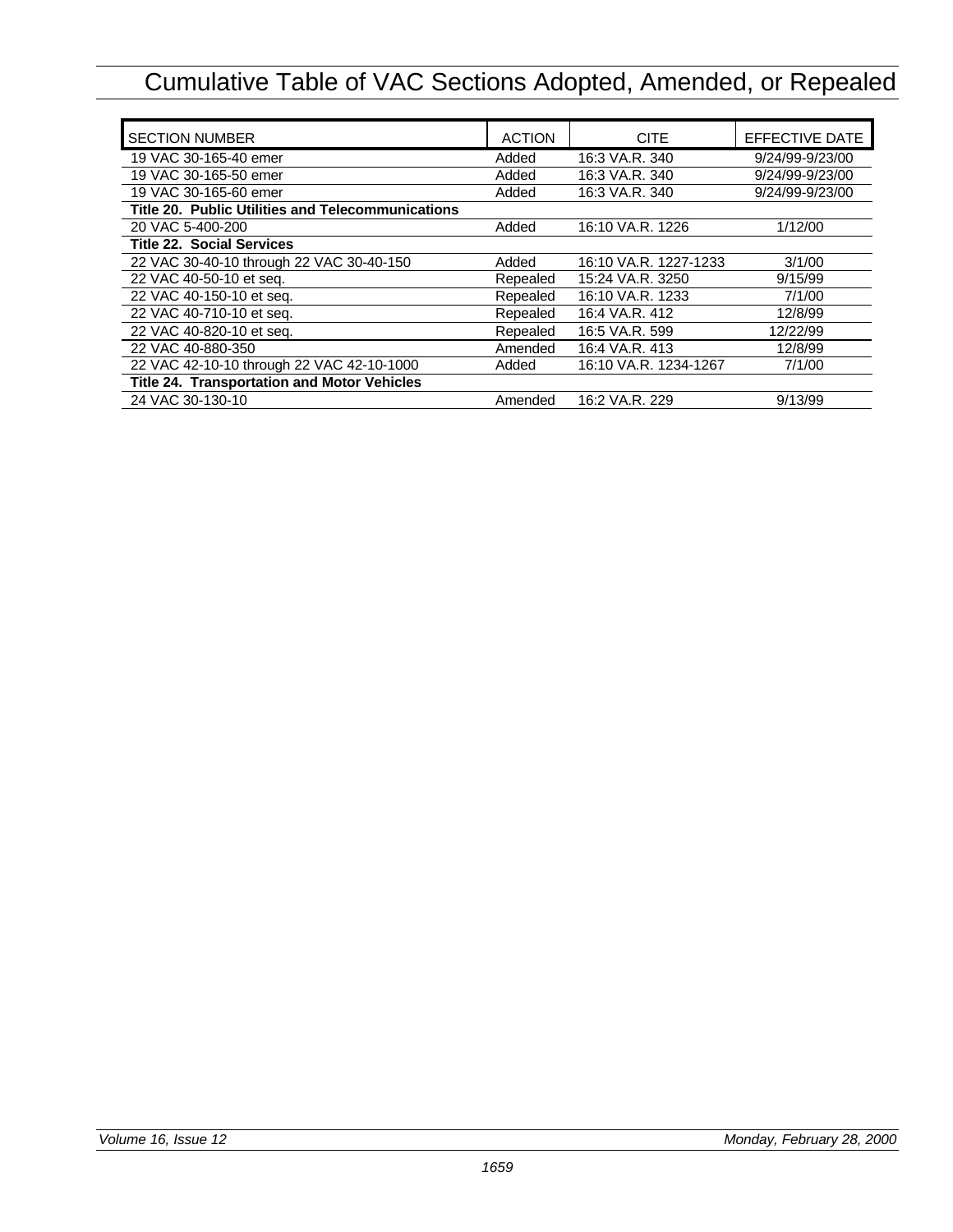# **NOTICES OF INTENDED REGULATORY ACTION**

**Symbol Key**

† Indicates entries since last publication of the *Virginia Register*

# <span id="page-15-0"></span>**TITLE 4. CONSERVATION AND NATURAL RESOURCES**

# **DEPARTMENT OF MINES, MINERALS AND ENERGY**

# **Notice of Intended Regulatory Action**

Notice is hereby given in accordance with § 9-6.14:7.1 of the Code of Virginia that the Department of Mines, Minerals and Energy intends to consider amending regulations entitled: **4 VAC 25-90-10 et seq. Rules and Regulations Governing the Use of Diesel Powered Equipment in Underground Coal Mines.** The purpose of the proposed action is to reflect relevant technological advances and industry standards to the diesel particulate monitoring and control, equipment operation, maintenance, and safety of diesel equipment used in underground coal mines. The agency intends to hold a public hearing on the proposed regulation after publication.

Statutory Authority: §§ 45.1-161.3, 45.1-161.106, and 45.1- 161.206 of the Code of Virginia.

Public comments may be submitted until March 6, 2000.

**Contact:** Stephen A. Walz, Regulatory Coordinator, Department of Mines, Minerals and Energy, 202 N. Ninth St., 8th Floor, Richmond, VA 23219-3402, telephone 692-3211 or FAX (804) 692-3237.

VA.R. Doc. No. R00-85; Filed January 11, 2000, 3:20 p.m.

# **Notice of Intended Regulatory Action**

Notice is hereby given that the Department of Mines, Minerals and Energy intends to consider repealing regulations entitled: **4 VAC 25-100-10 et seq. Regulations Governing Vertical Ventilation Holes and Mining Near Gas and Oil Wells**. The Department of Mines, Minerals and Energy is proposing to repeal this regulation because the revisions are so extensive, both in text and format, that it is more efficient to repeal this regulation and simultaneously promulgate a new regulation in its place (4 VAC 25-101-10 et seq.). The agency intends to hold a public hearing on the proposed repeal of this regulation after publication.

Statutory Authority: §§ 45.1-161.3, 45.1-161.106, 45.1- 161.121, 45.1-161.254 and 45.1-161.292 of the Code of Virginia.

Public comments may be submitted until March 6, 2000.

**Contact:** Stephen A. Walz, Regulatory Coordinator, Department of Mines, Minerals and Energy, 202 N. Ninth Street, 8th Floor, Richmond, VA 23219-3402, telephone (804) 692-3211 or FAX (804) 692-3237.

VA.R. Doc. No. R00-95; Filed January 19, 2000, 3:50 p.m.

### **Notice of Intended Regulatory Action**

Notice is hereby given in accordance with § 9-6.14:7.1 of the Code of Virginia that the Department of Mines, Minerals and Energy intends to consider promulgating regulations entitled: **4 VAC 25-101-10 et seq. Regulation Governing Vertical Ventilation Holes and Mining Near Gas and Oil Wells.** The purpose of the proposed action is to establish guidelines that govern drilling, equipping, and remove methane gas from underground coal mines and the practice of mining near or through vertical holes or gas wells. This regulation is being developed to replace the existing regulation. The agency intends to hold a public hearing on the proposed regulation after publication.

Statutory Authority: §§ 45.1-161.3, 45.1-161.106, 45.1- 161.121, 45.1-161.254 and 45.1-161.292 of the Code of Virginia.

Public comments may be submitted until March 6, 2000.

**Contact:** Stephen A. Walz, Regulatory Coordinator, Department of Mines, Minerals and Energy, 202 N. Ninth Street, 8th Floor, Richmond, VA 23219-3402, telephone 692- 3211 or FAX (804) 692-3237.

VA.R. Doc. No. R00-92; Filed January 11, 2000, 3:20 p.m.

w **––––––––––––––––––** w

# **TITLE 9. ENVIRONMENT**

# **STATE AIR POLLUTION CONTROL BOARD**

### **† Withdrawal of Notice of Intended Regulatory Action**

Notice is hereby given that the State Air Pollution Control Board has WITHDRAWN the Notice of Intended Regulatory Action for **9 VAC 5-40-10 et seq. Regulations for the Control and Abatement of Air Pollution: Existing Stationary Sources (Rev. F97)**, which was published in 13:25 VA.R. 3263 September 1, 1997.

**Contact:** Cindy Berndt, Department of Environmental Quality, 629 East Main Street, Richmond, VA 23219, telephone (804) 698-4378.

VA.R. Doc. No. R97-709; Filed January 28, 2000, 11:51 a.m.

### **† Notice of Intended Regulatory Action**

Notice is hereby given in accordance with § 9-6.14:7.1 of the Code of Virginia that the State Air Pollution Control Board intends to consider promulgating regulations entitled: **9 VAC 5-210-10 et seq. Regulation for Dispute Resolution.** The purpose of the proposed action is to establish requirements to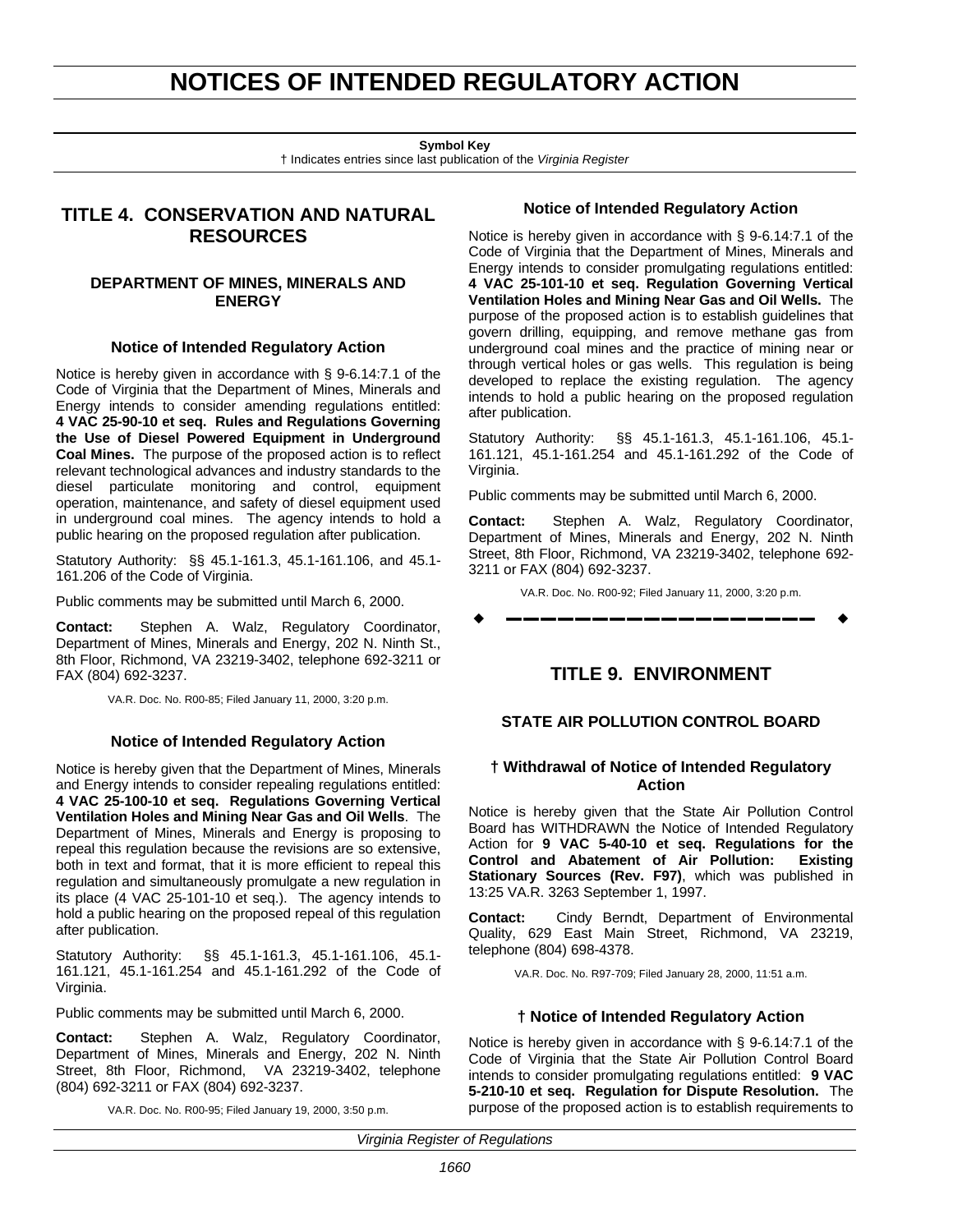govern the use of mediation and dispute resolution in regulation development and permit issuance. Section 10.1- 1186.3 A of the Code of Virginia allows the State Air Pollution Control Board to use mediation and alternative dispute resolution to resolve underlying issues, to reach a consensus, or to compromise on contested issues related to the development of a regulation or to the issuance of a permit. Section 10.1- 1186.3 D of the Code of Virginia specifies that the board shall adopt regulations in accordance with the Administrative Process Act for the implementation of § 10.1-1186.3. These regulations are to include (i) standards and procedures for the conduct of mediation and dispute resolution, (ii) the appointment and function of a neutral; and (iii) procedures to protect the confidentiality of papers, work product, or other materials.

Beginning in the early 1970s, federal, state, and local governments have increasingly used mediation and other consensus-building tools as an alternative to more traditional means of resolving disputes. These consensus-building tools are intended to supplement, not replace, conventional legislative, judicial, administrative, or regulatory mechanisms. The benefits of dispute resolution (DR) are many:

(1) DR achieves results satisfactory to all parties. Since each party learns to search for common ground and to recognize similar interests in the other parties, the traditional "hero vs. villain" illusion of adversarial disputes is avoided. Because the eventual solution is beneficial to all parties rather than to only one, the process produces mutual satisfaction in all parties, rather than winners and losers. Studies by the American Arbitration Association show that 80% of participants were satisfied with their DR programs regardless of process or outcome.

(2) DR saves money. For instance, a single mediation undertaken by the New Jersey Center for Public Dispute Resolution to settle a dispute with the federal government over the state's emergency transport system avoided a potential loss of \$20 million in federal funds.

(3) DR accelerates the decision-making process. Because the concerned parties have a vested interest in achieving a speedy settlement, resolutions are generally reached in much less time through DR than is required for resolutions to be reached through more traditional means.

(4) DR decreases the load on the court system. For instance, Cincinnati's Institute of Justice Private Complaint Program has reduced the municipal court's caseload by a third every year since 1974, with nearly half of the referred cases settled out of court and others being referred to noncourt agencies. Government decision-makers sometimes perceive litigation as a politically safer option than DR since the court can be blamed for any undesirable outcome. These decisionmakers, however, have much more control over the outcome through DR than through litigation. Furthermore, they can still exercise their right to a court settlement if DR fails.

(5) DR is politically advantageous to the involved parties by enhancing their reputation for consensus-building and problem-solving. Because DR has developed only over the course of the past two decades, some local government officials and other small-group representatives are unaware of its existence or question its legitimacy as a problem-solving tool appropriate to the inherently conservative atmosphere of government. But DR is not the same as binding arbitration: its use is neither an admission of failure nor an abdication of authority, but a demonstration that the involved parties are sufficiently dedicated to the public good to be willing to compromise in order to reach a solution.

A large number of the issues settled through DR are environmental ones. Dispute resolution centers in New Jersey, Massachusetts, Minnesota, New York, New Mexico, Georgia, Florida, and many other states have initiated important discussions and facilitated agreements involving complex and controversial issues like the establishment of regional sewage treatment facilities, the siting of solid waste disposal facilities, the disposal of hazardous waste, the cleanup of a Superfund site, the spraying of herbicides, the adoption of environmental standards, and the siting of underground storage tanks. A well-known example of the successful use of mediation to address an environmental problem is the decade-long public battle over the development of Hawaii's first state water code, which pitted developers against environmentalists, large landowners against small ones, and the counties against the state. This battle produced one legislative stalemate after another to the frustration of all parties but was finally resolved through mediation conducted by Hawaii's Program on Alternative Dispute Resolution.

An example of what happens without DR is the case of the Hampton-Roads refinery in Virginia. The refinery was proposed in 1970, discussed for over a decade, but never built. Contributing to the failure of the project were badly timed changes in the permitting process, understaffing of the State Air Pollution Control Board, statutory vagueness, siting disagreements, lack of communication within the Army Corps of engineers, angry citizens, gubernatorial dissatisfaction with the progress of the project, the involvement of the federal government through both the Department of the Interior and the military, and the expiration of the initially issued permits. At the end of the failed project, the company's expenses were over six million dollars, with about half of that in legal fees. The Army Corps of Engineers' bill for legal fees was at least that amount. This case is a good example of the many such environmental disputes which die of exhaustion rather than being settled fairly and thoughtfully. Millions of dollars and thousands of labor years were squandered without an equitable settlement.

One way for Virginia to avoid this situation in the future is to adopt regulations that enable it to implement § 10.1-1186.3 of the Code of Virginia.

The primary issues that need to be addressed in the development of the regulation are those specified in § 10.1- 1186.3 (see "Legal Requirements" above). Secondary issues may involve procedural matters such as the division of costs, scheduling requirements, and so on.

Alternatives to the proposed regulation amendments are being considered by the department. The department has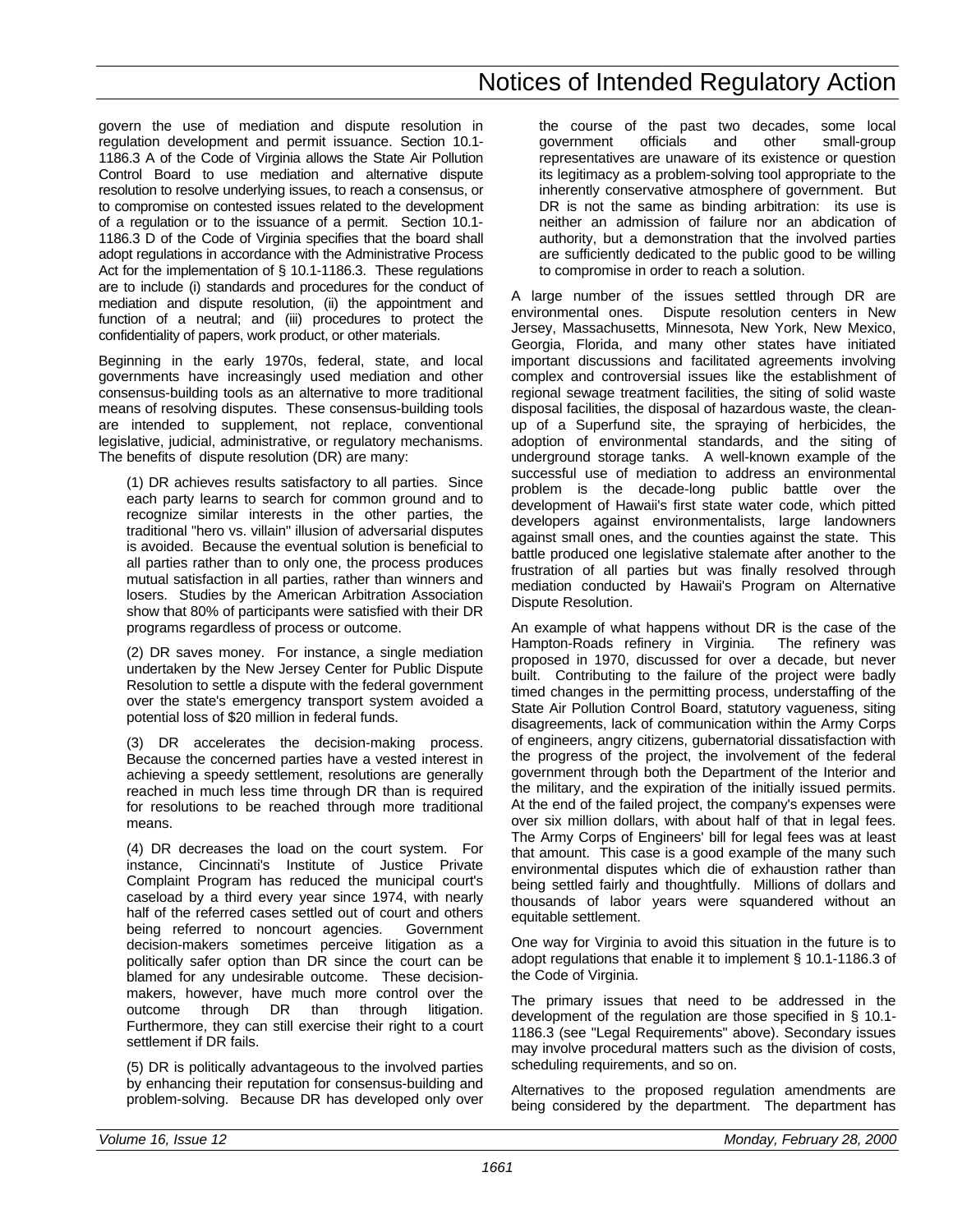<span id="page-17-0"></span>tentatively determined that the first alternative is appropriate, as it is the least burdensome and least intrusive alternative that fully meets the purpose of the regulatory action. The alternatives being considered by the department are discussed below.

1. Amend the regulations to satisfy the provisions of the law. This option is being selected because it meets the stated purpose of the regulatory action: to comply with the mandate of § 10.1-1186.3 of the Code of Virginia that requires the adoption of regulations for the use of mediation or alternative dispute resolution in the development of a regulation or in the issuance of a permit.

2. Make alternative regulatory changes to those required by the provisions of the law and associated regulations and policies. This option is not being selected because it does not meet the stated purpose of the regulatory action.

3. Take no action to amend the regulations. This option is not being selected because it does not meet the stated purpose of the regulatory action.

As provided in the public participation procedures of the State Air Pollution Control Board, the department will include, in the subsequent Notice of Intended Regulatory Action, a description of the above alternatives and a request for comments on other alternatives and the costs and benefits of the above alternatives or the other alternatives that the commenters may provide.

In the formulation of this regulation, the department will consider the impact of the regulation on family formation, stability, and autonomy. It is not anticipated that this regulation will have a direct impact on families. However, there may be positive indirect impacts in that the regulation will streamline and accelerate environmental negotiations. Such streamlining and acceleration will lessen the enforcement burden and its attendant costs to taxpayers.

The agency intends to hold a public hearing on the proposed regulation after publication.

Statutory Authority: § 10.1-1186.3 of the Code of Virginia.

Public comments may be submitted until 4:30 p.m., March 30, 2000, to the Director, Office of Air Regulatory Development, Department of Environmental Quality, P.O. Box 10009, Richmond, VA 23240.

**Contact:** Dr. Kathleen Sands, Policy Analyst, Office of Regulatory Development, Department of Environmental Quality, P.O. Box 10009, Richmond, VA 23240, telephone (804) 698-4413, FAX (804) 698-4510, toll-free 1-800-592- 5482, or (804) 698-4021/TTY 2

VA.R. Doc. No. R00-136; Filed February 9, 2000, 10:56 a.m.

# **VIRGINIA WASTE MANAGEMENT BOARD**

# **† Notice of Intended Regulatory Action**

Notice is hereby given in accordance with § 9-6.14:7.1 of the Code of Virginia that the Virginia Waste Management Board intends to consider promulgating regulations entitled: **9 VAC 20-15-10 et seq. Regulation for Dispute Resolution.** The purpose of the proposed action is to establish requirements to govern the use of mediation and dispute resolution in regulation development and permit issuance.

Section 10.1-1186.3 A of the Code of Virginia allows the Virginia Waste Management Board to use mediation and alternative dispute resolution to resolve underlying issues, to reach a consensus, or to compromise on contested issues related to the development of a regulation or to the issuance of a permit. Section 10.1-1186.3 D of the Code of Virginia specifies that the board shall adopt regulations in accordance with the Administrative Process Act for the implementation of § 10.1- 1186.3. These regulations are to include (i) standards and procedures for the conduct of mediation and dispute resolution, (ii) the appointment and function of a neutral; and (iii) procedures to protect the confidentiality of papers, work product, or other materials.

Beginning in the early 1970s, federal, state, and local governments have increasingly used mediation and other consensus-building tools as an alternative to more traditional means of resolving disputes. These consensus-building tools are intended to supplement, not replace, conventional legislative, judicial, administrative, or regulatory mechanisms. The benefits of dispute resolution (DR) are many:

(1) DR achieves results satisfactory to all parties. Since each party learns to search for common ground and to recognize similar interests in the other parties, the traditional "hero vs. villain" illusion of adversarial disputes is avoided. Because the eventual solution is beneficial to all parties rather than to only one, the process produces mutual satisfaction in all parties, rather than winners and losers. Studies by the American Arbitration Association show that 80% of participants were satisfied with their DR programs regardless of process or outcome.

(2) DR saves money. For instance, a single mediation undertaken by the New Jersey Center for Public Dispute Resolution to settle a dispute with the federal government over the state's emergency transport system avoided a potential loss of \$20 million in federal funds.

(3) DR accelerates the decision-making process. Because the concerned parties have a vested interest in achieving a speedy settlement, resolutions are generally reached in much less time through DR than is required for resolutions to be reached through more traditional means.

(4) DR decreases the load on the court system. For instance, Cincinnati's Institute of Justice Private Complaint Program has reduced the municipal court's caseload by a third every year since 1974, with nearly half of the referred cases settled out of court and others being referred to noncourt agencies. Government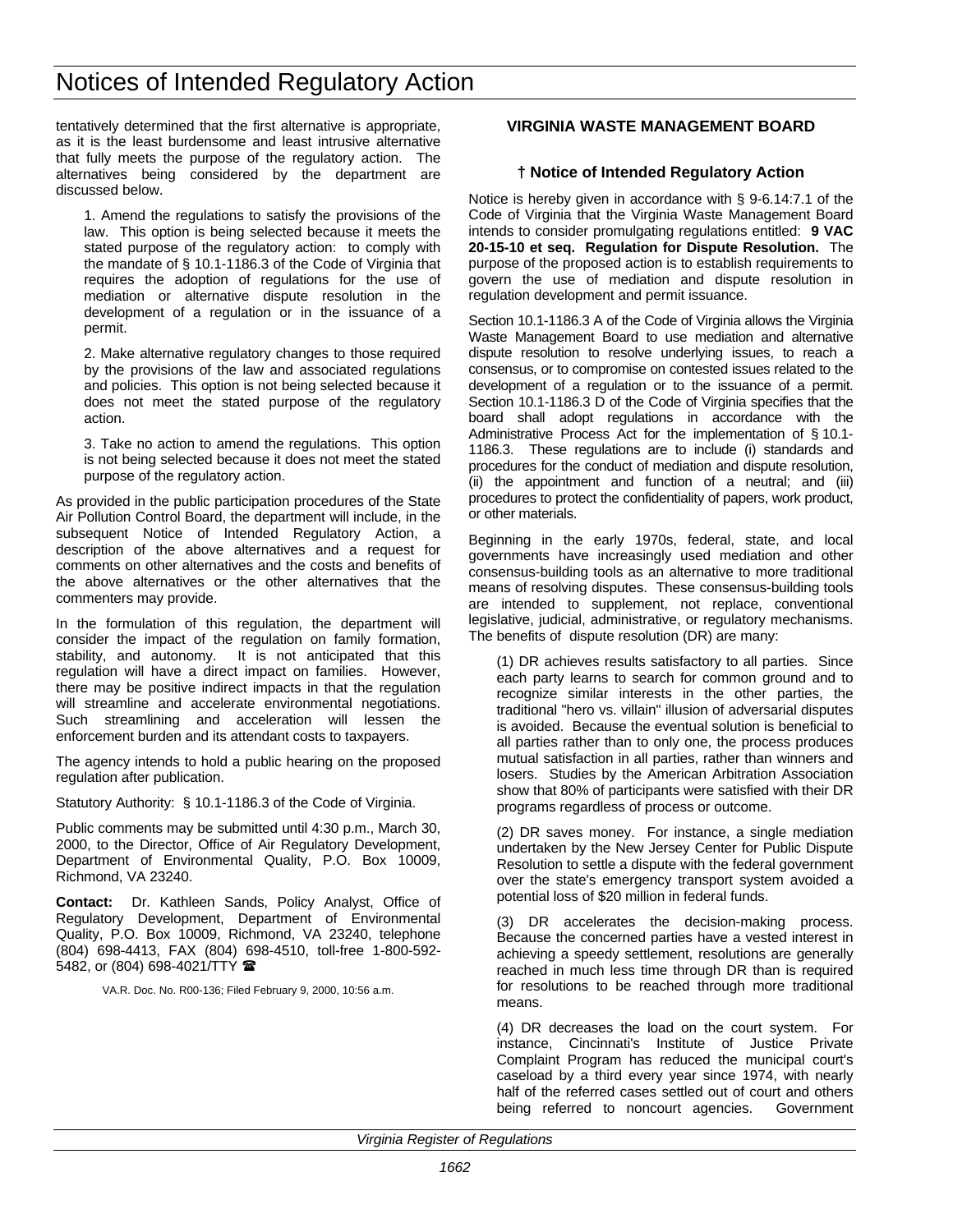decision-makers sometimes perceive litigation as a politically safer option than DR since the court can be blamed for any undesirable outcome. These decisionmakers, however, have much more control over the outcome through DR than through litigation. Furthermore, they can still exercise their right to a court settlement if DR fails.

(5) DR is politically advantageous to the involved parties by enhancing their reputation for consensus-building and problem-solving. Because DR has developed only over the course of the past two decades, some local government officials and other small-group representatives are unaware of its existence or question its legitimacy as a problem-solving tool appropriate to the inherently conservative atmosphere of government. But DR is not the same as binding arbitration: its use is neither an admission of failure nor an abdication of authority, but a demonstration that the involved parties are sufficiently dedicated to the public good to be willing to compromise in order to reach a solution.

A large number of the issues settled through DR are environmental ones. Dispute resolution centers in New Jersey, Massachusetts, Minnesota, New York, New Mexico, Georgia, Florida, and many other states have initiated important discussions and facilitated agreements involving complex and controversial issues like the establishment of regional sewage treatment facilities, the siting of solid waste disposal facilities, the disposal of hazardous waste, the cleanup of a Superfund site, the spraying of herbicides, the adoption of environmental standards, and the siting of underground storage tanks. A well-known example of the successful use of mediation to address an environmental problem is the decade-long public battle over the development of Hawaii's first state water code, which pitted developers against environmentalists, large landowners against small ones, and the counties against the state. This battle produced one legislative stalemate after another to the frustration of all parties but was finally resolved through mediation conducted by Hawaii's Program on Alternative Dispute Resolution.

An example of what happens without DR is the case of the Hampton-Roads refinery in Virginia. The refinery was proposed in 1970, discussed for over a decade, but never built. Contributing to the failure of the project were badly timed changes in the permitting process, understaffing of the State Air Pollution Control Board, statutory vagueness, siting disagreements, lack of communication within the Army Corps of engineers, angry citizens, gubernatorial dissatisfaction with the progress of the project, the involvement of the federal government through both the Department of the Interior and the military, and the expiration of the initially issued permits. At the end of the failed project, the company's expenses were over six million dollars, with about half of that in legal fees. The Army Corps of Engineers' bill for legal fees was at least that amount. This case is a good example of the many such environmental disputes which die of exhaustion rather than being settled fairly and thoughtfully. Millions of dollars and thousands of labor years were squandered without an equitable settlement.

One way for Virginia to avoid this situation in the future is to adopt regulations that enable it to implement § 10.1-1186.3 of the Code of Virginia.

The primary issues that need to be addressed in the development of the regulation are those specified in § 10.1- 1186.3 (see "Legal Requirements" above). Secondary issues may involve procedural matters such as the division of costs, scheduling requirements, and so on.

Alternatives to the proposed regulation amendments are being considered by the department. The department has tentatively determined that the first alternative is appropriate, as it is the least burdensome and least intrusive alternative that fully meets the purpose of the regulatory action. The alternatives being considered by the department are discussed below.

1. Amend the regulations to satisfy the provisions of the law. This option is being selected because it meets the stated purpose of the regulatory action: to comply with the mandate of § 10.1-1186.3 of the Code of Virginia that requires the adoption of regulations for the use of mediation or alternative dispute resolution in the development of a regulation or in the issuance of a permit.

2. Make alternative regulatory changes to those required by the provisions of the law and associated regulations and policies. This option is not being selected because it does not meet the stated purpose of the regulatory action.

3. Take no action to amend the regulations. This option is not being selected because it does not meet the stated purpose of the regulatory action.

As provided in the public participation procedures of the Virginia Waste Management Board, the department will include, in the subsequent Notice of Intended Regulatory Action, a description of the above alternatives and a request for comments on other alternatives and the costs and benefits of the above alternatives or the other alternatives that the commenters may provide.

In the formulation of this regulation, the department will consider the impact of the regulation on family formation, stability, and autonomy. It is not anticipated that this regulation will have a direct impact on families. However, there may be positive indirect impacts in that the regulation will streamline and accelerate environmental negotiations. Such streamlining and acceleration will lessen the enforcement burden and its attendant costs to taxpayers.

The agency intends to hold a public hearing on the proposed regulation after publication.

Statutory Authority: § 10.1-1186.3 of the Code of Virginia.

Public comments may be submitted until 4:30 p.m., March 30, 2000, to the Director, Office of Air Regulatory Development, Department of Environmental Quality, P.O. Box 10009, Richmond, VA 23240.

**Contact:** Dr. Kathleen Sands, Policy Analyst, Office of Regulatory Development, Department of Environmental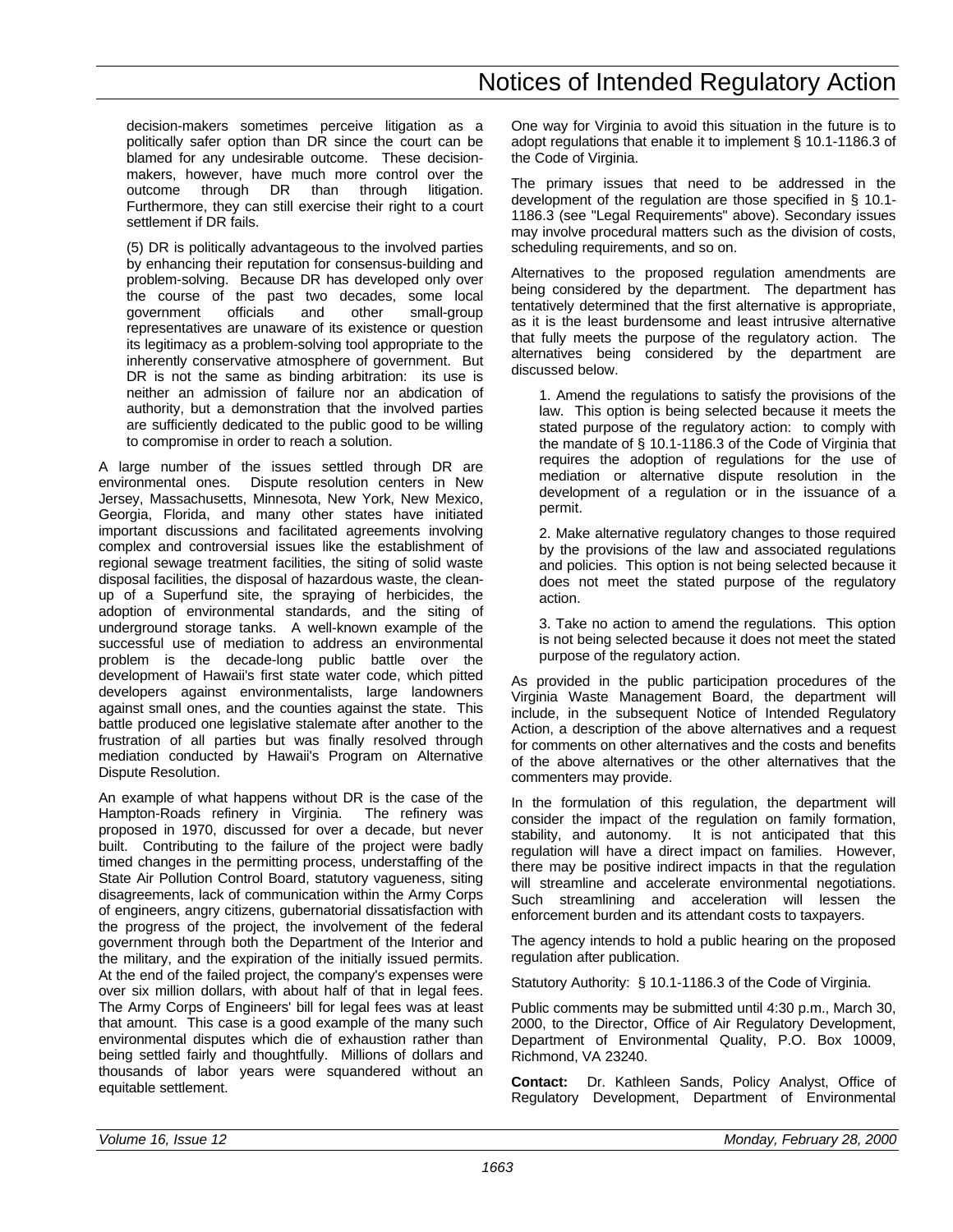<span id="page-19-0"></span>Quality, P.O. Box 10009, Richmond, VA 23240, telephone (804) 698-4413, FAX (804) 698-4510, toll-free 1-800-592- 5482, or (804) 698-4021/TTY <sup>金</sup>

VA.R. Doc. No. R00-139; Filed February 9, 2000, 10:56 a.m.

# **Notice of Intended Regulatory Action**

Notice is hereby given in accordance with § 9-6.14:7.1 of the Code of Virginia that the Virginia Waste Management Board intends to consider amending regulations entitled: **9 VAC 20- 70-10 et seq. Financial Assurance Regulations for Solid Waste Facilities.** The amendments further protect the public from bearing the burden of costs associated with abandoned solid waste treatment and disposal facilities. The board will review and evaluate the existing regulations to determine the most effective method of strengthening the existing financial assurance requirements.

Request for Comments. The board requests comments on the intended regulatory action, including ideas to assist the board in the development of a proposal. In addition, the board seeks comments on the costs and benefits of any stated alternative or other alternatives.

Public Meeting. The department will hold a public meeting to receive comments from the public on Thursday, March 2, 2000, at 9 a.m. in the 10th Floor Conference Room, Department of Environmental Quality's Office, 629 E. Main Street, in Richmond.

Technical Advisory Committee. Persons wishing to assist in the development of a proposal by serving on a technical advisory committee should contact Melissa Porterfield at (804) 698-4238.

The agency intends to hold a public hearing on the proposed regulation after publication.

Statutory Authority: § 10.1-1402 and 10.1-1410 of the Code of Virginia.

Public comments may be submitted until March 17, 2000.

**Contact:** Melissa Porterfield, Department of Environmental Quality, P.O. Box 10009, Richmond, VA 23240, telephone (804) 698-4238.

VA.R. Doc. No. R00-91; Filed January 12, 2000, 11:36 a.m.

# **STATE WATER CONTROL BOARD**

# **† Notice of Intended Regulatory Action**

Notice is hereby given in accordance with § 9-6.14:7.1 of the Code of Virginia that the State Water Control Board intends to consider promulgating regulations entitled: **9 VAC 25-15-10 et seq. Regulation for Dispute Resolution.** The purpose of the proposed action is to establish requirements to govern the use of mediation and dispute resolution in regulation development and permit issuance. Section 10.1-1186.3 A of the Code of Virginia allows the State Water Control Board to use mediation and alternative dispute resolution to resolve underlying issues, to reach a consensus, or to compromise on contested issues related to the development of a regulation or to the issuance of a permit. Section 10.1-1186.3 D of the Code of Virginia specifies that the board shall adopt regulations in accordance with the Administrative Process Act for the implementation of § 10.1-1186.3. These regulations are to include (i) standards and procedures for the conduct of mediation and dispute resolution, (ii) the appointment and function of a neutral; and (iii) procedures to protect the confidentiality of papers, work product, or other materials.

Beginning in the early 1970s, federal, state, and local governments have increasingly used mediation and other consensus-building tools as an alternative to more traditional means of resolving disputes. These consensus-building tools are intended to supplement, not replace, conventional legislative, judicial, administrative, or regulatory mechanisms. The benefits of dispute resolution (DR) are many:

(1) DR achieves results satisfactory to all parties. Since each party learns to search for common ground and to recognize similar interests in the other parties, the traditional "hero vs. villain" illusion of adversarial disputes is avoided. Because the eventual solution is beneficial to all parties rather than to only one, the process produces mutual satisfaction in all parties, rather than winners and losers. Studies by the American Arbitration Association show that 80% of participants were satisfied with their DR programs regardless of process or outcome.

(2) DR saves money. For instance, a single mediation undertaken by the New Jersey Center for Public Dispute Resolution to settle a dispute with the federal government over the state's emergency transport system avoided a potential loss of \$20 million in federal funds.

(3) DR accelerates the decision-making process. Because the concerned parties have a vested interest in achieving a speedy settlement, resolutions are generally reached in much less time through DR than is required for resolutions to be reached through more traditional means.

(4) DR decreases the load on the court system. For instance, Cincinnati's Institute of Justice Private Complaint Program has reduced the municipal court's caseload by a third every year since 1974, with nearly half of the referred cases settled out of court and others being referred to noncourt agencies. Government decision-makers sometimes perceive litigation as a politically safer option than DR since the court can be blamed for any undesirable outcome. These decisionmakers, however, have much more control over the outcome through DR than through litigation. Furthermore, they can still exercise their right to a court settlement if DR fails.

(5) DR is politically advantageous to the involved parties by enhancing their reputation for consensus-building and problem-solving. Because DR has developed only over the course of the past two decades, some local government officials and other small-group representatives are unaware of its existence or question its legitimacy as a problem-solving tool appropriate to the inherently conservative atmosphere of government. But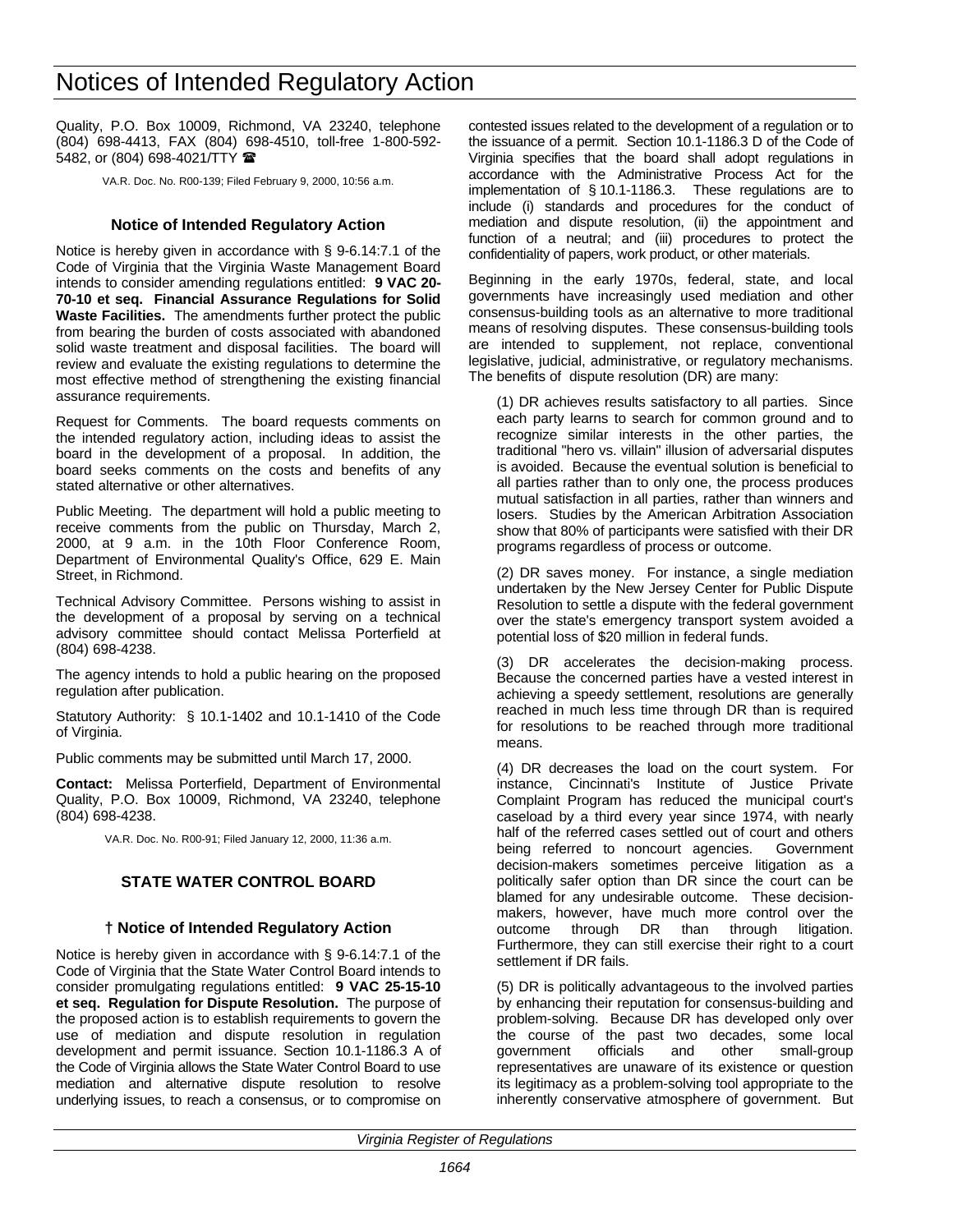DR is not the same as binding arbitration: its use is neither an admission of failure nor an abdication of authority, but a demonstration that the involved parties are sufficiently dedicated to the public good to be willing to compromise in order to reach a solution.

A large number of the issues settled through DR are environmental ones. Dispute resolution centers in New Jersey, Massachusetts, Minnesota, New York, New Mexico, Georgia, Florida, and many other states have initiated important discussions and facilitated agreements involving complex and controversial issues like the establishment of regional sewage treatment facilities, the siting of solid waste disposal facilities, the disposal of hazardous waste, the cleanup of a Superfund site, the spraying of herbicides, the adoption of environmental standards, and the siting of underground storage tanks. A well-known example of the successful use of mediation to address an environmental problem is the decade-long public battle over the development of Hawaii's first state water code, which pitted developers against environmentalists, large landowners against small ones, and the counties against the state. This battle produced one legislative stalemate after another to the frustration of all parties but was finally resolved through mediation conducted by Hawaii's Program on Alternative Dispute Resolution.

An example of what happens without DR is the case of the Hampton-Roads refinery in Virginia. The refinery was proposed in 1970, discussed for over a decade, but never built. Contributing to the failure of the project were badly timed changes in the permitting process, understaffing of the State Air Pollution Control Board, statutory vagueness, siting disagreements, lack of communication within the Army Corps of engineers, angry citizens, gubernatorial dissatisfaction with the progress of the project, the involvement of the federal government through both the Department of the Interior and the military, and the expiration of the initially issued permits. At the end of the failed project, the company's expenses were over six million dollars, with about half of that in legal fees. The Army Corps of Engineers' bill for legal fees was at least that amount. This case is a good example of the many such environmental disputes which die of exhaustion rather than being settled fairly and thoughtfully. Millions of dollars and thousands of labor years were squandered without an equitable settlement.

One way for Virginia to avoid this situation in the future is to adopt regulations that enable it to implement § 10.1-1186.3 of the Code of Virginia.

The primary issues that need to be addressed in the development of the regulation are those specified in § 10.1- 1186.3 (see "Legal Requirements" above). Secondary issues may involve procedural matters such as the division of costs, scheduling requirements, and so on.

Alternatives to the proposed regulation amendments are being considered by the department. The department has tentatively determined that the first alternative is appropriate, as it is the least burdensome and least intrusive alternative that fully meets the purpose of the regulatory action. The alternatives being considered by the department are discussed below.

1. Amend the regulations to satisfy the provisions of the law. This option is being selected because it meets the stated purpose of the regulatory action: to comply with the mandate of § 10.1-1186.3 of the Code of Virginia that requires the adoption of regulations for the use of mediation or alternative dispute resolution in the development of a regulation or in the issuance of a permit.

2. Make alternative regulatory changes to those required by the provisions of the law and associated regulations and policies. This option is not being selected because it does not meet the stated purpose of the regulatory action.

3. Take no action to amend the regulations. This option is not being selected because it does not meet the stated purpose of the regulatory action.

As provided in the public participation procedures of the State Water Control Board, the department will include, in the subsequent Notice of Intended Regulatory Action, a description of the above alternatives and a request for comments on other alternatives and the costs and benefits of the above alternatives or the other alternatives that the commenters may provide.

In the formulation of this regulation, the department will consider the impact of the regulation on family formation, stability, and autonomy. It is not anticipated that this regulation will have a direct impact on families. However, there may be positive indirect impacts in that the regulation will streamline and accelerate environmental negotiations. Such streamlining and acceleration will lessen the enforcement burden and its attendant costs to taxpayers.

The agency intends to hold a public hearing on the proposed regulation after publication.

Statutory Authority: § 10.1-1186.3 of the Code of Virginia.

Public comments may be submitted until 4:30 p.m., March 30, 2000, to the Director, Office of Air Regulatory Development, Department of Environmental Quality, P.O. Box 10009, Richmond, VA 23240.

**Contact:** Dr. Kathleen Sands, Policy Analyst, Office of Regulatory Development, Department of Environmental Quality, P.O. Box 10009, Richmond, VA 23240, telephone (804) 698-4413, FAX (804) 698-4510, toll-free 1-800-592- 5482, or (804) 698-4021/TTY 2

VA.R. Doc. No. R00-140; Filed February 9, 2000, 10:56 a.m.

# **Notice of Intended Regulatory Action**

Notice is hereby given in accordance with § 9-6.14:7.1 of the Code of Virginia that the State Water Control Board intends to consider amending regulations entitled: **9 VAC 25-110-10 et seq. General VPDES Permit for Domestic Sewage Discharges of Less Than or Equal to 1,000 Gallons Per Day.** The purpose of the proposed action is to reissue the existing general permit which expires on August 1, 2001. The general permit will establish limitations and monitoring requirements for domestic sewage discharges less than or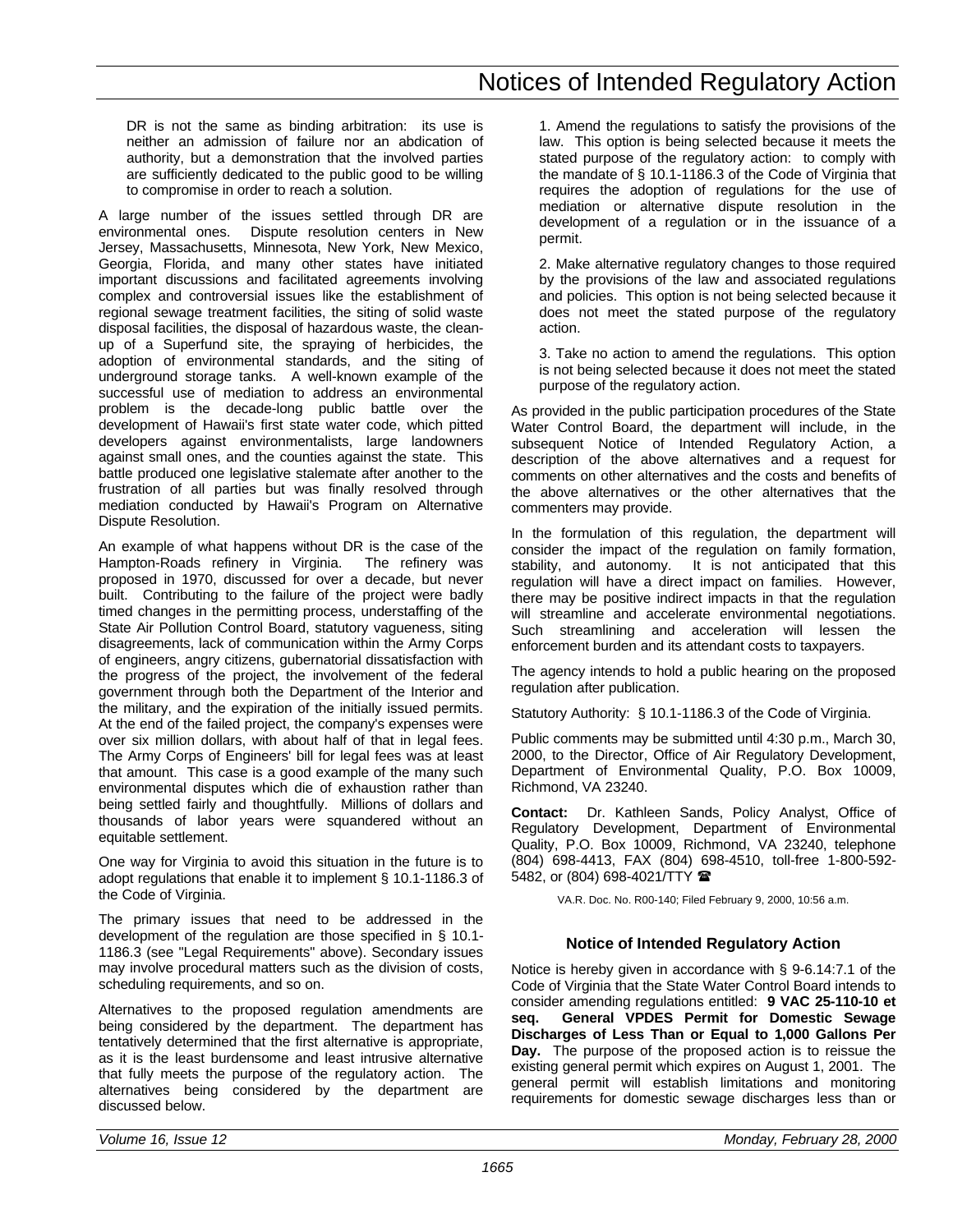equal to 1,000 gallons per day. As with an individual VPDES permit, the effluent limits in the general permit will be set to protect the quality of the waters receiving the discharges. A technical advisory committee will be formed to assist in the development of the regulation. The primary function of the committee will be to develop recommendations to the board for the content of the reissued general permit through a process of negotiation and consensus. Persons who desire to be on the committee should notify the agency contact person in writing by 4:30 p.m. on Wednesday, March 15, 2000, and provide name, address, telephone number and the organization represented (if any). Notification of the composition of the technical advisory committee will be sent to all applicants. Following publication of the draft general permit regulation in the Virginia Register, the board will hold at least one public hearing to provide opportunity for public comment.

Statutory Authority: § 62.1-44.15 of the Code of Virginia.

Public comments may be submitted until 4:30 p.m. on Wednesday, March 15, 2000.

**Contact:** Lily Choi, Office of Water Permit Programs, Department of Environmental Quality, P.O. Box 10009, Richmond, VA 23240, telephone (804) 698-4054 or FAX (804) 698-4032.

VA.R. Doc. No. R00-101; Filed January 27, 2000, 11:34 a.m.

# **Notice of Intended Regulatory Action**

Notice is hereby given in accordance with § 9-6.14:7.1 of the Code of Virginia that the State Water Control Board intends to consider amending regulations entitled: **9 VAC 25-115-10 et seq. General VPDES Permit for Seafood Processing Facilities.** The purpose of the proposed action is to reissue the existing general permit which expires on July 24, 2001. The general permit will establish limitations and monitoring requirements for discharges of wastewater from seafood processing facilities. As with an individual VPDES permit, the effluent limits in the general permit will be set to protect the quality of the waters receiving the discharges. A technical advisory committee will be formed to assist in the development of the regulation. The primary function of the committee will be to develop recommendations to the board for the content of the reissued general permit through a process of negotiation and consensus. Persons who desire to be on the committee should notify the agency contact person in writing by 4:30 p.m. on Wednesday, March 15, 2000, and provide name, address, telephone number and the organization represented (if any). Notification of the composition of the technical advisory committee will be sent to all applicants. Following publication of the draft general permit regulation in the Virginia Register, the board will hold at least one public hearing to provide opportunity for public comment.

Statutory Authority: § 62.1-44.15 of the Code of Virginia.

Public comments may be submitted until 4:30 p.m. on Wednesday, March 15, 2000.

**Contact:** Michael Gregory, Office of Water Permit Programs, Department of Environmental Quality, P.O. Box 10009, Richmond, VA 23240, telephone (804) 698-4065 or FAX (804) 698-4032.

VA.R. Doc. No. R00-100; Filed January 27, 2000, 11:34 a.m.

# **Notice of Intended Regulatory Action**

# **Extension of Public Comment Period**

Notice is hereby given in accordance with § 9-6.14:7.1 of the Code of Virginia that the State Water Control Board intends to consider amending regulations entitled: **9 VAC 25-260-5 et** Water Quality Standards. The purpose of the proposed action is to consider amending the water quality standards to update numerical or narrative criteria for dissolved oxygen for certain waters of the Chesapeake Bay and other naturally occurring low dissolved oxygen waters where current criteria are not appropriate.

Intent: The intent of this rulemaking is to protect designated and beneficial uses in the Commonwealth by adopting regulations that are technically correct and reasonable. These standards will be used in setting Virginia Pollutant Discharge Elimination System Permit limits and for evaluating the waters of the Commonwealth for inclusion in the federal Clean Water Act § 305(b) report and § 303(d) list. Waters not meeting standards will require development of a Total Maximum Daily Load under the federal Clean Water Act § 303(d).

Need: This rulemaking is needed because the current dissolved oxygen criteria (4mg/l minimum and 5mg/l daily average) are not appropriate in waters where the naturally occurring dissolved oxygen levels are below the existing criteria. These types of water may include the deep trenches of the Chesapeake Bay, the deep waters of stratified lakes and wetlands. Changes to these criteria are needed to facilitate permitting, monitoring and Total Maximum Daily Load development.

Alternatives Available to Meet the Need: Many alternatives in the subject areas listed will become available as DEQ staff and the public begin to review scientific data and the needs of permitting and monitoring. DEQ will work in conjunction with other state and federal agencies to consider various alternatives. Alternatives provided by the public will also be considered.

The department has not accepted nor rejected any alternatives as of yet. Some alternatives being considered by the agency now include, but are not limited to, the following:

- whether we should include alternative dissolved oxygen criteria for the Chesapeake Bay, wetlands and lakes;
- whether we should consider for adoption the Chesapeake Bay Living Resources Goals or Environmental Protection Agency criteria or some other criteria;
- whether zones for application of the criteria should be included and what these zones should be (i.e. application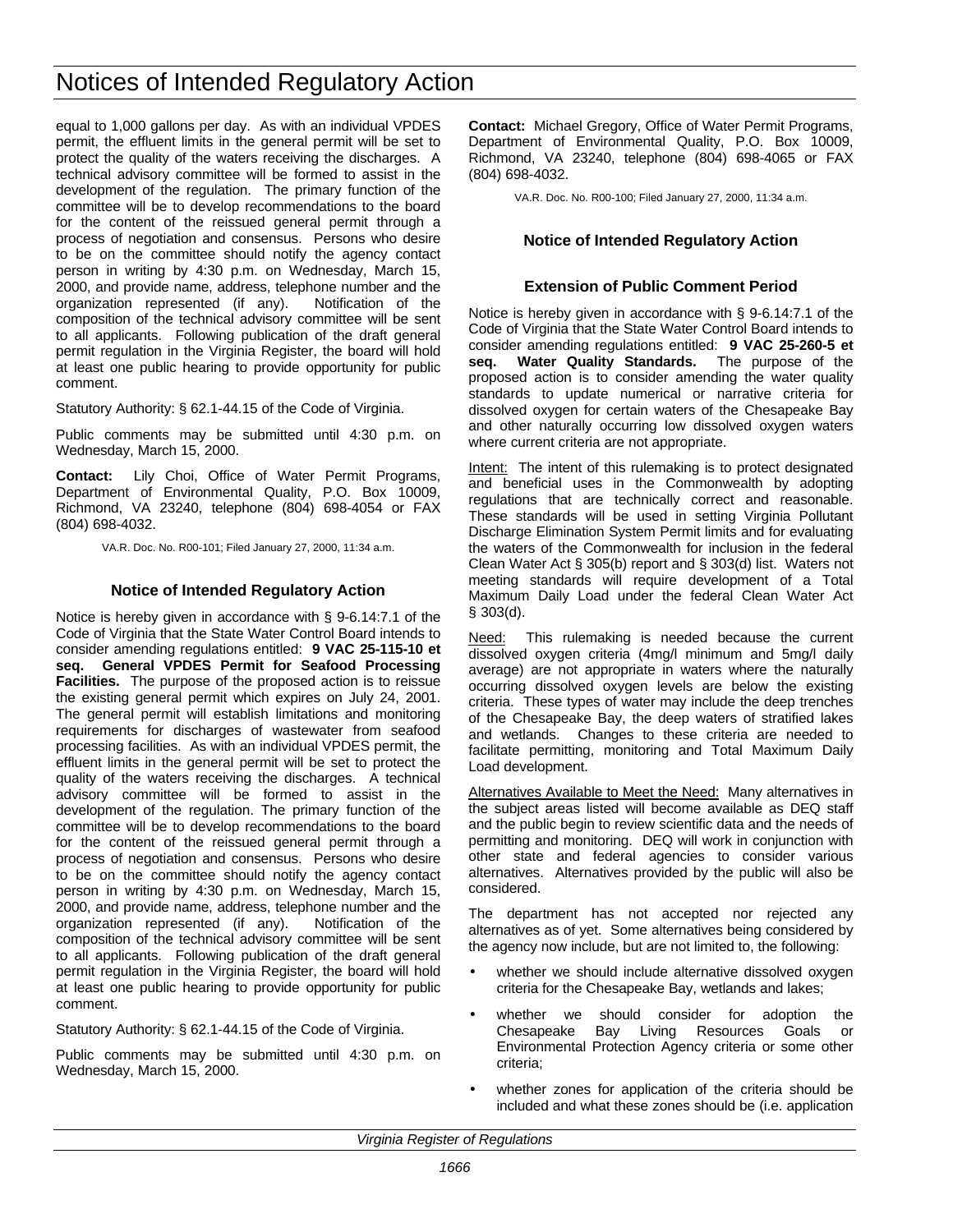of a lower dissolved oxygen criterion one meter off the bottom (for the Bay), in the hypolimnion or below the thermocline (lakes), throughout the column (wetlands) or should some other zone be considered for application of the alternative criteria);

<span id="page-22-0"></span>whether to improve the specific narrative criterion that recognizes natural background differences for all waters. Currently natural conditions in surface water are recognized in the following sections of the regulation: 9 VAC 25-260-10.G, 9 VAC 25-260-50 and 9 VAC 25- 260-250;

Request for Comments: Comments are requested on the intended regulatory action, including any ideas to assist the agency in the development of the proposal. Comments are requested on the costs and benefits of the stated alternatives or other alternatives. DEQ also requests comments as to whether the agency should use the participatory approach to assist the agency in the development of the proposal. The participatory approach is defined as a method for the use of (i) standing advisory committees, (ii) ad hoc advisory groups or panels, (iii) consultation with groups or individuals registering interest in working with the agency, or (iv) any combination thereof.

Public Meeting: A public meeting was held on January 27, 2000, at 2 p.m. at the Virginia War Memorial, 621 South Belvidere Street, Richmond, Virginia 23220. The public comment period on the intended regulatory action has been extended until April 7, 2000. Please submit comments to Elleanore Daub, Office of Water Quality Programs, Department of Environmental Quality, 629 East Main Street, Richmond, VA 23219.

The agency intends to hold a public hearing on the proposed regulation after publication.

Statutory Authority: § 62.1-44.15 of the Code of Virginia.

Public comments may be submitted until April 7, 2000.

**Contact:** Elleanore Daub, Environmental Program Planner, Department of Environmental Quality, P.O. Box 10009, Richmond, VA 23240, telephone (804) 698-4111 or (804) 698-4522.

VA.R. Doc. No. R00-57; Filed December 1, 1999, 8:46 a.m. w **––––––––––––––––––** w

# **TITLE 12. HEALTH**

# **DEPARTMENT OF MEDICAL ASSISTANCE SERVICES**

# **Notice of Intended Regulatory Action**

Notice is hereby given in accordance with § 9-6.14:7.1 of the Code of Virginia that the Department of Medical Assistance Services intends to consider amending regulations entitled: **12 VAC 30-10-10 et seq. State Plan under Title XIX of the Social Security Act Medical Assistance Program-General** **Provisions; 12 VAC 30-50-10 et seq. Amount, Duration, and Scope of Medical and Remedial Care Services; 12 VAC 30-80-10 et seq. Methods and Standards for Establishing Payment Rates-Other Types of Care; and 12 VAC 30-130-10 et seq. Amount, Duration and Scope of Selected Services.** The purpose of the proposed action is to promulgate permanent regulations for the provision of residential psychiatric services for children and adolescents under the provisions of the Early and Periodic Screening, Diagnosis, and Treatment Program (42 CFR 440.40). The agency does not intend to hold a public hearing on the proposed regulation after publication.

Statutory Authority: § 32.1-325 of the Code of Virginia.

Public comments may be submitted until March 1, 2000, to Anita Cordill, Analyst, Policy Division, Department of Medical Assistance Services, 600 East Broad Street, Suite 1300, Richmond, VA 23219.

**Contact:** Victoria P. Simmons, Regulatory Coordinator, Department of Medical Assistance Services, 600 E. Broad St., Suite 1300, Richmond, VA 23219, telephone (804) 786-7959 or FAX (804) 786-1680.

VA.R. Doc. No. R00-81; Filed January 6, 2000, 4:17 p.m.

### **Notice of Intended Regulatory Action**

Notice is hereby given in accordance with § 9-6.14:7.1 of the Code of Virginia that the Department of Medical Assistance Services intends to consider amending regulations entitled:<br>12 VAC 30-20-10 et seg. Administration of Medical **Administration of Medical Assistance Services.** The purpose of the proposed action is to modify the copayment amount for brand name prescription drugs that recipients will be required to pay. The agency does not intend to hold a public hearing on the proposed regulation after publication.

Statutory Authority: § 32.1-325 of the Code of Virginia.

Public comments may be submitted until March 15, 2000, to William Lessard, Program Operations, Department of Medical Assistance Services, 600 East Broad Street, Suite 1300, Richmond, VA 23219.

**Contact:** Victoria P. Simmons, Regulatory Coordinator, Department of Medical Assistance Services, 600 E. Broad St., Suite 1300, Richmond, VA 23219, telephone (804) 786-7959 or FAX (804) 786-1680.

VA.R. Doc. No. R00-96; Filed January 19, 2000, 12:07 p.m.

# **Notice of Intended Regulatory Action**

Notice is hereby given in accordance with § 9-6.14:7.1 of the Code of Virginia that the Department of Medical Assistance Services intends to consider amending regulations entitled: **12 VAC 30-50-10 et seq. Amount, Duration, and Scope of Medical and Remedial Care Services.** The purpose of the proposed action is to convert the provision of transportation to Medicaid recipients from medical service to an administrative expense. This regulatory change will permit DMAS to contract with transportation brokers to authorize, arrange and reimburse necessary nonemergency transportation statewide.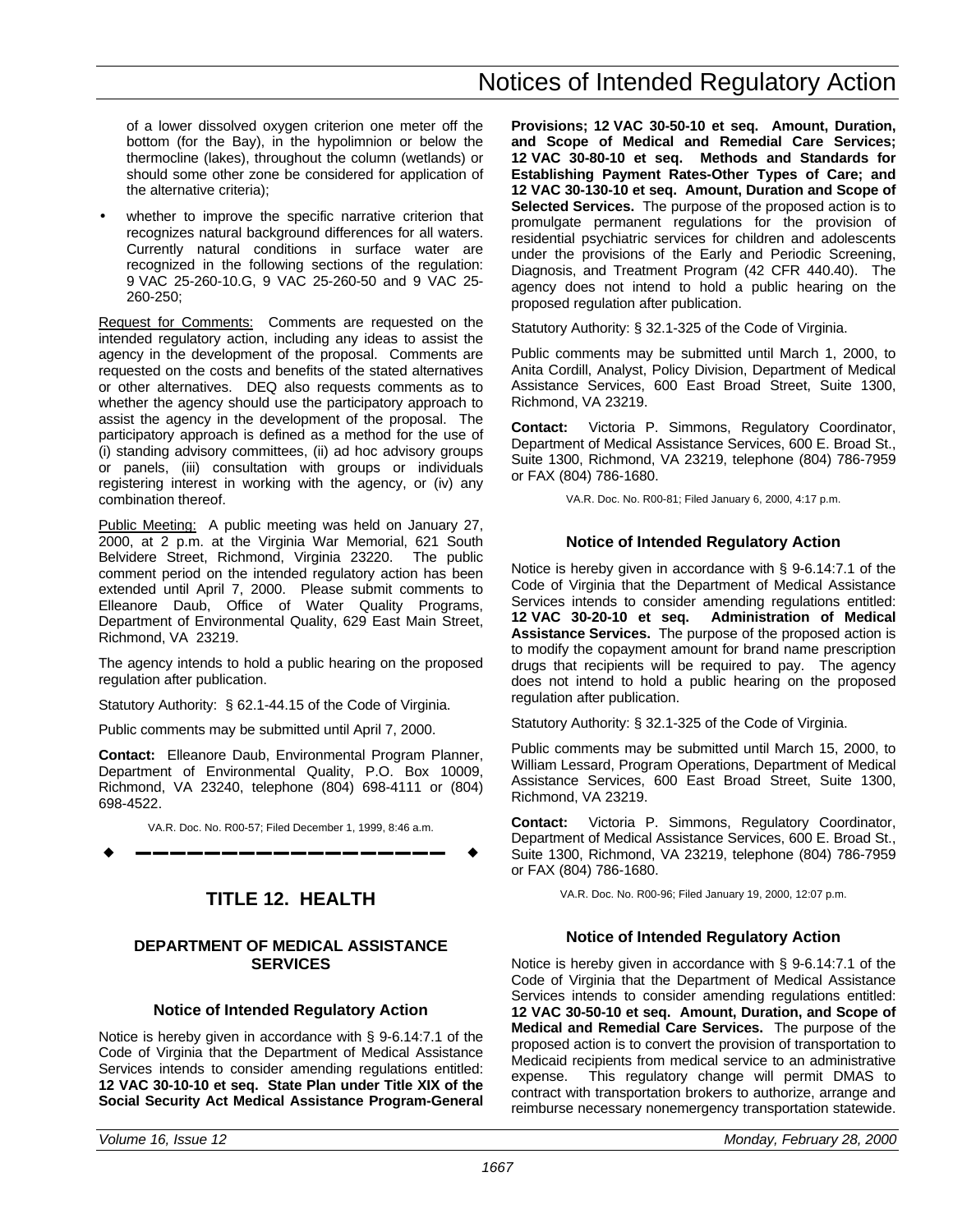The agency intends to hold a public hearing on the proposed regulation after publication.

Statutory Authority: § 32.1-325 of the Code of Virginia.

<span id="page-23-0"></span>Public comments may be submitted until March 30, 2000, to Jeff Nelson, Analyst, Policy Division, Department of Medical Assistance Services, 600 East Broad Street, Suite 1300, Richmond, VA 23219.

**Contact:** Victoria P. Simmons, Regulatory Coordinator, Department of Medical Assistance Services, 600 E. Broad St., Suite 1300, Richmond, VA 23219, telephone (804) 786-7959 or FAX (804) 786-1680.

VA.R. Doc. No. R00-102; Filed January 27, 2000, 10:31 a.m.

# **Notice of Intended Regulatory Action**

Notice is hereby given in accordance with § 9-6.14:7.1 of the Code of Virginia that the Department of Medical Assistance Services intends to consider promulgating regulations entitled: **Uninsured Medical Catastrophe Fund.** Pursuant to Chapter 998 of the 1999 Acts of Assembly, the purpose of the proposed action to adopt regulations for the Uninsured Medical Catastrophe Fund (see § 32.1-324.3 of the Code of Virginia) is to (i) further define an uninsured medical catastrophe, including a life-threatening illness or injury requiring specialized medical treatment hospitalization, or both; (ii) establish procedures for distribution of moneys in the fund to pay for the cost of treating uninsured medical catastrophes; (iii) establish application and appeals procedures; and (iv) establish criteria for eligibility for assistance from the fund and the prioritization and allocation of available moneys among applicants for assistance from the fund. The agency does not intend to hold a public hearing on the proposed regulation after publication.

Statutory Authority: § 32.1-325 of the Code of Virginia.

Public comments may be submitted until March 15, 2000, to William Lessard, Program Operations, Department of Medical Assistance Services, 600 East Broad Street, Suite 1300, Richmond, VA 23219.

**Contact:** Victoria P. Simmons, Regulatory Coordinator, Department of Medical Assistance Services, 600 E. Broad St., Suite 1300, Richmond, VA 23219, telephone (804) 786-7959 or FAX (804) 786-1680.

VA.R. Doc. No. R00-99; Filed January 24, 2000, 4:11 p.m.

#### **Notice of Intended Regulatory Action**

Notice is hereby given in accordance with § 9-6.14:7.1 of the Code of Virginia that the Department of Medical Assistance Services intends to consider amending regulations entitled: **12 VAC 30-50-10 et seq. Amount, Duration, and Scope of Medical and Remedial Care Services.** The purpose of the proposed action is to promulgate permanent regulations for the provision of expanded school-based services consistent with General Assembly mandates. The agency does not intend to hold a public hearing on the proposed regulation after publication.

Statutory Authority: § 32.1-325 of the Code of Virginia.

Public comments may be submitted until March 1, 2000, to Jeff Nelson, Policy Division, Department of Medical Assistance Services, 600 East Broad Street, Suite 1300, Richmond, VA 23219.

**Contact:** Victoria P. Simmons, Regulatory Coordinator, Department of Medical Assistance Services, 600 E. Broad St., Suite 1300, Richmond, VA 23219, telephone (804) 786-7959 or FAX (804) 786-1680.

VA.R. Doc. No. R00-89; Filed January 12, 2000, 9:02 a.m.

### **Notice of Intended Regulatory Action**

Notice is hereby given in accordance with § 9-6.14:7.1 of the Code of Virginia that the Department of Medical Assistance Services intends to consider amending regulations entitled: **12 VAC 30-50-10 et seq. Amount, Duration, and Scope of Medical and Remedial Care Services; 12 VAC 30-60-10 et seq. Standards Established and Methods Used to Assure High Quality Care; 12 VAC 30-80-10 et seq. Methods and Standards for Establishing Payment Rates-Other Types of Care;** and promulgating regulations entitled **12 VAC 30- 129-100 et seq. Treatment Foster Care Providers.** The purpose of the proposed action is to promulgate permanent regulations for the provision of case management services for treatment foster care. The agency does not intend to hold a public hearing on the proposed regulation after publication.

Statutory Authority: § 32.1-325 of the Code of Virginia.

Public comments may be submitted until March 1, 2000, to Anita Cordill, Policy Division, Department of Medical Assistance Services, 600 East Broad Street, Suite 1300, Richmond, VA 23219.

**Contact:** Victoria P. Simmons, Regulatory Coordinator, Department of Medical Assistance Services, 600 E. Broad St., Suite 1300, Richmond, VA 23219, telephone (804) 786-7959 or FAX (804) 786-1680.

VA.R. Doc. No. R00-84; Filed January 6, 2000, 4:17 p.m.

w **––––––––––––––––––** w

# **TITLE 18. PROFESSIONAL AND OCCUPATIONAL LICENSING**

# **BOARD OF MEDICINE**

#### **† Notice of Intended Regulatory Action**

Notice is hereby given in accordance with § 9-6.14:7.1 of the Code of Virginia that the Board Medicine intends to consider promulgating regulations entitled: **18 VAC 85-120-10 et seq. Regulations Governing the Certification of Athletic Trainers.** The purpose of the proposed regulation is to promulgate regulations establishing the appropriate training, educational credentials and examination for the certification of athletic trainers; to set forth criteria for continuing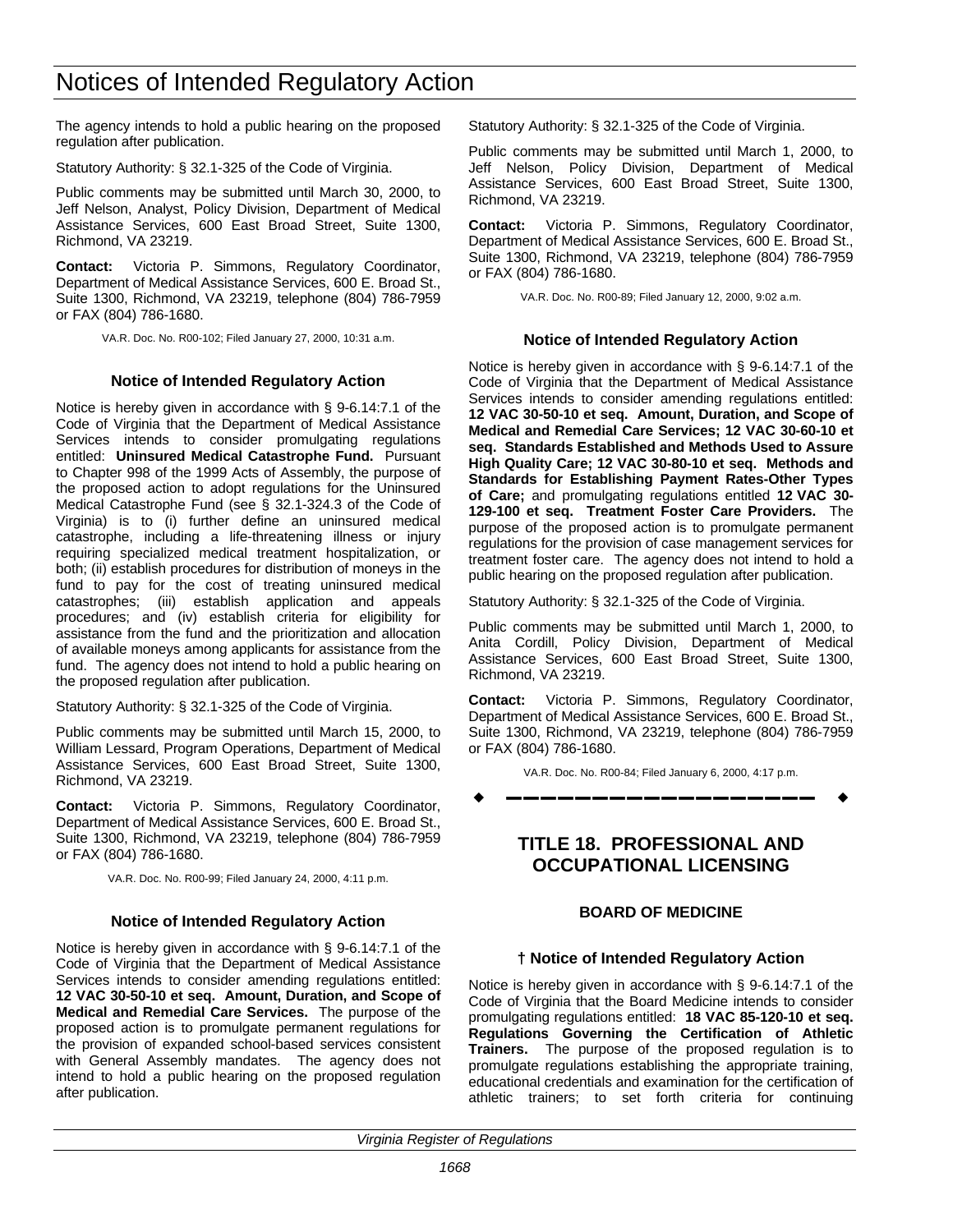<span id="page-24-0"></span>competency; and to establish fees as necessary to cover expenditures for regulation of the profession. The agency intends to hold a public hearing on the proposed regulation after publication.

Statutory Authority: §§ 54.1-2400 and 54.1-2957.4 of the Code of Virginia.

Public comments may be submitted until March 29, 2000.

**Contact:** William L. Harp, M.D., Executive Director, Board of Medicine, 6606 W. Broad St., 4th Floor, Richmond, VA 23230-1717, telephone (804) 662-9908 or FAX (804) 662- 9943.

VA.R. Doc. No. R00-104; Filed January 28, 2000, 11:54 a.m.

# **BOARDS OF PHARMACY AND MEDICINE**

# **Notice of Intended Regulatory Action**

Notice is hereby given in accordance with § 9-6.14:7.1 of the Code of Virginia that the Boards of Pharmacy and Medicine intend to consider promulgating regulations entitled: **18 VAC 110-40-10 et seq. Regulations Governing Collaborative Practice Agreements.** The purpose of the proposed regulation is to adopt regulations pursuant to Chapter 1101 of the 1999 Acts of Assembly which mandates that the boards jointly promulgate regulations to implement the provisions of the statute regarding collaborative practice agreements. The proposed regulations would replace emergency regulations adopted by the boards in order to have regulations in effect within 280 days of the date of the enactment of the bill. The agency intends to hold a public hearing on the proposed regulation after publication.

Statutory Authority: §§ 54.1-2400, 54.1-3300 and 54.1- 3300.1 of the Code of Virginia.

Public comments may be submitted until March 15, 2000.

**Contact:** Elizabeth Scott Russell, Executive Director, Board of Pharmacy, 6606 W. Broad St., 4th Floor, Richmond, VA 23230-1717, telephone (804) 662-9911 or FAX (804) 662- 9943.

VA.R. Doc. No. R00-97; Filed January 20, 2000, 4:23 p.m.

w **––––––––––––––––––** w

# **TITLE 22. SOCIAL SERVICES**

# **STATE BOARD OF SOCIAL SERVICES**

# **† Notice of Intended Regulatory Action**

Notice is hereby given in accordance with § 9-6.14:7.1 of the Code of Virginia that the State Board of Social Services intends to consider repealing regulations entitled:

**22 VAC 40-32-10 et seq. Aid to Families with Dependent Children (AFDC) Program - Determining AFDC Eligibility** **When the Only Dependent Child Receives Foster Care Benefits.**

**22 VAC 40-290-10. Earned Income Disregards/Student Earnings in the Aid to Families with Dependent Children (AFDC) Program.**

**22 VAC 40-300-10 et seq. Lump Sum Ineligibility Period in the Aid to Families with Dependent Children (AFDC) Program.**

**22 VAC 40-310-10 et seq. Maximum Resource Limit in the Aid to Families with Dependent Children (AFDC) Program.**

**22 VAC 40-320-10 et seq. Disclosure of Information to Law-Enforcement Officers in the Aid to Families with Dependent Children (AFDC ) Program.**

**22 VAC 40-330-10 et seq. Collection of Overpayments in the Aid to Families with Dependent Children (AFDC) and Refugee Other Assistance Programs.**

**22 VAC 40-340-10 et seq. Protective Payments in the Aid to Families with Dependent Children (AFDC) and Refugee Other Assistance Programs.**

**22 VAC 40-350-10 et seq. Real Property Disposition Period in the Aid to Families with Dependent Children (AFDC) Program.**

**22 VAC 40-360-10 et seq. Definition of a Home in the Aid to Families with Dependent Children (AFDC) and General Relief (GR) Programs.**

**22 VAC 40-370-10 et seq. Job Training Partnership Act (JTPA) Income Disregards in the Aid to Families with Dependent Children (AFDC) Program.**

**22 VAC 40-380-10 et seq. Disregard of Certain Income Received by Indian Tribes in the Aid to Families with Dependent Children (AFDC) Program.**

**22 VAC 40-390-10 et seq. Persons and Income Required to be Considered When Evaluating Eligibility for Assistance in the Aid to Families with Dependent Children (AFDC) Program.**

**22 VAC 40-420-10 et seq. Aid to Families with Dependent Children: Unemployed Parent Demonstration (AFDC-UP Demo) Project.**

**22 VAC 40-430-10 et seq. Treatment of Casual and Inconsequential Income in the Aid to Families with Dependent Children (AFDC) Program.**

**22 VAC 40-440-10 et seq. Aid to Families with Dependent Children (AFDC) Program - Allocation of Income.**

**22 VAC 40-450-10 et seq. Lump Sum Payments in the Aid to Families with Dependent Children (AFDC) Program.**

**22 VAC 40-460-10 et seq. Deeming of Stepparent Income in the Aid to Families with Dependent Children (AFDC) Program.**

**22 VAC 40-490-10 et seq. Aid to Families with Dependent Children (AFDC) Program - Deprivation Due to the Incapacity of a Parent.**

**22 VAC 40-500-10 et seq. Work-Related Child Care Expense Disregard in the Aid to Families with Dependent Children (AFDC) Program.**

**22 VAC 40-510-10 et seq. Aid to Families with Dependent Children (AFDC) Program - Entitlement Date.**

**22 VAC 40-520-10 et seq. Aid to Families with Dependent Children (AFDC) Program - Disregarded Income and Resources.**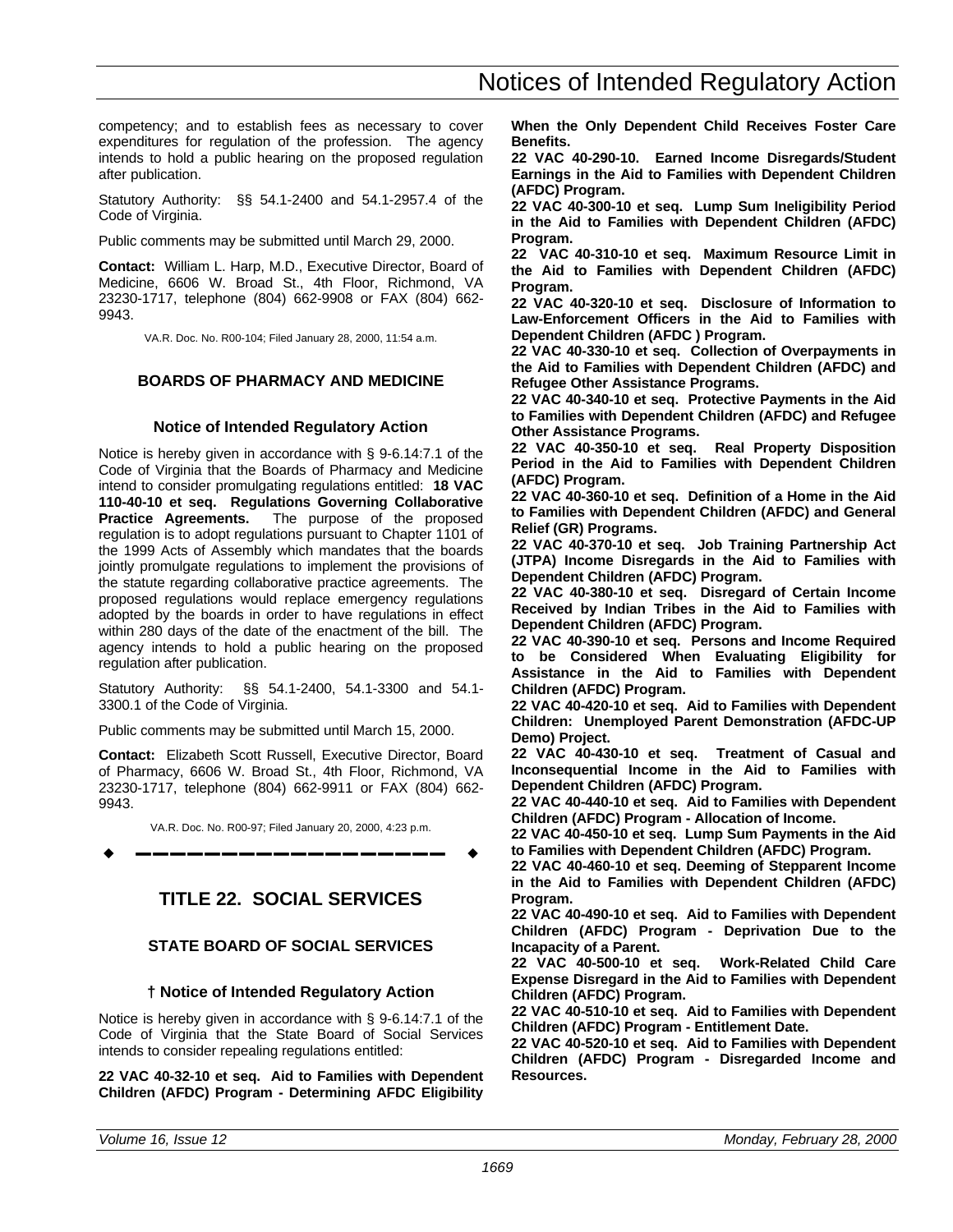<span id="page-25-0"></span>**22 VAC 40-530-10 et seq. Aid to Families with Dependent Children (AFDC) Program - Deprivation Due to Continued Absence.**

**22 VAC 40-550-10 et seq. Aid to Families with Dependent Children (AFDC) Program - Unemployed Parent (AFDC-UP) Program.**

**22 VAC 40-580-10 et seq. Aid to Families with Dependent Children - Elimination of Monthly Reporting.**

**22 VAC 40-590-10 et seq. Aid to Families with Dependent Children - Earned Income Tax Credit (EITC) Disregard.**

**22 VAC 40-610-10 et seq. Aid to Families with Dependent Children (AFDC) Program - Exclusion of Children Receiving Adoption Assistance and Foster Care Maintenance Payment.**

**22 VAC 40-620-10 et seq. Aid to Families with Dependent Children (AFDC) Program - Fifth Degree Specified Relative.**

**22 VAC 40-650-10 et seq. Aid to Families with Dependent Children (AFDC) Program - Disqualification for Intentional Program Violation.**

**22 VAC 40-750-10 et seq. Grant Diversion.**

**22 VAC 40-760-10 et seq. Employment Services Program Policy.**

On August 22, 1996, the Personal Responsibility and Work Opportunity Reconciliation Act of 1996 (PRWORA) was enacted, introducing welfare reform at the federal level. In Title I of the Act, Congress replaced the Aid to Families with Dependent Children (AFDC) Program with the Temporary Assistance for Needy Families (TANF) block grant. This block grant considerably reduced federal regulation of cash assistance and employment services programs, allowing states to design their programs within limited parameters.

Because the framework of the AFDC program was repealed by Congress, Virginia adopted pre-TANF federal definitions of eligibility criteria in order to maintain the program as it currently operated in Virginia. To that end, the 1997 Virginia General Assembly adopted legislation that codified the old rules, and an advisory committee comprised of legislators, social services directors and workers, local government officials, and citizens was formed to consider new TANF options. The committee made recommendations to simplify and streamline the TANF and VIEW programs.

The proposed regulations, 22 VAC 40-295-10 et seq., will implement the recommendations of the TANF Advisory Committee and will also serve as a comprehensive program regulation. These regulations will be repealed and any necessary language included in the proposed comprehensive regulation.

The agency does not intend to hold a public hearing on the proposed repeal of these regulations after publication.

Statutory Authority: § 63.1-25 of the Code of Virginia.

Public comments may be submitted until March 29, 2000.

**Contact:** Mark L. Golden, Human Services Program Consultant, Department of Social Services, 730 E. Broad St., Richmond, VA 23219, telephone (804) 692-1730.

VA.R. Doc. Nos. R00-108 through R00-135, R00-137 and R00-138, Filed February 4, 2000, 9:07 a.m.

w **––––––––––––––––––** w

# **TITLE 24. TRANSPORTATION AND MOTOR VEHICLES**

# **COMMONWEALTH TRANSPORTATION BOARD**

### **Notice of Intended Regulatory Action**

Notice is hereby given in accordance with § 9-6.14:7.1 of the Code of Virginia that the Commonwealth Transportation Board intends to consider promulgating regulations entitled: **24 VAC 30-65-10 et seq. State-Owned Urban Tunnel Safety Regulation.** The purpose of the proposed action is to promulgate a safety inspection regulation of LP gas valves of vehicles using LP gas for purposes other than propulsion at state-owned urban bridge-tunnels in the Suffolk construction district. The agency intends to hold a public hearing on the proposed regulation after publication.

Statutory Authority: §§ 33.1-12, 33.1-268 and 33.1-292 of the Code of Virginia.

Public comments may be submitted until March 1, 2000.

**Contact:** Perry C. Cogburn, Environmental Program Planner, Department of Transportation, Maintenance Division, 1221 E. Broad St., Richmond, VA 23219, telephone (804) 786-6824 or FAX (804) 786-7987.

VA.R. Doc. No. R00-87; Filed January 12, 2000, 8:56 a.m.

# **Notice of Intended Regulatory Action**

Notice is hereby given in accordance with § 9-6.14:7.1 of the Code of Virginia that the Commonwealth Transportation Board intends to consider promulgating regulations entitled: **24 VAC 30-125-10 et seq. Regulation for Landscape Recognition and Identification Signs and Structures.** The purpose of the proposed action is to promulgate a new regulation concerning issues related to landscaping and nonregulatory signage placed on state-owned right of way. The regulation will address how donations will be accepted and used in VDOT's Wildflower Program, and the conditions under which localities, businesses, and subdivisions may place signs or related structures on state-owned right of way. The agency intends to hold a public hearing on the proposed regulation after publication.

Statutory Authority: §§ 33.1-12 and 33.1-292 of the Code of Virginia.

Public comments may be submitted until March 1, 2000.

**Contact:** James R. Barrett, Environmental Program Planner, Department of Transportation, Environmental Division, 1401 E. Broad St., Richmond, VA 23219, telephone (804) 786-6826 or FAX (804) 371-6827.

VA.R. Doc. No. R00-86; Filed January 12, 2000, 9:33 a.m.

w **––––––––––––––––––** w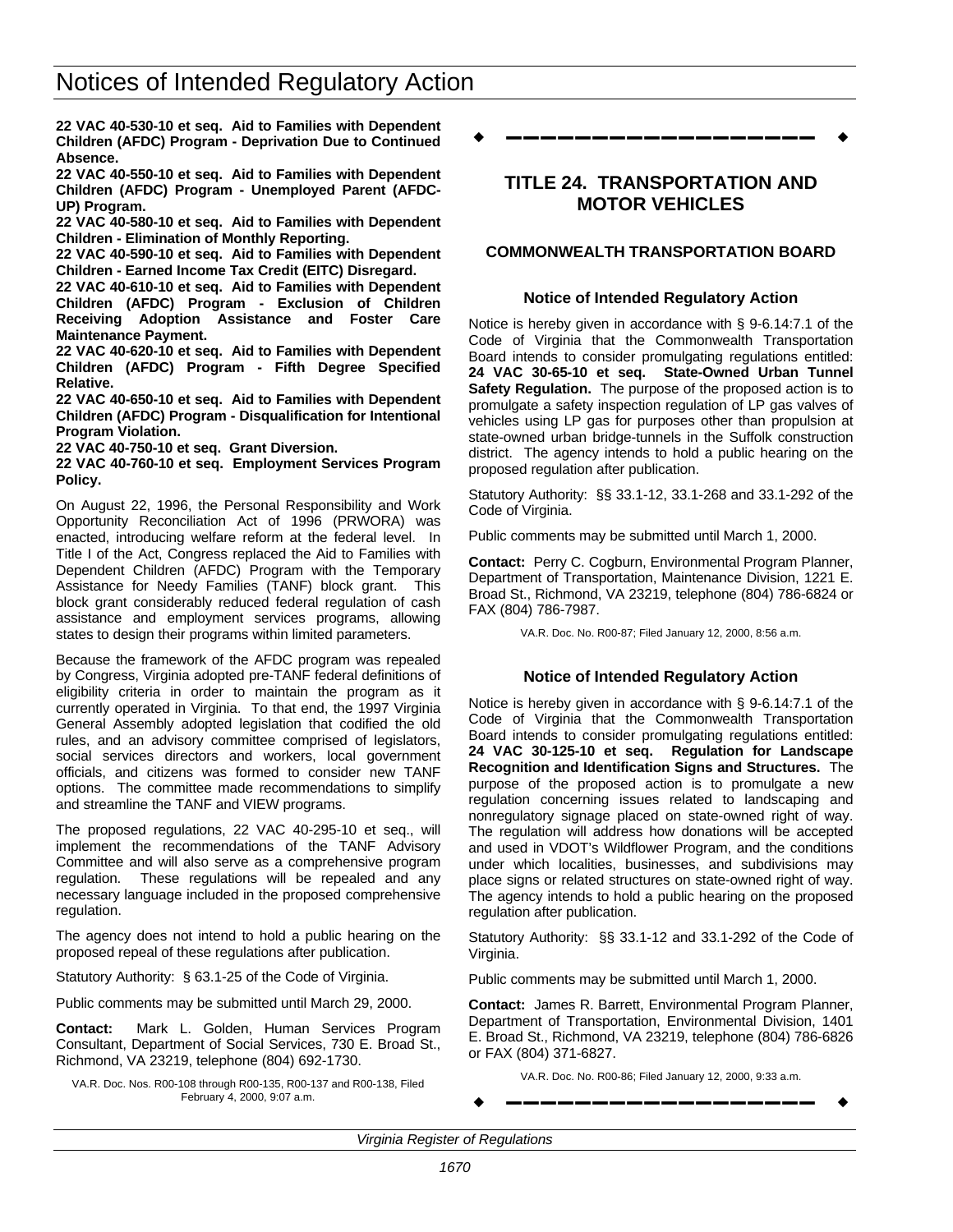# **FINAL REGULATIONS**

For information concerning Final Regulations, see Information Page.

**Symbol Key**

Roman type indicates existing text of regulations. *Italic type* indicates new text. Language which has been stricken indicates text to be deleted. [Bracketed language] indicates a change from the proposed text of the regulation.

# <span id="page-26-0"></span>**TITLE 4. CONSERVATION AND NATURAL RESOURCES**

# **MARINE RESOURCES COMMISSION**

REGISTRAR'S NOTICE: The following regulations filed by the Marine Resources Commission are exempt from the Administrative Process Act in accordance with § 9-6.14:4 1 F of the Code of Virginia; however, the commission is required to publish the full text of final regulations.

Title of Regulation: **4 VAC 20-720-10 et seq. Pertaining to Restrictions on Oyster Harvest (amending 4 VAC 20-720- 20, 4 VAC 20-720-40, 4 VAC 20-720-50, 4 VAC 20-720-60, 4 VAC 20-720-70, and 4 VAC 20-720-80).**

Statutory Authority: §§ 28.2-201 and 28.2-507 of the Code of Virginia.

Effective Date: February 4, 2000.

#### Summary:

*The amendments open the area known as the Deep Water Shoal State Replenishment Seed Area to the harvesting of oysters by the public. All restrictions and limitations for the rest of the James River also apply to this area.*

Agency Contact: Katherine V. Leonard, Marine Resources Commission, P.O. Box 756, Newport News, VA 23607, telephone (757) 247-2120.

#### **4 VAC 20-720-20. Definitions.**

The following words and terms when used in this chapter shall have the following meanings, unless the context clearly indicates otherwise:

*"Deep Water Shoal State Replenishment Seed Area" in the James River (574.66 Acres) means the areas beginning at a point approximately 530 feet west of Deep Water Shoal Light, said point being Corner 1 as located by Virginia State Plane Coordinates, South Zone, NAD 1927, North 302,280.00, East 2,542,360.00; thence North Azimuth 30<sup>o</sup> 49'59", 4,506.99 feet to Corner 2, North 306,150.00, East 2,544,670.00; thence North Azimuth 135<sup>o</sup> 08'57", 5,430.60 feet to Corner 3, North 302,300.00, East 2,548,500.00; thence North Azimuth 212<sup>o</sup> 13'54", 3,487.42 feet to Corner 4, North 299,350.00, East 2,546,640.00; thence North Azimuth 269<sup>o</sup> 10'16", 2,765.29 feet to Corner 5, North 299,310.00, East 2,543,875.00; thence North Azimuth 332<sup>o</sup> 58'26", 3,334.09 feet to Corner 1, being the point of beginning.*

*"Hand scrape"* means any device or instrument with a catching bar having an inside measurement of no more than 22 inches, which is used or usable for the purpose of extracting or removing shellfish from a water bottom or the bed of a body of water.

*"Johnson's Rock"* means that area of Tangier Sound in Public Ground 4 that is south of a line from the Tangier Sound light to the northern tip of Watts Island.

*"Pocomoke and Tangier Sounds Management Area"* means the area as defined in § 28.2-524 of the Code of Virginia.

*"Public oyster ground"* means all those grounds defined in § 28.2-551 of the Code of Virginia, all ground set aside as public oyster ground by court order, and all ground set aside as public oyster ground by order of the Marine Resources Commission.

*"Thorofare Rock"* means that area of the Tangier Sound on the east side of the Tangier Channel north of green buoy "5." This area includes Public Grounds 5, 6, and 7 north to the Maryland line.

*"Unassigned ground"* means all grounds other than public oyster ground as defined by this chapter and which have not been set aside or assigned by lease, permit, or easement by the Marine Resources Commission.

*"Waterview Hand Scrape Area"* means the area beginning at a point on the inshore line of Public Ground 1 – Middlesex County at the intersection with a line extending from the easternmost point of Punchbowl Point northerly to green buoy "11"; thence northerly to green buoy "11"; thence southeasterly to green buoy "9"; thence southeasterly to red buoy "8"; thence to a point where the line extended from red buoy "8" westerly to the southernmost point of Long Point intersects the inshore line of Public Ground 1 – Middlesex County; thence following the inshore line of the public ground northerly to the point of beginning.

#### **4 VAC 20-720-40. Open season and areas.**

The lawful seasons and areas for the harvest of oysters from the public oyster grounds and unassigned grounds are as follows:

1. James River Seed Area *, including the Deep Water Shoal State Replenishment Seed Area*: October 1, 1999, through April 30, 2000.

2. James River Jail Island and Point of Shoals Clean Cull Areas: October 1, 1999, through April 30, 2000.

3. Seaside of Eastern Shore: for clean cull oysters only, November 1, 1999, through January 31, 2000.

4. The area of the Rappahannock River west of the Route 3 bridge, including the Corrotoman River and the Waterview Hand Scrape Area: November 1, 1999, through January 31, 2000.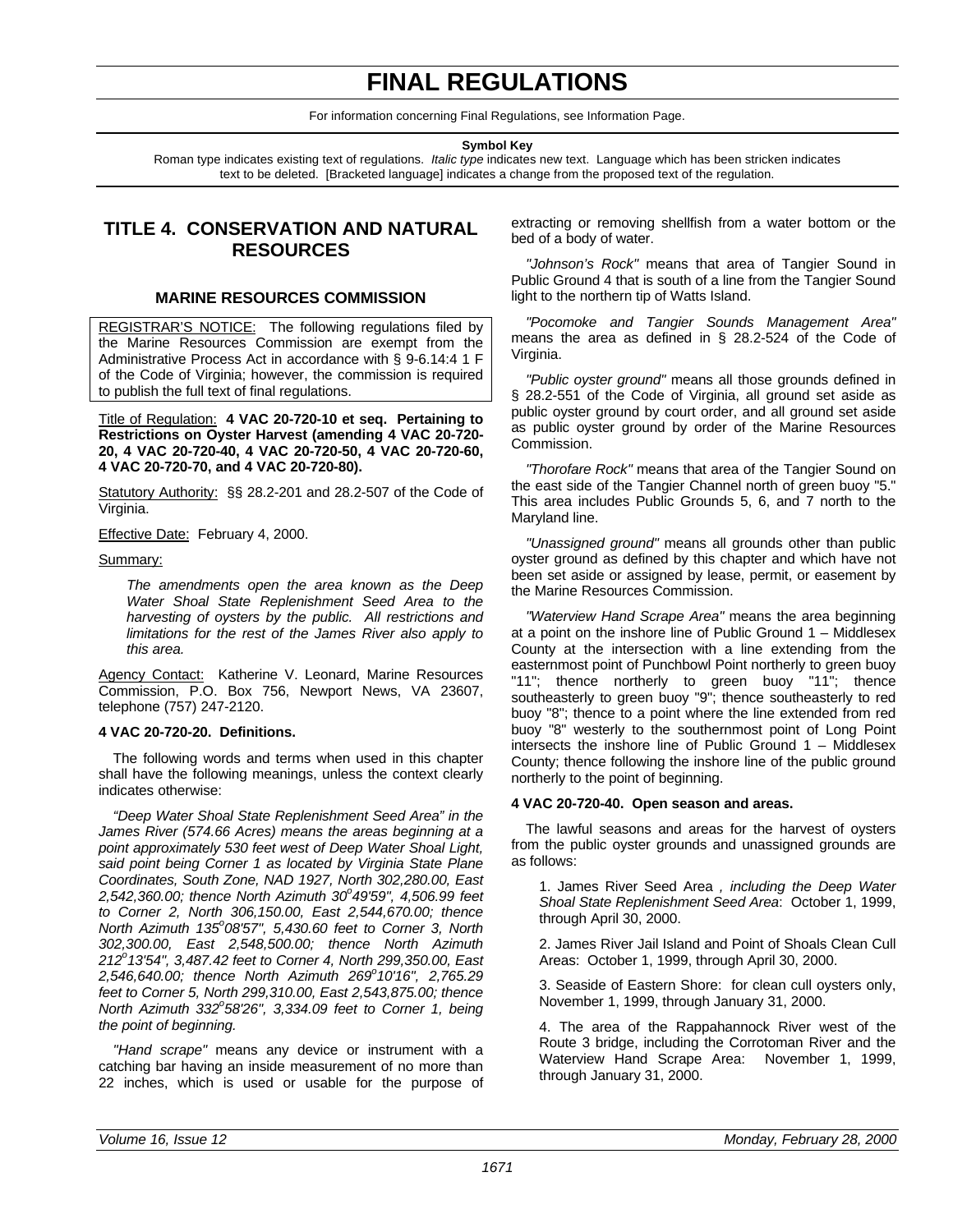5. That area of the Nomini and Lower Machodoc Rivers to the Virginia-Maryland state line (Nomini-PRV6A to PRV6B; Lower Machodoc PRV5A to PRV5C): November 1, 1999, through January 31, 2000.

6. That area of the Coan River to the Virginia-Maryland state line (PRV1A to PRV1B) except for that area above a line from Walnut Point (Survey Station Walnut) to Stephens Point (Survey Station Arthur): November 1, 1999, through January 31, 2000.

7. That area of the Yeocomico River inside Public Grounds 107, 112 and 113: November 1, 1999, through January 31, 2000.

8. Two areas in the Tangier Sound, Johnson's (Public Ground 4) and Thorofare Rock (Public Grounds 5, 6, and 7) and in the Pocomoke Sound portion of the Pocomoke and Tangier Sound Management Area, northeast from a line from Beach Island light to the house on Great Fox Island: December 1, 1999, through January 31, 2000.

9. Little Wicomico River: November 1, 1999, through January 31, 2000.

### **4 VAC 20-720-50. Closed harvest season and areas.**

It shall be unlawful for any person to harvest oysters from the following areas during the specified periods:

1. All public oyster grounds and unassigned grounds in the Chesapeake Bay and its tributaries, including the tributaries of the Potomac River, except that area of the Rappahannock River west of the Route 3 bridge, including the Corrotoman River and the Waterview Hand Scrape Area, and that area of the Nomini and Lower Machodoc Rivers to the Virginia-Maryland state line (Nomini PRV6A to PRV6B; Lower Machodoc PRV5A to PRV5C), that area of the Coan River to the Virginia-Maryland state line (Coan PRV1A to PRV1B) except for above a line from Walnut Point (Survey Station Walnut) to Stephens Point (Survey Station Arthur), and that area of the Yeocomico River inside Public Grounds 107, 112 and 113, the Little Wicomico River, two areas in the Tangier Sound, Johnson's (Public Ground 4) and Thorofare Rocks (Public Grounds 5, 6, and 7) and in the Pocomoke Sound portion of the Pocomoke and Tangier Sound Management Area, northeast from a line from Beach Island light to the house on Great Fox Island, the James River Seed Area and the James River Jail Island and Point of Shoals Clean Cull Areas: October 1, 1999, through September 30, 2000.

2. James River Seed Area *, including the Deep Water Shoal State Replenishment Seed Area,* and James River Jail Island and Point of Shoals Clean Cull Areas: May 1, 2000, through September 30, 2000.

3. All public oyster grounds and unassigned grounds on the Seaside of Eastern Shore: for clean cull oysters, October 1 through October 31, 1999, and February 1, 2000, through September 30, 2000; and for seed oysters, all year. Oyster harvest from leased oyster ground and fee simple oyster ground shall require a permit from the Marine Resources Commission as set forth in 4 VAC 20- 720-90.

4. That area of the Rappahannock River west of the Route 3 bridge, including the Corrotoman River and the Waterview Hand Scrape Area, and that area of the Nomini and Lower Machodoc Rivers to the Virginia-Maryland state line (Nomini PRV6A to PRV6B; Lower Machodoc PRV5A to PRV5C), that area of the Coan River to the Virginia-Maryland state line (Coan PRV1A to PRV1B) except for above a line from Walnut Point (Survey Station Walnut) to Stephens Point (Survey Station Arthur), and that area of the Yeocomico River inside Public Grounds 107, 112 and 113: October 1 through October 31, 1999, and February 1, 2000, through September 30, 2000.

5. Two areas in the Tangier Sound, Johnson's (Public Ground 4) and Thorofare Rocks (Public Ground 7) and in the Pocomoke Sound portion of the Pocomoke and Tangier Sound Management Area, northeast from a line from Beach Island light to the house on Great Fox Island: October 1, 1999, through November 30, 1999, and February 1, 2000, through September 30, 2000.

6. Little Wicomico River: October 1, 1999, through October 31, 1999, and February 1, 2000, through September 30, 2000.

#### **4 VAC 20-720-60. Day and time limit.**

A. It shall be unlawful to take, catch or harvest oysters on Saturday and Sunday from the public oyster grounds or unassigned grounds in the waters of the Commonwealth of Virginia, except that this provision shall not apply to any person harvesting no more than one bushel per day by hand for household use only during the season when the public oyster grounds or unassigned grounds are legally open for harvest. The presence of any gear normally associated with the harvesting of oysters on board the boat or other vehicle used during any harvesting under this exception shall be prima facie evidence of violation of this chapter.

B. Harvest on the public oyster grounds in that area of the Rappahannock River west of the Route 3 bridge, including the Corrotoman River and the Waterview Hand Scrape Area, and that area of the Nomini and Lower Machodoc Rivers to the Virginia-Maryland state line (Nomini PRV6A to PRV6B; Lower Machodoc PRV5A to PRV5C), that area of the Coan River to the Virginia-Maryland state line (Coan PRV1A to PRV1B) except for above a line from Walnut Point (Survey Station Walnut) to Stephens Point (Survey Station Arthur), and that area of the Yeocomico River inside Public Grounds 107, 112 and 113, the James River Seed Area, *including the Deep Water Shoal State Replenishment Seed Area,* the James River Jail Island and Point of Shoals Clean Cull Areas, Little Wicomico River, and the two areas in Tangier Sound, Johnson's and Thorofare Rocks and in Pocomoke Sound portion of the Pocomoke and Tangier Sound Management Area, northeast from a line from Beach Island light to the house on Great Fox Island shall be from sunrise to 2 p.m. daily. It shall be unlawful for any person to harvest oysters from the public grounds in that area of the Rappahannock River west of the Route 3 bridge, including the Corrotoman River and the Waterview Hand Scrape Area, and that area of the Nomini and Lower Machodoc Rivers to the Virginia-Maryland state line (Nomini PRV6A to PRV6B; Lower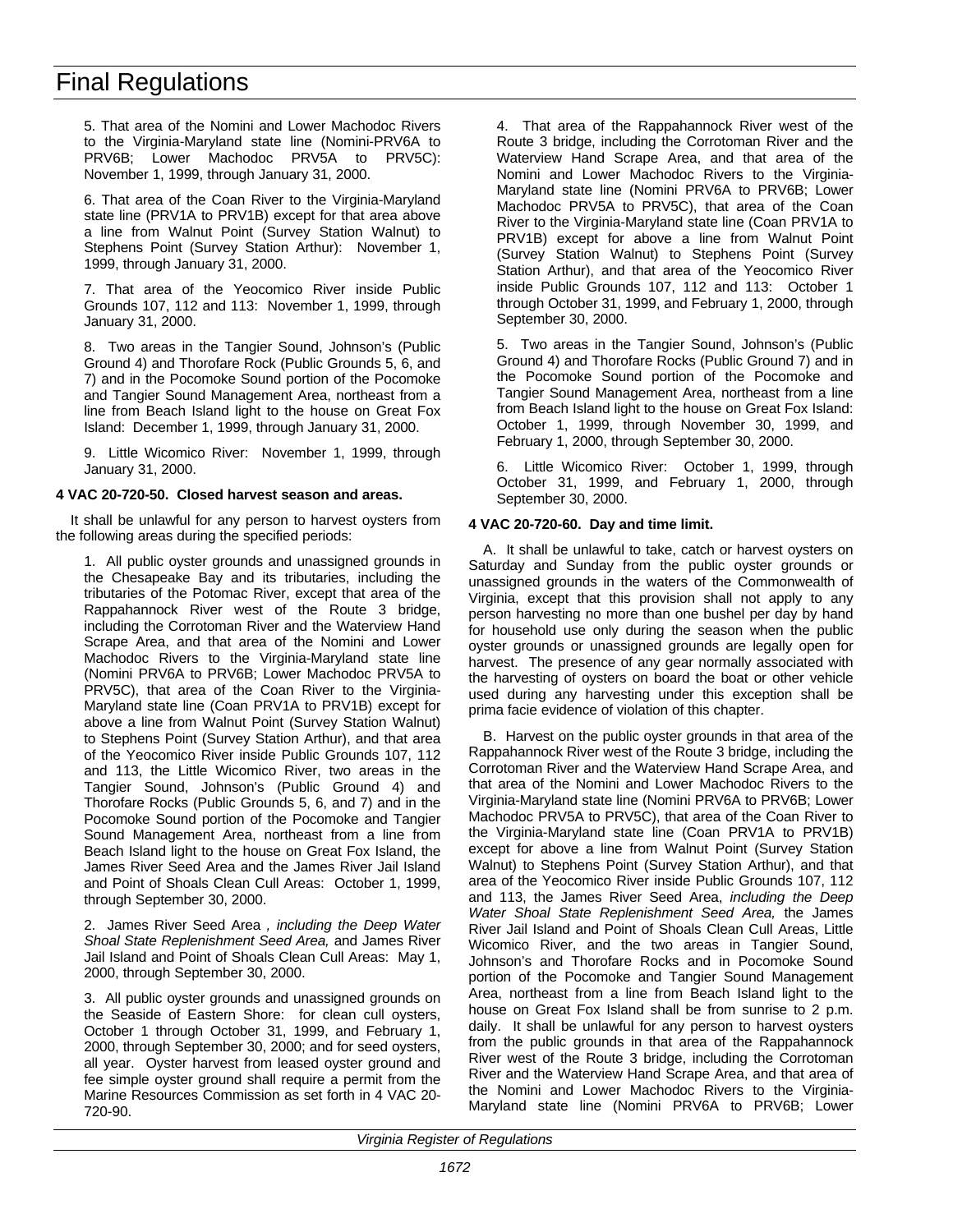Machodoc PRV5A to PRV5C), that area of the Coan River to the Virginia-Maryland state line (Coan PRV1A to PRV1B) except for above a line from Walnut Point (Survey Station Walnut) to Stephens Point (Survey Station Arthur), and that area of the Yeocomico River inside Public Grounds 107, 112 and 113, the James River Seed Area *, including the Deep Water Shoal State Replenishment Seed Area,* or the Jail Island and Point of Shoals Clean Cull Areas, Little Wicomico River, and the two areas in Tangier Sound, Johnson's (Public Ground 4) and Thorofare Rocks (Public Ground 7) and in Pocomoke Sound portion of the Pocomoke and Tangier Sound Management Area, northeast from a line from Beach Island light to the house on Great Fox Island prior to sunrise or after 2 p.m. daily.

The Commissioner of Marine Resources hereby is authorized to issue permits to applicants to dredge for oysters where permitted by the Code of Virginia and Marine Resources Commission regulation or order, provided the applicant is eligible under all applicable laws and regulations, and further provided that such permit shall be granted only upon the condition that the boat not leave the dock until onehalf hour before sunrise and be back at dock before sunset.

D. The Commissioner of Marine Resources hereby is authorized to issue permits to applicants to hand scrape, as described in 4 VAC 20-720-20, for oysters where permitted by the Code of Virginia and Marine Resources Commission regulation or order, provided the applicant is eligible under all applicable laws and regulations, and further provided that such permit shall be granted only upon the condition that the boat not leave the dock until one-half hour before sunrise and be back at dock before sunset.

# **4 VAC 20-720-70. Gear restrictions.**

A. It shall be unlawful for any person to harvest oysters from public oyster grounds or unassigned grounds in the James River *, including the Deep Water Shoal State Replenishment Seed Area,* that area of the Rappahannock River west of the Route 3 bridge, including the Corrotoman River, and that area of the Nomini and Lower Machodoc Rivers to the Virginia-Maryland state line (Nomini PRV6A to PRV6B; Lower Machodoc PRV5A to PRV5C), the Little Wicomico River, and that area of the Coan River to the Virginia-Maryland state line (Coan PRV1A to PRV1B) except for above a line from Walnut Point (Survey Station Walnut) to Stephens Point (Survey Station Arthur), and that area of the Yeocomico River inside Public Grounds 107, 112 and 113 with shaft tongs longer than 18 feet in total overall length, except shaft tongs may exceed 18 feet in total overall length from Morattico Bar to the Route 3 bridge in the Rappahannock River.

B. It shall be unlawful for any person to harvest shellfish with a dredge from the public oyster grounds who has not first obtained a current gear license to use said dredge, and only at times and in areas as established by the commission can this dredge be used for harvesting on public oyster grounds. In order to be allowed to operate a dredge for harvesting oysters from any public oyster grounds, a harvester must have a current dredge gear license and the cost of this license shall be \$50.

C. The use of the hand scrape shall be allowed in the Waterview Hand Scrape Area. In order to be allowed to operate a hand scrape for harvesting oysters from any public oyster grounds, a harvester must have a current hand scrape gear license and the cost of this license shall be \$50. It shall be unlawful for any person to harvest shellfish with a hand scrape from the public oyster grounds that has not first obtained a current gear license to use said hand scrape and only at times and in areas as established by the commission can this hand scrape be used for harvesting on public oyster grounds. No more than one license may be issued to any one boat for hand scrape and no more than one hand scrape may be on board any boat so licensed at any time. No hand tongs may be used or possessed aboard the licensed boat at the same time as said hand scrape.

D. Harvesting with a standard oyster dredge will be allowed in the Tangier Sound on the two areas opened, Johnson's and Thorofare Rocks and in Pocomoke Sound portion of the Pocomoke and Tangier Sound Management Area, northeast from a line from Beach Island light to the house on Great Fox Island. Only standard oyster dredges (maximum weights 100 pounds with attachment, maximum width of 50 inches, maximum tooth length of four inches, minimum teeth spacing of three inches) may be used.

# **4 VAC 20-720-80. Quotas and catch limits.**

A. In the James River Seed Area *, including the Deep Water Shoal State Replenishment Seed Area,* there shall be an oyster harvest quota of 80,000 bushels of seed oysters. It shall be unlawful for any person to harvest seed oysters from the James River Seed Area after the 80,000 bushel quota has been reached. In the James River Seed *, including the Deep Water Shoal State Replenishment Seed Area,* and Clean Cull Areas there shall be an oyster harvest quota of 15,000 bushels of market oysters. It shall be unlawful for any person to harvest market oysters from the James River Seed and Clean Cull Areas after the 15,000 bushel quota has been reached.

B. In the Rappahannock River west of the Route 3 bridge, including the Corrotoman River and the Waterview Hand Scrape Area, and in the Little Wicomico, Nomini, Lower Machodoc, Coan and Yeocomico Rivers, there shall be a sixbushel per person daily limit of clean cull oysters. It shall be unlawful to possess more than six bushels of clean cull oysters per person in the Rappahannock River west of the Route 3 bridge, including the Corrotoman River and the Waterview Hand Scrape Area, and in the Little Wicomico River, Nomini, Lower Machodoc, Coan and Yeocomico Rivers.

C. In the Tangier Sound and Pocomoke Sound where harvesting is allowed there shall be a catch limit of 15 bushels per day, per boat. It shall be unlawful to catch more than 15 bushels per day, per boat. No hard clam or blue crab bycatch is allowed. Harvest shall be reported for each day of harvest. Failure to report oysters harvested or violation of any requirements for the harvesting of oysters shall result in the forfeiture of all harvested oysters and revocation of the dredge gear license for the remainder of the season.

VA.R. Doc. No. R00-105; Filed February 3, 2000, 1:31 p.m.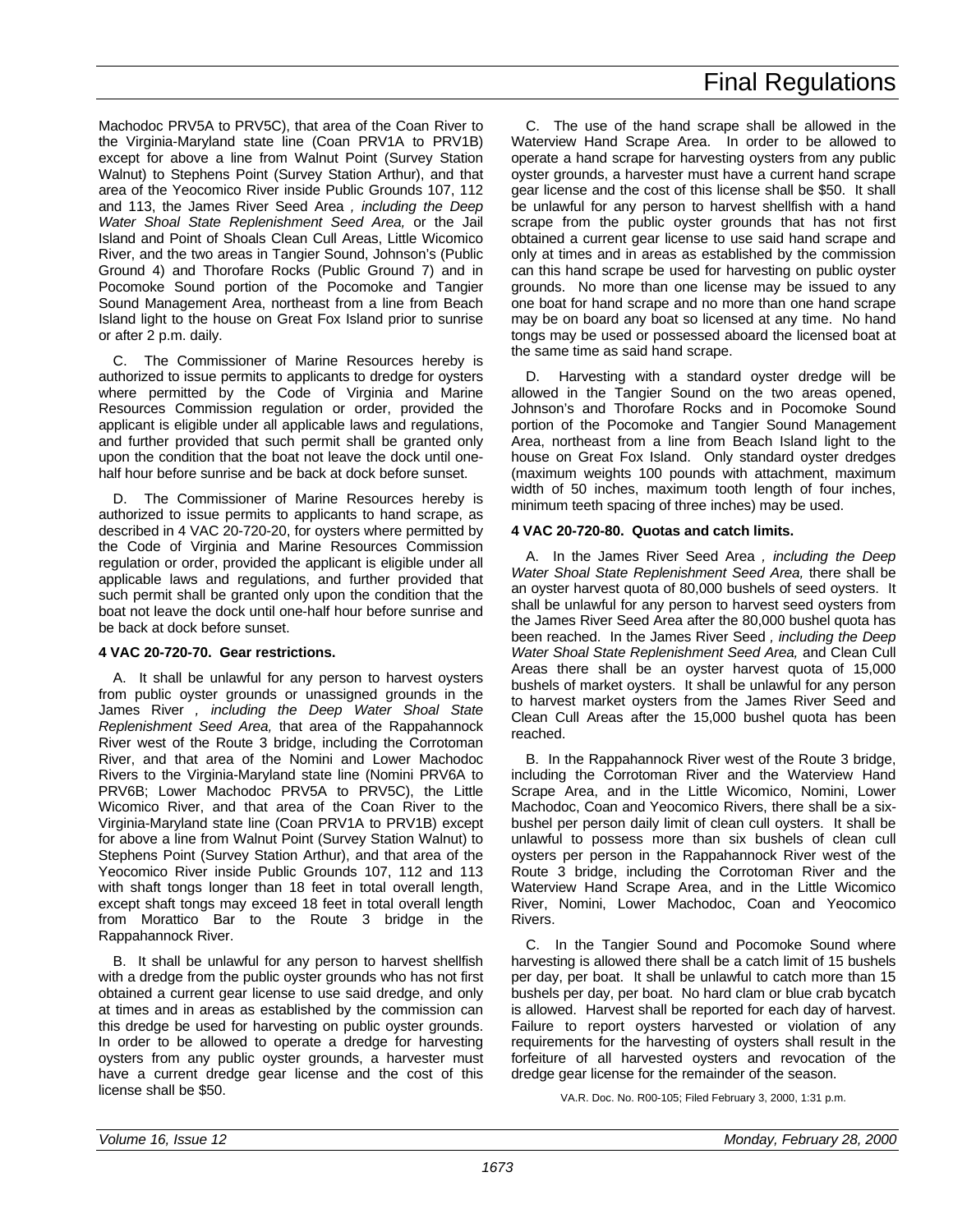#### **\* \* \* \* \* \* \* \***

#### <span id="page-29-0"></span>Title of Regulation: **4 VAC 20-890-10 et seq. Pertaining to Channeled Whelk (amending 4 VAC 20-890-25).**

Statutory Authority: § 28.2-201 of the Code of Virginia.

Effective Date: February 2, 2000.

#### Summary:

The amendments (i) establish limitations on the areas open to conch pot harvest; (ii) establish a prohibition against the placement, setting or fishing of conch pots within channels; and (iii) allow conformity with the numbering system for other licenses.

Agency Contact: Copies of the regulation may be obtained from Deborah R. Cawthon, Regulatory Coordinator, Marine Resources Commission, P.O. Box 756, Newport News, VA 23607, telephone (757) 247-2248.

#### **4 VAC 20-890-25. Entry limitation; transfers; prohibitions.**

A. The sale of commercial conch pot licenses shall be limited to registered commercial fishermen, solely for the harvest of channeled whelk from Virginia waters *described in this section*, who meet either of the following requirements:

1. The fisherman shall have held a provisional Virginia conch pot permit in 1999 and reported in accordance with the requirements of 4 VAC 20-610-60 and the 1999 conch pot permit; or

2. The fisherman shall provide the commission with proof of having harvested channeled whelk from federal waters during the January 1, 1997, through October 1, 1999, period.

B. Any person licensed for commercial conch pot under the provisions of this section may transfer such license to any registered commercial fisherman when said transfer is documented on the form provided by the commission and approved by the Commissioner of Marine Resources. Upon approval, the person entering the Virginia commercial conch pot fishery shall purchase a commercial conch pot license in his own name. No commercial conch pot license shall be transferred more than once per calendar year.

C. It shall be unlawful for any person licensed under the provisions of subsection A of this section as a commercial conch pot fisherman to do any of the following, unless otherwise specified:

*1. Place, set or fish any conch pot in Virginia waters, other than the mainstem of the Chesapeake Bay or in the Territorial Sea (up to the three-mile limit line.)*

*2. Place, set or fish any conch pot within any channel.*

1. *3.* Fail to be on board the vessel when that vessel is operating in a commercial conch pot harvesting capacity within Virginia tidal waters;

2. *4.* Fail to display the commercial conch pot license plate prominently on the starboard side of the vessel;

3. *5.* Fail to inscribe each conch pot buoy with the last four numbers of the commercial fisherman registration

license followed *preceded* by the letter "W," which correspond to the lawful conch pot licensee;

4. *6.* Place, set or fish more than 200 conch pots within Virginia tidal waters;

5. *7.* Retain by-catch of any other species caught by conch pots; and

6. *8.* Fail to report harvest-related data from harvests in Virginia waters on a monthly basis on forms supplied by the commission.

D. It shall be unlawful for any person to take or catch channeled whelk with conch pots from the tidal waters of Virginia without first having purchased a conch pot license from the commission or its agent.

The fee for the conch pot license shall be \$48.

No person may purchase a conch pot license unless he is a registered commercial fisherman as described in § 28.2-241 of the Code of Virginia.

VA.R. Doc. No. R00-106; Filed February 2, 2000, 4:58 p.m.

w **––––––––––––––––––** w

# **TITLE 18. PROFESSIONAL AND OCCUPATIONAL LICENSING**

# **CEMETERY BOARD**

Title of Regulation: **18 VAC 47-10-10 et seq. Public Participation Guidelines.**

Statutory Authority: §§ 9-6.14:7.1 and 54.1-201 of the Code of Virginia.

Effective Date: March 29, 2000.

Summary:

*The regulations have been developed to assure that the public is provided adequate notice concerning each opportunity for participation in the development, promulgation, and review of regulations affecting the operation of licensed cemeteries and registered sales personnel in the Commonwealth of Virginia.*

*The regulations outline requirements placed on the Cemetery Board concerning proper notification of the public of certain regulatory actions, including the development and maintenance of a mailing list, establishment of public comment periods and public hearings, and the notice requirements of meetings.*

Summary of Public Comments and Agency's Response: No public comments were received by the promulgating agency.

Agency Contact: Copies of the regulation may be obtained from Eric L. Olson, Department of Professional and Occupational Regulation, 3600 West Broad Street, Richmond, VA 23230, telephone (804) 367-2039.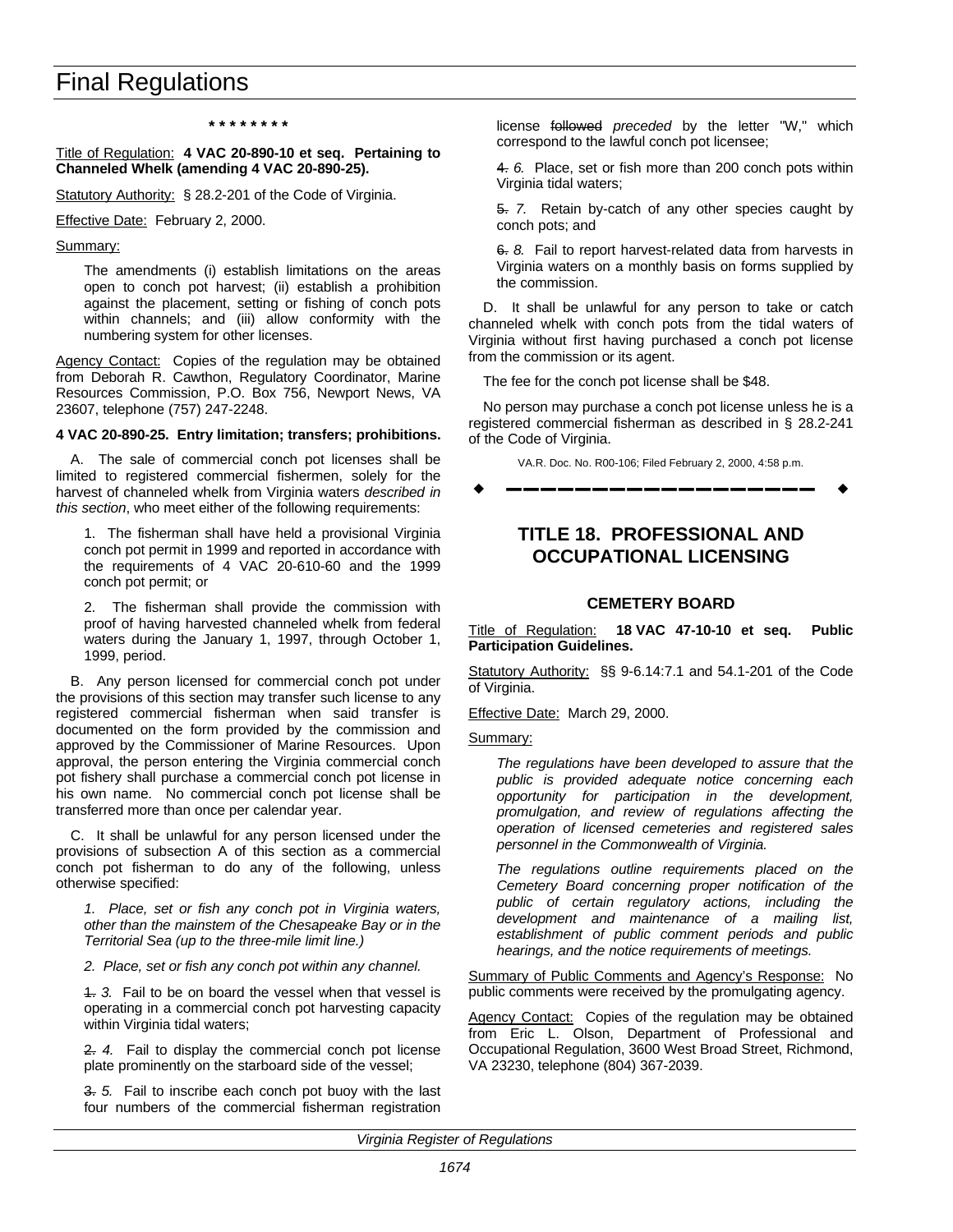### *CHAPTER 10. PUBLIC PARTICIPATION GUIDELINES.*

#### *18 VAC 47-10-10. Definitions.*

*The following words and terms when used in this chapter shall have the following meanings unless the context clearly indicates otherwise:*

*"Administrative Process Act" means Chapter 1.1:1 (§ 9-6.14:1 et seq.) of Title 9 of the Code of Virginia.*

*"Agency" means any authority, instrumentality, office, board, or other unit of state government empowered by the basic laws to make regulations or decide cases.*

*"Organization" means any one or more association, advisory council, committee, corporation, partnership, governmental body or legal entity.*

*"Person" means one or more individuals.*

#### *18 VAC 47-10-20. Mailing list.*

*The agency will maintain a list of persons and organizations who will be mailed the following documents, as they become available:*

- *1. Notice of Intended Regulatory Action to promulgate, amend or repeal regulations.*
- *2. Notice of Comment Period and public hearings.*
- *3. Notice that the final regulations have been adopted.*

*Failure of these persons and organizations to receive the documents for any reason shall not affect the validity of any regulations otherwise properly adopted under the Administrative Process Act, Chapter 1.1:1 (§ 9-6.14:1 et seq.) of Title 9 of the Code of Virginia.*

#### *18 VAC 47-10-30. Placement on the mailing list; deletion.*

*Any person wishing to be placed on the mailing list may do so by writing the agency. In addition, the agency, at its discretion, may add to the list any person, organization, or publication it believes will serve the purpose of responsible participation in the formation or promulgation of regulations. Persons on the list will be provided all information stated in 18 VAC 47-10-20. Individuals and organizations periodically may be requested to indicate their desire to continue to receive documents or be deleted from the list. When mail is returned as undeliverable, individuals and organizations will be deleted from the list.*

#### *18 VAC 47-10-40. Petition for rulemaking.*

*Any person may petition the agency to adopt or amend any regulation. Any petition received shall appear on the next agenda of the agency. The agency shall consider and respond to the petition within 180 days. The agency shall have sole authority to dispose of the petition.*

### *18 VAC 47-10-50. Notice of intent.*

*At least 30 days prior to filing the Notice of Comment Period form and proposed regulations as required by § 9-6.14.7.1 of the Code of Virginia, the agency will publish a Notice of Intended Regulatory Action. This notice will provide*

*for at least a 30-day comment period and shall state whether the agency intends to hold a public hearing. The agency is required to hold a hearing on the proposed regulation upon request by (i) the Governor or (ii) 25 or more persons. Further, the notice shall describe the subject matter and intent of the planned regulation. Such notice shall be transmitted to the Registrar of Regulations for inclusion in The Virginia Register of Regulations.*

#### *18 VAC 47-10-60. Informational proceedings or public hearings for existing rules.*

*Within two years of the promulgation of a regulation, the agency shall evaluate it for effectiveness and continued need. The agency shall conduct an informal proceeding, which may take the form of a public hearing, to receive public comment on existing regulation. Notice of such proceedings shall be transmitted to the Registrar of Regulations for inclusion in The Virginia Register. Such proceedings may be held separately or in conjunction with other informational proceedings.*

#### *18 VAC 47-10-70. Notice of formulation and adoption.*

*At any meeting of the agency or a subcommittee where it is anticipated the formation or adoption of regulation will occur, the subject matter shall be transmitted to the Registrar of Regulations for inclusion in The Virginia Register.*

*If there are one or more changes with substantial impact on a regulation, any person may petition the agency within 30 days from the publication of the final regulation to request an opportunity for oral or written submittals on the changes to the regulations. If the agency receives requests from at least 25 persons for an opportunity to make oral or written comment, the agency shall suspend the regulatory process for 30 days to solicit additional public comment unless the agency determines that the changes made are minor or inconsequential in their impact.*

*If the Governor finds that one or more changes with substantial impact have been made to proposed regulation, he may suspend the regulatory process for 30 days to require the agency to solicit further public comment on the changes to the regulation.*

*A draft of the agency's summary description of public comment shall be sent by the agency to all public commenters on the proposed regulation at least five days before final adoption of the regulation.*

#### *18 VAC 47-10-80. Advisory committees.*

*The agency intends to appoint advisory committees as it deems necessary to provide adequate participation in the formation, promulgation, adoption, and review of regulations. Such committees are particularly appropriate when other interested parties may possess specific expertise in the area of proposed regulation. The advisory committee shall only provide recommendations to the agency and shall not participate in any final decision making actions on a regulation.*

*When identifying potential advisory committee members the agency may use the following:*

*1. Directories of organizations related to the profession;*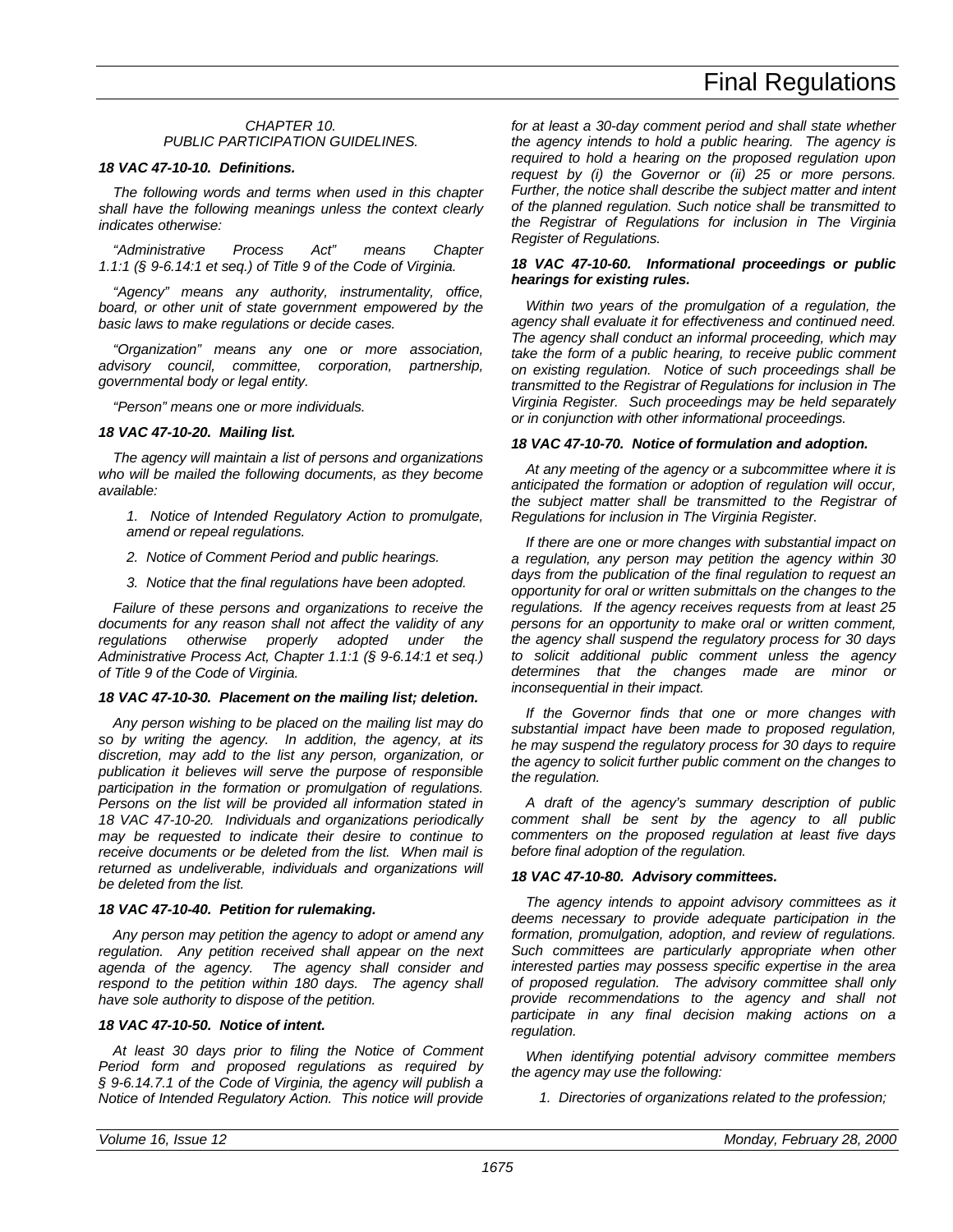*2. Industry, professional and trade associations' mailing lists; and*

*3. Lists of persons who have previously participated in public proceedings concerning this or a related issue.*

#### <span id="page-31-0"></span>*18 VAC 47-10-90. Applicability.*

*18 VAC 47-10-20, 18 VAC 47-10-30, 18 VAC 47-10-40, 18 VAC 47-10-60, and 18 VAC 47-10-70 shall apply to all regulations promulgated and adopted in accordance with § 9-6.14:9 of the Code of Virginia except those regulations promulgated in accordance with § 9-6.14:4.1 of the Administrative Process Act.*

VA.R. Doc. No. R98-250; Filed January 28, 2000, 1:17 p.m.

w **––––––––––––––––––** w

# **TITLE 22. SOCIAL SERVICES**

# **STATE BOARD OF SOCIAL SERVICES**

Title of Regulation: **22 VAC 40-60-10 et seq. Standards and Regulations for Licensed Adult Day Care Centers (amending 22 VAC 40-60-10 through 22 VAC 40-60-60, 22 VAC 40-60-80, 22 VAC 40-60-90, 22 VAC 40-60-110 through 22 VAC 40-60-150, 22 VAC 40-60-180, 22 VAC 40- 60-190, 22 VAC 40-60-200, 22 VAC 40-60-260 through 22 VAC 40-60-280, 22 VAC 40-60-300, 22 VAC 40-60-320, 22 VAC 40-60-330, 22 VAC 40-60-340, 22 VAC 40-60-370 through 22 VAC 40-60-470, 22 VAC 40-60-490, 22 VAC 40- 60-510, 22 VAC 40-60-520, 22 VAC 40-60-550 through 22 VAC 40-60-610, 22 VAC 40-60-680, 22 VAC 40-60-690, 22 VAC 40-60-700, 22 VAC 40-60-770, 22 VAC 40-60-780, 22 VAC 40-60-800, 22 VAC 40-60-850, 22 VAC 40-60-860, 22 VAC 40-60-880, 22 VAC 40-60-960, 22 VAC 40-60-980, 22 VAC 40-60-1010, and 22 VAC 40-60-1020; adding 22 VAC 40-60-235, 22 VAC 40-60-425, 22 VAC 40-60-554, 22 VAC 40-60-556, 22 VAC 40-60-564, 22 VAC 40-60-691, 22 VAC 40-60-692, 22 VAC 40-60-694, 22 VAC 40-60-695, 22 VAC 40-60-697, 22 VAC 40-60-698, 22 VAC 40-60-699, 22 VAC 40-60-705, and 22 VAC 40-60-885; repealing 22 VAC 40-60-70, 22 VAC 40-60-100, 22 VAC 40-60-210 through 22 VAC 40-60-250, 22 VAC 40-60-290, 22 VAC 40- 60-310, 22 VAC 40-60-350, 22 VAC 40-60-360, 22 VAC 40- 60-480, 22 VAC 40-60-530, 22 VAC 40-60-540, 22 VAC 40- 60-620 through 22 VAC 40-60-650, 22 VAC 40-60-670, 22 VAC 40-60-710 through 22 VAC 40-60-760, 22 VAC 40- 60-790, 22 VAC 40-60-810 through 22 VAC 40-60-840, 22 VAC 40-60-870, 22 VAC 40-60-890 through 22 VAC 40- 60-950, 22 VAC 40-60-970, 22 VAC 40-60-990, 22 VAC 40- 60-1000, and 22 VAC 40-60-1030 through 22 VAC 40-60- 1060).**

Statutory Authority: §§ 63.1-25 and 63.1-194.2 of the Code of Virginia.

Effective Date: July 1, 2000.

#### Summary:

*The amendments bring the regulation into compliance with statutory mandates that have been enacted since*

*the regulation was last revised in 1987. Amendments include requirements for criminal record checks for employees, training requirements for medication aides, and changes to building and fire codes.*

*The following changes were made to the regulation following the public comment period: (i) a definition of "direct care staff" was added and an explanatory note was added to the requirement regarding staff-toparticipant ratio to help clarify the calculation of staff-toparticipant ratio; (ii) a standard was added to explain that the required 24 hours of orientation training can be obtained through a variety of methods; (iii) an exception was added to "grandfather" the current qualifications for director of a currently licensed center; (iv) a requirement was added that the size and physical layout of the building are to be considered in determining if additional staff is needed; (v) a Code of Virginia citation was deleted that has been repealed and the standard regarding refresher training for medication aides was reworded; (vi) the word "social" was reinserted to the standard regarding the center's activity program supporting the "physical, social, mental and emotional abilities of participants"; (vii) references to "rescue breathing" were deleted because this procedure is covered in CPR training; and (viii) examples of reportable situations were added to the standard requiring centers to notify the Division of Licensing Programs when emergencies occur in the center.*

Summary of Public Comments and Agency's Response: A summary of comments made by the public and the agency's response may be obtained from the promulgating agency or viewed at the office of the Registrar of Regulations.

Agency Contact: Copies of the regulation may be obtained from Kathryn Thomas, Division of Licensing Programs, Department of Social Services, 730 East Broad Street, 2nd Floor, Richmond, VA 23219, telephone (804) 692-1793.

# PART I. INTRODUCTION *GENERAL PROVISIONS*.

Article 1. Definitions.

#### **22 VAC 40-60-10. Definitions.**

The following words and terms, when used in this chapter, shall have the following meanings, unless the context *clearly* indicates otherwise:

*"Administer medicine medication"* means to give either the medication container or the prescribed dosage to the person for whom it is prescribed or intended *open a container of medicine or to remove the prescribed dosage and to give it to the participant for whom it is prescribed*.

Section 54.1-3408 of the Code of Virginia, states that only people *persons* authorized by state law may administer drugs. People authorized to administer medication include licensed physicians, registered nurses, licensed practical nurses, physicians' *physician* assistants, and other individuals who meet the requirements of the law. In addition to these persons designated in the *by* law, a physician may choose to designate, in writing, a person who does not meet the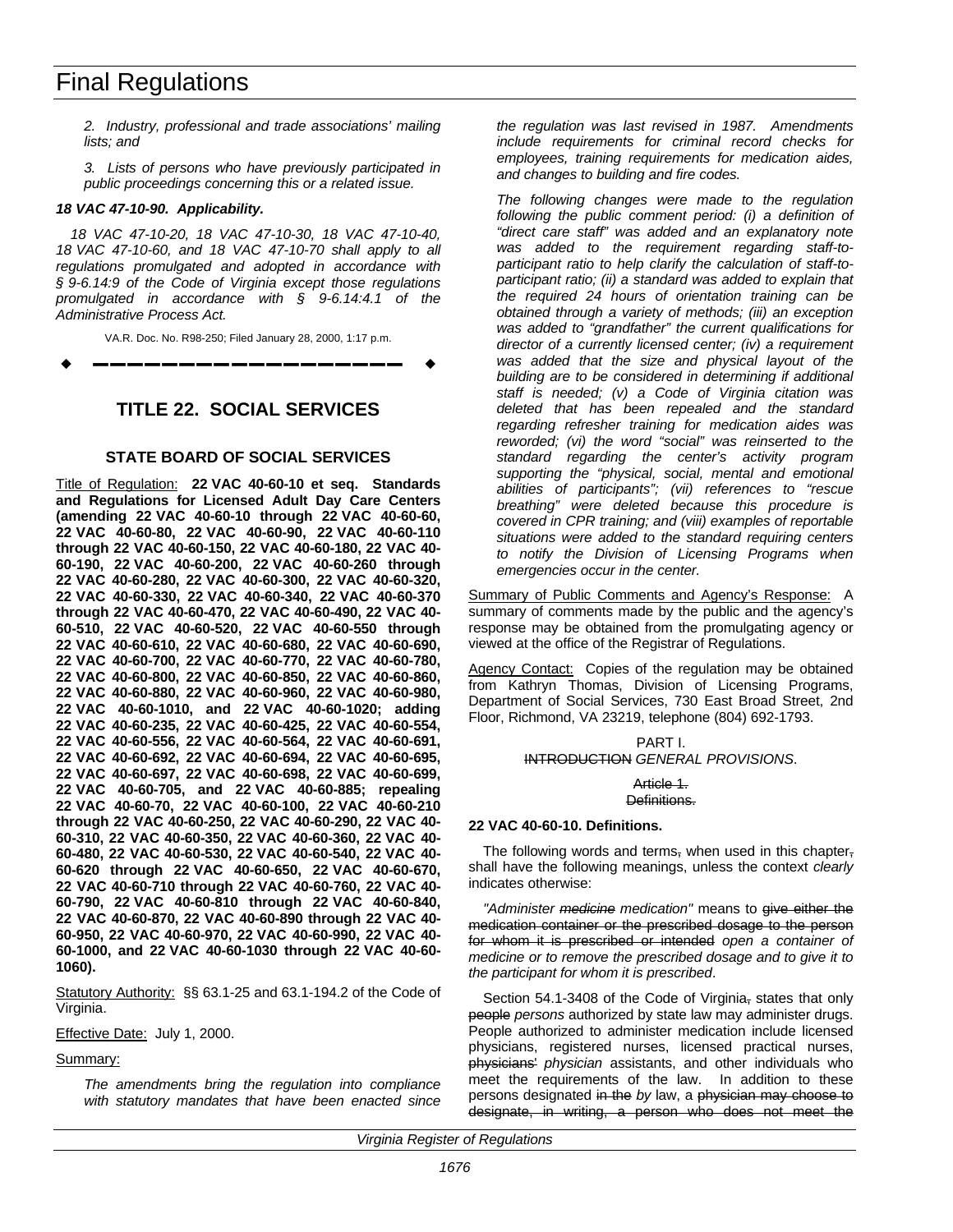requirements of the law to be his authorized agent. This permits the person to administer medication legally to that physician's designated patients, in accordance with such a physician's instructions *person may administer medications who has satisfactorily completed a training program for this purpose approved by the Board of Nursing and who administers such drugs in accordance with a physician's instructions pertaining to dosage, frequency, and manner of administration, and in accordance with regulations promulgated by the Board of Pharmacy relating to security and recordkeeping, when the drugs administered would be normally self-administered by a program participant in an adult day care center licensed by the Department of Social Services*.

*"Adult"* means any person 18 years of age or older.

*"Adult day-care day care center"* means "a facility, which is either operated for profit or which desires licensure, for *and which provides supplementary care and protection during a part of the day only to* four or more aged, infirm or disabled adults which is operated during a part of the day only, which provides supplementary care and protection of individuals who reside elsewhere except (i) a facility or portion of a facility licensed by the State Board of Health or the State Board of Mental Health, Mental Retardation and Substance Abuse Services, and (ii) the home or residence of an individual who cares for only persons related to him by blood or marriage." (Chapter 9, § 63.1-172C *63.1-194.1* of the Code of Virginia)

*"Advance directive" means (i) a witnessed written document, voluntarily executed by the declarant in accordance with the requirements of § 54.2983 of the Code of Virginia, or (ii) a witnessed oral statement, made by the declarant subsequent to the time he is diagnosed as suffering from a terminal condition and in accordance with the provisions of § 54.1-2983 of the Code of Virginia.*

*"Ambulatory"* means the ability of a person who is physically and mentally able to make an exit from a building in an emergency, including the ascent and descent of stairs, without the assistance of another person or without the use of any device such as, but not limited to, a wheelchair, walker or leg prosthesis. The determination of whether a person is ambulatory shall be based on information contained in the report of the physical examination as required by paragraph 5 of subsection B of 22 VAC 40-60-600 *condition of a participant who is physically and mentally capable of selfpreservation by evacuating in response to an emergency to a refuge area as defined by the Uniform Statewide Building Code without the assistance of another person, or from the structure itself without the assistance of another person if there is no such refuge area within the structure, even if such participant may require the assistance of a wheelchair, walker, cane, prosthetic device, or a single verbal command to evacuate*.

NOTE: This is not a medical definition, but is related to the placement of elderly and impaired adults in buildings that are appropriate in terms of fire safety.

*"Care"* means assistance with the activities and tasks of daily living provided to participants.

*"Character and reputation"* means findings have established that knowledgeable and objective people agree that the subject maintains business and professional, family, and community relationships which are characterized by honesty, fairness, truthfulness, and a concern for the well-being of others to the extent that the subject is considered suitable to be entrusted with the health, safety, and welfare of aged, infirm, or disabled adults.

*"Commissioner"* means the Commissioner of Social Services, also known as the Director of the Virginia Department of Social Services.

*"Communicable disease" means a disease that may be transmitted directly or indirectly from one individual to another.*

*"Contrast"* means a significant difference in diversity of adjacent parts by color, tone, or light.

*"Department"* means the Virginia Department of Social Services.

*"Department's representative"* means an employee of the Virginia Department of Social Services who is acting as the authorized agent of the commissioner in carrying out the responsibilities and duties specified in Chapter 9, Title 63.1 of the Code of Virginia.

[ *"Direct care staff" means the staff in an adult day care center who are actively providing care, guidance, and interaction with participants.* ]

*"Director"* means the person who has been delegated responsibility for the programmatic and administrative functions of the adult day-care *day care* program.

*"Disabled"* means the inability to perform some or all of the activities and tasks of daily living due to physical or mental handicaps *impairments* or injuries.

*"Infirm"* means the inability to perform some or all of the activities and tasks of daily living due to *because of* weakness or illness.

*"Legal guardian"* means an individual who has legal control and management of the person, or the property, or of both the person and the property of the participant. A legal guardian is appointed by a court. A legal guardian of the person is appointed to see that the participant has proper care and supervision in keeping with his needs. A legal guardian of the property is appointed to manage the financial affairs in the best interest of the participant.

*"Licensee"* means any person, association, partnership, corporation or governmental unit to whom the license is issued.

*"Licensed health care professional" means any health care professional currently licensed by the Commonwealth of Virginia to practice within the scope of his profession, such as a clinical social worker, dentist, licensed practical nurse, nurse practitioner, pharmacist, physical therapist, physician, physician assistant, psychologist, registered nurse, and speech-language pathologist.*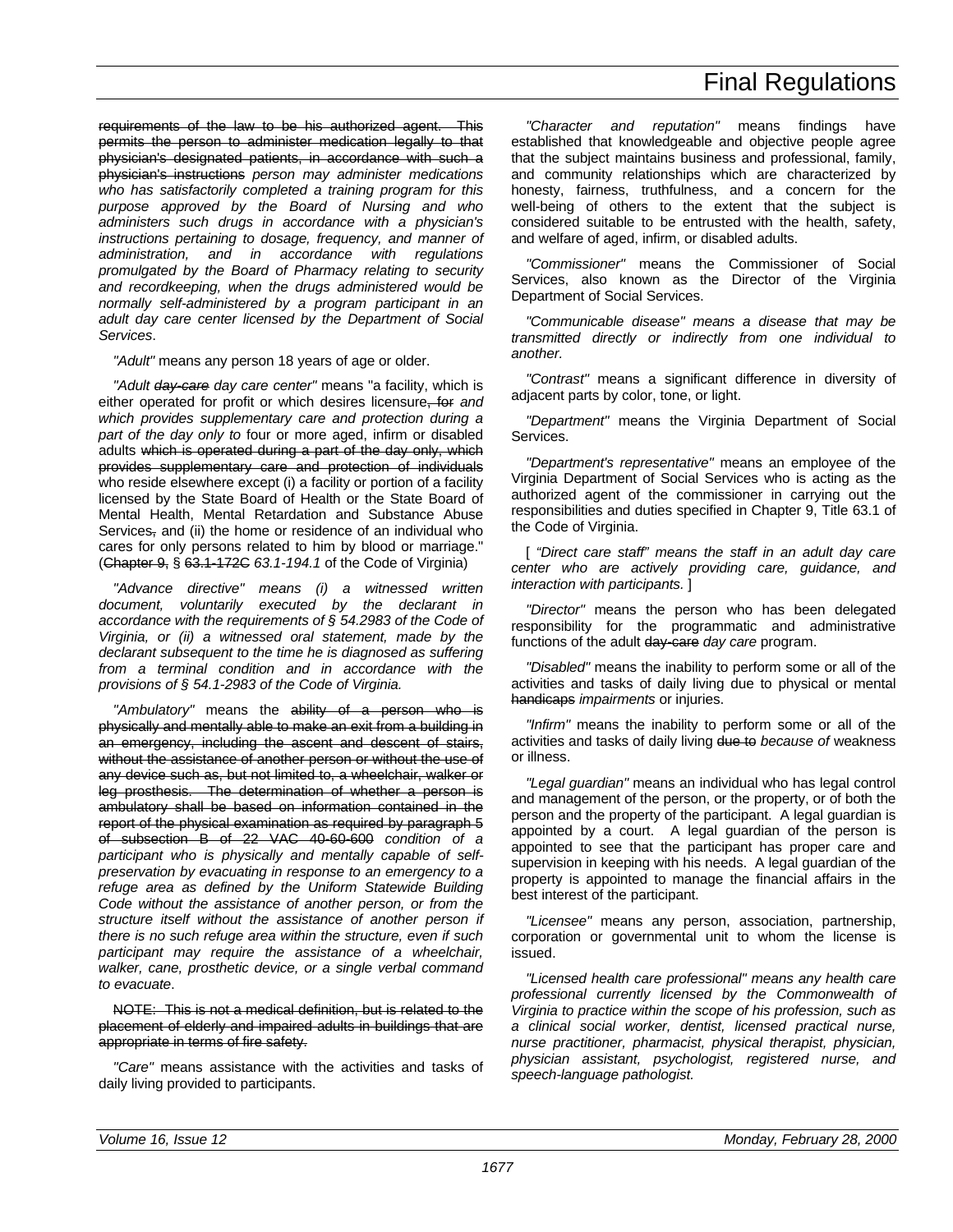*"Licensed practical nurse"* means any individual who holds a current, valid, license from the Commonwealth of Virginia as an L.P.N.

*"Nonambulatory"* means the inability of a person, who because of physical or mental impairment, must be led, assisted, or carried by another person, or who is dependent on the use of a device such as, but not limited to, a walker, wheelchair or leg prosthesis to make an exit from a building in an emergency. The determination of whether a person is nonambulatory shall be based on information contained in the report of the physical examination as required by paragraph 5 of subsection B of 22 VAC 40-60-600 *condition of a participant of an adult day care center who by reason of physical or mental impairment is not capable of selfpreservation by evacuating in response to an emergency to a refuge area as defined by the Uniform Statewide Building Code without the assistance of another person, or from the structure itself without the assistance of another person if there is no such safe refuge area within the structure*.

#### NOTE: This is not a medical definition, but is related to the placement of elderly and impaired adults in buildings that are appropriate in terms of fire safety.

*"Nurse"* means any individual who holds a current, valid license from the Commonwealth of Virginia as a licensed practical nurse or as a registered nurse.

*"Participant"* means an aged, infirm or disabled adult who takes part in the program of care and receives services from the center.

*"Personal representative" means the person representing or standing in the place of the resident for the conduct of his affairs. This may include a guardian, committee, attorney-infact under the durable power of attorney, next of kin, descendent, trustee, or other person expressly named by the participant as his agent.*

*"Physician"* means any individual licensed to practice medicine in any of the 50 states or the District of Columbia.

*"Program director"* means the person responsible for programmatic functions and supervision of all staff who work directly with participants.

*"Protection"* means the intent to prevent harm and to provide oversight of the participant.

*"Recommended dietary allowances (RDA)"* are the levels of intake of essential nutrients considered, in the judgment of the Committee on Dietary Allowances of the Food and Nutrition Board of the National Research Council on the basis of available scientific knowledge, to be adequate to meet the known nutritional needs of practically all healthy persons.

The RDAs were approved by the governing board of the National Research Council, whose members are drawn from the councils of the National Academy of Sciences, the National Academy of Engineering, and the Institute of Medicine. The members of the committee responsible for the report were chosen for their special competencies and with regard for appropriate balance.

The study was supported by the National Institute of Health, United States Public Health Service.

*"Registered nurse"* means any individual who holds a current, valid license from the Commonwealth of Virginia as an R.N.

*"Respite care"* means temporary care given to a person to relieve family members or other caregivers. These standards apply only if respite care is provided during part of the day. If 24-hour respite care is planned or provided for four or more people, the Standards and Regulations for Licensed Homes for Adults Adult Care Residences (22 VAC 40-71-10 et seq.) shall apply.

*"Responsible person"* means the person who assumes the responsibility for arranging for care and services for the participant. The responsible person may or may not be the legal guardian for the participant, and may or may not be related to the participant.

*"Snack"* means a light meal or nutritious meal supplement.

*"Sponsor"* means an individual, partnership, association, or corporation responsible for the operation of an adult day-care *day care* center subject to licensure.

*"Staff or staff person"* means *compensated* administrative, program, *and* service, and volunteer personnel including the licensee when the licensee is an individual.

*"Standard precautions" means an approach to infection control. According to the concept of standard precautions, all human blood and certain human body fluids are treated as if known to be infectious for human immunodeficiency virus (HIV), hepatitis B virus, and other blood borne pathogens.*

*"Supplementary care"* means a part of the total care that is required by participants. Supplementary care augments the care that the family or other persons provide. Care provided by an adult day-care *day care* center is supplementary care.

*"Supervision"* means the general oversight of the physical and mental well-being of participants.

*"Volunteer personnel"* means persons who work at the center more than four consecutive hours or six total hours a week or who are counted in the staff-to-participant ratio. Volunteer personnel does include individuals who are not paid by the center but who are paid by other organizations.

*"These standards" means the requirements in this chapter, 22 VAC 40-60-10 et seq., Standards and Regulations for Licensed Adult Day Care Centers.*

*"Volunteer" means a person who works at the center and:*

*1. Is not compensated; and*

*2. Is supervised by a staff member when working with participants.*

#### Article 2. Legal Base.

#### **22 VAC 40-60-20. Department authority** *Legal base***.**

Sections 63.1-172 through 63.1-194 *Article 3 (§ 63.1-194.1 et seq.) of Chapter 9 of Title 63.1* of the Code of Virginia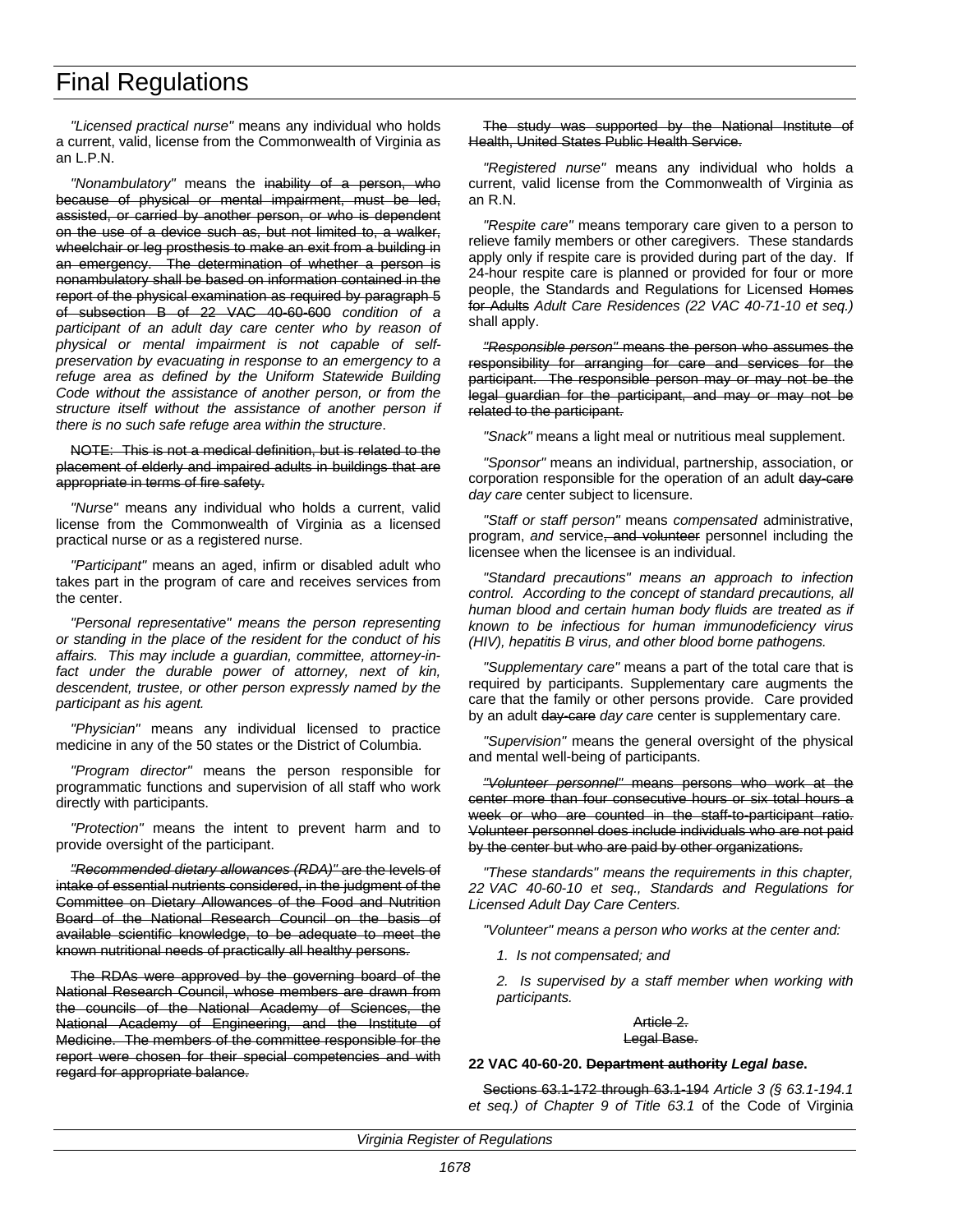describe *describes* the responsibility of the Department of Social Services for the regulation of residential and day-care programs for adults, including adult day-care *day care* centers.

#### **22 VAC 40-60-30. Board authority.**

Section 63.1-174 *63.1-194.2* of the Code of Virginia requires the State Board of Social Services to prescribe standards for certain activities, services and facilities for adults, including adult day-care *day care* centers.

### Article 3.

#### Purpose.

#### **22 VAC 40-60-40. Purpose.**

The purpose of the Standards and Regulations for Licensed Adult Day-Care Centers *this chapter* is to protect aged, infirm, or disabled adults who are away from their homes during a part of the day by:

1. Ensuring that the activities, services, and facilities of adult day-care *day care* centers are conducive to the well-being of the participants; and

2. Reducing risks in the caregiving environment.

#### Article 4. Applicability.

#### **22 VAC 40-60-50. Applicability.**

These Standards and Regulations for Licensed Adult Day-Care Centers apply *This chapter applies* to any facility:

1. That is operated for profit or desires to be licensed; and

2. That provides supplementary care and protection for four or more adults:

a. Who are aged, infirm or disabled;

b. Who are in care for less than 24 hours per day; and

c. Who reside elsewhere.

#### **22 VAC 40-60-60. Facilities not covered.**

The following types of facilities are not subject to licensure as an adult day-care *day care* center:

1. A facility or portion of a facility licensed by the State Board of Health;

2. A facility or portion of a facility licensed by the State Board of Mental Health and Mental Retardation;

3. A home or residence of an individual who provides care only for persons related to him by blood or marriage;

4. A facility or a portion of a facility which is certified *that is licensed* by the Department of Mental Health, Mental Retardation and Substance Abuse Services, and which *that* conducts a mental health program where treatment is provided for adults who are experiencing varying degrees of mental health related problems;

5. A facility or a portion of a facility certified *licensed* by the Department of Mental Health, Mental Retardation and Substance Abuse Services which *that* conducts a mental retardation program where treatment is provided for mentally retarded or developmentally disabled adults;

6. A facility or a portion of a facility which *that* conducts programs whose primary purpose is training or employment for physically or mentally impaired adults (e.g., sheltered workshops, etc.); and

7. A facility or a portion of a facility which *that* conducts a socialization or recreation activity program for adults who do not receive assistance with the activities or tasks of daily living or protective oversight and supervision (e.g.*,* senior centers, etc.).

### PART II. ADMINISTRATION.

#### Article 1. Sponsorship.

#### **22 VAC 40-60-70. Sponsor requirement.** *(Repealed.)*

Each center shall have a clearly identified sponsor. An individual, partnership, association, corporation, or governmental unit may operate an adult day-care center.

#### **22 VAC 40-60-80. Sponsorship** *Licensee***.**

A. When the center is sponsored by an individual proprietorship, the individual is the licensee.

B. When the center is sponsored by a partnership, the partnership shall serve as the licensee and have a written agreement (articles of partnership) which *that* allows operation and maintenance of an adult day-care *day care* center.

C. When the center is sponsored by an unincorporated association, the association shall have a governing board which *that* serves as the licensee and have a written constitution or written by-laws which *that* allows the operation and maintenance of an adult day-care *day care* center.

D. When the center is sponsored by a corporation, the corporation shall have a governing board which *that* serves as the licensee and have a charter, articles of incorporation or certificate of authority to transact business in the Commonwealth of Virginia, which *that* specifies that the purpose of the corporation allows operation and maintenance of an adult day-care *day care* center.

E. When the center is sponsored by a public agency, the governmental unit sponsoring the center shall be the licensee.

#### **22 VAC 40-60-90. Requirements of sponsor** *for licensee***.**

The sponsor, represented by the individual proprietor or by the officers and agents of a partnership, association, or corporation shall be of good character and reputation; and shall not have been convicted of a felony or a misdemeanor related to abuse, neglect, or exploitation of children or adults.

*A. The licensee shall ensure compliance with all regulations for licensed adult day care centers and terms of the license issued by the department; with other relevant federal, state or local laws and regulations; and with the center's own policies.*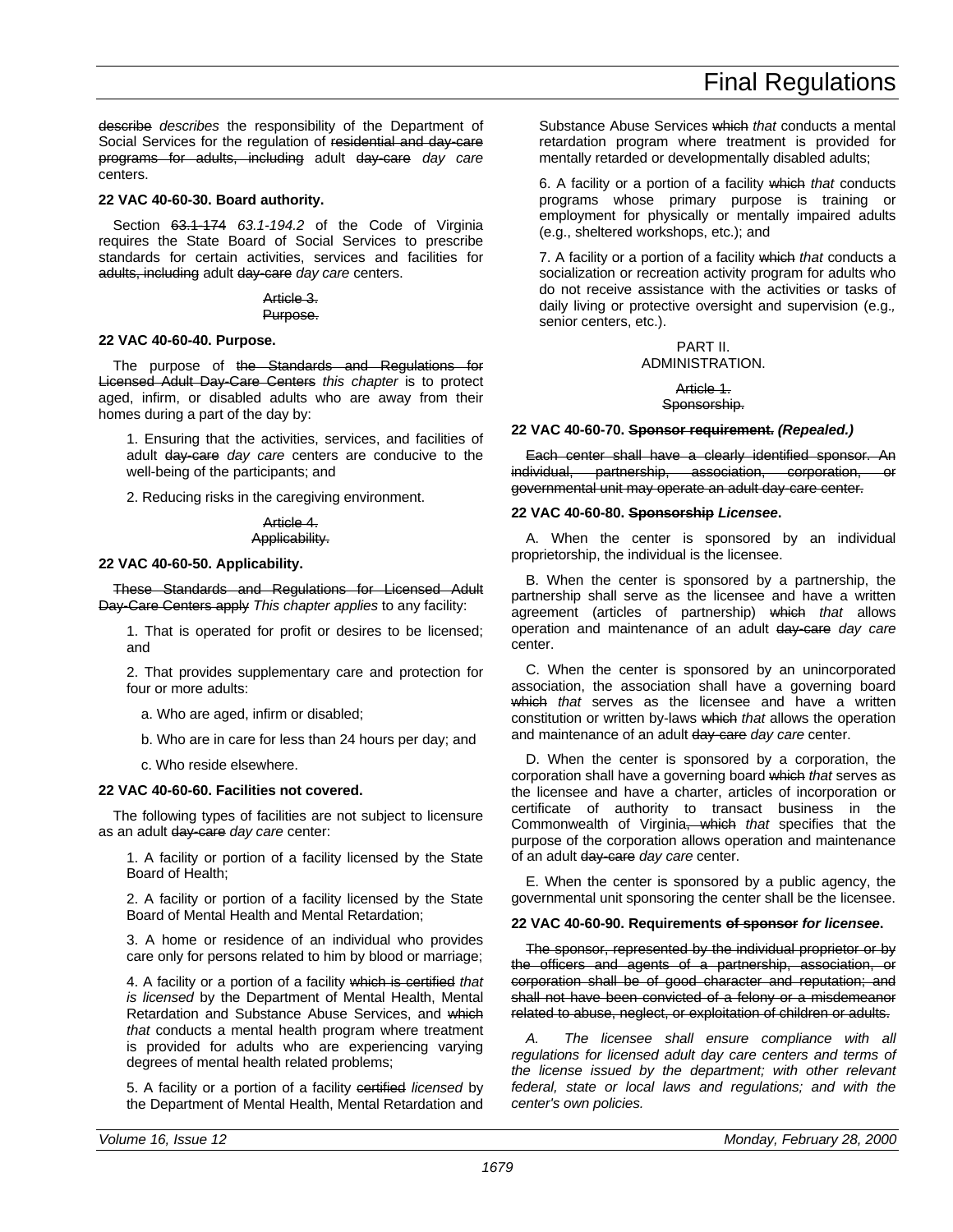*B. The licensee shall meet the following requirements:*

*1. The licensee shall give evidence of financial responsibility.*

*2. The licensee shall be of good character and reputation.*

*3. The licensee shall protect the physical and mental well-being of the participants.*

*4. The licensee shall keep such records and make such reports as required by this chapter for licensed adult day care centers. Such records and reports may be inspected at any reasonable time in order to determine compliance with this chapter.*

*5. The licensee shall meet the qualifications of the administrator if he assumes those duties.*

#### **22 VAC 40-60-100. Posting of the license.** *(Repealed.)*

The license shall be posted in a place conspicuous to the public, near the main entrance of the building or buildings, or in the main office.

#### **22 VAC 40-60-110. Deceptive representation or advertisement.**

An adult day-care *day care* center shall not make, publish, disseminate, circulate, or place before the public, or cause, directly or indirectly, to be made an advertisement of any sort regarding services or anything so offered to the public, which *that* contains any promise, assertion, representation, or statement of fact which is untrue, deceptive, or misleading.

#### Article 2.

Operational Responsibilities.

#### **22 VAC 40-60-120. Operational responsibilities.**

The licensee shall be responsible for the overall planning of the program and services to be provided by the center. The operational responsibilities of the licensee shall include, but not be limited to, the following:

1. To develop a written statement of the purpose and scope of the services to be provided by the center, a description of adults who may be accepted into the program as well as those whom the program cannot serve, and written policies under which the center will operate;

NOTE: This requirement applies only to initial application for licensure unless there is a significant change.

2. To ensure that the center's activities, services, and facilities are maintained in compliance with the Standards and Regulations for Licensed Adult Day-Care Centers *this chapter*, with the terms of the current license issued by the department and with other relevant federal, state, or local laws and regulations;

3. To appoint and identify in writing a director to be responsible for the day-to-day operation and management of the center, except when the sponsor is an individual who serves as the director or a partnership in which a partner serves as the director;

4. To provide for an adequate number of qualified staff capable of carrying out the operation of the program;

5. To develop a written organizational chart indicating lines of authority and a staffing plan which includes a staffing schedule;

6. To establish sound policies under which the center shall operate; and

7. To ensure sound financial management of the center.

#### Article 3. Financial Responsibilities.

#### **22 VAC 40-60-130. Financial responsibilities.**

Section 63.1-176 of the Code of Virginia: With an initial application for licensure, the applicant shall provide the department with the following evidence of financial responsibility:

1. A projected budget detailing income and expenses of the proposed center for the first year of operation;

2. A complete balance sheet showing separately the current assets committed to and current liabilities charged against the proposed center; and

3. Documentation of funds or credit available for the first 90 days of operation.

NOTE: Financial records may be requested pursuant to § 63.1- 177 *63.1-194.7* of the Code of Virginia.

#### **22 VAC 40-60-140. Liability insurance.**

The center shall maintain public liability insurance for bodily injury with a minimum limit of at least \$500,000 *\$1,000,000* for each occurrence or \$500,000 *\$1,000,000* aggregate. Evidence of insurance coverage shall be made available to the department's representative upon request.

NOTE: Language of specific policies may vary provided that the minimum amount of coverage is met.

#### Article 4. Record Keeping Responsibilities.

# **22 VAC 40-60-150. Recordkeeping requirement.**

The licensee shall ensure that the center maintains a system of recordkeeping which *that* complies with these standards.

#### **22 VAC 40-60-180. Consent for disclosure.**

If the participant or legal guardian *personal representative* consents in writing, records shall be shared with other facilities or agencies *to coordinate care or* upon referral or discharge.

#### **22 VAC 40-60-190. Record storage.**

All records required by these standards for both participants and personnel shall be kept in a locked cabinet or area and retained at the center for one year *five years* after termination of enrollment or termination of employment, unless specified otherwise in these standards *this chapter*.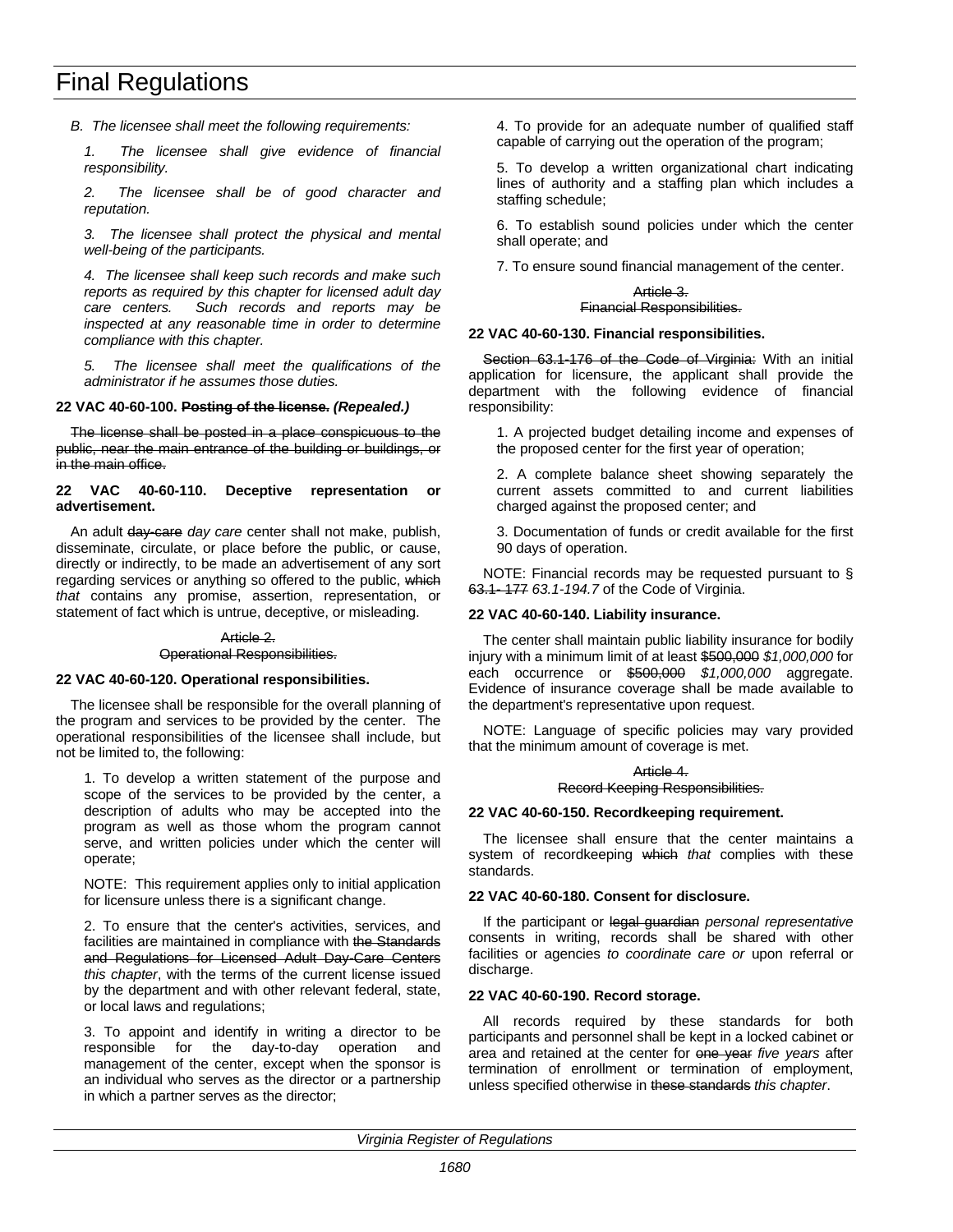## PART III. PERSONNEL.

Article 1. General Qualifications.

**22 VAC 40-60-200. Staff** *General* **qualifications.**

The following standards shall apply to all staff:

1. No staff person shall have been convicted of a felony or a misdemeanor related to abuse, neglect, or exploitation of adults or children.

2. All staff persons shall understand and be sensitive to the varying capabilities, interests, needs, and problems of the individuals in care.

#### 3. All staff persons shall be:

*A. All staff members, including the administrator, shall* [ *:* ]

a. *1. Be* of good character and reputation;

b. *2. Be* competent, qualified and capable of carrying out assigned responsibilities;

c. *3. Be* willing and able to accept training and supervision;

*4. Be considerate, understanding and respectful of aged and disabled persons;*

*5. Be clean and well groomed; and*

*6. Meet the requirements specified in the Regulation for Criminal Record Checks for Homes for Adults and Adult Day Care Centers (22 VAC 40-90-10 et seq.).*

d. *B. All staff members shall be* able to communicate *in English* effectively both orally and in writing as applicable to the *their* job responsibility; and *responsibilities.*

e. *C. All staff members* [ *must shall* ] *be* able to understand and apply those *these* standards in the Standards and Regulations for Licensed Adult Day-Care Centers which *as they* relate to their respective responsibilities.

*D. All staff persons who work directly with participants and who are counted in the staff-to-participant ratio shall be at least 18 years of age.*

### **22 VAC 40-60-210. Staff ratio.** *(Repealed.)*

All staff persons who work directly with participants and who are counted in the staff to participant ratio shall be at least 18 years of age.

EXCEPTION: Paid or volunteer assistants may be between 14 and 18 years of age provided that they are under the immediate supervision of an adult staff person who is present at the center and shall not be left alone with, in charge of, or responsible for a group of participants.

#### Article<sub>2</sub>. Personnel Records.

#### **22 VAC 40-60-220. Keeping of records.** *(Repealed.)*

Personnel records shall be kept at the center for volunteer personnel who begin work on or after April 1, 1987 and for paid staff.

### **22 VAC 40-60-230. Contents of records.** *(Repealed.)*

Personnel records shall include the following:

1. The original application for employment or other written material providing:

a. Identifying information including name of staff person, beginning date of employment or volunteering, and job title;

b. Information needed to demonstrate that the individual possesses the qualifications required for the position such as, but not limited to, interviews; observations; references; experience; education related to the position; and description of previous employment.

2. Written documentation that at least two references as to character and reputation as well as competency were checked with previous employers, if any, and/or other knowledgeable and objective sources prior to employment or volunteering (e.g., letters of reference; notations of telephone reference checks including the name of the person or persons contacted, the date or dates of contact, the firm or firms contacted, and the results);

3. Documentation and dates of participation in orientation, training and staff development activities; and

4. Date of termination of employment, when applicable.

## *22 VAC 40-60-235. Employee records and health requirements.*

*A. A record shall be established for each staff member. It shall not be destroyed until five years after employment is terminated.*

*B. Personal and social data to be maintained on employees are as follows:*

- *1. Name;*
- *2. Birth date;*
- *3. Current address and telephone number;*
- *4. Position and date employed;*
- *5. Last previous employment;*

*6. Copies of at least two references or notations of verbal references, obtained prior to employment, reflecting the date of the reference, the source and the content;*

*7. An original criminal record report and a sworn disclosure statement;*

*8. Previous experience or training or both;*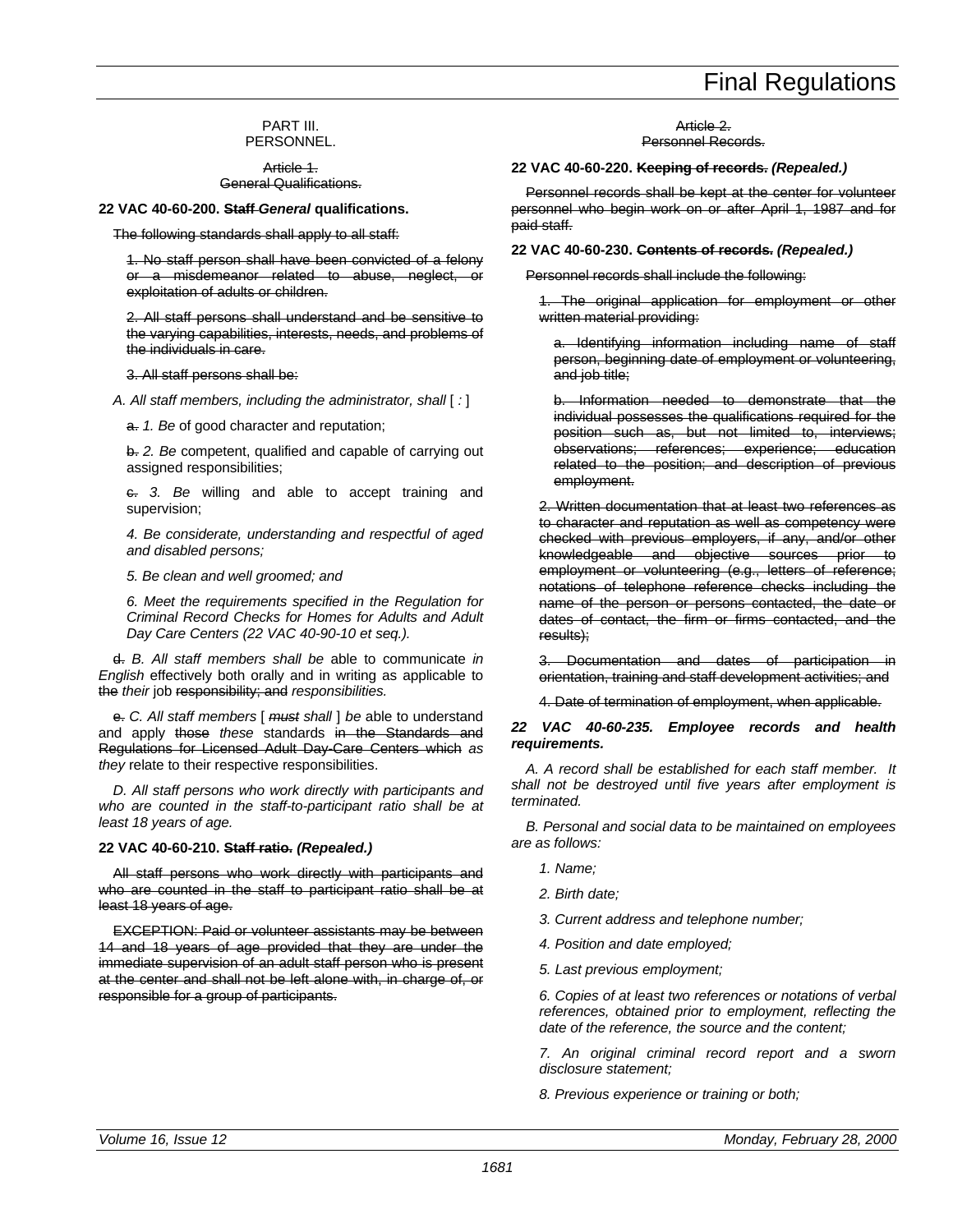*9. Social Security number;*

*10. Name and telephone number of person to contact in an emergency;*

*11. Documentation of attendance of formal training received after employment, including title of course, location, date and number of* [ *contact* ] *hours; and*

*12. Date and reason for termination of employment.*

*C. The following required health information shall be maintained at the facility for the licensee or administrator or both, each staff member, and each volunteer who comes in contact with participants.*

*1. Initial tuberculosis examination and report.*

*a. Each individual shall obtain an evaluation documenting the absence of tuberculosis in a communicable form no earlier than 30 days before or no later than seven days after employment or contact with participants.*

*b. Each individual shall submit the results of a Mantoux tuberculin skin test, chest x-ray or bacteriological examination, as deemed appropriate by the examining physician, documenting that the individual is free of tuberculosis in a communicable form.*

*c. The documentation shall include all information contained on the "Report of Tuberculosis Screening" form recommended by the Virginia Department of Health. This documentation shall be maintained at the facility.*

*d. An evaluation shall not be required for an individual who (i) has separated from employment with a facility licensed/certified by the Commonwealth of Virginia, (ii) has had a break in service of six months or less, and (iii) submits the original statement of tuberculosis screening to the new employer.*

## *2. Subsequent evaluations for tuberculosis.*

*a. Any individual who comes in contact with a known case of infectious tuberculosis shall be screened as determined appropriate based on consultation with the local health department.*

*b. Any individual who develops chronic respiratory symptoms of three weeks duration shall be evaluated immediately for the presence of infectious tuberculosis.*

*c. Any individual not previously reacting significantly to a Mantoux tuberculin skin test shall be retested annually. Annual chest x-rays are not required in the absence of symptoms.*

*d. Any individual with documented evidence of previously reacting significantly to a Mantoux tuberculin skin test shall be reevaluated annually by a physician or an official of the local health department. Annual chest x-rays are not required nor indicated except as in subdivisions 1 and 2 of this subsection.*

*3. Any individual suspected of having infectious tuberculosis shall not be allowed to return to work or* *have any contact with the participants and staff of the center until a physician has determined that the individual is free of infectious tuberculosis.*

*4. The facility shall report any active case of tuberculosis developed by a staff member to the local health department.*

*D. At the request of the administrator of the center or the department, a report of examination by a licensed physician shall be obtained when there are indications that the safety of participants in care may be jeopardized by the physical or mental health of a* [ *specific individual staff member* ]*.*

### Article 3. Health Requirements.

## **22 VAC 40-60-240. Staff health information.** *(Repealed.)*

Health information required by these standards shall be maintained for all staff (including the licensee, the director, and volunteer personnel) who come in contact with participants or who handle food.

A. Initial tuberculosis examination and report.

1. Each staff person shall obtain an evaluation indicating the absence of tuberculosis in a communicable form within 30 days before or 30 days after employment or contact with program participants.

EXCEPTION: When a staff person terminates work at one licensed facility and begins working at another licensed facility with a gap in service of six months or less, the previous statement of tuberculosis screening may be transferred to the second facility.

2. Each staff person shall submit a statement that he is free of tuberculosis in a communicable form. This statement shall be maintained at the center and shall include the following:

a. The type or types of test or tests used and the test result or results,

b. The date of the statement, and

c. The signature of the physician, the physician's designee, or an official of a local health department.

B. Subsequent evaluations.

Any staff person who comes in contact with a known case of tuberculosis or who develops chronic respiratory symptoms shall within 30 days after exposure/development receive an evaluation in accordance with subsection A of 22 VAC 40-60-240.

## **22 VAC 40-60-250. Request of examination report.** *(Repealed.)*

At the request of the licensee or director of the facility or the Department of Social Services, a report of examination by a physician shall be obtained when there are indications that the safety of participants in care may be jeopardized by the physical or mental health of a specific staff person.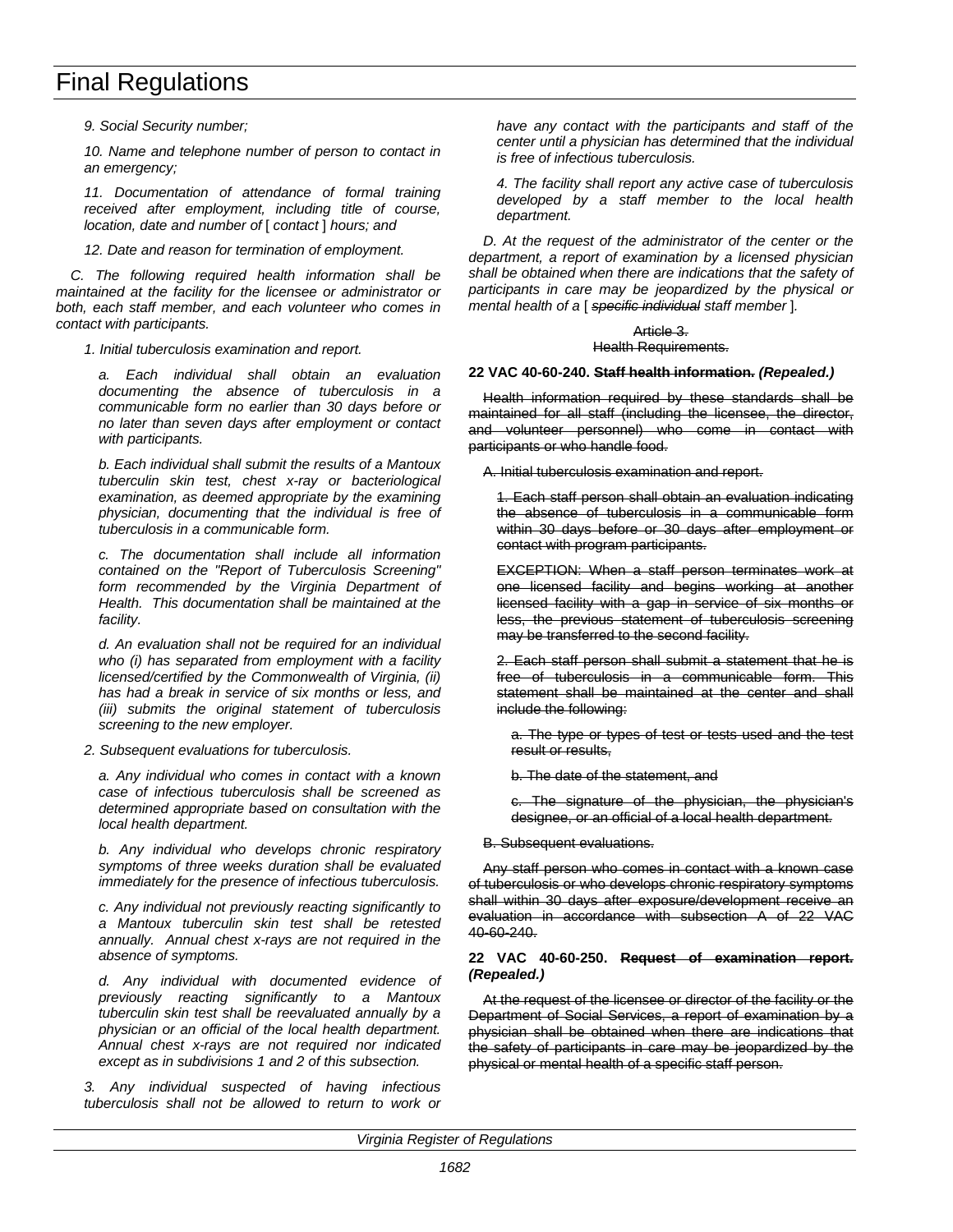## **22 VAC 40-60-260. Report affecting performance of duties.**

Any individual who upon examination or as a result of tests shows indication of a physical or mental condition which *that* may jeopardize the safety of participants in care or which *that* would prevent performance of duties:

1. Shall be removed immediately from contact with participants and food served to participants; and

2. Shall not be allowed contact with participants or food served to participants until the condition is cleared to the satisfaction of the examining physician as evidenced by a signed, dated statement from the physician.

## **22 VAC 40-60-270. Removal of staff.**

Any individual who cannot adequately perform their *his* duties or who may jeopardize the health or safety of the participants shall be relieved of their *his* duties and removed from the center.

## Article 4.

## Staff Training.

## **22 VAC 40-60-280.** *Orientation and* **staff training.**

*A.* Prior to assuming job responsibilities *working directly with participants,* all staff shall receive training in:

1. Their individual responsibilities in the event of fire, including the location and operation of any fire extinguishers and fire alarm boxes *and approved exits*;

2. Their individual responsibilities in the event of illness or injuries, including the location and use of the first aid *and* emergency supplies; and

3. Their individual responsibilities in the event of *emergencies, such as* a lost or missing participant, severe weather emergencies, etc. and loss of utilities;

*4. Standard precautions; and*

*5. Participant rights.*

## **22 VAC 40-60-290. Orientation.**

**B.** Staff who work with participants shall receive training in the following topics no later than one week after starting employment or volunteer work: *at least 24 hours of training no later than three weeks after starting employment; part-time staff shall receive the training no later than six weeks after employment.*

*C. A supervisor or designated trained staff shall closely oversee the individual's work with participants until training is complete.*

*D. The following areas or topics shall be covered in the staff training:*

1. The purpose *and goals* of the adult day-care *day care* center;

2. The policies of the center as they relate to the staff member's responsibilities *and to the responsibilities of other staff members*;

3. Procedures for detecting and reporting suspected abuse, neglect, or exploitation of participants to the appropriate local department of social services (§ 63.1-55.3 of the Code of Virginia);

4. Confidential treatment of personal information about participants and their families;

5. The Standards and Regulations for Licensed Adult Day-Care Centers, as they relate *This chapter as it relates* to the employee's responsibilities;

*6. Needs of the center's target population (for example, those with dementia, developmental disability, depression);*

6. *7.* Individual capabilities and special needs of the elderly, the *cognitively* impaired adult, or the handicapped, including specific needs of participants in care; and

*8. The specific needs of participants in care, including diagnoses, plans of care, and adjustment issues;*

7. *9.* The schedule of activities.*;*

*10. Behavioral interventions, behavior acceptance and accommodation, and behavior management techniques;*

*11. Interdisciplinary team approach;*

*12. Communication skills;*

*13. Review of basic terminology;*

*14. Advance directive policies;*

*15. How to safely and appropriately help participants perform activities of daily living (ADLs), including good body mechanics;*

*16. Risk management; and*

*17. The needs of participants' family members or care givers.*

[ *E. The required 24 hours of training can be accomplished through a variety of methods including, but not limited to, formal lecture, observation, self-study of material provided by the center, supervised practice, and audio-visual training.* ]

## **22 VAC 40-60-300. Staff development.**

On an annual basis, employed staff who are primarily responsible for the direct care of the participants shall attend at least eight *contact* hours of staff development activities which shall consist of in-service training programs, workshops, or conferences related to adult day-care or gerontology provided that both subject areas are addressed during the year *relevant to the needs of the population in care. These staff development activities shall be in addition to first aid, CPR, or orientation training*.

## Article 5.

Administrative Staff.

## **22 VAC 40-60-310. Administrative staff.** *(Repealed.)*

During the center's hours of operation, one adult on the premises shall be in charge of the administration of the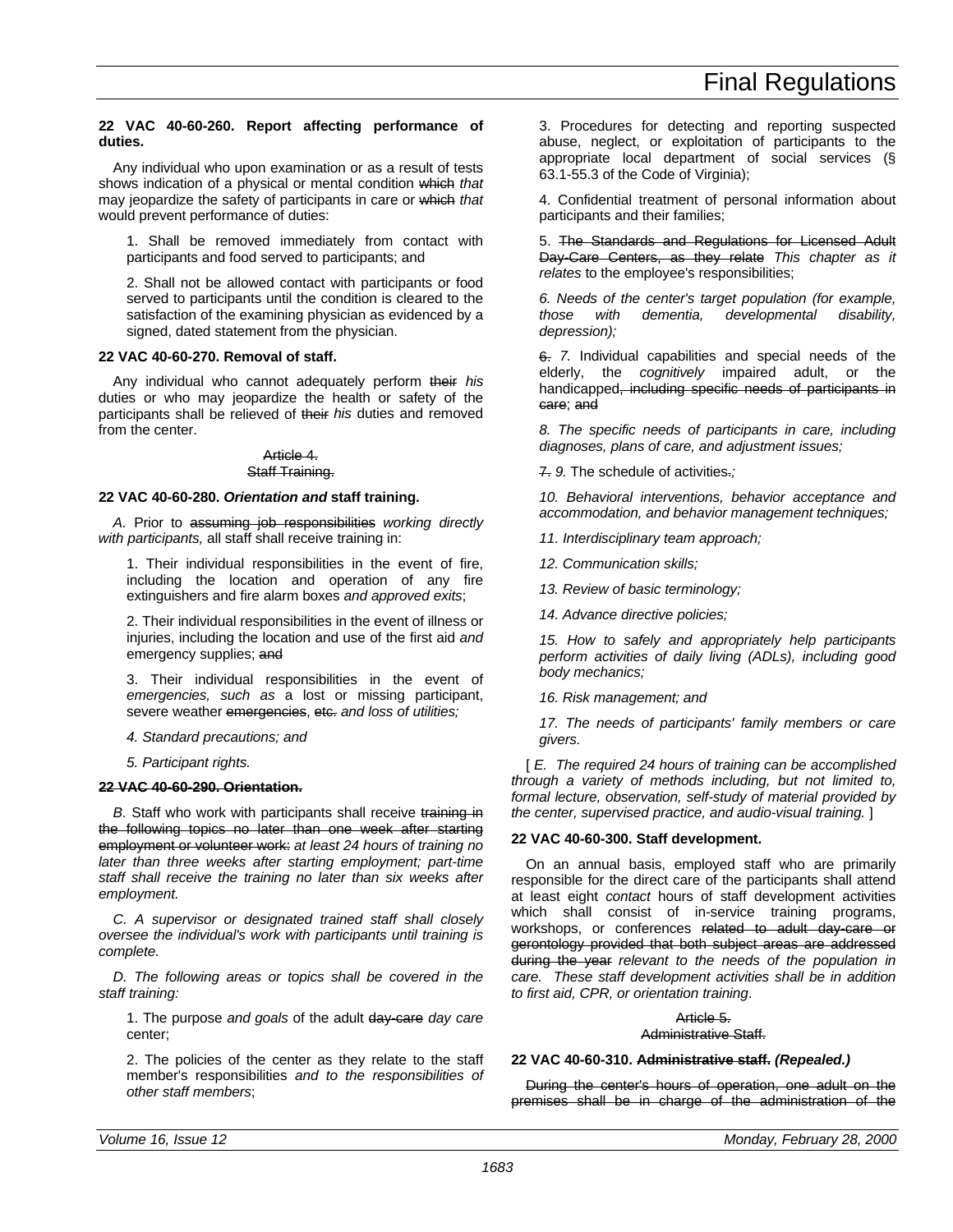center. This person shall be either the director or an adult appointed by the licensee or designated by the director.

## Article 6. Program Staff.

## **22 VAC 40-60-320. Director.**

A. Responsibilities. There shall be one person responsible for the center's program *who is present at least 51% of the center's weekly hours of operation and* whose responsibilities shall include, but not be limited to, the following areas:

1. The content of the program offered to the participants in care;

2. Programmatic functions, including orientation, training, and scheduling of all staff who directly supervise participants, whether or not the director personally performs these functions;

3. Management of the supervision provided to all staff who directly supervise participants, whether or not the director individually supervises such staff;

4. Assignment of a sufficient number of qualified staff to meet the participants' needs for:

a. Adequate nutrition,*;*

b. Health supervision and maintenance,*;*

c. Personal care,*;*

d. Socialization, *recreation, activities and stimulation;*

e. Recreation,

f. Activities and stimulation,

g. *e.* Supervision and protection,*;*

h. *f.* Safety; and

5. The duties and responsibilities required by this chapter.

B. *The director shall meet the following* qualifications.

1. The director shall be at least 18 *21* years of age.

2. The director shall have completed at least 48 semester hours or 72 quarter hours of post secondary education from an accredited college or institution, and shall have completed at least two years of experience working with elderly or handicapped people *a bachelor's degree from an accredited college or university and two years of experience working with older adults or persons with disabilities*. This may be paid full-time employment, or its equivalent in part-time employment or in*,* volunteer work*, or internship*. *The following qualifications may be substituted for a bachelor's degree:*

*a. Current licensure as a nursing home administrator from the Board of Nursing Home Administrators; or*

*b. Current licensure in Virginia as a registered nurse who meets the experience requirements in subdivision 2 of this subsection.*

[ *EXCEPTION: Any person employed in an adult day care center licensed prior to July 1, 2000, as either a director or assistant director shall have completed at least 48 semester hours or 72 quarter hours of postsecondary education from an accredited college or institution and shall have completed at least two years experience working with older adults or persons with disabilities. This may be paid full-time employment or its equivalent in part-time employment or in volunteer work.* ]

3. The director shall demonstrate knowledge, skills and abilities in the administration and management of the adult day-care *day care* program including: (i) knowledge and understanding of impaired elderly and handicapped *or disabled* individuals, (ii) supervisory and interpersonal skills, (iii) ability to plan and implement the program, and (iv) knowledge of financial management sufficient to ensure program development and continuity.

4. The director shall demonstrate knowledge of supervisory and motivational techniques sufficient to: (i) accomplish day-to-day work; (ii) train, support and develop staff; (iii) plan responsibilities for auxiliary staff to ensure that services are provided to participants.

*5. The director shall complete 24 hours of continuing education annually to maintain and develop skills. This training shall be in addition to first aid, CPR, or orientation training.* [ *Documentation of training shall be retained at the facility and shall include title of course, location, date and number of hours.* ]

## **22 VAC 40-60-330. Assistant director.**

If the director is *not routinely* present in the center less than four hours per day *at least 51% of the weekly hours of operation*, there shall be an officially designated assistant director who shall meet the qualifications of the director and who shall assume responsibility in the absence of the director.

## Article 7. Volunteers and Volunteer Personnel.

## **22 VAC 40-60-340. Definition** *Volunteers***.**

Volunteers are persons who come to the center less than four consecutive hours or six total hours a week and are not counted in the staff-to-participant ratio. Volunteer personnel are persons who work at the center more than four consecutive hours or six total hours a week or more often or who are counted in the staff-to-participant ratio. Volunteer personnel shall meet all the personnel and health requirements for the applicable position.

*A. All volunteers used shall:*

*1. Have qualifications appropriate to the services they render;*

*2. Be subject to laws and regulations governing confidential treatment of personal information; and*

*3. Be at least 13 years of age.*

*B. Duties and responsibilities of all volunteers shall be clearly defined.*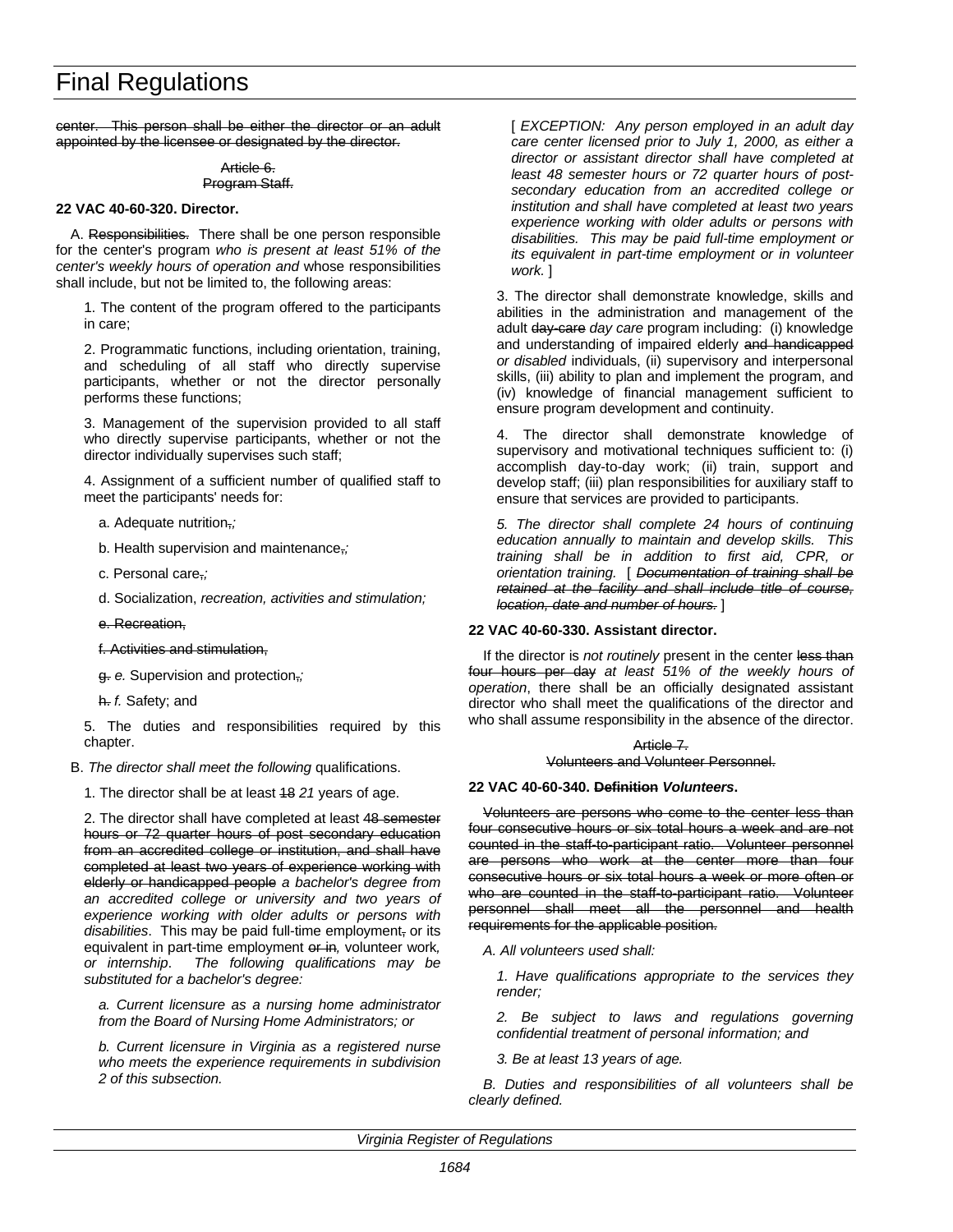*C. At least one staff member shall be assigned responsibility for overall selection, supervision and orientation of volunteers.*

*D. All volunteers used shall be under the direct supervision of a designated staff person when participants are present.*

*E. Volunteers may be counted in the staff-to-participant ratio if both of the following criteria are met:*

*1. These volunteers meet the qualifications and training requirements for compensated employees; and*

*2. For each volunteer, there shall be at least one compensated employee also counted in the staff-toparticipant ratio.*

*F. Criminal history record checks are not required for volunteers.*

### **22 VAC 40-60-350. Supervision.** *(Repealed.)*

All volunteers and volunteer personnel shall be under the individual supervision of a director, assistant director, or designated staff person.

### **22 VAC 40-60-360. Duties.** *(Repealed.)*

The duties of volunteers and volunteer personnel shall be clearly defined.

### PART IV. SUPERVISION.

Article 1. General Supervision.

### **22 VAC 40-60-370. General supervision.**

*A. During the center's hours of operation, one adult on the premises shall be in charge of the administration of the center. This person shall be either the director or an adult staff member appointed by the licensee or designated by the director.*

There shall be *B.* At least two staff persons *shall be* on duty at the center and on field trips at all times when one or more participants are present. Both of these staff persons must be at least 16 *18* years of age and one of them must be an adult *at least 21 years of age*. During a field trip, a volunteer may substitute for one of the two required staff persons. *See 22 VAC 40-60-340 E for use of volunteers as staff.*

## Article<sub>2</sub> Staff-to-Participant Ratio.

### **22 VAC 40-60-380. Staff-to-participant ratio.**

There shall be a minimum of one staff person on duty providing direct care and supervision for every six participants in care*, whether at the center or on field trips*.

### NOTE: Staff members who are under 18 years of age shall not be counted in the staff-to participant-ratio.

[ *NOTE: The staff-to-participant ratio is to be calculated for the center rather than for a room or activity.* ]

### **22 VAC 40-60-390. Additional staffing.**

The number of any additional staff persons required shall depend upon:

- 1. The program and services the center provides*;* [ and ]
- 2. The functional level *levels* of the participants [ . *; and* ]

[ 3. The size and physical layout of the building. ]

#### PART V.

## PHYSICAL ENVIRONMENT *BUILDINGS AND GROUNDS*.

### **22 VAC 40-60-400. Physical environment.**

A center must provide an environment which *that* protects the participants from physical harm but is not so restrictive as to inhibit physical, intellectual, emotional, or social stimulation.

#### Article 1. Safety, Health and Comfort.

## **22 VAC 40-60-410. Location of facility.**

No *An* adult day-care *day care* center shall *not* be located where conditions exist that would be hazardous to the physical health and safety of participants.

## **22 VAC 40-60-420. Building construction and maintenance** *Approval from other agencies; requirements prior to initial licensure***.**

A. If space used or planned for use by the center is renovated or altered, the plans shall be submitted to the department for review prior to the expected change.

B. Prior to beginning operation and prior to use of newly constructed, renovated, remodeled, or altered buildings or sections of buildings, written documentation of the following shall be provided: *Before issuance of the first license and before use of newly constructed, renovated, remodeled, or altered buildings or sections of buildings, written documentation of the following shall be provided by the applicant or licensee to the licensing representative:*

1. Inspection and approval of the building or buildings from the local building official or the Office of the State Fire Marshal, whichever is applicable, or approval of a plan of correction; *Approval from the appropriate authority that each building is in compliance with building and fire codes, or that a plan of correction has been approved; and*

2. Inspection and Approval from the local health department, or approval of a plan of correction related to*, for meeting the requirements for*:

a. Sanitation and health;

b. *a.* Water supply;

c. Sewerage *b. Sewage disposal* system; and

d. *c.* Food service*, if applicable*.

3. Inspection and approval from the local fire department that the center is free from fire hazards or approval of a plan of correction.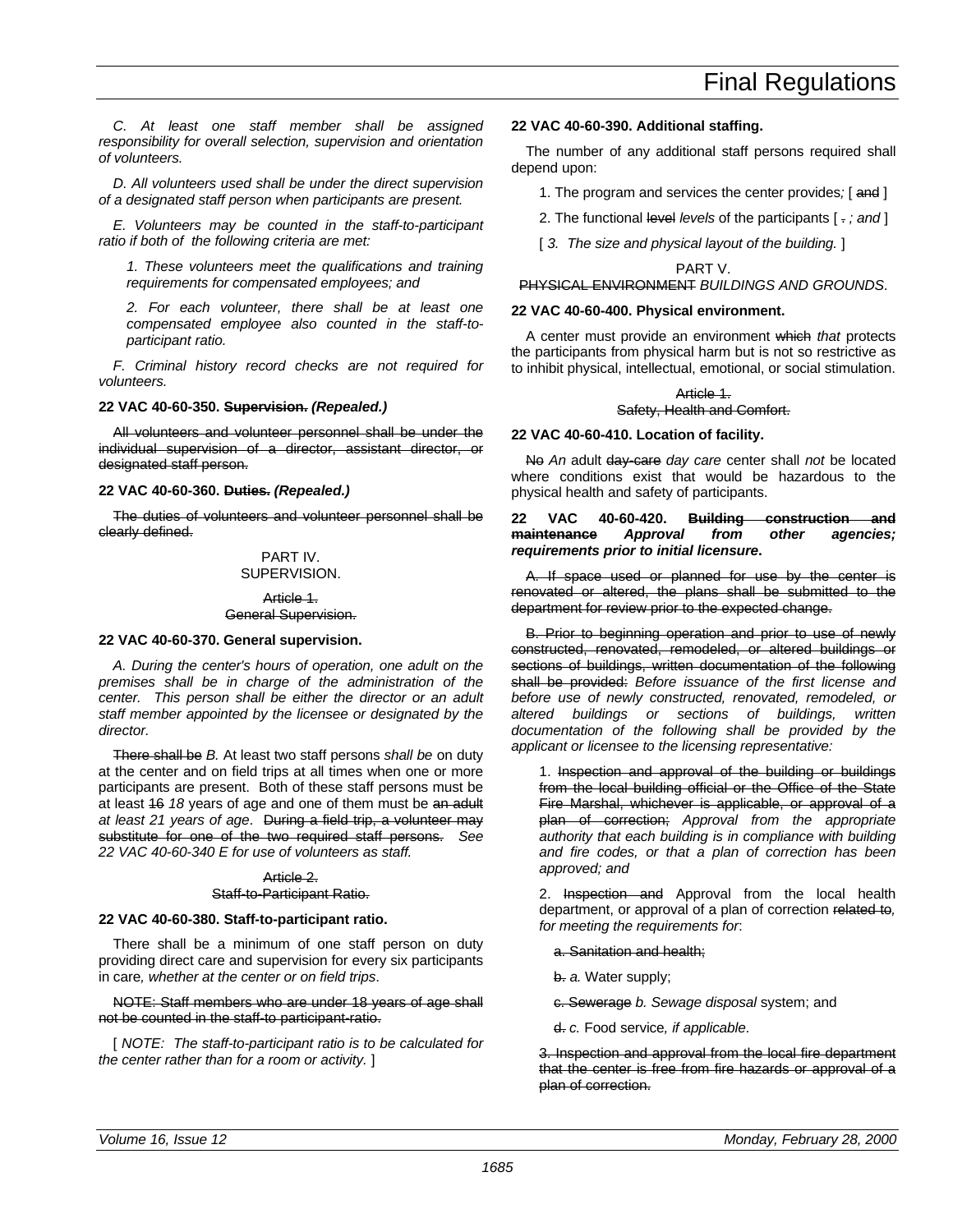C. At the time of a renewal application, written documentation of annual approval, or approval of a plan of correction, shall be provided from:

- 1. The office of the State Fire Marshal, if applicable;
- 2. The local health department; and
- 3. The local fire department.

D. The buildings shall be free from safety hazards.

#### *22 VAC 40-60-425. Approval from other agencies; requirements subsequent to initial licensure.*

*A. An annual fire inspection report shall be provided, or approval of a plan of correction, to the licensing representative from the appropriate fire official.*

*B. Annual approval from the local health department shall be provided, or approval of a plan of correction, for meeting requirements for:*

*1. Water supply;*

- *2. Sewage disposal system; and*
- *3. Food service, if applicable.*

## **22 VAC 40-60-430. Special requirements for nonambulatory or physically handicapped** *impaired* **individuals.**

A. If the center is licensed for nonambulatory participants, at least one separate entrance shall be ramped, wheelchair-accessible, or at ground level, with no steps, so that participants can evacuate safely in the event of fire or emergency.

B. Doorways and passageways shall be wide enough to accommodate wheelchairs and walkers, before any participant who uses a wheelchair or a walker is accepted for care.

### **22 VAC 40-60-440.** *Maintenance of buildings and* **grounds.**

A. The *buildings and* grounds shall be well maintained and free from safety hazards.

B. An area shall be available and accessible so that participants shall have opportunities for *supervised* outdoor activities. *The area shall be equipped with appropriate seasonal outdoor furniture.*

C. A safe area for discharge and pick-up shall be available to accommodate daily arrival and departure of participants.

D. Adequate outdoor lighting shall be provided to ensure safe *ambulation and* loading and unloading of participants upon arrival and departure if the center operates during hours of dim light or darkness.

*E. Grounds shall be properly maintained to include mowing of grass and removal of snow and ice.*

*F. All interior and exterior stairways and ramps shall have a nonslip surface or carpet. If carpet or other covering is used, it shall be secured to the stairways or ramps.*

*G. Sturdy handrails shall be provided on all stairways, ramps, elevators, and at all changes in floor level.*

*H. All interior and exterior stairways, changes in floor level, and ramps shall be indicated by a warning strip or contrast in color to aid participants who have impaired vision.*

## **22 VAC 40-60-450. Sanitation.**

A. Cleanliness of The facility and all of its furnishings and equipment*, inside and out,* shall be properly *clean and* maintained *in good repair and in safe condition*.

*B. Adequate provisions for the collection and legal disposal of garbage, ashes and waste material shall be made.*

*1. Covered, vermin-proof, watertight containers shall be used outdoors.*

*2. Outdoor containers shall be emptied once a week and kept clean.*

*3. Indoor wastebaskets shall be emptied daily.*

B. *C.* The facility shall be free from insects, rodents, and other pests. *The grounds shall be kept free of their breeding places.*

*D. Cleaning products, pesticides, and all poisonous or harmful materials shall be stored separately from food and shall be kept in a locked place when not in use.*

C. *E.* Adequate kitchen facilities and equipment shall be provided for preparation and serving of meals *and snacks* or for the catering of meals.

D. *F.* Sufficient working refrigeration shall be available to store perishable food and medicine.

E. *G.* Drinking water shall be available at all times.

F. *H.* Drinking fountains, if used, shall be of a type approved by the local health department.

G. *I.* Individual disposable cups shall be provided for drinking water when fountains are not used.

H. *J.* If disposable dishes, cups or utensils, or both, are used, they shall be sturdy enough to prevent them from being a safety hazard. They shall be used once and then discarded.

*K. All sheets and pillow cases shall be laundered before being used by another person.*

*L. All blankets, spreads, and coverings shall be laundered or dry cleaned, as needed.*

## **22 VAC 40-60-460. Lighting.**

A. All areas of the facility shall be well lighted for the safety and comfort of the participants during all hours of operation according to the nature of activities.

NOTE: Special lighting requirements relating to medications are under subdivision 3 of subsection C of 22 VAC 40-60-620 *in 22 VAC 40-60-698 D 3* [ *b.* ].

B. Artificial lighting shall be by electricity or battery.

*C. Emergency lighting.*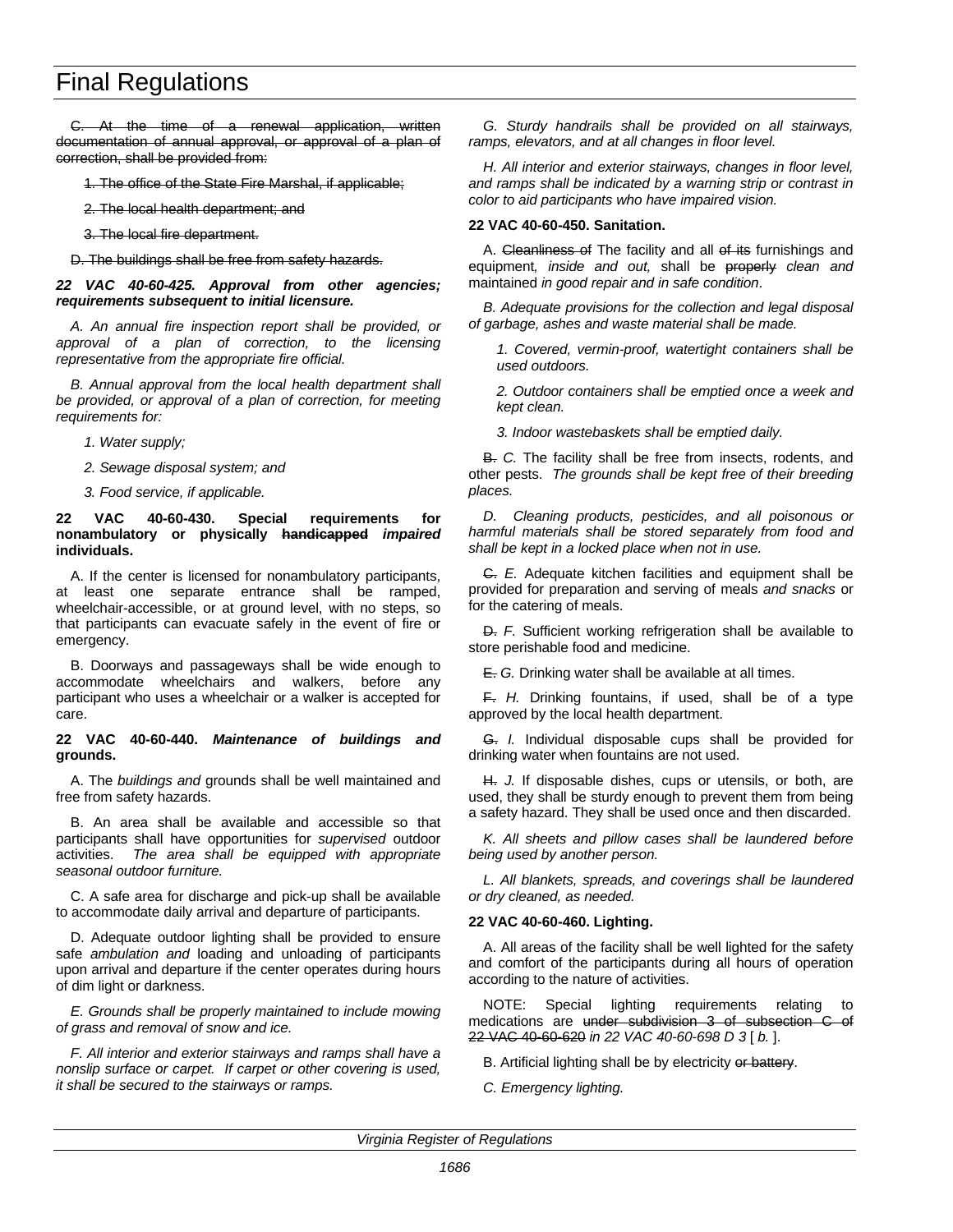*1. Flashlights or battery lanterns in working order shall be available at all times.*

*2. Open flame lighting is prohibited.*

C. *D.* Additional lighting, as necessary to provide and ensure presence of contrast, shall be available for immediate use in areas that may present safety hazards, such as but not limited to stairways, doorways, passageways, changes in floor level, kitchens, bathrooms and basements.

D. *E.* Hallways, stairwells, foyers, doorways, and exits utilized *used* by participants shall be kept well lighted at all times *when* participants are present in the building or buildings. Whenever natural light is not sufficient, artificial lighting shall be used.

E. *F.* Glare shall be kept at a minimum in rooms used by participants.

1. When necessary to reduce glare, windows shall be equipped with shades, curtains or other coverings.

2. All lights, including fluorescent lights, shall be covered with shades or protective fixtures or specially equipped to reduce glare and ensure protection.

F. *G.* If used, fluorescent lights shall be replaced if they flicker or make noise.

G. *H.* All sources of light including windows, light fixtures, bulbs, etc., shall be kept clean.

**22 VAC 40-60-470. Temperature and** *Heating,* **ventilation***, and cooling***.**

*A. Heat shall be supplied from a central heating plant or by an approved electrical heating system.*

A. *B.* Areas used by participants shall be well ventilated to the outside and dry.

B. *C.* The temperature of the rooms used by participants shall be maintained at a level safe and suitable for elderly, disabled, and impaired adults:

1. The minimum inside temperature shall be 68F *70°F. This standard applies unless otherwise mandated by federal or state authorities*.

2. There shall be Fans or air conditioners, or both, *shall be* available. These shall be *and* used when the inside temperature exceeds 84*°*F.

3. Each day-care center shall have at least one portable thermometer to assure correct temperature.

4. *3.* Fans and air conditioners shall be placed to avoid direct drafts on participants and to avoid *prevent* safety hazards.

*4. When air conditioners are not provided, the facility shall develop and implement a plan to protect participants from heat-related illnesses.*

*5. At least one movable thermometer shall be available in each building for measuring temperatures in individual rooms that do not have a fixed thermostat that shows the temperature in the room.*

## **22 VAC 40-60-480. Equipment and materials.** *(Repealed.)*

A. All furniture and equipment inside and outside the center shall be maintained in good repair and in safe condition.

B. Cleaning products, pesticides, and all poisonous or harmful materials shall be stored separately from food and shall be kept in a locked place when not in use.

C. If elevators are used, the following requirements shall be met:

1. They shall be kept in safe running condition.

2. They shall have sturdy handrails installed.

3. They shall be inspected at least annually by the insurance company, the local housing authority, or the elevator company.

4. A copy of the inspection report shall be retained by the center.

5. If elevators are used, an alternative exit shall be accessible for use in case of a fire and other emergencies.

D. Sturdy handrails shall be installed at all stairs, ramps, and changes in floor levels.

E. All interior and exterior stairways and ramps shall have nonslip surfaces or carpet. If carpet or covering is used, it shall be secured to the stairways or ramps.

F. All interior and exterior stairways, changes of floor level, and ramps shall be indicated by a warning strip or contrast in color to aid the participants who have impaired vision.

G. Floors shall not be slippery. If rugs or floor coverings are used, they shall be secured to the floor.

## Article 2. Space, Furnishings, and Supplies.

## **22 VAC 40-60-490. Activity** *General* **areas.**

A. The *Any* center *licensed after* [ *(the effective date of this chapter) July 1, 2000,* ] shall provide at least 40 *50* square feet of indoor floor space for each participant, in addition to hallways, office space, bathrooms, storage space, or other rooms or areas that are not normally used for program activities.

B. There shall be sufficient and suitable space for planned program activities, that may be interchangeable or adaptable for a variety of activities *including meals*.

1. There shall be at least one room with sufficient space for the participants to gather together for large group activities.

2. There shall be rooms or areas appropriate for small group activities and individual activities.

C. Furnishings.

1. The furniture shall be sturdy, safe, and appropriate for elderly and impaired adults.

2. All centers shall have: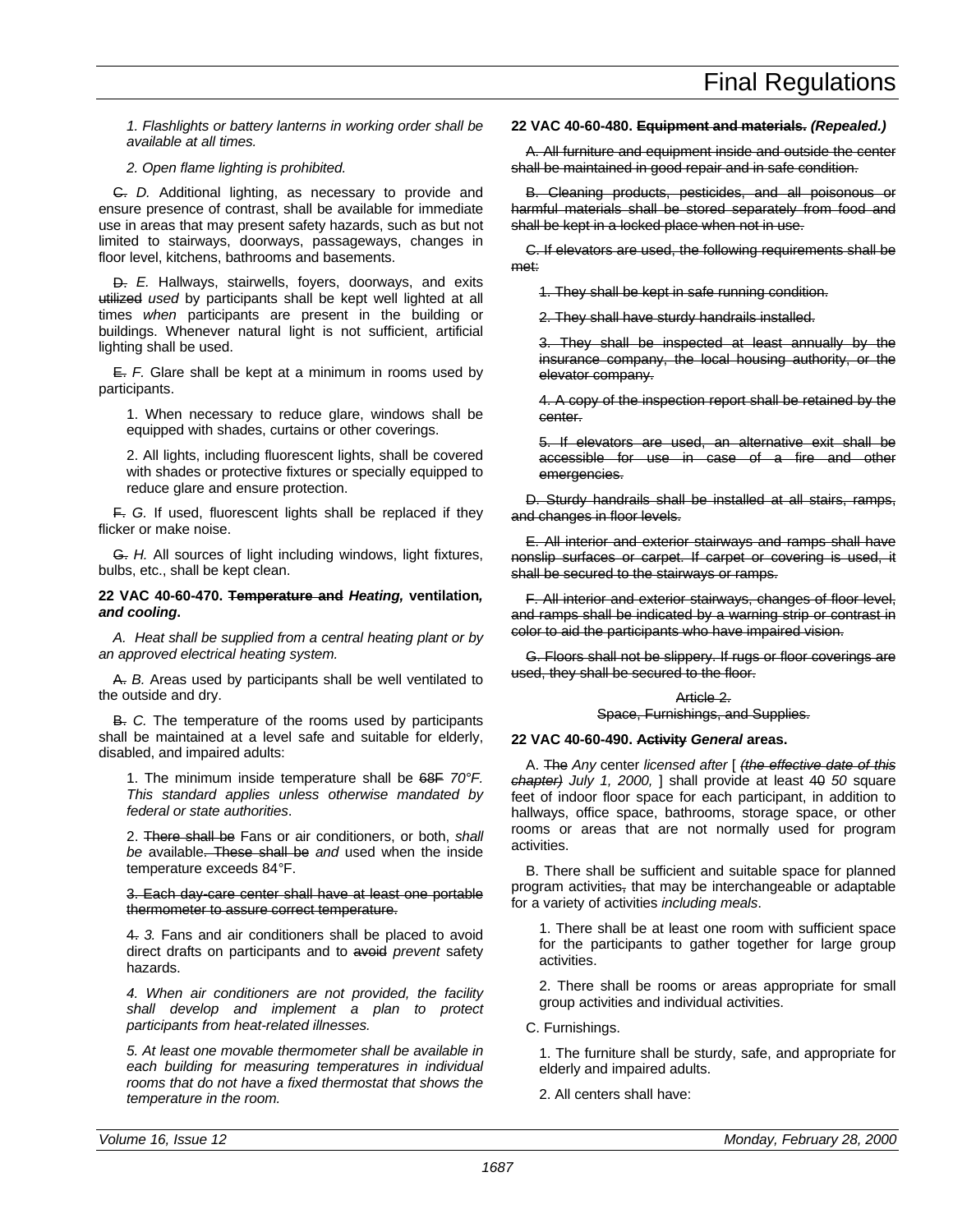a. At least one chair for each participant and each staff person, excluding any people who remain in wheelchairs throughout the day;

b. Table space adequate for all participants to take part in activities at the same time; and

c. Recliners, lounge chairs, rockers, or other seating to allow participants to relax and rest.

## **22 VAC 40-60-510. Bathroom** *Restroom* **facilities.**

A. *In any center licensed after* [ *(the effective date of this chapter) July 1, 2000* ]*,* there shall be a minimum of one toilet *that is suitable to accommodate a participant who needs human assistance or specialized equipment* available for every 10 participants in attendance.

B. If 10 or fewer participants are in attendance, there shall be at least one bathroom or toilet stall large enough to accommodate a participant who needs personal assistance or who uses a walker or wheelchair.

C. *B.* If more than 10 participants are in attendance:

1. There shall be separate bathrooms for men and women to allow for privacy; and

2. At least one bathroom or toilet stall for men and another bathroom or toilet stall for women shall be large enough to accommodate a participant who may need personal assistance or who uses a walker or wheelchair, if the center is licensed for nonambulatory participants.

D. In bathrooms equipped with more than one toilet, each toilet shall be enclosed for privacy.

*1. Restrooms equipped with more than one toilet shall have each toilet enclosed.*

*2. Restrooms that are equipped with only one toilet can be used by either men or women.*

*3. Restrooms that are equipped with multiple stalls must be designated for men or for women.*

*C. In any center licensed after* [ *(the effective date of this chapter) July 1, 2000* ]*, each restroom having multiple stalls shall have at least one toilet that is suitable to accommodate a participant who needs human assistance or specialized equipment.*

E. *D.* Sturdy grab bars or safety frames shall be installed beside all toilets used by participants.

F. *E.* There shall be a minimum of one sink for every two toilets, with heated and cold running water, *and the sinks shall be* located close enough together to ensure *to toilets to encourage* washing of hands after each toileting procedure.

*F. There shall be an ample supply of hot and cold running water from an approved source available to the participants at all times.*

*G. Hot water at taps available to participants shall be maintained within a range of 105° to 120°F.*

G. *H.* There shall be an adequate supply of toilet tissue, soap, and*,* disposable hand towels *and disposable gloves* in each bathroom *restroom* at all times.

*I. If bathing facilities are provided there shall be:*

*1. Handrails by bathtubs,*

*2. Handrails in stall showers, and*

*3. Stools by stall showers.*

### **22 VAC 40-60-520. Dining area.**

A. The dining area shall be large enough to provide sufficient table space and chair space to accommodate the participants. However, participants may eat in shifts. *Dining areas shall have a sufficient number of sturdy tables and chairs to serve all residents, either all at one time or in shifts.*

B. If the center is licensed for nonambulatory participants, the dining area shall be large enough to provide sufficient table space and floor space to accommodate participants in wheelchairs.

## **22 VAC 40-60-530. Storage.** *(Repealed.)*

A. Sufficient space shall be provided for coats, sweaters, umbrellas, toilet articles, and similar personal possessions of participants and staff.

Sufficient space shall be available for equipment, materials, and supplies used in the program.

### **22 VAC 40-60-540. Telephones.** *(Repealed.)*

At least one operable, nonpay telephone shall be provided in each building.

B. The telephone shall be easily accessible. If the center is licensed for nonambulatory participants, the telephone shall be of a height accessible to a person in a wheelchair.

### **22 VAC 40-60-550. Rest area.**

*A.* A separate room or area shall be available for participants who become ill, need to rest, or need to have privacy. A. The separate room or area shall be equipped with one bed or*,* comfortable cot *or recliner* for every 12 participants.

B. Additional beds or*,* comfortable cots *or recliners* shall be available to accommodate all participants who are scheduled for rest periods, provided at least one cot is not scheduled for use. EXCEPTION: In centers that are open for evening or night care, beds shall be available for participants as necessary *who need them*.

C. A minimum of one pillow covered with a pillow case, two sheets and one blanket, spread or covering per bed or cot shall be provided.

D. Additional covering or blankets and pillows shall be added as required *available as necessary for recliners*.

E. All sheets and pillow cases shall be laundered before being used by another person.

F. All blankets, spreads, and coverings shall be laundered or dry cleaned, as needed.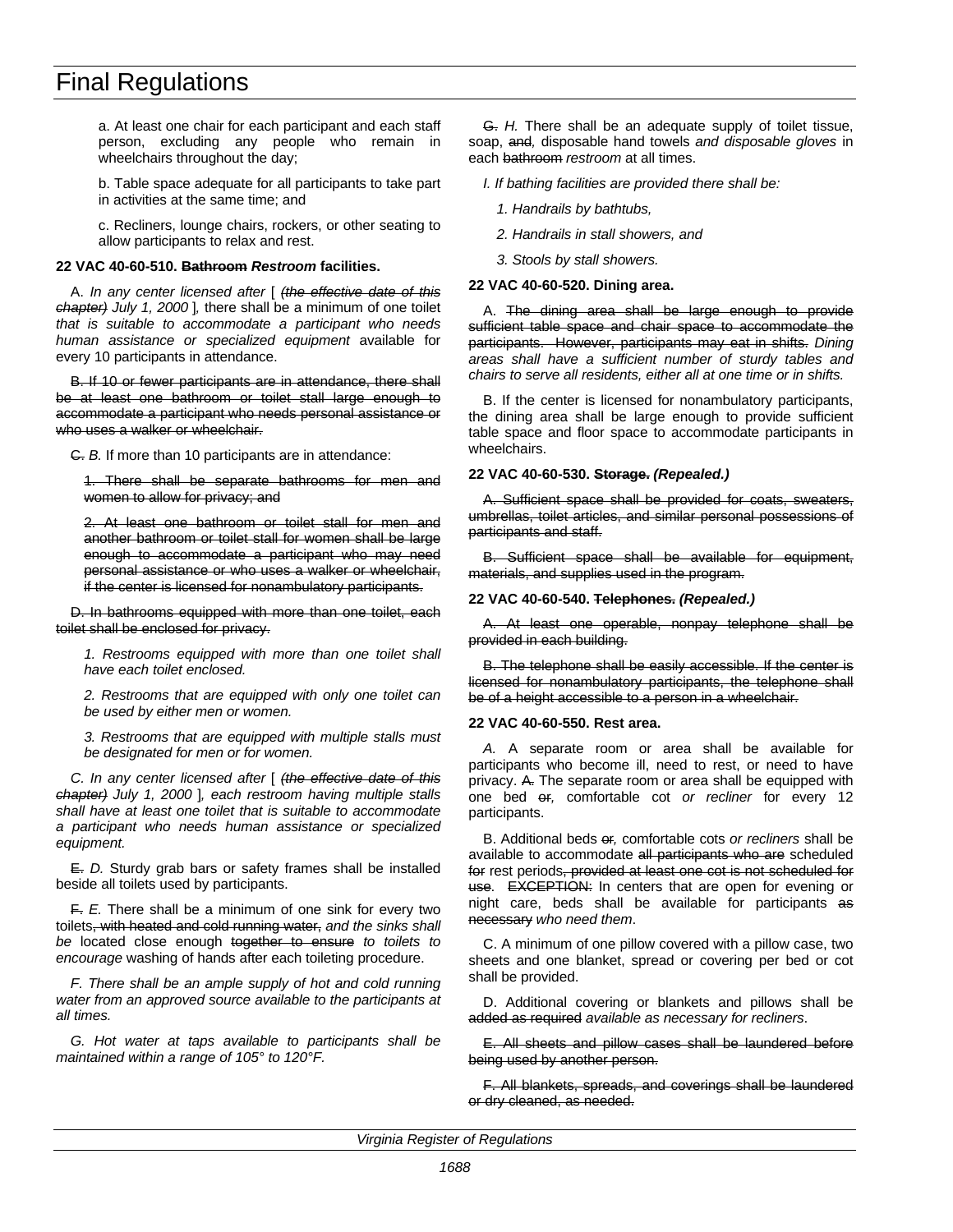## *22 VAC 40-60-554. Storage.*

*A. Sufficient space shall be provided to store coats, sweaters, umbrellas, toilet articles, and similar personal possessions of participants and staff.*

*B. Sufficient space shall be available for equipment, materials, and supplies used in the program.*

## *22 VAC 40-60-556. Telephones.*

*A. Each building shall have at least one operable, nonpay telephone easily accessible to staff. There shall be additional telephones or extensions as may be needed to summon help in an emergency, including one that will operate during power outages.*

*B. Participants shall have reasonable access to a nonpay telephone on the premises.*

*C. Privacy shall be provided for participants to use the telephone.*

PART VI. PROGRAMS AND SERVICES *ADMISSION, RETENTION AND DISCHARGE*.

Article 1.

## Admission policies and Procedures.

## **22 VAC 40-60-560. Admission and assessment** *policies***.**

### A. Admission policies.

1. *A.* The adult day-care *day care* center shall have written admission policies consistent with the program statement *required in 22 VAC 40-60-120*.

2. *B.* The admission policies shall *include admission criteria that shall* be discussed with each person entering the program, as well as with any family member or any other person who enrolls the participant *his family members, or personal representative, as appropriate*. A copy of the admission policies shall be available upon request for each of these people.

3. *C.* Only those people whose needs can be met by the center's program *persons who meet the admission criteria* shall be admitted to the center.

4. *D.* All participants shall be 18 years of age or older.

B. Assessment policies.

## *22 VAC 40-60-564. Assessment procedures.*

1. *A.* The center staff shall be responsible for conducting or securing a written assessment of an applicant prior to admission.

2. *B.* The assessment shall be based upon the information presented by the applicant, family members, friends or responsible person*, personal representative*, and the report of any *the required* physical examination *and from other care providers*.

3. *C.* The assessment shall be used to identify the person's strengths *abilities* and needs to determine if and how the program can serve the participant.

4. *D.* The assessment shall include at minimum a description of the participant's:

a. Physical *1. Medical and functional* condition, including:

(1) *a.* Ambulatory ability [ , *;* ]

(2) *b.* Ability to perform activities of daily living, such as eating and toileting [ , *; and* ]

b. Social situation, including living arrangements and the availability of family, friends, and other people and organizations in the community to provide services to the participant;

*c. Health status.*

 $e$ . *2.* Mental status, including any intellectual impairment and known psychiatric or emotional problems; and [, ; ]

*3. Social situation, including living arrangements and the availability of family, friends, and other people and organizations in the community to provide services to the participant* [ *, ;* ] *and*

d. *4.* Economic conditions, to enable the director to plan appropriate activities and to make appropriate referrals to other organizations.

5. *E.* The initial assessment shall be reviewed and updated on a scheduled basis, but at least annually *every six months*. This reassessment shall be in writing.

6. *F.* A reassessment shall also be made and documented in writing when there are changes to indicate that a participant's needs may no longer be met by the current plan of care.

## **22 VAC 40-60-570. Plan of care for each participant.**

A. Prior to admission*,* a beginning or preliminary *multidisciplinary* plan of care, based upon the assessment, shall be developed in writing for each participant. *The participant and responsible family members shall have opportunity for input.* The plan shall be updated and completed within 30 days of admission.

B. The plan shall be designed to *maintain or* improve the functional capabilities of the participant when possible, or to prevent further deterioration *participant's highest level of functional ability*. The plan shall include:

1. A description of the participant's needs;

2. The activities and services in which the person will participate in order to meet those needs;

3. Realistic goals for the participant, when appropriate, and suggestions for family members to work toward while the participant is in the program; and

*2. Realistic goals to meet those needs;*

*3. The activities and services to meet those goals and who will provide them; and*

4. If appropriate, the time by which the goals should be achieved.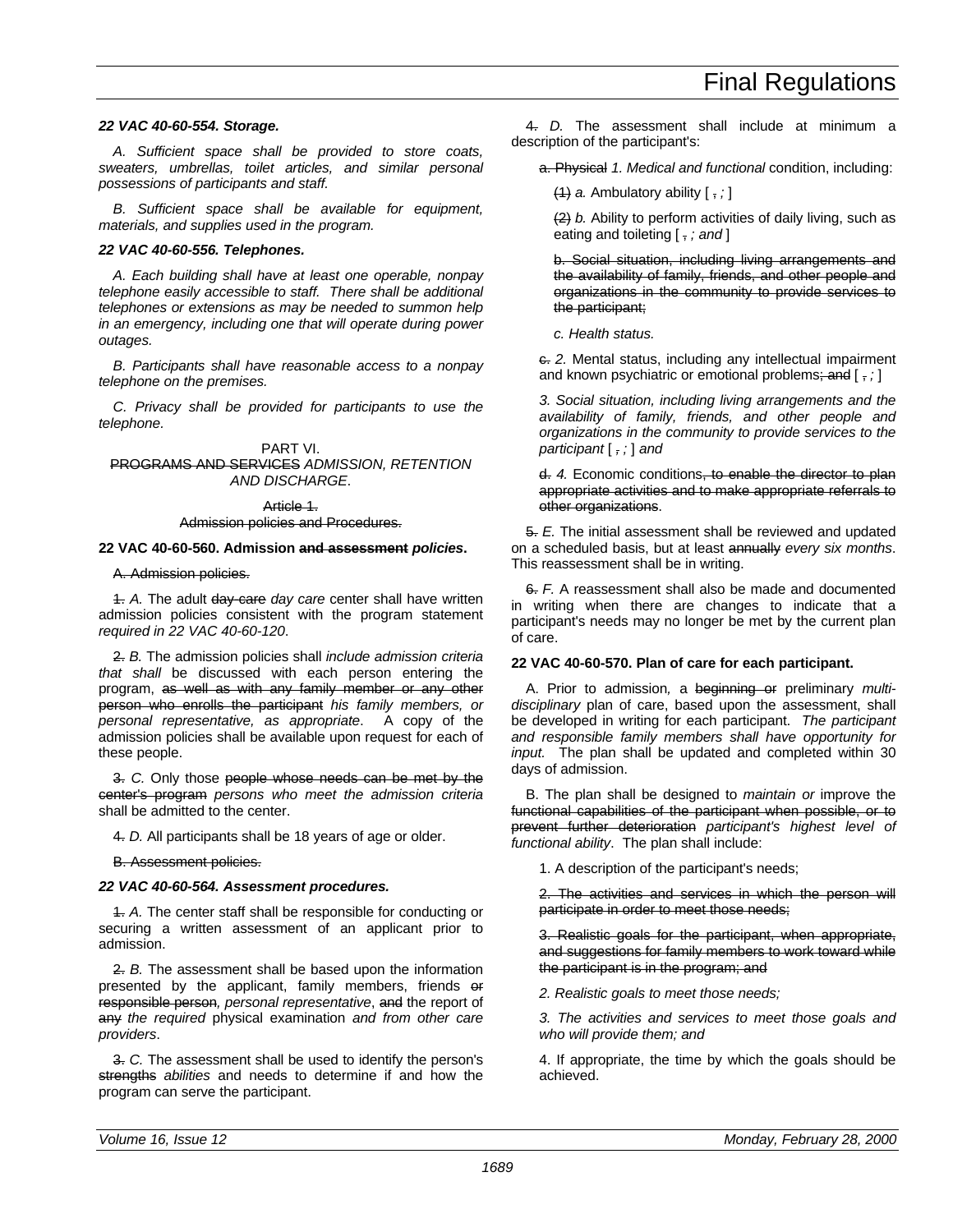C. The written plan of care and personal information shall be reviewed and updated on a scheduled basis as needed, but *as significant changes occur and* at least annually *every six months*. The revised plan of care shall be in writing.

D. The revised plan shall conform to the requirements of the initial plan as specified in subsection B of 22 VAC 40-60-570 *this section*.

## **22 VAC 40-60-580. Agreement.**

A. There shall be a written agreement between the participant and the center. The agreement shall be signed by the participant or legal guardian *personal representative* and the center representative.

B. The agreement shall specify the services to be provided by the center;*,* conditions for dismissal or discharge;*,* and financial arrangements. EXCEPTION: For some participants, the agreement need not specify financial arrangements provided that the financial arrangements are made, signed for, and handled by the legal guardian or responsible person *a personal representative*.

C. A copy of the agreement (or appropriate portion of the agreement) shall be given to the participant; a full copy shall be given *or* to the legal guardian or responsible person, if applicable; *personal representative, as appropriate,* and a copy shall be kept at the center.

D. The agreement shall be reviewed and updated whenever there is any change in the services or the financial arrangements.

## **22 VAC 40-60-590. Personal information for each Participant** *record***.**

*A. An individual record containing all information, reports, and documents required by this chapter, and other information relevant to the plan of care, shall be kept for each participant.*

A. *B.* The following personal information shall be kept current for all participants, to be used for the initial and ongoing assessments and plans of care, as well as in the event of an emergency *each participant*:

1. Full name of participant, address, and telephone number;

2. Names, addresses, and telephone numbers of at least two family members, friends, or other designated people to be contacted in the event of illness or an emergency; and

3. Names, addresses, and telephone numbers of the participant's *local primary care provider,* personal physician, any clinics where the participant receives treatment, *other health or social service provider and* the name of the preferred hospital in the event of an emergency, and the local social service case worker if the Department of Social Services is involved in the placement.*;*

*4. Information regarding advance directives, if applicable; and*

*5. A current photograph or written description of the participant.*

B. Individual records shall be kept for participants containing all information, reports, and documents required by these standards and regulations.

### **22 VAC 40-60-600. Physical examinations/medical information** *at admission.*

A. Screening for tuberculosis and a physical examination by or under the direction of a licensed physician shall be obtained either within 30 days prior to acceptance for admission or within 30 days prior to admission.

B. The report of the required physical examination shall include:

1. The date of the physical examination;*.*

2. All diagnoses or *and* significant medical problems, or both;*.*

3. Any special requirements and all recommendations for care including:

a. A list of *all* medications including dosages*, route,* and times medications are to be administered, *frequency of administration;*

b. Any special diet, *or any food intolerances;*

c. Any allergies or any food intolerance, or both, *such as, but not limited to, medication allergies, food allergies, animal allergies;*

d. Any therapy*, treatments or procedures* the individual in *is* undergoing or should receive, *and by whom;* and

e. Any restrictions or limitations on physical activities or program participation;*.*

4. A statement that the individual is or is not capable of administering his own medications without assistance;*.*

5. A statement that the individual is or is not physically and mentally able to make an exit from the building in an emergency without the assistance of another person or without the use of a device such as, but not limited to, a wheelchair, walker or leg prosthesis. (This does not apply to a participant admitted to a licensed center prior to April 1, 1987. A participant transferred to another licensed center or admitted on or after April 1, 1987 must meet the standard.); *capable of self-preservation by being able to respond in an emergency, either to an area of safe refuge or from the building, without the assistance of another person, even if he may require the assistance of a wheelchair, walker, cane, prosthetic device, or a single verbal command.*

6. A statement that the individual does not have tuberculosis in a communicable form, including the type or types and *of* test or tests used *for tuberculosis* and the results; and*. This information shall include the results of a Mantoux tuberculin skin test, chest x-ray, or bacteriological examination as deemed appropriate by a physician to rule out tuberculosis in a communicable form. Documentation is required, which includes the*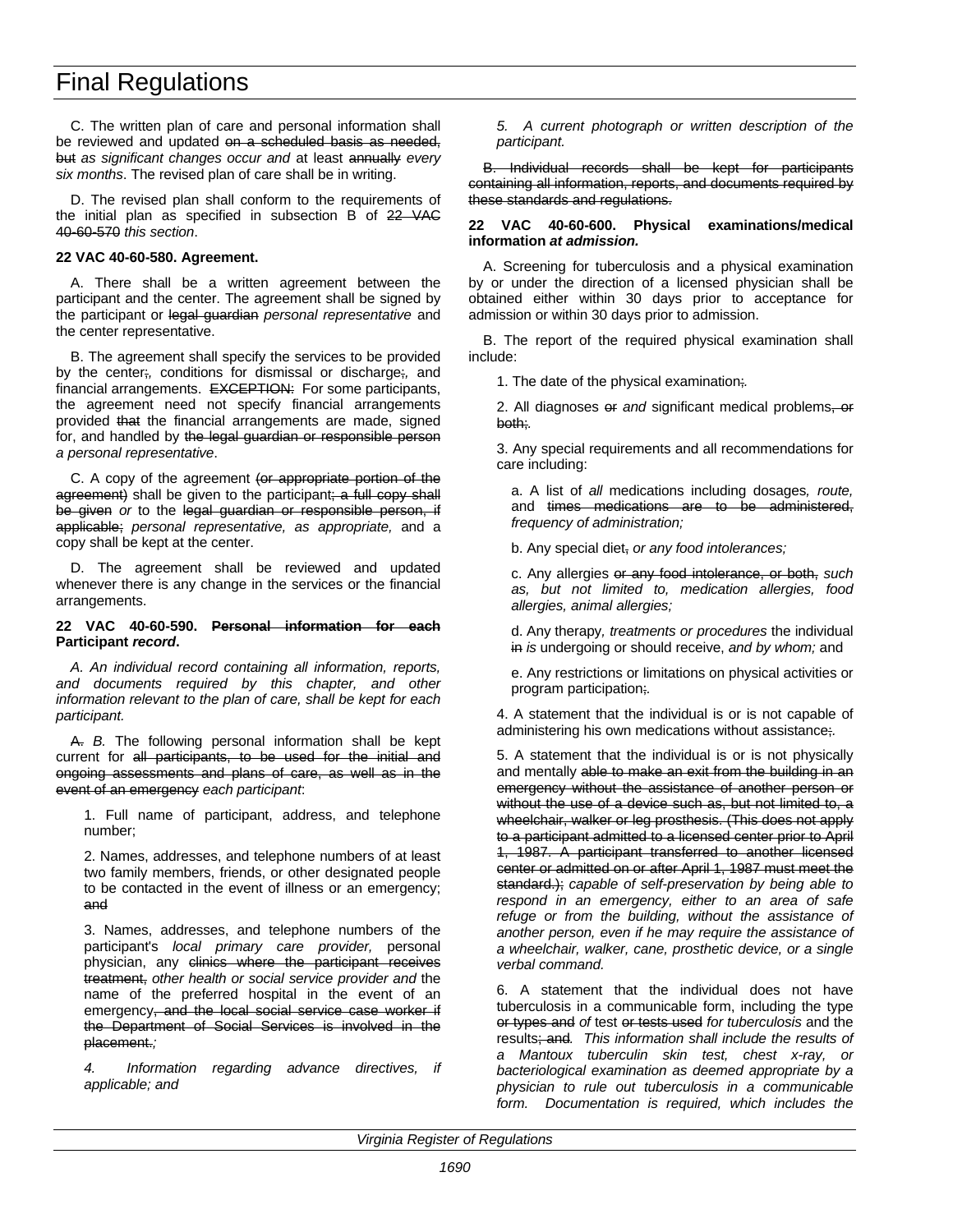*information contained on the form recommended by the Virginia Department of Health.*

7. The signature of a licensed physician, the physician's designee, or an official of a local health department.

### Article 2. Health Care.

### **22 VAC 40-60-610. Medical reports after admission.**

A. Any individual who comes in contact with a known case of tuberculosis or who develops chronic respiratory symptoms shall, within 30 days after exposure or development, receive an evaluation in accordance with 22 VAC 40-60-600.

### *A. Subsequent medical evaluations.*

*1. Each participant shall annually submit a report of physical examination by a physician including the information required in subdivisions B 1 through 5 and B 7 of 22 VAC 40-60-600 (annual screening for tuberculosis is not required for participants).*

B. *2.* At the request of the licensee or director of the facility or the Department of Social Services, a report of examination by a physician shall be obtained when there are indications that the day-care *day care* center can no longer provide appropriate or safe care because of changes in the participant's physical or mental health.  $4$ . The written report of the physical examination shall be*:*

*a.* Dated.

2. The written report of the physical examination shall be *b.* Signed by a physician, the physician's designee, or an official of a local health department.

3. The report of the physical examination shall be *c.* Used in evaluating the participant's continued suitability for adult day-care *day care*.

C. *3.* All medical reports shall be kept at the center *where the participant is served*.

*B. Subsequent evaluations for tuberculosis.*

*1. Any individual who comes in contact with a known case of infectious tuberculosis shall be screened as deemed appropriate in consultation with the local health department.*

*2. Any individual who develops respiratory symptoms of three or more weeks' duration shall be evaluated immediately for the presence of infectious tuberculosis.*

*3. If an individual develops an active case of tuberculosis, the center shall report this information to the local health department.*

### **22 VAC 40-60-620. Medication management.** *(Repealed.)*

A. Prescription medication shall be in the original container with the prescription label affixed.

B. Unless it is contrary to the day-care center's policy, participants may keep and take their own medication provided .<br>that:

1. Their physicians have deemed them capable of administering medication to themselves, and

2. The center ensures that other participants do not have access to any participant's medication.

C. If there are any participants whose physicians have deemed them incapable of administering medication to themselves, or if the day-care center chooses to administer all medication, the following standards apply:

1. The medication shall be kept in a locked compartment or area.

2. The medication shall be kept in a darkened area, free from dampness and high temperatures, and refrigerated if required.

3. The area in which the medication is administered shall have sufficient light so that the labels can be accurately read and the correct dosage can be clearly determined.

4. Each staff person who administers the medication shall be authorized by § 43-524.65 of the Code of Virginia, or by written authorization of the participant's physician. A copy of all physician's authorizations shall be kept in the participant's record so long as they are in effect.

5. A written record shall be kept of all medication administered to the participants while at the day-care center. This record shall be retained at the center for one year and shall include:

a. Date,

b. Name of participant,

c. Name of drug or drugs or prescription number,

d. Time administered,

e. Name of person administering, and

f. Any adverse or unusual reaction that occurs.

### **22 VAC 40-60-630. Health care supervision.** *(Repealed.)*

A. Changes in a participant's physical or mental health, behavior, attitude, or other significant changes, shall be discussed with the participant, family, physician or clinic, or other responsible person as appropriate. A written notation in the participant's record shall document the change and the person to whom it was reported.

B. If a participant suffers an illness or accident requiring medical attention:

1. The center shall ensure that the participant receives immediate access to medical attention,

2. The family or other responsible person and the participant's personal physician shall be notified immediately, and

3. The notification shall be documented in the participant's record along with the details of the incident and action taken.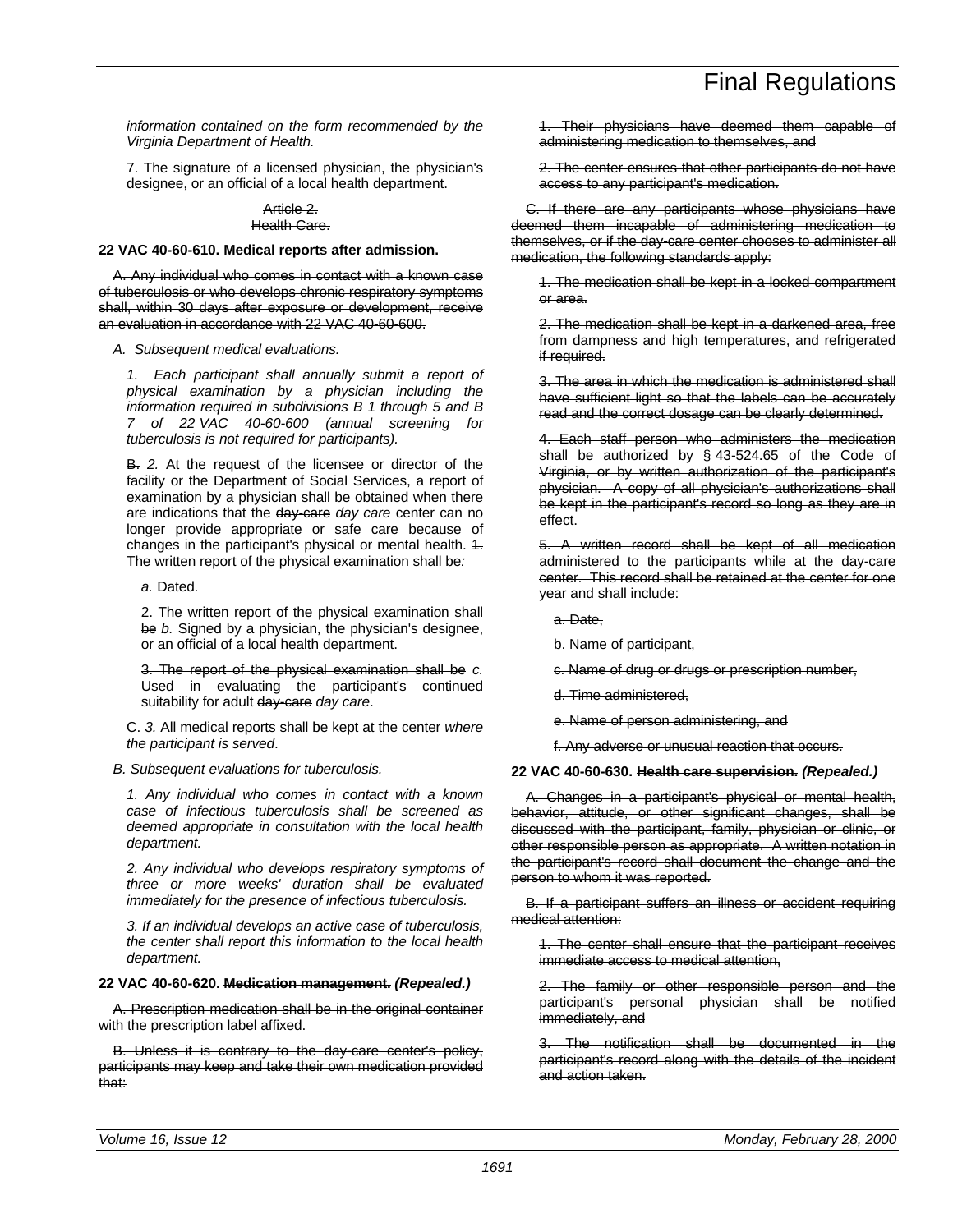## **22 VAC 40-60-640. Health care needs.** *(Repealed.)*

A. If center staff identify a need for health care services, this need shall be discussed with the participant, family members, or other responsible persons as appropriate. The discussion shall be documented in the participant's record and included in the update of the plan of care.

B. In the event that the center provided health care services to meet these needs, the provider of health care shall be licensed, certified, or registered, as required by law.

### **22 VAC 40-60-650. Ill participants.** *(Repealed.)*

A. A participant who is apparently ill shall not enter the adult day-care center without written approval from a physician.

B. If a participant becomes ill during the day:

1. He shall be separated from all other participants in care;

2. The responsible person shall be notified immediately in order that the participant may be returned home, if necessary; and

3. The ill participant shall be checked at least every 15 minutes until he leaves the center.

> Article 3. Discharge Policies.

### **22 VAC 40-60-670. Participant involvement.** *(Repealed.)*

Unless clearly impossible, the participant shall be informed of and participate in discharge planning.

## **22 VAC 40-60-680. Center initiated discharge.**

In the event that *A. When* the center initiates the discharge, the *a* written plan of discharge *notice* shall *identify the reasons for discharge and* outline the services needed by the participant upon discharge. The plan *discharge notice* shall be discussed with the participant and family members or other responsible persons *personal representative whenever possible*. Although primary responsibility for the location and delivery of these services falls upon the participant and family members or other responsible people *personal representative*, adult day-care *day care* staff shall assist, when possible.

*B. The center shall notify the participant and family members or personal representative at least 14 calendar days prior to the actual discharge date.*

*C. When a participant's condition presents an immediate and serious risk to the health, safety or welfare of the participant or others and immediate discharge is necessary, the 14-day notification of planned discharge does not apply.*

*D. The center shall have a process by which participants, family members or personal representatives can appeal a center-initiated discharge.*

## **22 VAC 40-60-690. Noncenter initiated discharge.**

If requested by *When* the participant or responsible person, *a family member or personal representative initiates the*

*discharge,* adult day-care *day care* staff shall *offer to* assist the participant with the transition from adult day-care *day care* to other appropriate programs or services, such as counseling or arranging a visit to the other program or preparing a transfer report for the new program.

## Article 4. Program of Care.

## *PART VII. PROGRAMS AND SERVICES.*

## *22 VAC 40-60-691. Goals of programs and services.*

*Programs and services shall be designed to:*

*1. Keep participants active, within the limitations permitted by physicians' orders.*

*2. Encourage participants to maintain maximal independence in the activities of daily living.*

*3. Assist participants to adjust to their disabilities and to redirect their interests if they are no longer able to maintain involvement in past activities.*

## *22 VAC 40-60-692. Rights of participants.*

*A. The participant shall be treated as an adult with consideration, respect and dignity, including privacy in treatment and in care for personal needs.*

*B. The participant shall be encouraged and supported to maintain the highest level of personal and functional independence that conditions and circumstances permit.*

*C. The participant shall be encouraged to participate in planning for his care, in program planning, and in deciding to participate in a given activity, to the extent possible.*

*D. The participant shall be involved in a program of services designed to promote a positive attitude about his usefulness and capabilities, and designed to encourage learning, growth, and awareness of constructive ways to develop talents and interests.*

*E. The participant shall be cared for in an atmosphere of sincere interest and concern in which needed support and services are provided.*

*F. The privacy and confidentiality of each participant shall be fully respected.*

*G. The participant shall not be abused, exploited, punished, coerced or threatened in any way.*

*H. The participant shall be protected from solicitation, harassment and unwanted visitors.*

*I. Services provided shall meet acceptable standards of care. There shall be a good faith effort to provide care according to the plan of care. Satisfaction with care shall be routinely checked and concerns addressed.*

*J. The participant shall have the right to voice grievances about care or treatment without discrimination or reprisal.*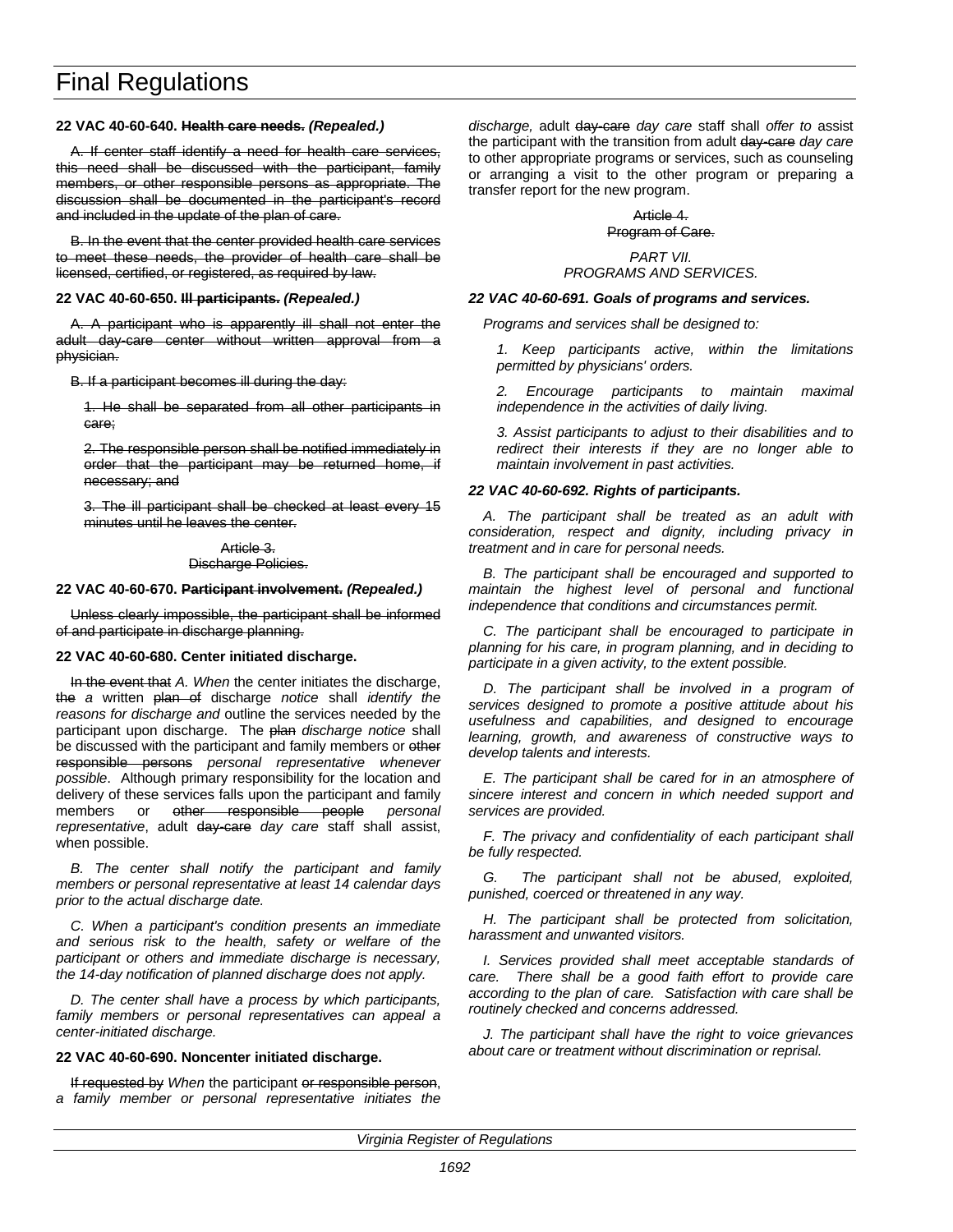## *22 VAC 40-60-694. Health care supervision.*

*Each participant's physical and mental health, behavior and attitude shall be continually monitored and significant changes discussed with the staff, the participant, family members, physician or clinic, or personal representative, as appropriate. A written notification in the participant's record shall document the change and the persons to whom it was reported.*

## *22 VAC 40-60-695. Health care services.*

*A. A program of health care monitoring shall be in place to assess the participant's health status and to maintain functional abilities. Health care monitoring shall be on-going and shall include, but not be limited to:*

- *1. Blood pressure;*
- *2. Weight;*
- *3. Hydration;*
- *4. Circulation;*
- *5. Respiration;*
- *6. Positioning;*
- *7. Skin integrity;*
- *8. Nutritional status;*
- *9. Elimination; and*
- *10. Sensory capabilities.*

*B. When center staff identify the need for additional health care services or referral to other providers, this need shall be discussed with the participant, family members, or personal representative, as appropriate. The discussion shall be documented in the participant's record and included in the update of the plan of care.*

*C. In the event the center provides skilled health care services to meet the needs of the participant, the provider of health care shall be licensed, certified or registered as required by law.*

*D. Facilities shall arrange for specialized rehabilitative services by qualified personnel as needed by the participant. Rehabilitative services include physical therapy, occupational therapy and speech-language pathology services. Rehabilitative services may be indicated when the participant has lost or has shown a change in his ability to respond or to perform a given task and requires professional rehabilitative services in an effort to regain lost function. Rehabilitative services may also be indicated to evaluate the appropriateness and individual response to use of assistive technology.*

*E. All rehabilitative services rendered by a rehabilitative professional shall be performed only upon written medical referral by a physician or other health care professional.*

### *22 VAC 40-60-697. Preventing the spread of disease.*

*A. If a participant arrives at the center with the signs and symptoms listed in subsection B of this section, the participant shall not be allowed to attend until the symptoms no longer exist.*

- *B. The participant shall be excluded if he has:*
	- *1. A temperature over 100°F;*
	- *2. Recurrent vomiting or diarrhea;*
	- *3. An upper respiratory infection; or*
	- *4. Any other communicable disease.*

*C. If a participant develops signs or symptoms listed in subsection B of this section during the day, the following shall apply:*

*1. He shall be separated from all other participants in care;*

*2. The appropriate family member or personal representative shall be notified immediately in order to make arrangements for the participant to leave the center as soon as possible;*

*3. The ill participant shall be checked every 15 minutes, or more often if circumstances indicate, until he leaves the center; and*

*4. The details of the illness and action taken shall be documented in the participant's record.*

*D. When a participant at the center has been exposed to a communicable disease, the family or personal representative shall be informed unless forbidden by law.*

*E. If a participant requires emergency care or leaves the center with a communicable disease, a written statement of health status from the participant's health care provider may be required before the participant can return to the center.*

*F. The center shall have a plan to implement the procedures of standard precautions.*

*G. Staff and participants shall wash their hands before eating, after toileting or assisting with toileting, and after contact with any body fluids.*

### *22 VAC 40-60-698. Medication management.*

*A. The center shall have a written policy for medication management. The center's medication policies shall address methods of administering medication and shall include:*

*1. Any general restrictions of the center;*

*2. Duration of the authorization for the medication;*

*3. Methods to prevent the use of outdated medication;*

*4. Methods to maintain an adequate supply of medication; and*

*5. A plan for proper disposal of medication.*

*B. Prescription and nonprescription medications, including physician's samples, shall be given to a participant according to the center's written medication policies and only with written or verbal authorization from the physician or prescriber, or the physician's authorized agent. For the purposes of this section, an "authorized agent" means an employee of the physician who is under his immediate and personal supervision. Verbal orders shall be reviewed and signed by the physician or prescriber within 10 working days.*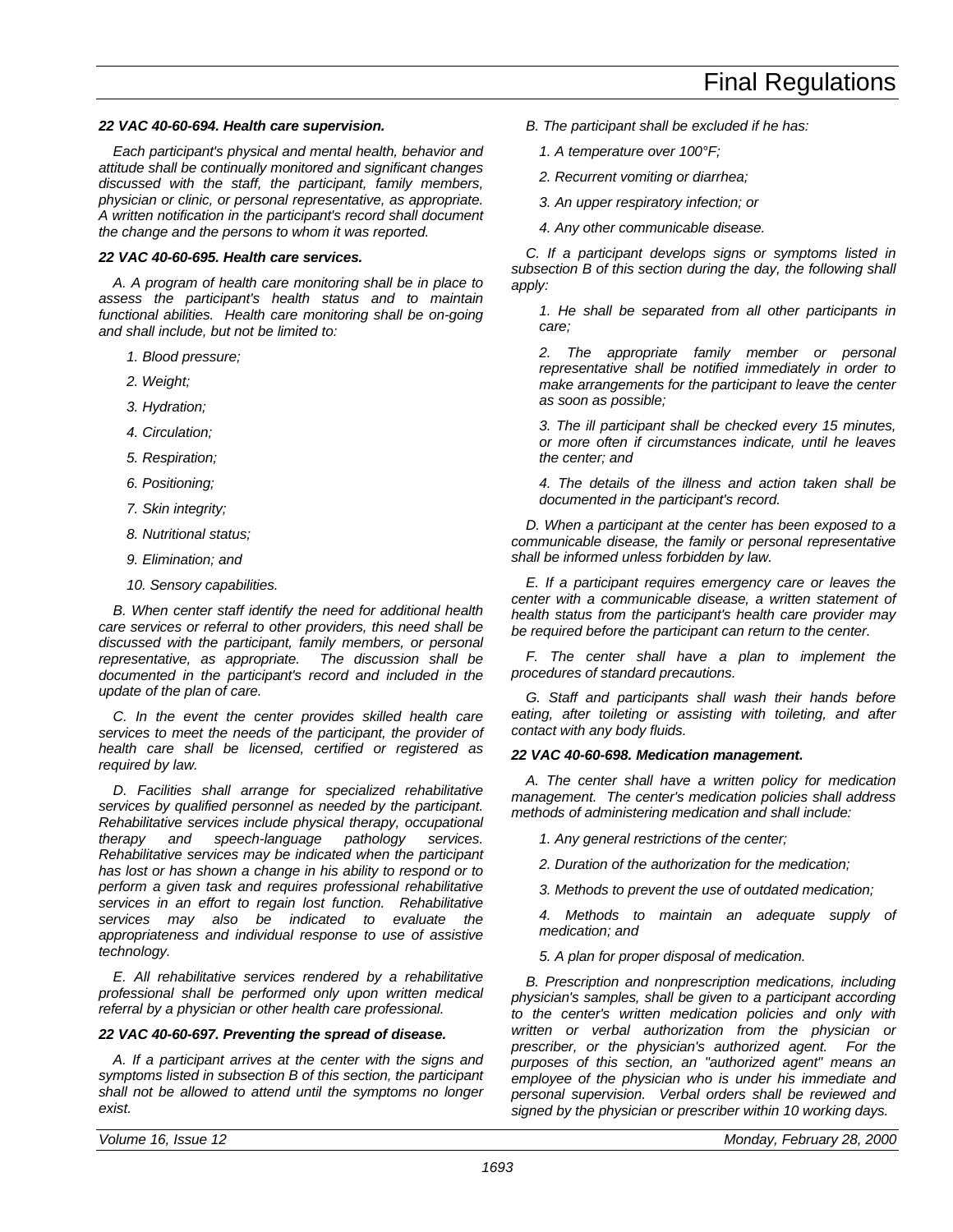*C. The center shall maintain a list of all medications, including those taken at home and at the center, for each participant. The center shall attempt to verify and update the list of center-administered medications with the prescribing health care professional at least twice a year. Unsuccessful attempts to verify shall be documented.*

*D. The following standards shall apply when medications are administered to participants at the adult day care center:*

*1. All medication shall be in the original container with the prescription label or direction label attached and legible. Sample medications shall be in the original packaging and labeled with the name and strength of the medication.*

*2. All medication shall be labeled with the participant's name, the name of the medication, the strength and dosage amount,* [ *the route of administration,* ] *and the frequency of administration.*

*3. The medication shall be kept in a locked compartment or area, not accessible to participants. The locked compartment or area shall be free from direct sunlight and high temperatures, free from dampness, and shall remain darkened when closed.*

*4. The area in which the medication is prepared shall have sufficient light so that the labels can be read accurately and the correct dosage can be clearly determined.*

*5. Medication shall be refrigerated, if required. When medication is stored in a refrigerator used for food, the medications shall be stored together in a locked container in a clearly defined area. If a refrigerator is used for medication only, it is permissible to store dietary supplements and foods and liquids used for medication administration.*

*6. Unless it is contrary to the day care center's policy, a participant may take his own medication provided that:*

*a. A physician has deemed the participant capable of administering medication to himself;*

*b. The physician has given written authorization for the participant to self-administer medication to himself; and*

*c. Medications are stored in a locked area or compartment and provided to the participant by staff upon request.*

*7. When the center staff administers medications to participants, the following standards shall apply:*

*a. Each staff person who administers medication shall be authorized* [ *by § 43-542.65 of the Code of Virginia or* ] *by § 54.1-3408* [ *A* ] *of the Virginia Drug Control Act. All staff responsible for medication administration shall successfully complete* [ *a the most current* ] *medication training program* [ *developed by the department and* ] *approved by the Board of Nursing or be licensed by the Commonwealth of Virginia to administer medications.* [ *The certificate of the medication training program shall be renewed every three years. All staff who have successfully completed* *the medication management training program shall also successfully complete the most current refresher course developed by the department and approved by the Board of Nursing. The refresher course shall be completed every three years.* ]

*b. All medications shall be removed from the pharmacy container and be administered by the same* [ *authorized* ] *person within one hour of the prescribed time. Once medications have been removed from the pharmacy container, the medication must be given within one-half hour and shall be kept in a locked area until given.*

[ *c. A copy of all physician's authorizations for administering medications shall be kept in the participant's record.* ]

[ *d. c.* ] *Documentation shall be maintained of all medications, including prescription, nonprescription, and sample medication, administered to the participants while at the day care center. This documentation shall become part of the participant's permanent record and shall include:*

*(1) Name of participant;*

*(2) Date medication prescribed;*

*(3) Drug product name;*

*(4) Dosage and strength of medication;*

*(5) Route of administration;*

*(6) Frequency of administration;*

*(7) Date and time given and initials of staff administering the medication;*

*(8) Date the medication is discontinued or changed;*

*(9) Any medication errors or omissions;*

*(10) Notation of any adverse effects or unusual reactions that occur; and*

*(11) The name, signature, and initials of all staff administering medications.*

*E. The use of PRN (as needed) medications is prohibited unless one or more of the following conditions exist:*

*1. A participant is capable of determining when medication is needed;*

*2. A licensed health care professional administers the medication;*

*3. The participant's physician has provided detailed written instructions, including symptoms that might indicate the need for the medication, exact dosage, the exact time frames the medication is to be given in a 24 hour period, and directions for what to do if symptoms persist; or*

*4. The center staff has telephoned the participant's physician prior to administering the medication and explained the symptoms and received a documented*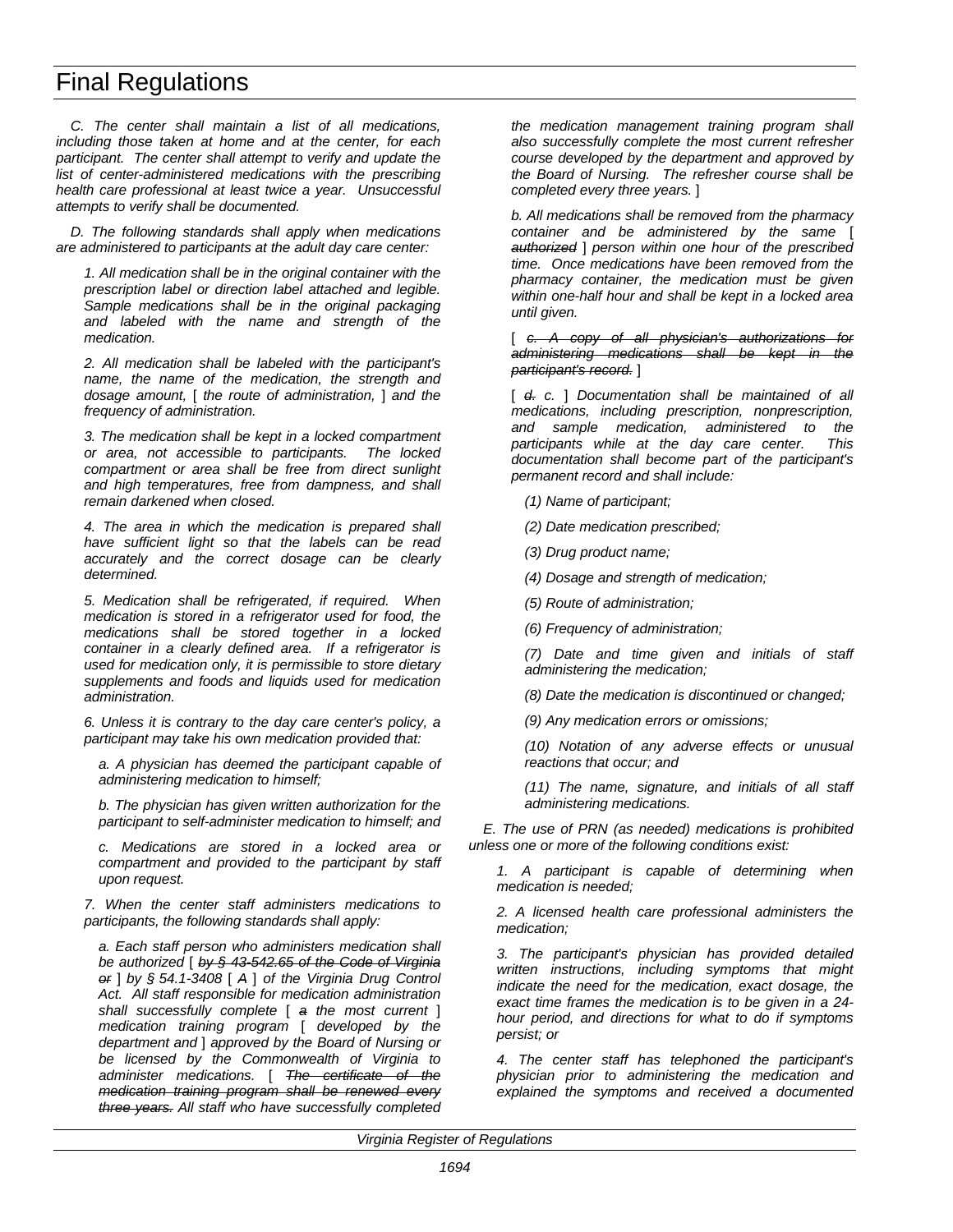*verbal order that includes the information in subdivision 3 of this subsection.*

## *22 VAC 40-60-699. Assistance with activities of daily living.*

*If the center serves participants who need assistance with activities of daily living (ADLs), the following standards shall apply:*

*1. Assistance with eating/feeding.*

*a. Dining areas shall be supervised by staff whenever meals or snacks are served. There shall be at least one staff member who is trained in the procedures of "abdominal thrusts" in each area when participants are eating.*

*b. Additional staff shall be present in the dining areas to assist participants who cannot eat independently. These staff members shall be trained in eating assistance techniques.*

*c. Self-feeding skills of participants shall be continuously observed and evaluated so that meals and snacks are not missed because of a participant's inability to feed himself.*

*d. Appropriate adapted utensils, including adapted plates/bowls and cups with straws and handles, shall be provided for those participants who need them. Information about effective eating adaptations shall be shared with appropriate family care givers of those participants. Assistance shall be provided to those participants who need it with such activities as opening containers and cutting food.*

*e. Low-stimulus dining areas shall be provided for participants with head injuries or other conditions that impair concentration.*

*f. Changes in food and liquid intake shall be documented and changes made in the care plan to ensure adequate intake. Families shall be notified of such changes.*

*2. Assistance with ambulation/transfer.*

*a. The ability of the participant to safely transfer and ambulate shall be continually monitored, changes documented, and the plan of care changed to maximize the participant's safety.*

*b. There shall be adequate staff to provide individualized assistance to get to activities, meals and the restroom if the center serves participants with transfer/ambulation deficits.*

*c. The center shall have at least one wheelchair available for emergency use, even if all participants are ambulatory or have their own wheelchairs.*

*d. All staff shall be trained in providing assistance with ambulation and transfer, safe use of ambulation/transfer equipment, and procedures for monitoring and reporting malfunctioning equipment.*

*e. Staff shall identify unmet needs equipment and repairs, document their recommendations and refer families to appropriate resources, even when participants or families are responsible for purchasing and maintaining equipment.*

*f. Participants who use wheelchairs shall be offered other seating options throughout the day, if appropriate.*

*g. There shall be a plan for ambulating those participants who cannot walk independently to maintain maximum mobility.*

## *3. Assistance with toileting.*

*a. Participants shall be assessed to determine their individual toileting needs. These needs shall be reflected in the plan of care and shared with family care givers. Staff shall follow toileting procedures for each participant, such as transferring techniques.*

*b. Equipment to aid in toileting such as gait belts, elevated toilet seats, and grab bars shall be available and within easy reach of* [ *participants and* ] *staff.*

*c. Participants who are at risk of falling, or who have other safety risks, shall not be left alone while toileting.*

*d. All supplies, such as incontinence products, extra clothing, and latex gloves, shall be available and prepared prior to toileting a participant so that the participant is not left unattended while necessary items are being retrieved.*

*e. Staff and participants shall wash their hands after each toileting procedure.*

*f. Privacy, confidentiality and dignity shall be maintained for participants during toileting, including closing doors and not discussing needs in front of others.*

*g. Staff shall arrange for coverage of program responsibilities when they must leave the group to assist with toileting a participant.*

*4. Assistance with bathing.*

*a. The center shall ensure the privacy and dignity of a participant who is assisted with bathing/showering.*

*b. A shower chair, bench or other seating, safety equipment such as grab bars, and nonslip surfaces shall be provided.*

*c. Adequate supplies to complete the bathing process shall be provided such as, but not limited to, towels, soap, wash cloths and shampoo, unless the participant brings these items from home.*

*d. The participant shall never be left unattended in the shower or bath. If the bathing area is not in sight or sound of other occupied parts of the building, there shall be an emergency call system to summon additional assistance.*

*5. Assistance with dressing.*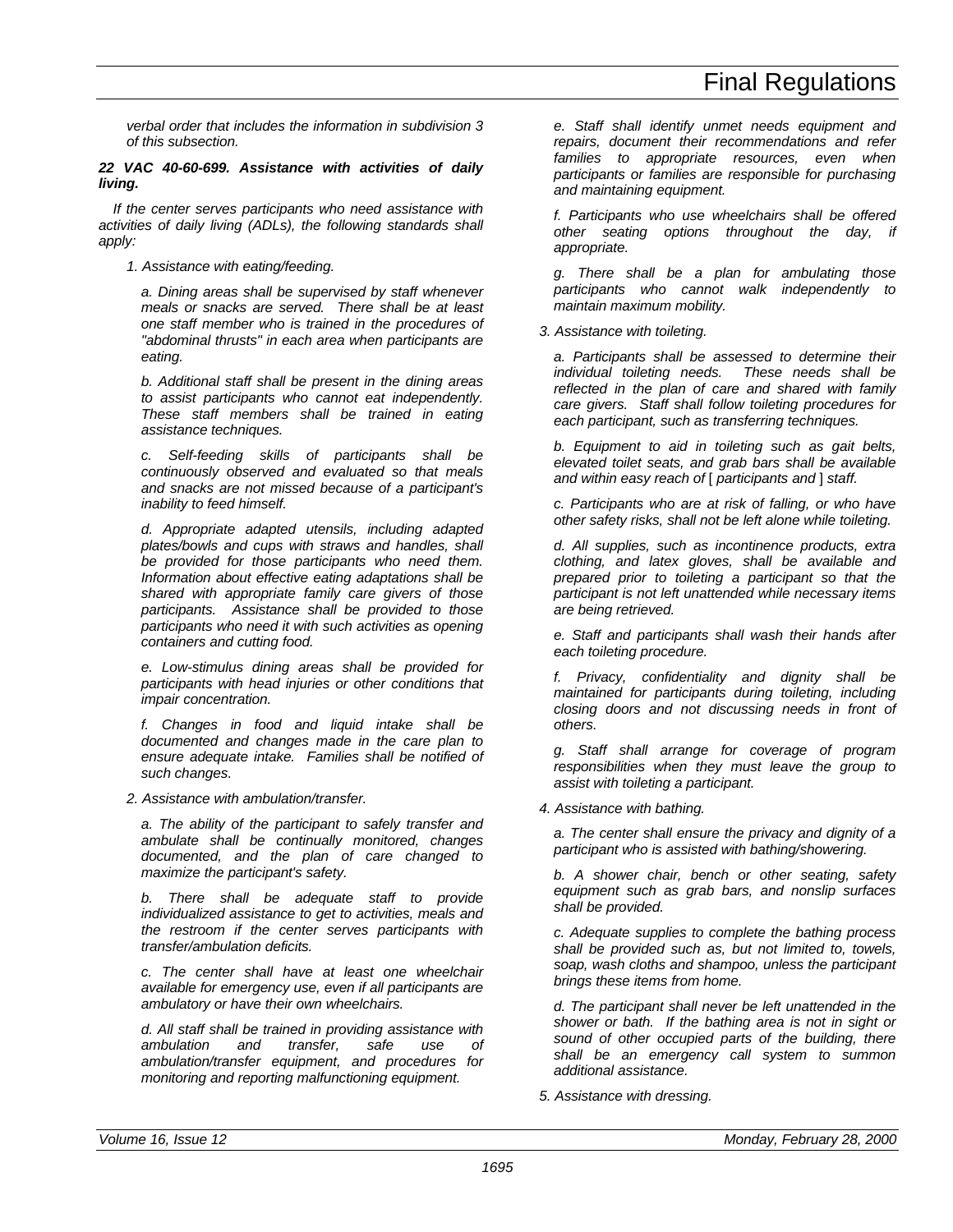*a. Extra clothing shall be available for participants who need to change during the day. Each participant can keep a change of clothing at the center or the center can keep a supply to use as needed.*

*b. Participants' clothing, equipment and supplies kept at the center shall be properly labeled and stored to prevent loss.*

*c. If the center serves participants who cannot dress themselves, there shall be staff available to assist with coats, hats, and gloves as participants arrive and depart. Assistance with dressing shall be available for those who need it for rest periods and toileting.*

*d. Special attention shall be given to footwear of participants who are at risk of falling. Staff shall encourage family members to provide appropriate shoes and shall document those recommendations.*

### **22 VAC 40-60-700. Planning the activities and services.**

A. Activities and services shall be planned to support the plans of care for the participants, and shall be consistent with the program statement and the admission policies.

B. Activities and services shall be planned under the supervision of the director who shall encourage involvement of participants and staff in the planning.

C. Schedule of activities.

1. There shall be planned activities and programs whenever the center is in operation.

2. A written schedule of activities shall be developed at least monthly.

3. The schedule shall include:

a. Group activities for all participants or small groups of participants,

b. Personalized options for individuals with varying interests, and

c. The name or type, date and hour of the activity.

4. If one activity is substituted for another, the change shall be noted on the schedule.

5. The current month's schedule of activities shall be posted in a conspicuous place or otherwise made available to participants and their families.

6. The schedule of activities for the past six months shall be kept at the center.

7. If a participant requires an individual schedule of activities, that schedule shall be a part of the plan of care and shall be kept in the participant's record.

D. The activities shall be varied to appeal to the different interests, abilities, and needs of the participants.

*C. The activities shall take into consideration individual differences in age, health status, sensory deficits, life-style, ethnicity, religious affiliation, values, experiences, needs, interests, abilities, and skills by providing opportunities for a variety of types and levels of involvement.*

E. *D.* All activities shall:

1. Support the physical, [ social, ] mental, and emotional abilities and skills of participants;

2. Promote or maintain the participant's highest level of independence or functioning; and

3. Be within the economic capabilities of the participants and their families.

F. *E.* Physical activities shall be encouraged to the extent recommended by each participant's physician.

*F. Schedule of activities.*

*1. There shall be planned activities and programs whenever the center is in operation.*

*2. A written schedule of activities shall be developed at least monthly.*

*3. The schedule shall include:*

*a. Group activities for all participants or small groups of participants; and*

*b. The name, type, date and hour of the activity.*

*4. If one activity is substituted for another, the change shall be noted on the schedule.*

*5. The current month's schedule shall be posted in a readily accessible location in the center or otherwise be made available to participants and their families.*

*6. The schedule of activities for the past six months shall be kept at the center.*

*7. If a participant requires an individual schedule of activities, that schedule shall be a part of the plan of care and shall be kept in the participant's record.*

*G. Adequate supplies and equipment appropriate for the program activities shall be available in the center.*

## *22 VAC 40-6-705. Implementing the activities.*

*A. During a programmed activity, there shall be an adequate number of staff to lead the activity, to assist the participants with the activity, to supervise the general area, and to re-direct any individuals who require different activities.*

*B. During the activity, each participant shall be encouraged to join in at his level, to include observing.*

*C. All equipment and supplies used shall be accounted for at the end of the activity so that a safe environment can be maintained.*

*D. The staff leading the activity shall have a general understanding of the following:*

*1. Attention spans and functional levels of the participants in the group;*

*2. Methods to adapt the activity to meet the needs and abilities of the participants;*

*3. Various methods of engaging and motivating individuals to participate; and*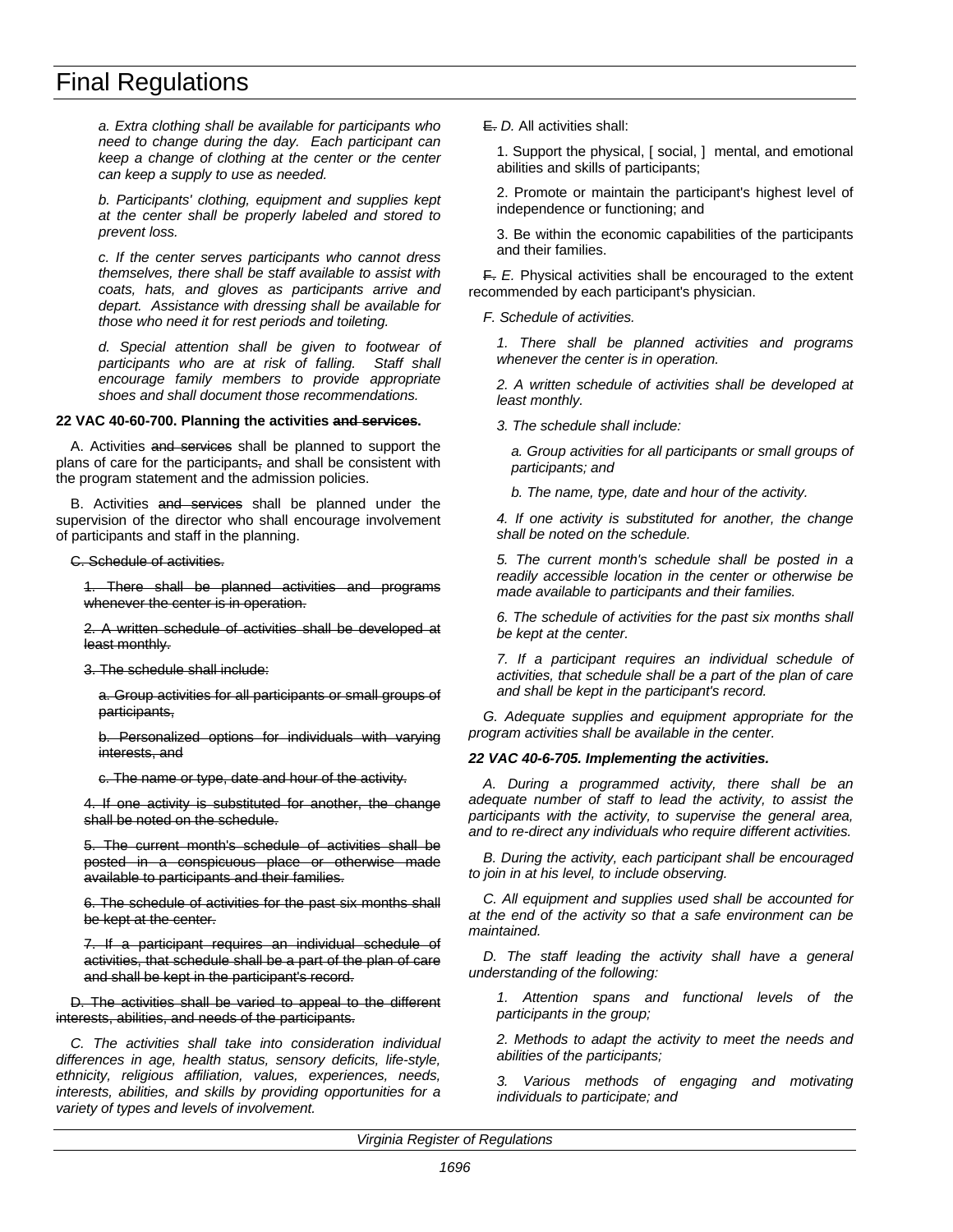*4. The importance of providing appropriate instruction, education, and guidance throughout the activity.*

## Article 5. Rights of Participants.

## **22 VAC 40-60-710. Independence.** *(Repealed.)*

The participant shall be encouraged and supported in maintaining his highest level of independence.

## **22 VAC 40-60-720. Participation in planning.** *(Repealed.)*

The participant shall be encouraged to participate in planning for his care.

## **22 VAC 40-60-730. Treatment of participant.** *(Repealed.)*

The participant shall be accorded dignity and treated with courtesy and respect at all times.

## **22 VAC 40-60-740. Privacy.** *(Repealed.)*

The privacy of participants shall be fully respected.

## **22 VAC 40-60-750. Restriction on treatment.** *(Repealed.)*

The participant shall not be abused, exploited, punished, coerced, or threatened in any way.

## **22 VAC 40-60-760. Protection.** *(Repealed.)*

The participant shall be protected from solicitation, harassment and unwanted visitors.

> Article 6. Nutrition and Food Services.

## **22 VAC 40-60-770. General** *nutrition and food service***.**

Meals and snacks shall be provided by the center. The center shall either prepare the food or have it catered.

NOTE: *The center is expected to encourage, but not require, participants to eat the meals and snacks provided by the center.* If a participant brings food from home, the center is not required to confiscate the food or to prevent the participant from eating the food. The fact that the participant brought food does not relieve the center of its responsibility to provide meals and snacks. The center is expected to encourage participants to eat the meals and snacks provided by the center.

## **22 VAC 40-60-780. Serving of meals and snacks.**

A. Centers shall serve appropriate meals and snacks, depending on the hours of operation; i.e., a center open during the hours of 7 a.m. to 1 p.m. must serve a morning snack and a mid-day meal; a center open during the hours of 8 a.m. to 5 p.m. must serve a morning snack, a mid-day meal, and an afternoon snack; a center open during the hours of 2 p.m. to 6 p.m. must serve an afternoon snack; a center open after 6 p.m. to 9 p.m. must serve an evening meal, etc. [ *Centers open after 9 p.m. shall serve an evening snack.* ]

B. Participants who have not eaten an evening meal before they are admitted to the center for evening or night care, or both, shall be served one.

C. [ Centers open after 9 p.m. shall serve an evening snack. ]

D. *B.* Participants shall be served all meals and snacks scheduled for the period during which they are present.

*C. There shall be at least two hours between snacks and meals.*

## **22 VAC 40-60-790. Timing between meals and snacks.** *(Repealed.)*

There shall be at least two hours between snacks and meals.

## **22 VAC 40-60-800. Nutritional requirements.**

Each meal, including the mid-day meal, and the evening meal, shall provide at least 1/4 of an adult's daily recommended dietary allowance (RDA) or any one meal and any one snack combined shall provide at least 1/3 of the RDA.

*A. Unless otherwise ordered in writing by the participant's physician, the daily menu, including snacks, for each participant shall follow the most recent nutritional requirements of a recognized authority such as the Child and Adult Care Food Program of the United States Department of Agriculture (USDA).*

*B. Other foods may be added and additional servings may be served to enhance the meals or meet individual needs.*

*C. The center shall provide a variety of fruits and vegetables for meals and snacks to include at least one good source of Vitamin C daily and a good source of Vitamin A at least three times a week.*

*D. If a participant needs to follow a special or modified diet recommended by a physician, the day care center shall ensure that the diet is provided in accordance with the physician's orders while the participant is in the day care center.*

## **22 VAC 40-60-810. Meal patterns.** *(Repealed.)*

Meals and snacks served to the participants shall be attractive in appearance, consist of a variety of foods, and conform to the following meal patterns:

NOTE: Meals or snacks catered or provided by Hospital Kitchens, licensed by the Department of Health; Nursing Home Kitchens, licensed by the Department of Health; and the Congregate Meal Program through the Area Agencies on Aging will meet or exceed the requirements of a specific meal or snack. However, the center shall be responsible for monitoring continuing compliance.

Pattern Minimum Amounts

BREAKFAST (If Served)

Milk, fluid\*  $\frac{1}{2}$  cup

Juice\*\* or fruit or vegetable ½ cup

Bread or bread alternate\*\*\* 1 slice

(including cereal) ½ cup cooked or ¾ cup dry

## **SNACKS**

(Select at least two of these four components)

Milk, fluid<sup>\*</sup>  $\frac{1}{2}$  cup Juice\*\* or fruit or vegetable ½ cup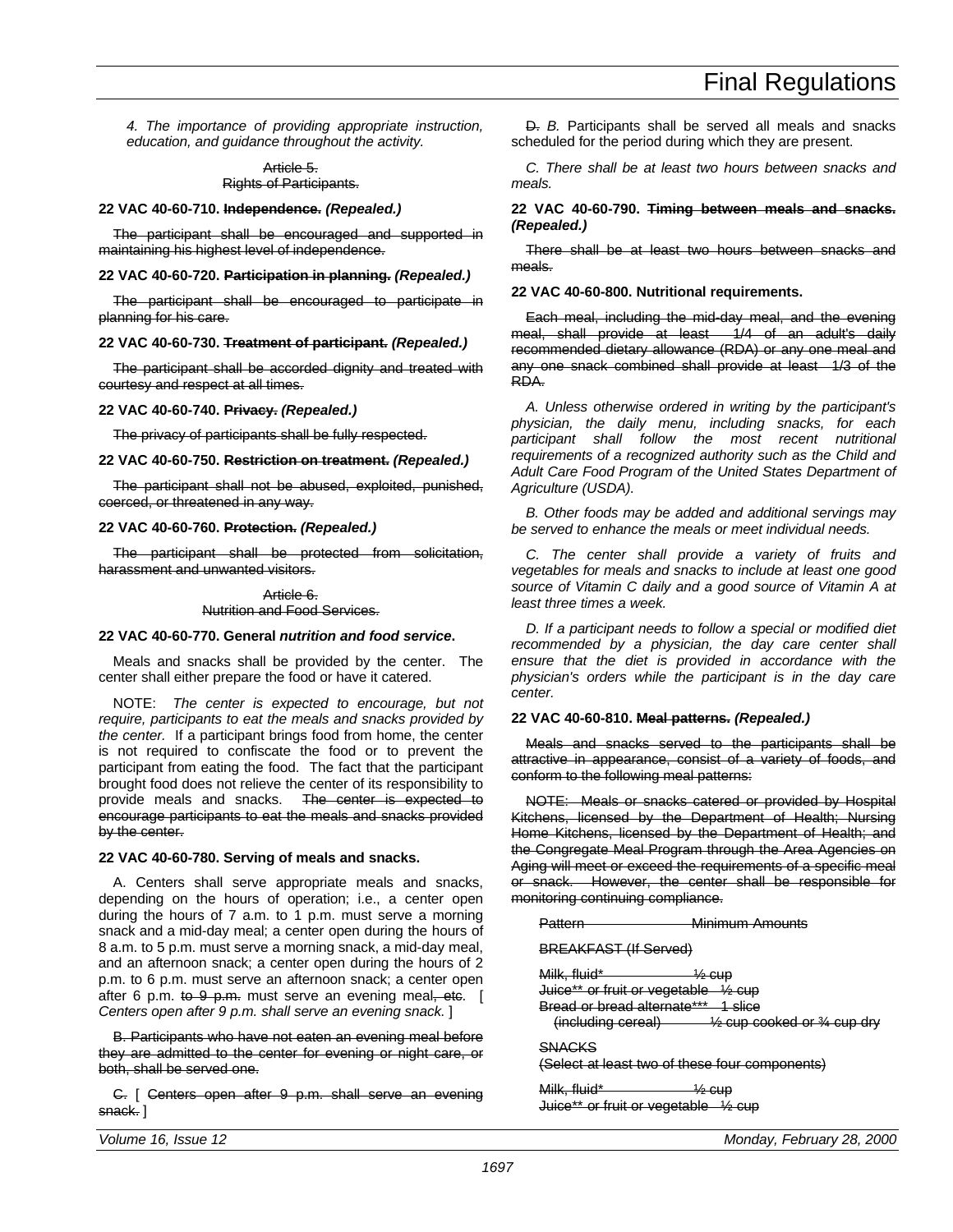Bread or bread alternate\*\*\* 1 slice (including cereal)  $\frac{1}{2}$  cup cooked or  $\frac{3}{4}$  cup dry Meat, poultry, fish or seafood, or meat alternate\*\*\*\* 1 oz.

MID-DAY AND EVENING MEALS

Milk, fluid\*  $\frac{1}{2}$  cup Meat, poultry, fish or seafood, or meat alternate\*\*\*\* 2 oz. Vegetables and/or fruits

(two or more) ½ cup each Bread or bread alternate\*\*\* 1 slice

NOTE: Other foods and additional servings may be served to enhance the meals or meet energy needs.

\*Milk, fluid: Includes whole milk, lowfat milk, skim milk or cultured buttermilk which meet state and local standards. It does not include milk mixed from a powder, evaporated milk, or condensed milk.

\*\*Juice: Full strength juices made from fruits or vegetables or frozen concentrate according to directions for full strength juice.

\*\*\*Bread Alternates: 1/4 cup rice, grits, or pasta; cereal; 4 crackers, etc.

\*\*\*\*Meat alternates: 1 egg, 1 oz. cheese, ½ cup cooked dry beans or dry peas, or 2 tablespoons peanut butter.

A. At least one good source of Vitamin C must be served per day. Good Vitamin C sources are: cantaloupe, grapefruit, honeydew melon, mango, oranges, papaya, strawberries, tangerines, broccoli, brussels sprouts, cabbage, cauliflower, dark leafy greens, sweet red or green pepper, tomatoes and juices made from these fruits and vegetables.

B. At least one good source of Vitamin A shall be served three times a week. Good Vitamin A sources are: liver, dark leafy green vegetables, broccoli, carrots, sweet red or hot pepper, pumpkin, sweet potatoes or yams, tomatoes, winter squash (deep orange flesh) apricots, cantaloupe, mango, papaya, and juices made from these fruits and vegetables.

## **22 VAC 40-60-820. Planning factors.** *(Repealed.)*

Meals and snacks shall be planned in accordance with the needs of the age group in care (i.e. energy needs are less and nutritional needs are higher, special diets may be necessary, participants might have poorly fitting dentures, etc.).

## **22 VAC 40-60-830. Special diets.** *(Repealed.)*

If a participant needs to follow a special or modified diet recommended by a physician, the day-care center shall ensure that the diet is provided in accordance with the physician's orders while the participant is in the day-care center.

## **22 VAC 40-60-840. Eating assistance.** *(Repealed.)*

When necessary, assistance in eating shall be provided for participants, e.g. to open containers, in cutting foods, etc.

## **22 VAC 40-60-850. Food service.**

If catering or contract food service is used, the service shall be approved by the local health department. *The center shall be responsible for monitoring continued compliance.*

## **22 VAC 40-60-860. Menus.**

A. A menu listing all meals and snacks to be served by the center during the current one-week period shall be dated and posted in a location conspicuous to participants and responsible persons.

EXCEPTION: When meals and/or *or* snacks are catered or provided by facilities described in the note under 22 VAC 40-60-810 *contract food service* and the caterer refuses to provide menus in advance, the menus shall be retained by the center as records and made available to participants, legal guardians, responsible persons *personal representatives*, and family members as requested.

B. Menus shall indicate substitutions.

C. Menus shall be kept at the center for one month *three months*.

#### Article 7. Assistance with Personal Care.

## **22 VAC 40-60-870. Assistance with personal care.** *(Repealed.)*

Staff shall provide special attention, additional supervision, and assistance in activities of daily living, such as feeding and toileting, to participants who require it.

## Article 8.

### Transportation Services.

### **22 VAC 40-60-880. Applicability** *Transportation services***.**

NOTE: If transportation is not provided by the day-care center, the following standards do not apply.

*A. If the adult day care center does not provide transportation directly or by contract for participants, the standards in this section do not apply.*

*B. Centers that provide participant transportation directly or by contract shall ensure that the following requirements are met:*

*1. The vehicle shall be accessible and appropriate for the participants being transported. Participants who use wheelchairs shall be transported in a vehicle that is equipped with a ramp or hydraulic lift to allow entry and exit.*

*2. The vehicle's seats shall be attached to the floor and wheelchairs shall be secured when the vehicle is in motion.*

*3. Arrangement of wheelchairs and other equipment in the vehicle shall not impede access to exits.*

*4. The vehicle shall be insured with at least the minimum limits established by Virginia state statutes.*

*5. If the vehicle does not have air conditioning, it shall have windows that can be opened.*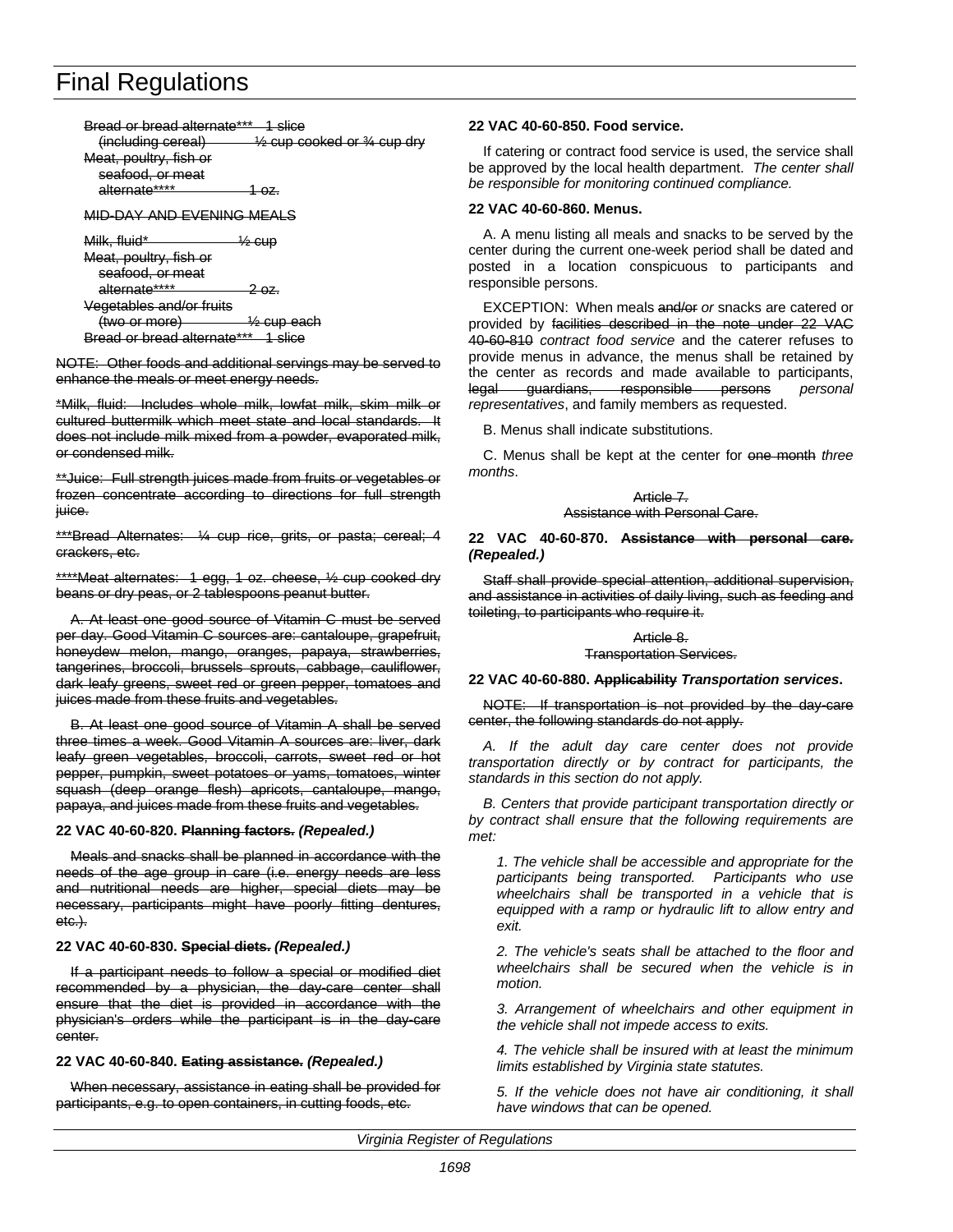*6. The vehicle shall meet the safety standards set by the Department of Motor Vehicles and shall be kept in satisfactory condition to ensure the safety of participants.*

*7. If volunteers supply personal vehicles, the center shall be responsible for ensuring that the requirements of this subsection are met.*

*C. Centers that provide participant transportation directly or by contract shall ensure that during transportation the following requirements are met:*

*1. Virginia statutes about safety belts are followed.*

*2. Every person remains seated while the vehicle is in motion.*

*3. Doors are properly closed and locked while the vehicle is in motion.*

*4. Consideration is given to the supervision and safety needs of participants.*

*5. The following information is in vehicles used for transportation:*

*a. The center's name, address and phone number;*

*b. A list of the names of the participants being transported; and*

*c. A list of the names, addresses and telephone numbers of participants' emergency contact persons.*

## *22 VAC 40-60-885. Field trips.*

*A. Each center that takes participants on field trips shall develop and implement a written policy regarding field trips. The policy shall address the following:*

*1. A communication plan between center staff and staff who are accompanying participants on a field trip;*

*2. Maintenance of staff-to-participant ratio at the center and on the field trip as required by 22 VAC 40-60-380;*

*3. Provision of adequate food and water for participants of field trips; and*

*4. Cold storage of food taken on field trips.*

*B. Before leaving on a field trip, a list of participants taking the trip, and a schedule of the trip's events and locations shall be left at the center and shall be accessible to staff.*

*C. A wheelchair that is available for emergency use shall be taken on field trips.*

*D. The requirements of 22 VAC 40-60-880 B and C apply when participants are transported on field trips.*

*E. At least one staff person on each vehicle on the field trip shall have current certification in first aid and CPR as required by 22 VAC 40-60-960.*

*F. A first aid kit and the names and emergency contacts of participants shall be taken on all field trips.*

## **22 VAC 40-60-890. Appropriateness of vehicle.** *(Repealed.)*

The vehicle shall be accessible and appropriate for the people using it, considering any physical handicaps and impairments they might have.

**22 VAC 40-60-900. Seat requirement.** *(Repealed.)*

Every person must have a seat in the vehicle, except those people who remain in their wheelchairs.

**22 VAC 40-60-910. Wheelchairs.** *(Repealed.)*

Wheelchairs shall be secured when the vehicle is in motion.

## **22 VAC 40-60-920. Persons seated.** *(Repealed.)*

Every person shall be seated while the vehicle is in motion.

## **22 VAC 40-60-930. Seat belts.** *(Repealed.)*

Every seat shall be equipped with a seat belt or shoulder harness. Every person shall be directed to use them.

## **22 VAC 40-60-940. Supervision.** *(Repealed.)*

Participants shall not be left unattended or unsupervised, or both, while in a vehicle.

## **22 VAC 40-60-950. Liability insurance.** *(Repealed.)*

Liability insurance coverage with a minimum limit of at least \$500,000 each occurrence or \$500,000 aggregate shall be maintained according to the size of the vehicle and the number of participants being transported.

In order to protect the facility in the event of an accident with another vehicle operated by an uninsured motorist, licensees may not reject uninsured motorists limits equal to liability limits.

NOTE: Language of specific policies may vary provided that the minimum amount of coverage is met.

## PART VII. *VIII.* EMERGENCIES *EMERGENCY PREPAREDNESS*.

## Article 1. Specialized Staff Training.

**22 VAC 40-60-960. First aid certification** [ , *and* ] *cardiopulmonary resuscitation (CPR)* [ *and rescue breathing* ]**.**

At least one staff person on the premises at all times during the hours of operation shall have certification in first aid (Multi-Media, Personal Safety, or Standard First Aid Modular) issued within the past three years from a source approved by the American Red Cross.

NOTE: Adult day-care centers that have licenses in effect on April 1, 1987, shall comply with this standard six months after the standards become effective for that facility.

*There shall be at least one staff member trained in first aid* [ *, and* ] *cardiopulmonary resuscitation* [ *, and rescue breathing* ] *on the premises during the center's hours of operation and also one person on field trips and whenever participants are in care. This person shall be available to participants and shall:*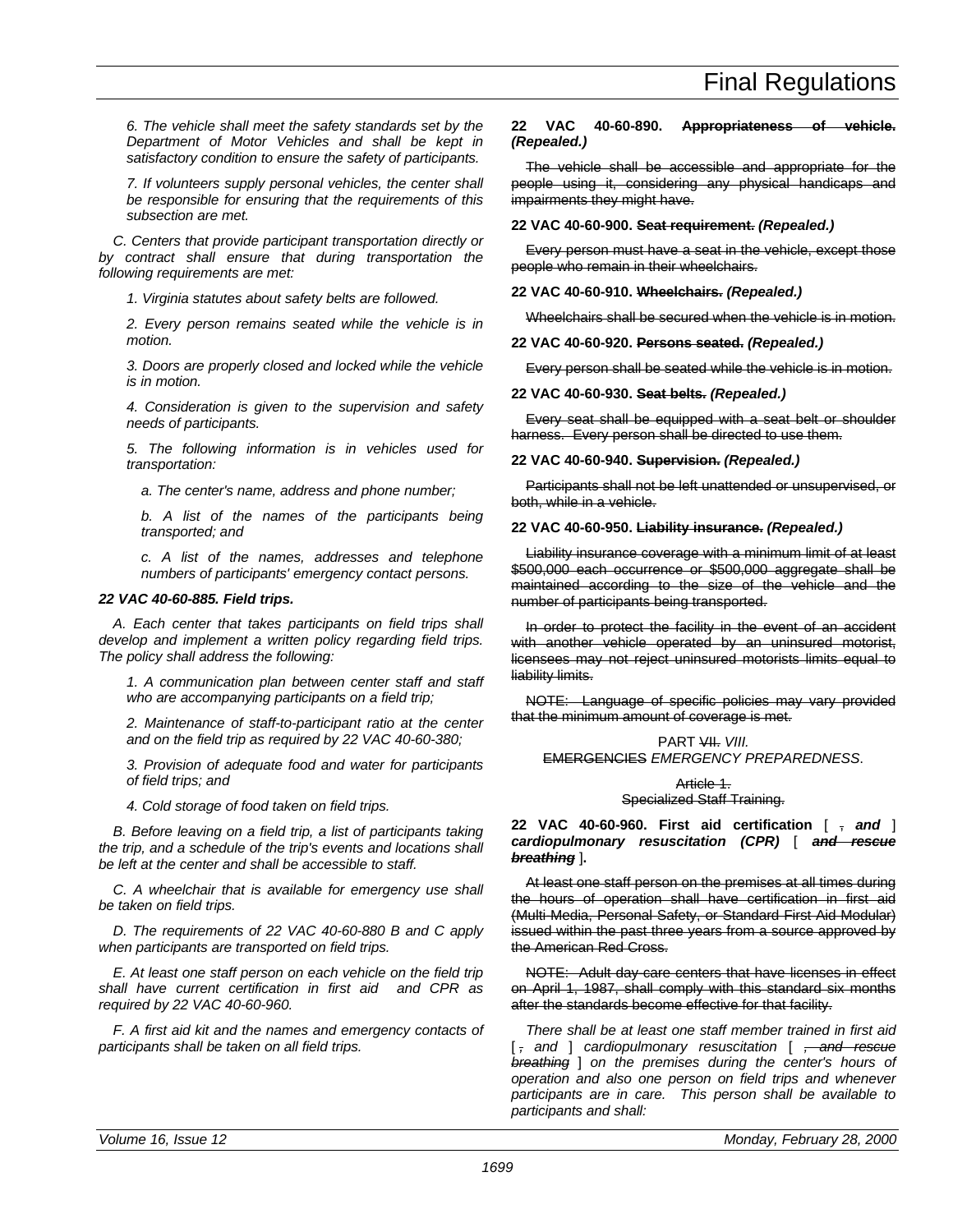*1. Have current certification in first aid* [ *, and* ] *cardiopulmonary resuscitation* [ *and rescue breathing* ] *by the American Red Cross, American Heart Association, National Safety Council, or other designated program approved by the Department of Social Services; or*

*2. Be an R.N. or L.P.N. with a current license from the Board of Nursing.*

## **22 VAC 40-60-970. CPR certification.** *(Repealed.)*

At least one employee or staff member on the premises at all times during the hours of operation shall have certification in cardio-pulmonary resuscitation (CPR) issued through the American Red Cross or the American Heart Association within the current year. The CPR certificate must be renewed annually.

NOTE: Adult day-care centers that have licenses in effect on April 1, 1987, shall comply with this standard six months after the standards become effective for that facility.

### Article 2. Buildings and Equipment.

### **22 VAC 40-60-980. First aid kit** *and emergency supplies***.**

*A.* Each building of the center and all vehicles shall contain a first aid kit which shall include but not be limited to:

- 1. Scissors;
- 2. Tweezers;
- 3. Gauze pads;
- 4. Adhesive tape;
- 5. Band-aids, assorted sizes;
- 6. Triangular bandages;
- 7. Flexible gauze;
- 8. An antiseptic cleansing solution;
- 9. An anti-bacterial ointment;
- 10. Bee sting swabs or preparation;
- 11. Ice pack or ice bag;
- 12. Thermometer: and
- 13. Small flash light.*;*

*14. Single use gloves, such as surgical or examining gloves;*

- *15. Syrup of ipecac;*
- *16. Activated charcoal preparation; and*
- *17. The first aid instructional manual.*

*B. The first aid kit shall be stored so that it is easily accessible to staff but not accessible to participants.*

*C. The first aid kit shall be checked annually for expiration dates and items shall be replaced as necessary.*

### **22 VAC 40-60-990. Accessibility to staff.** *(Repealed.)*

The first aid kit shall be stored so that it is not accessible to participants but is easily accessible to staff.

### **22 VAC 40-60-1000. First aid instruction manual.** *(Repealed.)*

A first aid instructional manual shall be kept with each first aid kit at all times.

### **22 VAC 40-60-1010.** *Emergency* **heating units.**

A. Gas stoves, coal stoves, wood stoves, oil stoves, portable electric heaters, kerosene heaters, and portable heating units of a similar nature shall not be used in areas used by participants, except in an emergency such as a power outage in cold weather.

B. When any of the above heating sources are used, care shall be taken to protect participants from injuries.

C. Any heating units used in an emergency shall have been previously inspected and approved by the appropriate fire safety official.

#### Article 3. Plans and Procedures.

### **22 VAC 40-60-1020. Plan for medical emergencies.**

A. The plan shall include written instructions for handling medical emergencies such as: (i) calling the rescue squad, (ii) ambulance service, or participant's physician, and (iii) providing first aid and CPR, when appropriate.

B. A licensed physician, registered nurse, licensed practical nurse, or other health professional shall be consulted in preparing the plans.

C. In medical emergencies, pertinent medical information and history shall be made available to rescue staff or sent with the participant if hospitalized, or both.

*A. A written plan shall be developed for each of the following situations: (i) medical and mental health emergencies, (ii) wandering and missing participants, (iii) building evacuations, (iv) severe weather and loss of utilities, and (v) transportation emergencies. Professionals in the appropriate fields shall be consulted in preparing these plans.*

*B. Plan for medical and mental health emergencies.*

*1. There shall be instructions for handling medical emergencies such as (i) calling the rescue squad, ambulance service, or participant's physician, and (ii) providing first aid and CPR, if appropriate.*

*2. A specific plan shall be developed for handling mental health emergencies such as, but not limited to, catastrophic reaction or the need for a temporary detention order.*

*3. Pertinent medical information and history shall be made available to the rescue squad or sent with the participant if hospitalized, or both. This should include any advance directive information.*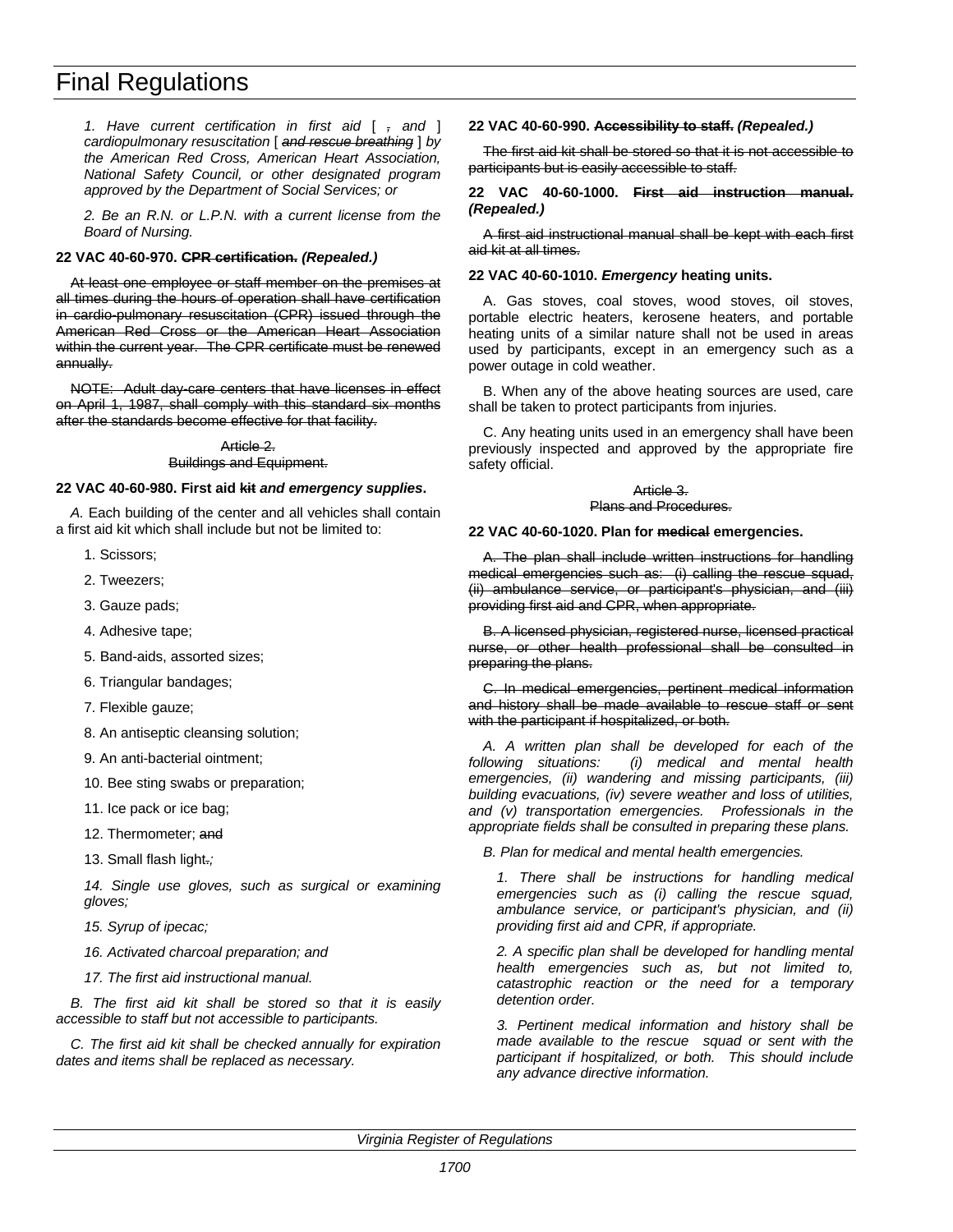*4. The participant's family or personal representative and physician shall be notified as soon as possible.*

*C. Plan for wandering and missing participants.*

*1. If the center serves participants who wander, a door bell or alarm shall be installed or attached to alert staff to wandering participants.*

*2. A plan shall be developed that outlines the procedures to be followed in the event of a missing participant. The procedure shall include, but not be limited to:*

*a. Notification of internal staff;*

*b. Areas to be searched;*

*c. Notification of emergency personnel;*

*d. Notification of family or personal representative; and*

*e. Expectations upon locating the participant, such as medical attention and documentation requirements.*

*D. Plan for building evacuation.*

*1. There shall be a written plan for emergency evacuations. The plan shall include procedures to be followed in the event of a fire or other emergency.*

*2. A drawing, showing exits, telephones, fire extinguishers and fire alarm boxes, if any, shall be posted.*

*3. A copy of the emergency plan shall be posted in a conspicuous place on each floor of each building.*

*4. Evacuation drills shall be held in accordance with the requirements of the Virginia Statewide Fire Prevention Code.*

*5. A record of the required evacuation drills shall be kept at the center for one year. The record shall include:*

- *a. The date of the drill;*
- *b. The time required to evacuate;*

*c. The total number of staff and participants involved;*

*d. Problems encountered, if any; and*

*e. The names of any participants who were present in the center and who did not take part in the drill, and the reasons.*

*E. Plan for severe weather and loss of utilities.*

*1. A written plan shall be developed that shall include general procedures to be followed during loss of utilities or during severe weather, including plans for relocating participants if necessary.*

*2. Emergency equipment shall be available for use in the event of loss of utilities such as, but not limited to, a working flashlight, extra batteries, a portable radio, and a telephone.*

*3. A plan shall be in place to provide an emergency meal and a supply of water to all participants in the event that meals are not able to be prepared.*

*F. Plan for transportation emergencies.*

*1. For centers that are responsible for transporting participants, a plan shall be developed that outlines the procedures to be followed in the event of a vehicle emergency. This plan shall be readily accessible in the vehicle and shall include:*

*a. A method to communicate with the center;*

*b. A list of participants' names;*

*c. Telephone numbers for vehicle repair; and*

*d. Options for alternate transportation.*

*2. For centers that contract transportation, the center shall ensure that emergency procedures are in place.*

*3. A plan shall be developed that outlines the procedures to be followed in the event that a participant's scheduled transportation does not arrive or the participant is stranded at the center.*

*G. A generic number such as 911 shall be posted in a conspicuous place near each telephone. If a generic number is not available, the following numbers shall be posted near each phone:*

*1. A physician or hospital;*

*2. An ambulance or rescue squad service;*

*3. The local fire department; and*

*4. The local police department.*

*H. A written record shall be made and kept on file of all emergencies. This record shall include:*

*1. Date;*

*2. Type of emergency;*

*3. Names of any participants requiring medical treatment;*

*4. Description of the outcome of the emergency; and*

*5. Date and time other persons or agencies were contacted, utilized, and notified.*

*I. The Department of Social Services, Division of Licensing Programs, shall be notified within 24 hours following the incident any time the police or fire department must be called because of an emergency* [ *such as fire, natural disaster, or criminal activity* ]*.*

## **22 VAC 40-60-1030. Plan for emergency evacuation.** *(Repealed.)*

A. There shall be a written plan for fire and emergency evacuations. The plan shall include:

1. Written procedures to be followed in the event of fire or other emergency. The local fire department or fire prevention bureau shall be consulted in preparing the fire plan, if possible; and

drawing showing exits, telephones, fire extinguishers, and fire alarm boxes, if any, in large numbers and letters so that participants can read.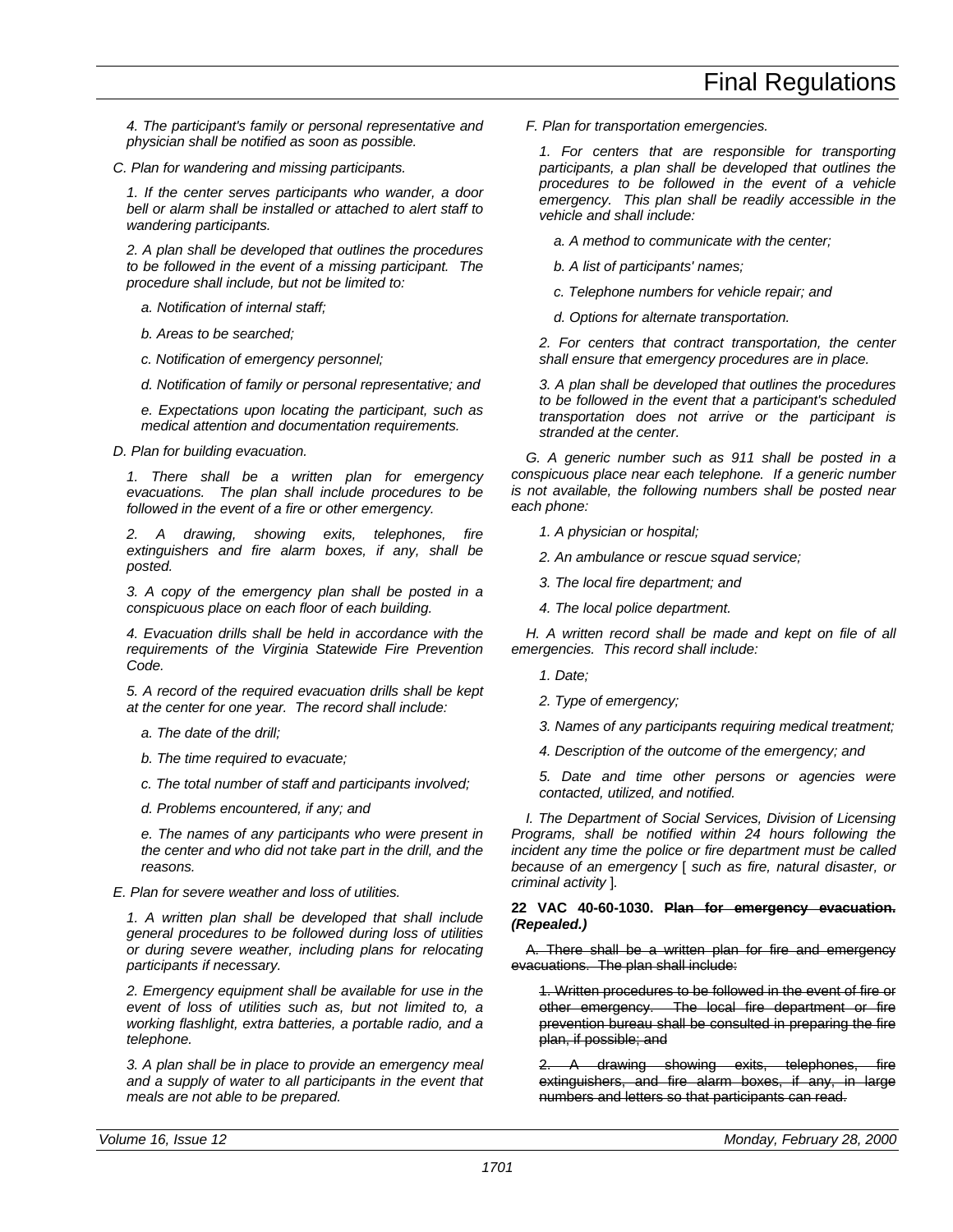B. A copy of the fire and emergency plan shall be posted in a conspicuous place on each floor of each building used by participants.

**22 VAC 40-60-1040. Emergency evacuation drills.** *(Repealed.)*

A. Evacuation drills shall be held at least quarterly.

B. A record of the required evacuation drills shall be kept in the center for one year. The record shall include:

1. The date;

2. The amount of time required to evacuate;

3. The total number of staff and participants involved;

4. Problems encountered, if any; and

5. The names of all participants who were present in the center who did not take part in the drill, and the reasons.

## **22 VAC 40-60-1050. Other emergency plans.** *(Repealed.)*

There shall be written plans and procedures to meet other emergencies, including severe weather, loss of utilities, and missing persons.

## **22 VAC 40-60-1060. Procedures to meet emergencies.** *(Repealed.)*

A. The telephone numbers of the fire department, the rescue squad or ambulance service, the police, and the regional poison control center shall be located in a conspicuous place near each telephone. They shall be written in large enough numbers so that participants can use them.

B. A written record shall be made and kept on file of all emergencies such as, but not limited to, fires, severe weather emergencies, injuries or sudden illnesses requiring medical treatment. The record shall include:

1. Date;

2. Kind of emergency;

3. Names of any participants requiring medical treatment;

4. Description of the results of the emergency; and

5. Date and time other persons or agencies were contacted, utilized and notified.

NOTICE: The forms used in administering 22 VAC 40-60-10 et seq., Standards and Regulations for Licensed Adult Day Care Centers, are listed below. Any amended or added forms are reflected in the listing and are published following the listing.

## FORMS

New Application for a License to Operate an Adult Day-Care Center.

Renewal of a License to Operate an Adult Day-Care Center.

*Report of Tuberculosis Screening Evaluation* [ *, 7/00* ]*.*

*Meal Pattern for Adults* [ *, 7/00* ]*.*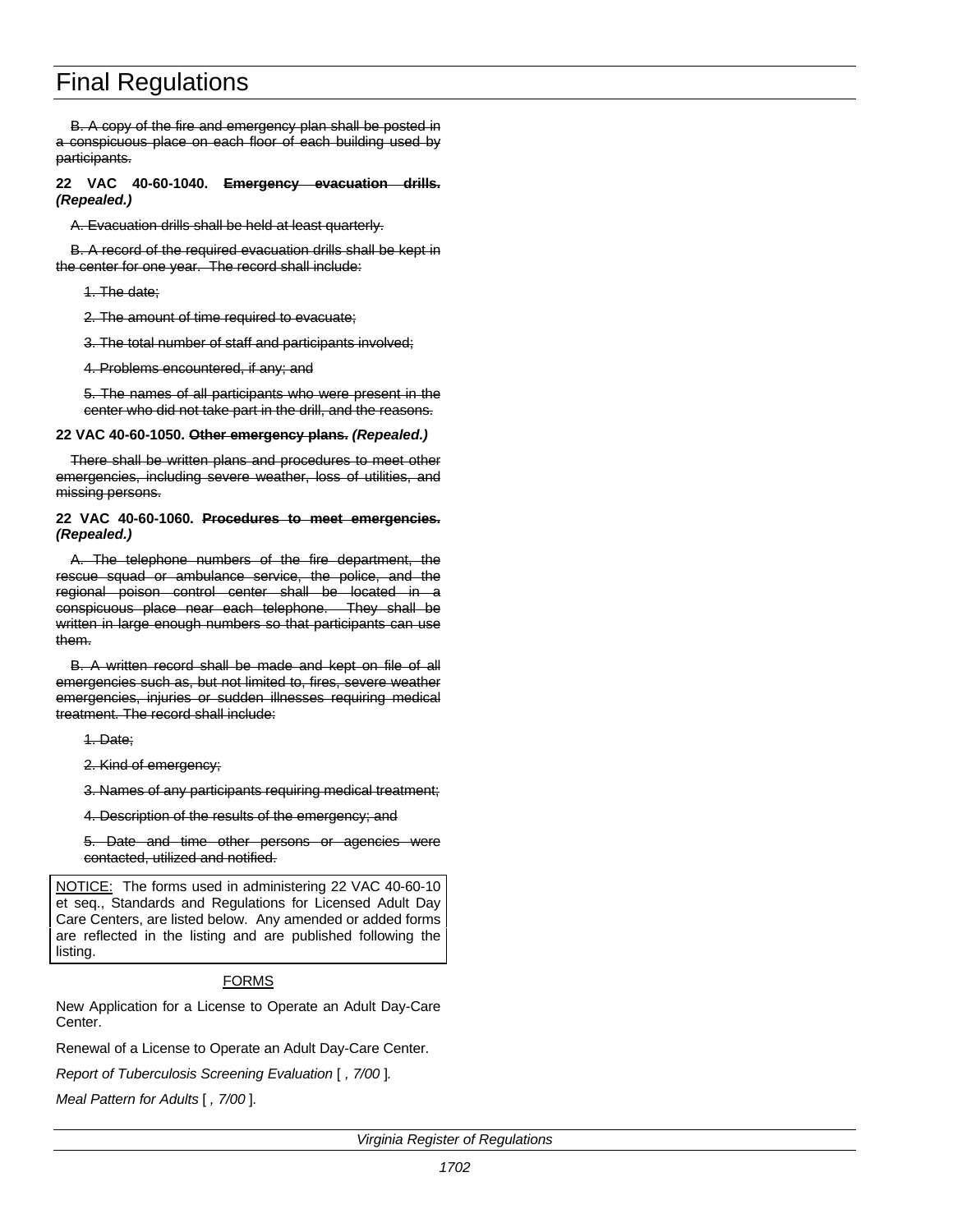ATTACHMENT I

## REPORT OF TUBERCULOSIS SCREENING EVALUATION

Date and result of most recent Mantoux tuberculin skin test:  $1<sub>1</sub>$ 

| mm of induration |  |
|------------------|--|
|                  |  |

- $2.$  $\Box$ Check here if previously tested positive and above information is unknown.
- $3<sub>1</sub>$ Check here if exhibiting TB-like symptoms.  $\Box$
- 4. If TB skin test result is 10 mm or greater (5 mm in the HIV infected), previously positive or if TB-like symptoms exist, respond to the following:

an di Kabupatèn Termasuk Kebupaten Kabupatèn Bandar Propinsi Jawa Bandar Bandar Bandar Bandar Bandar Bandar B<br>Kabupatèn Propinsi Jawa Bandar Bandar Bandar Bandar Bandar Bandar Bandar Bandar Bandar Bandar Bandar Bandar Ba

А.

| Date of last chest x-ray evaluation |  |
|-------------------------------------|--|
|-------------------------------------|--|

В.

| I is chest x-ray suggestive of active | Yes. | งด |
|---------------------------------------|------|----|
| -מ"                                   |      |    |

C.

| Were sputum smears collected and                         | Yes | No |
|----------------------------------------------------------|-----|----|
| analyzed for the presence of acid<br>fast bacilli (AFB)? |     |    |
|                                                          |     |    |

D.

| If 4C is YES, were three consecutive | Yes. | N٥ |
|--------------------------------------|------|----|
| smears negative for AFB?             |      |    |

 $5.$ Based on the above information, is this individual free of communicable TB?

| 78 Y<br>- |  |      |
|-----------|--|------|
| -         |  | ---- |

6. Name of licensed physician, physician's designee or local health department official completing the evaluation:

**Phone Number** 

 $7<sub>1</sub>$ Signature of licensed physician, physician's designee or local health department official completing the evaluation:

Signature

Date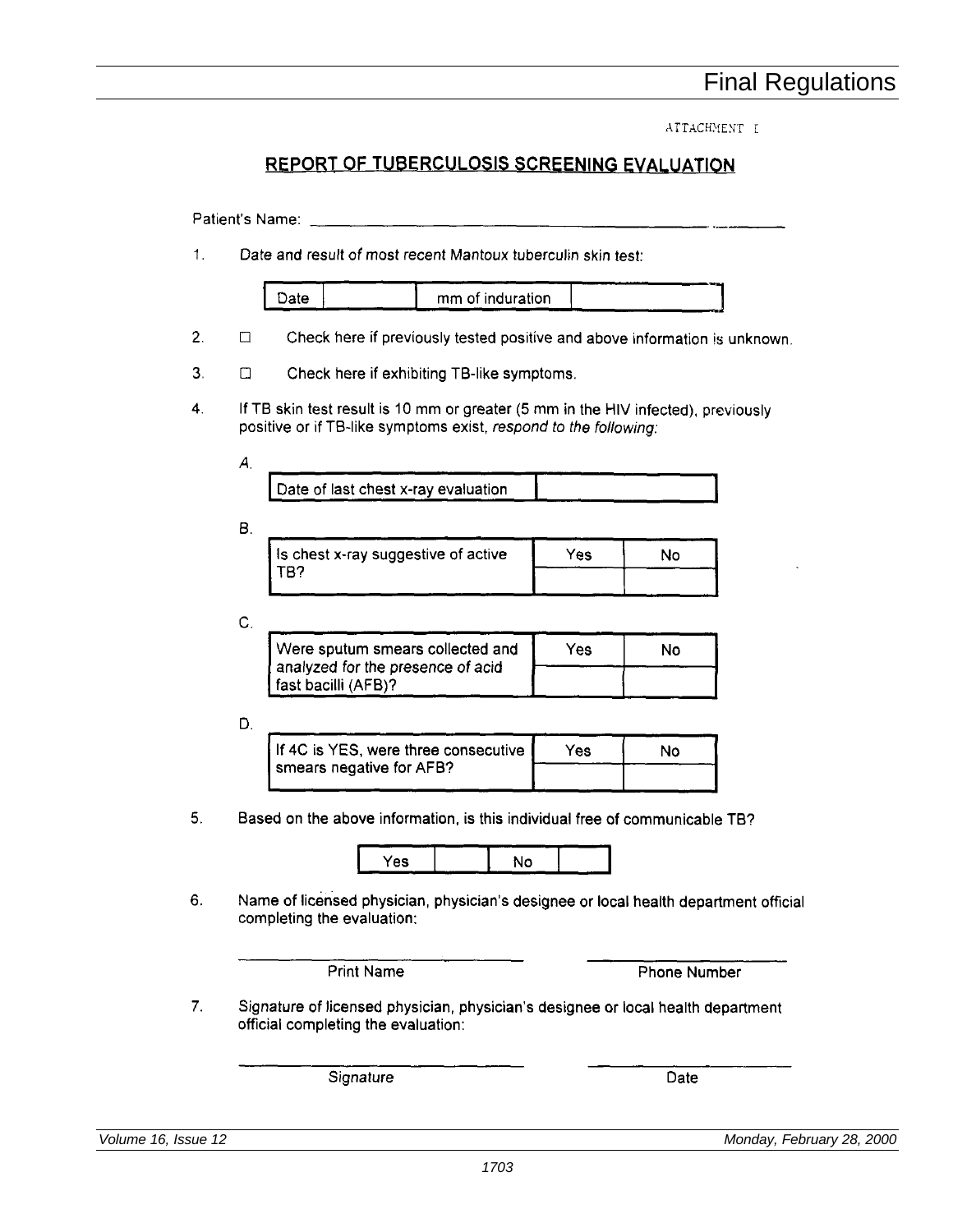${\tt ATTACHMENT\_II}$ 

|  | Meal Pattern for Adults |  |  |
|--|-------------------------|--|--|
|--|-------------------------|--|--|

| Food Components                                                                                                                                       | Breakfast               | Lunch                                    | Supper                                 | Supplement *            |
|-------------------------------------------------------------------------------------------------------------------------------------------------------|-------------------------|------------------------------------------|----------------------------------------|-------------------------|
| <b>Milk</b>                                                                                                                                           |                         |                                          |                                        |                         |
| Milk, Fluid                                                                                                                                           | i cup                   | 1 cup                                    | None                                   | 1 cup                   |
| Vegetables and/or Fruits                                                                                                                              |                         |                                          |                                        |                         |
| Vegetable(s) and/or Fruit(s)<br>0r<br>Full-strength vegetable or fruit juice or<br>an equivalent combination of<br>vegetables(s), fruit(s), and juice | 1⁄2 cup<br>1/2 cup      | 1 cup total<br>(two or more<br>servings) | 1 cup total<br>(two or more<br>serving | 1/2 cup<br>'A cup       |
| <b>Bread and Bread Alternates</b>                                                                                                                     |                         |                                          |                                        |                         |
| <b>Bread</b>                                                                                                                                          | 2 slices                | 2 slices                                 | 2 slices                               | 1 slice                 |
| or<br>Combread, biscuits, rolls, muffins, etc.<br>٥r                                                                                                  | 2 servings              | 2 servings                               | 2 servings                             | $1$ serving             |
| Cold dry cereal                                                                                                                                       | $14$ cups<br>or $2$ or. |                                          |                                        | $3/4$ cup or<br>$1$ oz. |
| or.<br>Cooked cereal                                                                                                                                  | 1 cup                   | 1 cup                                    | 1 cup                                  | 'A cup                  |
| ٥r<br>Cooked pasta or noodle product<br>or                                                                                                            | l cup                   | 1 <sub>cup</sub>                         | 1 cup                                  | 14 cup                  |
| Cooked cereal grains or an equivalent<br>quantity of any combination of<br>bread/bread alternate                                                      | I cup                   | 1 <sub>cup</sub>                         | 1 cup                                  | 14 cup                  |
| Meat and Meat Alternates                                                                                                                              | None                    |                                          |                                        |                         |
| Lean meat or poultry or fish                                                                                                                          |                         | 202                                      | 20Z                                    | $1$ oz.                 |
| or<br>Cheese                                                                                                                                          |                         | 202                                      | 202                                    | 1 <sub>oz</sub>         |
| or<br>Eggs                                                                                                                                            |                         | 1 <sub>czz</sub>                         | $1$ egg                                | $1 \, \text{erg}$       |
| 0ľ<br>Cooked dry beans or peas                                                                                                                        |                         | 1⁄2 cup                                  | 1/2 cup                                | $1/4$ cup               |
| 0f.<br>Peanut butter or soynut butter or other nut or seed<br>butters                                                                                 |                         | $4$ thep.                                | 4 thsp.                                | $2$ then.               |
| ٥ŕ<br>Peanuts or soynuts or tree nuts or seeds<br>٥r                                                                                                  |                         | $1 \text{ oz} = 50\%$                    | $1 oz = 50%$                           | $1$ oz.                 |
| Yogurt, plain or sweetened and flavored<br>òг                                                                                                         |                         |                                          |                                        | 4 oz. or<br>M cup       |
| An equivalent quantity of any combination of the<br>above meat/meat alternates                                                                        |                         |                                          |                                        |                         |

\* For a Supplement (snack) choose only two of the four food components.

VA.R. Doc. No. R97-326; Filed February 8, 2000, 3:20 p.m.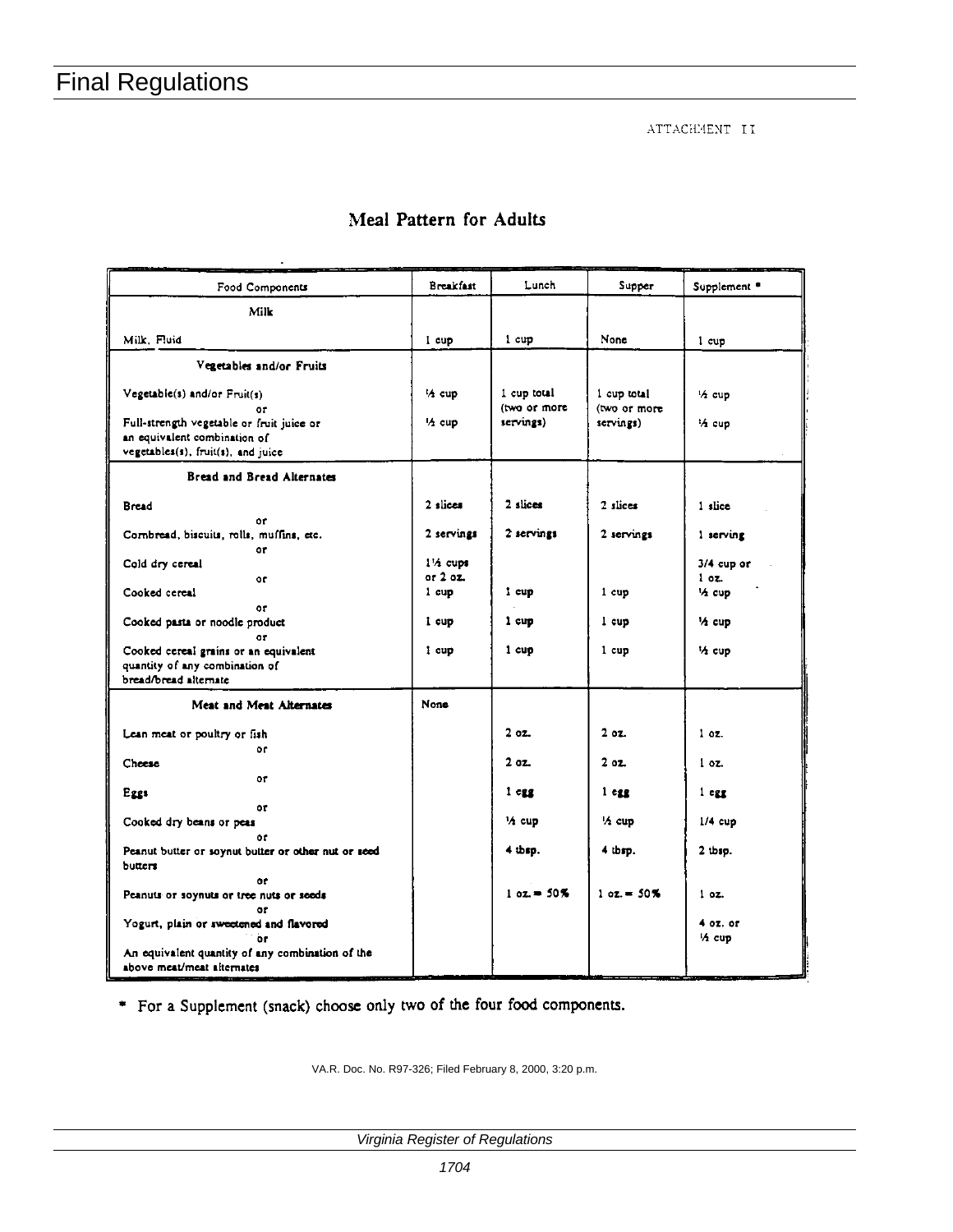## **\* \* \* \* \* \* \* \***

Title of Regulation: **22 VAC 40-705-10 et seq. Child Protective Services (amending 22 VAC 40-705-10 and 22 VAC 40-705-40).**

Statutory Authority: §§ 63.1-25, 63.1-248.3 and 63.1-248.6 of the Code of Virginia.

Effective Date: March 29, 2000.

### Summary:

*In 1998 the General Assembly passed § 63.1-248.3 A1 of the Code of Virginia, which amends the mandated reporting requirement for suspected child abuse or neglect. The amendment includes a specific requirement that attending physicians report to their local department of social services office evidence that newborn infants have been exposed to a controlled substance or display symptoms of fetal alcohol syndrome. The changes to this regulation implement the new legislation by adding relevant definitions and delineating the circumstances under which physicians are required to report suspected child abuse or neglect due to evidence of infants' prenatal exposure to controlled substances or alcohol.*

Summary of Public Comments and Agency's Response: A summary of comments made by the public and the agency's response may be obtained from the promulgating agency or viewed at the office of the Registrar of Regulations.

Agency Contact: Copies of the regulation may be obtained from Betty Jo Zarris, Child Protective Services, Department of Social Services, 730 East Broad Street, 2nd Floor, Richmond, VA 23219, telephone (804) 692-1220.

### **22 VAC 40-705-10. Definitions.**

The following words and terms, when used in this chapter, shall have the following meanings unless the context clearly indicates otherwise.

*"Abuser or neglector"* means any person who is found to have committed the abuse and/or neglect of a child pursuant to Chapter 12.1 (§ 63.1-248.1 et seq.) of Title 63.1 of the Code of Virginia.

*"Administrative appeal rights"* means the child protective services appeals procedures for a local level informal conference and a state level hearing pursuant to § 63.1-248.6:1 of the Code of Virginia, under which an individual who is found to have committed abuse and/or neglect may request that the local department's records be amended.

*"Appellant"* means anyone who has been found to be an abuser and/or neglector and appeals the founded disposition to the director of the local department of social services, an administrative hearing officer, or to circuit court.

*"Assessment"* means the process by which child protective services workers determine a child's and family's needs.

*"Caretaker"* means any individual having the responsibility of providing care for a child and includes the following: (i) parent or other person legally responsible for the child's care; (ii) any other person who has assumed caretaking responsibility by virtue of an agreement with the legally responsible person; (iii) persons responsible by virtue of their positions of conferred authority; and (iv) adult persons residing in the home with the child.

*"Case record"* means a collection of information maintained by a local department, including written material, letters, documents, tapes, photographs, film or other materials regardless of physical form about a specific child protective services investigation, family or individual.

*"Central Registry"* means a subset of the information system [ of CANIS ] and is the name index with identifying information of individuals named as an abuser and/or neglector in founded child abuse and/or neglect complaints or reports not currently under administrative appeal, maintained by the department.

*"Certified substance abuse counselor" means a person certified to provide substance abuse counseling in a stateapproved public or private substance abuse program or facility.*

*"Child Abuse and Neglect Information System* [ *(CANIS)* ] *"* means the computer system which collects and maintains information regarding incidents of child abuse and neglect involving parents or other caretakers. [ CANIS *The computer system* ] is composed of three parts: the statistical information system with nonidentifying information, the Central Registry, and a database that can be accessed only by the department and local departments consisting of all nonpurged investigation information.

*"Child protective services"* means the identification, receipt and immediate investigation of complaints and reports of alleged child abuse and/or neglect for children under 18 years of age. It also includes assessment, and arranging for and providing necessary protective and rehabilitative services for a child and his family when the child has been found to have been abused or neglected or is at risk of being abused or neglected.

*"Child protective services worker"* means one who is qualified by virtue of education, training and supervision and is employed by the local department to respond to child protective services complaints and reports of alleged child abuse and/or neglect.

*"Chronically and irreversibly comatose"* means a condition caused by injury, disease or illness in which a patient has suffered a loss of consciousness with no behavioral evidence of self-awareness or awareness of surroundings in a learned manner other than reflexive activity of muscles and nerves for low-level conditioned response and from which to a reasonable degree of medical probability there can be no recovery.

*"Collateral"* means a person whose personal or professional knowledge may help confirm or rebut the allegations of child abuse and/or neglect or whose involvement may help ensure the safety of the child.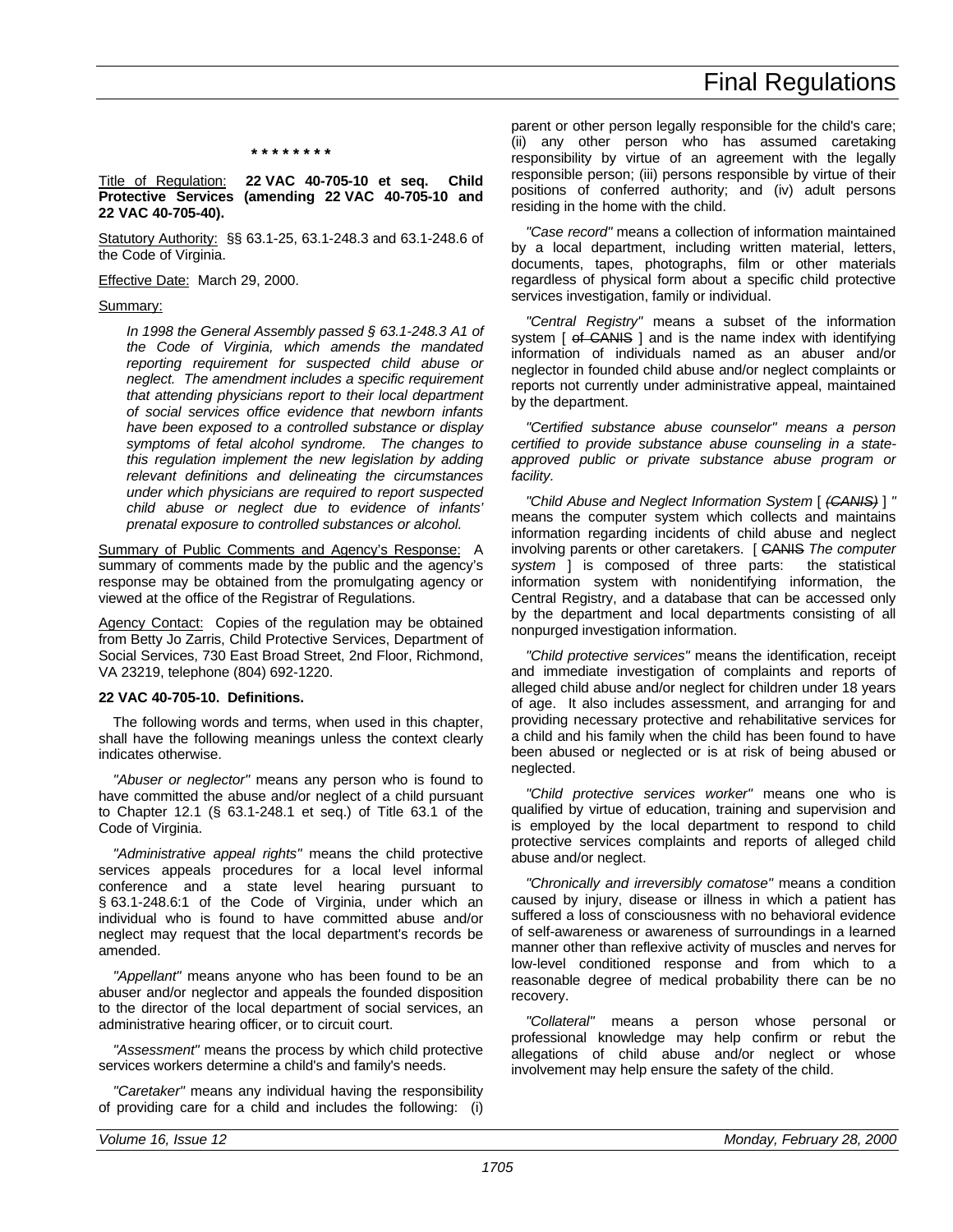*"Complaint"* means any information or allegation of child abuse and/or neglect made orally or in writing pursuant to § 63.1-248.2:5 of the Code of Virginia.

*"Consultation"* means the process by which the alleged abuser and/or neglector may request an informal meeting to discuss the investigative findings with the local department prior to the local department rendering a founded disposition of abuse and/or neglect against that person pursuant to § 63.1-248.6:1 A of the Code of Virginia.

*"Controlled substance" means a drug, substance or marijuana as defined in § 18.2-247 of the Code of Virginia including those terms as they are used or defined in the Drug Control Act, Chapter 34 (§ 54.1-3400 et seq.) of Title 54.1 of the Code of Virginia. The term does not include alcoholic beverages or tobacco as those terms are defined or used in Title 3.1 or Title 4.1 of the Code of Virginia.*

*"Department"* means the Virginia Department of Social Services.

*"Disposition"* means the determination of whether or not child abuse and/or neglect has occurred.

*"Documentation"* means information and materials, written or otherwise, concerning allegations, facts and evidence.

*"Family Advocacy Program representative"* means the professional employed by the United States Armed Forces who has responsibility for the program designed to address prevention, identification, evaluation, treatment, rehabilitation, follow-up and reporting of family violence, pursuant to 22 VAC 40-720-20.

*"First source"* means any direct evidence establishing or helping to establish the existence or nonexistence of a fact. Indirect evidence and anonymous complaints do no constitute first source evidence.

*"Founded"* means that a review of the facts shows by a preponderance of the evidence that child abuse and/or neglect has occurred. A determination that a case is founded shall be based primarily on first source evidence; in no instance shall a determination that a case is founded be based solely on indirect evidence or an anonymous complaint.

*"He"* means he or she.

*"His"* means his or her.

*"Identifying information"* means name, social security number, address, race, sex, and date of birth.

*"Indirect evidence"* means any statement made outside the presence of the child protective services worker and relayed to the child protective services worker as proof of the contents of the statement.

*"Investigation"* means the formal information gathering process utilized by the local department in determining whether or not child abuse or neglect has occurred.

*"Investigative narrative"* means the written account of the investigation contained in the child protective services case record.

*"Legitimate interest"* means a lawful, demonstrated privilege to access the information as defined in § 63.1-209 of the Code of Virginia.

*"Licensed substance abuse treatment practitioner" means a person who (i) is trained in and engages in the practice of substance abuse treatment with individuals or groups of individuals suffering from the effects of substance abuse or dependence, and in the prevention of substance abuse or dependence and (ii) is licensed to provide advanced substance abuse treatment and independent, direct and unsupervised treatment to such individuals or groups of individuals, and to plan, evaluate, supervise, and direct substance abuse treatment provided by others.*

*"Local department"* means the city or county local agency of social services or department of public welfare in the Commonwealth of Virginia responsible for conducting investigations of child abuse and/or neglect complaints or reports pursuant to § 63.1-248.6 of the Code of Virginia.

*"Local department of jurisdiction"* means the local department in the city or county in Virginia where the alleged victim child resides or in which the alleged abuse and/or neglect is believed to have occurred. If neither of these is known, then the local department of jurisdiction shall be the local department in the county or city where the abuse and/or neglect was discovered.

*"Mandated reporters"* means those persons who are required to report suspicions of child abuse and/or neglect pursuant to § 63.1-248.3 of the Code of Virginia.

*"Monitoring"* means contacts with the child, family and collaterals which provide information about the child's safety and the family's compliance with the service plan.

*"Multidisciplinary teams"* means any organized group of individuals representing, but not limited to, medical, mental health, social work, education, legal and law enforcement, which will assist local departments in the protection and prevention of child abuse and neglect pursuant to § 63.1-248.6 F of the Code of Virginia. Citizen representatives may also be included.

*"Notification"* means informing designated and appropriate individuals of the local department's actions and the individual's rights.

*"Preponderance of evidence"* means the evidence as a whole shows that the facts are more probable and credible than not. It is evidence which is of greater weight or more convincing than the evidence offered in opposition.

*"Purge"* means to delete or destroy any reference data and materials specific to subject identification contained in records maintained by the department and the local department pursuant to §§ 63.1-248.5:1 and 63.1-248.5:1.01 of the Code of Virginia.

*"Reasonable diligence"* means the exercise of justifiable and appropriate persistent effort.

*"Report"* means either a complaint as defined in this section or an official document on which information is given concerning abuse and neglect and which is required to be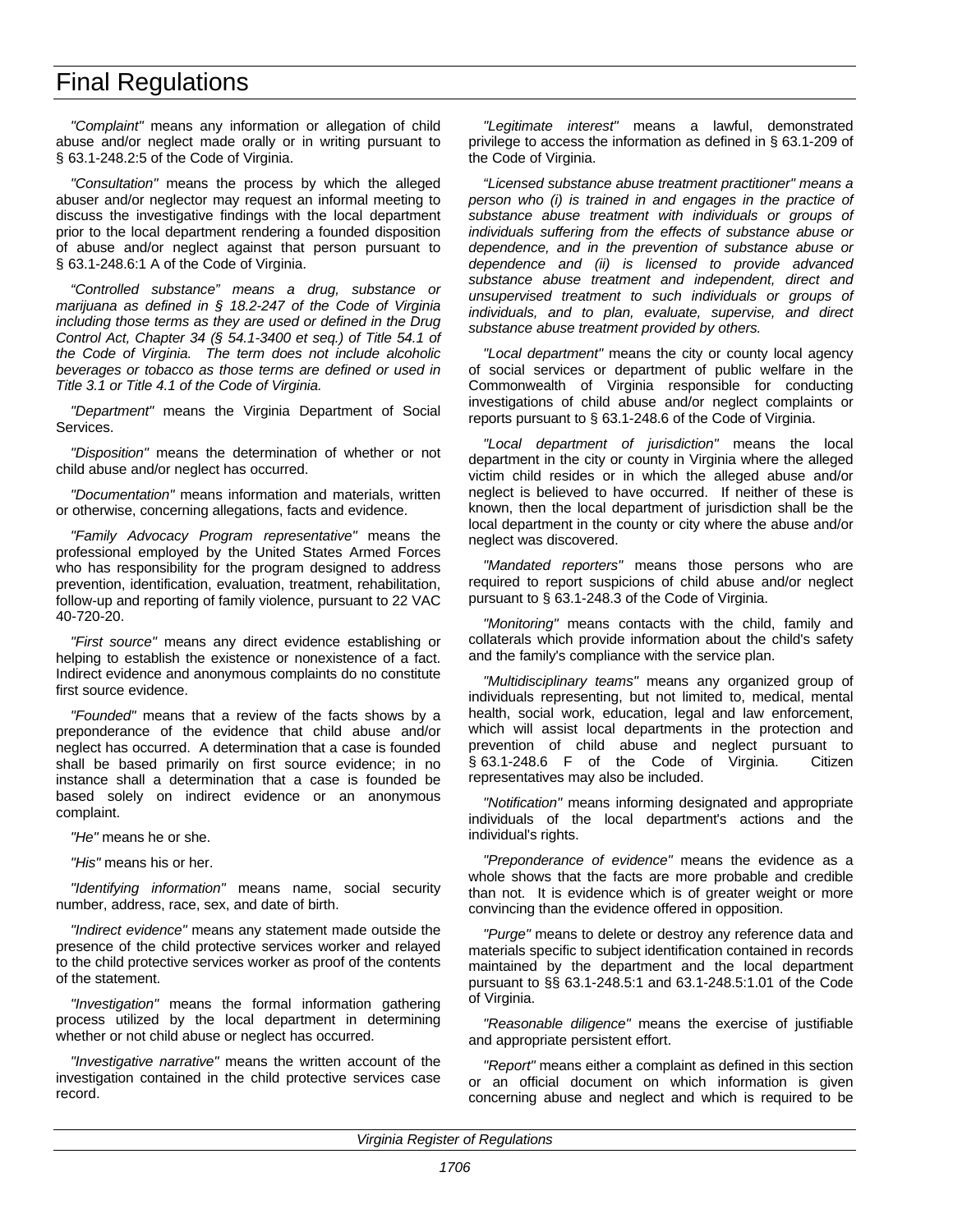made by persons designated herein and by local departments in those situations in which investigation of a complaint from the general public reveals suspected child abuse and/or neglect pursuant to subdivision 5 of the definition of abused or neglected child in § 63.1-248.2 of the Code of Virginia.

*"Safety plan"* means an immediate course of action designed to protect a child from abuse or neglect.

*"Service plan"* means a plan of action to address the service needs of a child and/or his family in order to protect a child and his siblings, to prevent future abuse and neglect, and to preserve the family life of the parents and children whenever possible.

*"Substance abuse counseling or treatment services" are services provided to individuals for the prevention, diagnosis, treatment, or palliation of chemical dependency, which may include attendant medical and psychiatric complications of chemical dependency.*

*"Terminal condition"* means a condition caused by injury, disease or illness from which to a reasonable degree of medical probability a patient cannot recover and (i) the patient's death is imminent or (ii) the patient is chronically and irreversibly comatose.

*"Unfounded"* means that a review of the facts does not show by a preponderance of the evidence that child abuse or neglect occurred.

*"Withholding of medically indicated treatment"* means the failure to respond to the infant's life-threatening condition by providing treatment (including appropriate nutrition, hydration, and medication) which in the treating physician's or physicians' reasonable medical judgment will most likely be effective in ameliorating or correcting all such conditions.

## **22 VAC 40-705-40. Complaints and reports of suspected child abuse and/or neglect.**

A. Persons who are mandated to report are those individuals defined in § 63.1-248.3 of the Code of Virginia.

1. Mandated reporters shall report immediately any suspected abuse or neglect that they learn of in their professional capacity.

*2. Pursuant to § 63.1-248.3 A1 of the Code of Virginia,* [ *certain specified* ] *facts indicating that a newborn infant* [ *was may have been* ] *exposed to controlled substances prior to birth* [ *is are* ] *sufficient to suspect that a child is abused or neglected.* [ *A diagnosis of fetal alcohol syndrome is also sufficient.* ] *Any report made pursuant to § 63.1-248.3 A1 of the Code of Virginia constitutes a valid report of abuse or neglect and requires a child protective services investigation, unless the mother sought treatment or counseling as required in this section and pursuant to § 63.1-248.6 E 2 of the Code of Virginia.*

*a. The attending physician may designate a hospital staff person to make the report to the local department on behalf of the attending physician. That hospital staff person may include a nurse or hospital social worker.*

*b. Pursuant to § 63.1-248.3 B of the Code of Virginia, whenever a physician makes a finding pursuant to § 63.1-248.3 A1 of the Code of Virginia, then the physician or his designee must make a report to child protective services immediately. Pursuant to § 63.1- 248.3 B of the Code of Virginia, a physician who fails to make a report pursuant to § 63.1-248.3 A1 of the Code of Virginia is subject to a fine.*

*c. When a report or complaint alleging abuse or neglect is made pursuant to § 63.1-248.3 A1 of the Code of Virginia, then the local department must immediately assess the infant's circumstances and any threat to the infant's health and safety. Pursuant to 22 VAC 40-705-110 A, the local department must conduct an initial assessment.*

*d. When a report or complaint alleging abuse or neglect is made pursuant to § 63.1-248.3 A1 of the Code of Virginia, then the local department must immediately determine whether to petition a juvenile and domestic relations district court for any necessary services or court orders needed to ensure the safety and health of the infant.*

*e. Within the first 14 days of receipt of a report made pursuant to § 63.1-248.3 A1 of the Code of Virginia, the local department shall invalidate the complaint if the following two conditions are met: (i) the mother of the infant sought substance abuse counseling or treatment during her pregnancy prior to the infant's birth and (ii) there is no evidence of child abuse and/or neglect by the mother after the infant's birth.* [ *If, during the investigation but after the first 14 days of the investigation, the local department gathers sufficient evidence to determine that the mother gained or sought substance abuse counseling or treatment prior to the infant's birth, then the local department shall complete the investigation, and, if there is no evidence of abuse or neglect, shall render an unfounded disposition. If, during the investigation, the local department determines the mother did not gain or seek substance abuse counseling or treatment prior to the infant's birth, and, after completing the investigation finds no evidence of abuse or neglect, then the local department shall render an unfounded disposition.* ]

*(1) The local department must notify the mother immediately upon receipt of a complaint made pursuant to § 63.1-248.3 A1 of the Code of Virginia. This notification must include a statement informing the mother that, if the mother fails to* [ *demonstrate present evidence* ] *within 14 days of receipt of the complaint that she sought substance abuse counseling* [ */treatment during the pregnancy* ] *,* [ *a the* ] *report will be* [ *transmitted to the automated data system accepted as valid* ] *and an investigation initiated.*

[ *(2) The burden is upon the mother of the infant to present evidence that she sought or gained substance abuse counseling or treatment prior to the child's birth.*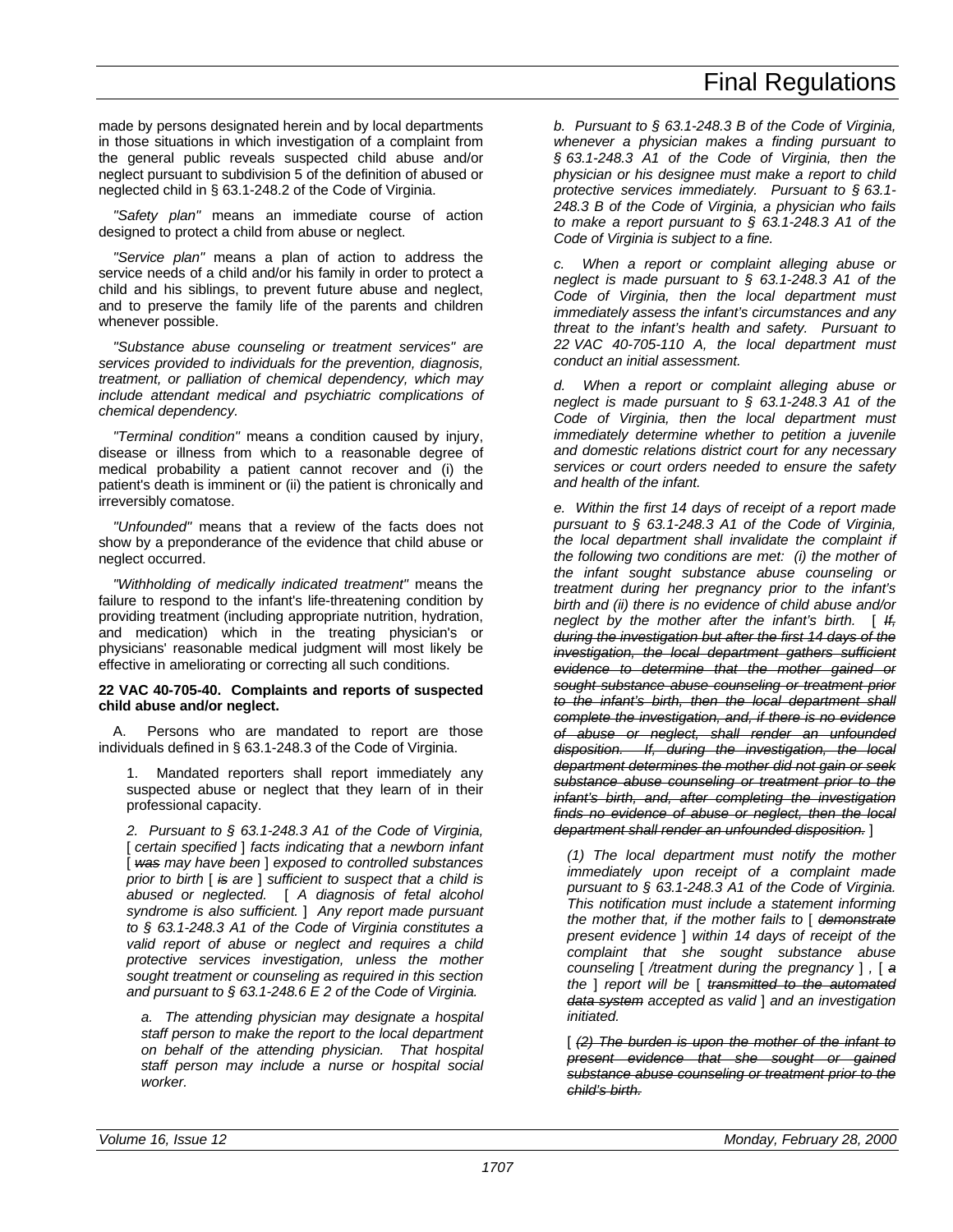*(3) The substance abuse counseling or treatment must have occurred during the mother's pregnancy.* ]

[ *(4) (2)* ] *If the mother sought counseling or treatment but did not receive such services, then the local department must determine whether the mother made* a [ *good faith substantive* ] *effort to receive substance abuse treatment before the child's birth. If the mother made a substantive effort to receive treatment or counseling prior to the child's birth, but did not receive such services due to no fault of her own, then the local department should invalidate the complaint or report.*

[ *(5) (3)* ] *If the mother sought or received substance abuse counseling or treatment, but there is evidence, other than exposure to a controlled substance, that the child may be abused or neglected, then the local department may* [ *continue initiate* ] *the investigation.*

*f. Substance abuse counseling or treatment includes, but is not limited to, education about the impact of alcohol, controlled substances and other drugs on the fetus and on the maternal relationship; education about relapse prevention to recognize personal and environmental cues which may trigger a return to the use of alcohol or other drugs.*

[ *g.* ] *The substance abuse counseling or treatment should attempt to serve the purposes of improving the pregnancy outcome, treating the substance abuse disorder, strengthening the maternal relationship with existing children and the infant, and achieving and maintaining a sober and drug-free lifestyle.*

[ *g. h.* ] *The substance abuse counseling or treatment services must be provided by a professional. Professional substance abuse treatment or counseling may be provided by a certified substance abuse counselor or a licensed substance abuse treatment practitioner.*

[ *h. i.* ] *Facts* [ *establishing indicating* ] *that the infant* [ *was may have been* ] *exposed to controlled substances prior to birth* [ *is are* ] *not sufficient, in and of* [ *itself themselves* ]*, to render a founded disposition of abuse or neglect. The local department must establish, by a preponderance of the evidence, that the infant was abused or neglected according to the statutory and regulatory definitions of abuse and neglect.*

[ *j. The local department may provide assistance to the mother in locating and receiving substance abuse counseling or treatment.* ]

2. *3.* Mandated reporters shall disclose all information which is the basis for the suspicion of child abuse or neglect and shall make available, upon request, to the local department any records and reports which document the basis for the complaint and/or report.

3. *4.* A mandated reporter's failure to report within 72 hours of the first suspicion of child abuse or neglect shall result in a fine.

B. Persons who may report child abuse and/or neglect include any individual who suspects that a child is being abused and/or neglected pursuant to § 63.1-248.4 of the Code of Virginia.

C. Complaints and reports of child abuse and/or neglect may be made anonymously. An anonymous complaint, standing alone, shall not meet the preponderance of evidence standard necessary to support a founded determination.

D. Any person making a complaint and/or report of child abuse and/or neglect shall be immune from any civil or criminal liability in connection therewith, unless the court decides that such person acted in bad faith or with malicious intent pursuant to § 63.1-248.5 of the Code of Virginia.

E. When the identity of the reporter is known to the department or local department, these agencies shall make every effort to protect the reporter's identity.

F. If a person suspects that he is the subject of a report or complaint of child abuse and/or neglect made in bad faith or with malicious intent, that person may petition the court for access to the record including the identity of the reporter or complainant pursuant to § 63.1-248.5:1 of the Code of Virginia.

G. Any person age 14 years or older who makes or causes to be made a knowingly false complaint or report of child abuse and/or neglect and is convicted shall be guilty of a Class 4 misdemeanor for a first offense pursuant to § 63.1-248.5:1.01 of the Code of Virginia.

1. A subsequent conviction results in a Class 2 misdemeanor.

2. Upon receipt of notification of such conviction, the department will retain a list of convicted reporters.

3. The subject of the records may have the records purged upon presentation of proof of such conviction.

H. To make a complaint or report of child abuse and/or neglect, a person may telephone the department's toll-free child abuse and neglect hotline or contact a local department of jurisdiction pursuant to § 63.1-248.4 of the Code of Virginia.

1. The local department of jurisdiction that first receives a complaint or report of child abuse and/or neglect shall assume responsibility to ensure that the complaint or report is investigated.

2. A local department may ask another local department which is a local department of jurisdiction to assist in conducting the investigation. If assistance is requested, the local department shall comply.

3. A local department may ask another local department through a cooperative agreement to assist in conducting the investigation.

4. If a local department employee is suspected of abusing and/or neglecting a child, the complaint or report of child abuse and/or neglect shall be made to the juvenile and domestic relations district court of the county or city where the alleged abuse and/or neglect was discovered. The judge may assign the report for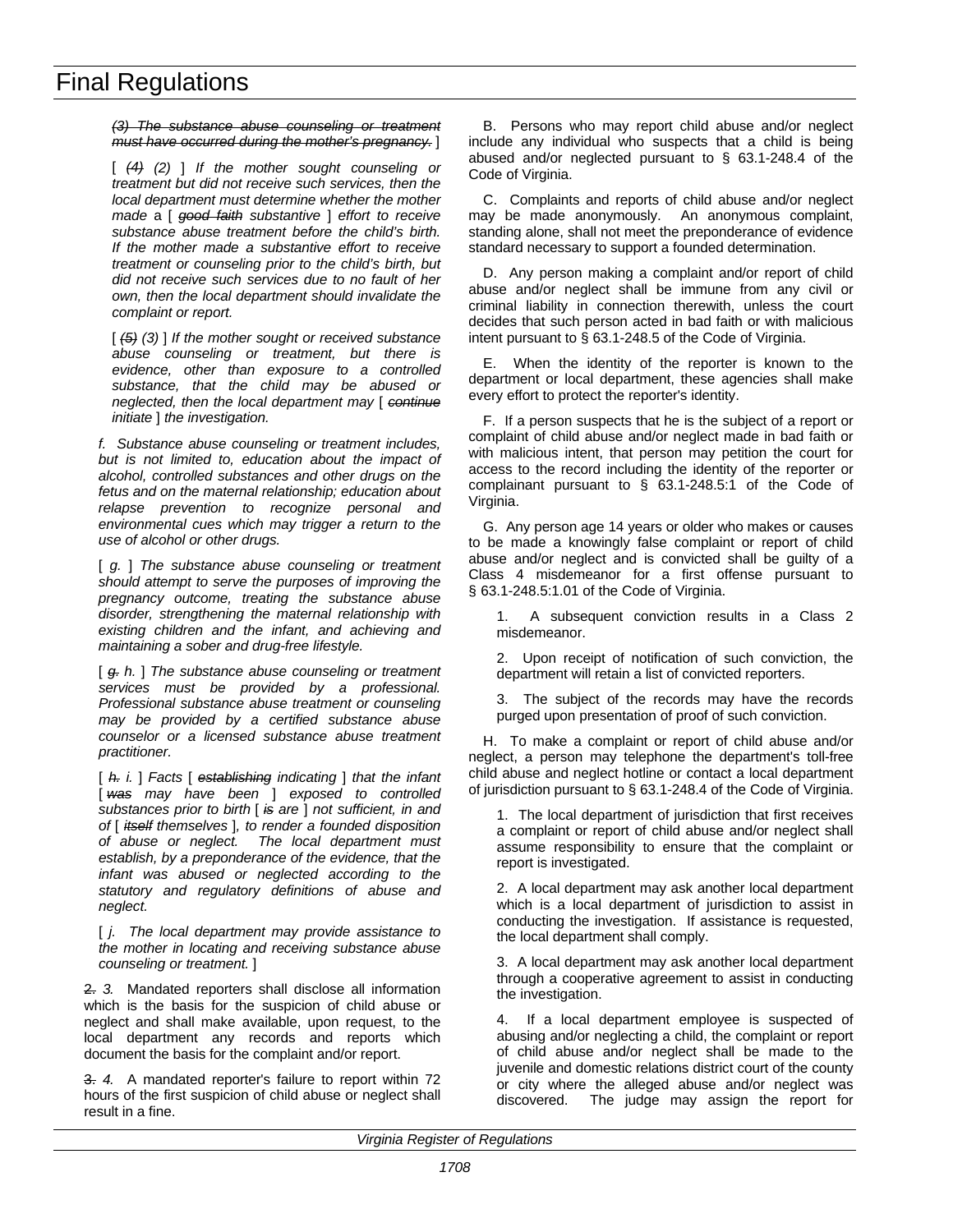investigation to the court services unit or to a local department that is not the employer of the subject of the report pursuant to §§ 63.1-248.3 and 63.1-248.4 of the Code of Virginia.

VA.R. Doc. No. R98-318; Filed February 8, 2000 3:19 p.m. w **––––––––––––––––––** w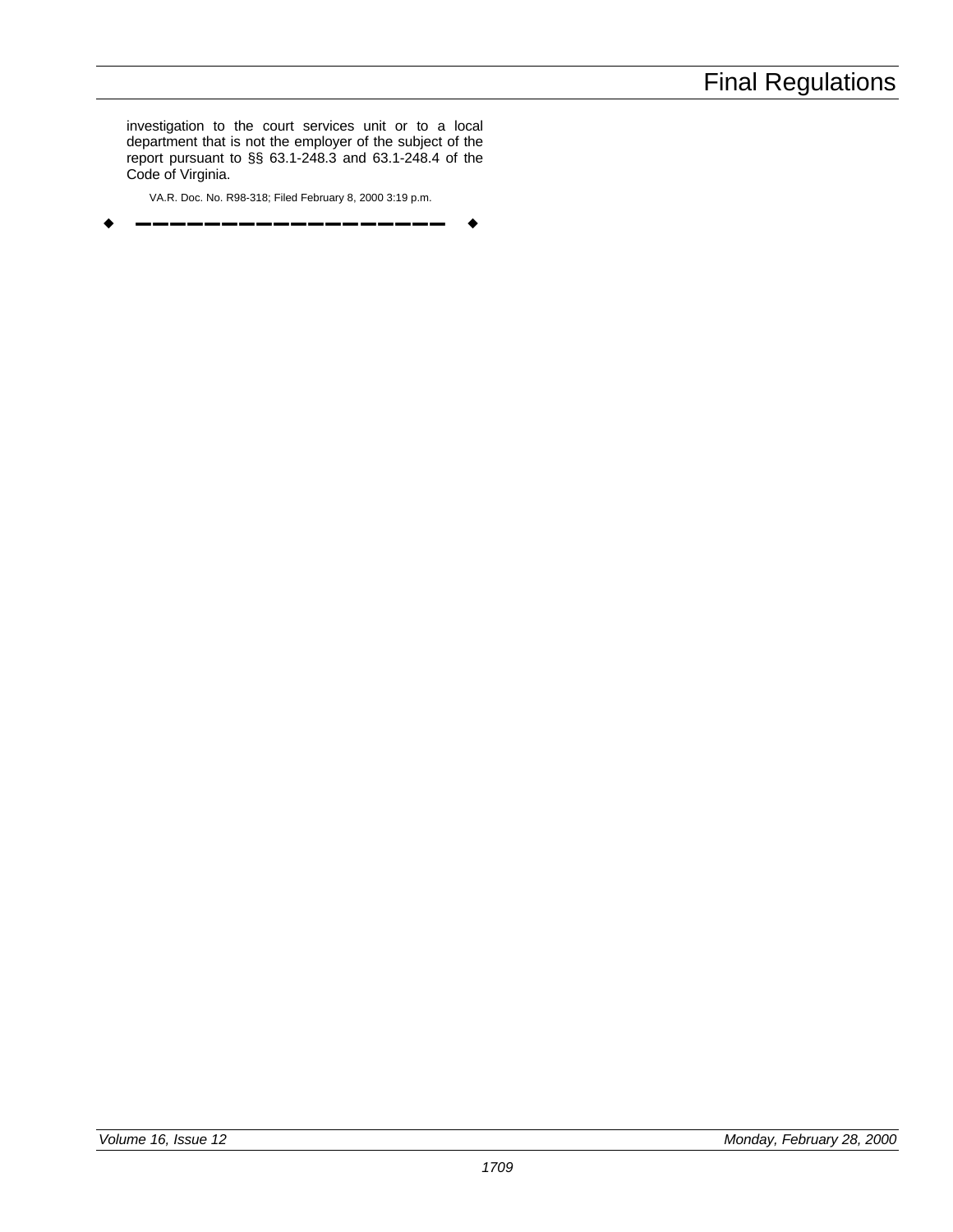# **EMERGENCY REGULATIONS**

## **TITLE 4. CONSERVATION AND NATURAL RESOURCES**

## **MARINE RESOURCES COMMISSION**

Title of Regulation: **4 VAC 20-561-10 et seq. Pertaining to the Newport News Shellfish Management Area.**

Statutory Authority: §§ 28.2-201 and 28.2-210 of the Code of Virginia.

Effective Dates: February 2, 2000, through February 22, 2000.

## Summary:

*This emergency regulation provides a temporary allowance to harvesters of clams within the Newport News Shellfish Management Area in that it allows an extra hour of harvesting.*

Agency Contact: Copies of the regulation may be obtained from Deborah Cawthon, Regulatory Coordinator, Marine Resources Commission, P.O. Box 756, Newport News, VA 23607, telephone (757) 247-2248.

*CHAPTER 561. PERTAINING TO THE NEWPORT NEWS SHELLFISH MANAGEMENT AREA.*

## *4 VAC 20-561-10. Purpose.*

*The purpose of this chapter is to allow fishermen to recoup losses in harvest days attributable to the unusually inclement weather of past months.*

## *4 VAC 20-561-20. Time of day restriction.*

*During the period of February 2, 2000, through February 22, 2000, the time of day restriction for the Newport News Shellfish Management Area, described in 4 VAC 20-560-50, shall be modified as follows: it shall be unlawful for any person to harvest clams by patent tong from the Newport News Shellfish Management Area before sunrise or after 2 p.m.*

## *4 VAC 20-561-30. Penalty.*

*As set forth in § 28.2-903 of the Code of Virginia, any person violating any provision of this emergency chapter shall be guilty of a Class 3 misdemeanor.*

/s/ William A. Pruitt Commissioner

VA.R. Doc. No. R00-107; Filed February 2, 2000, 4:57 p.m. w **––––––––––––––––––** w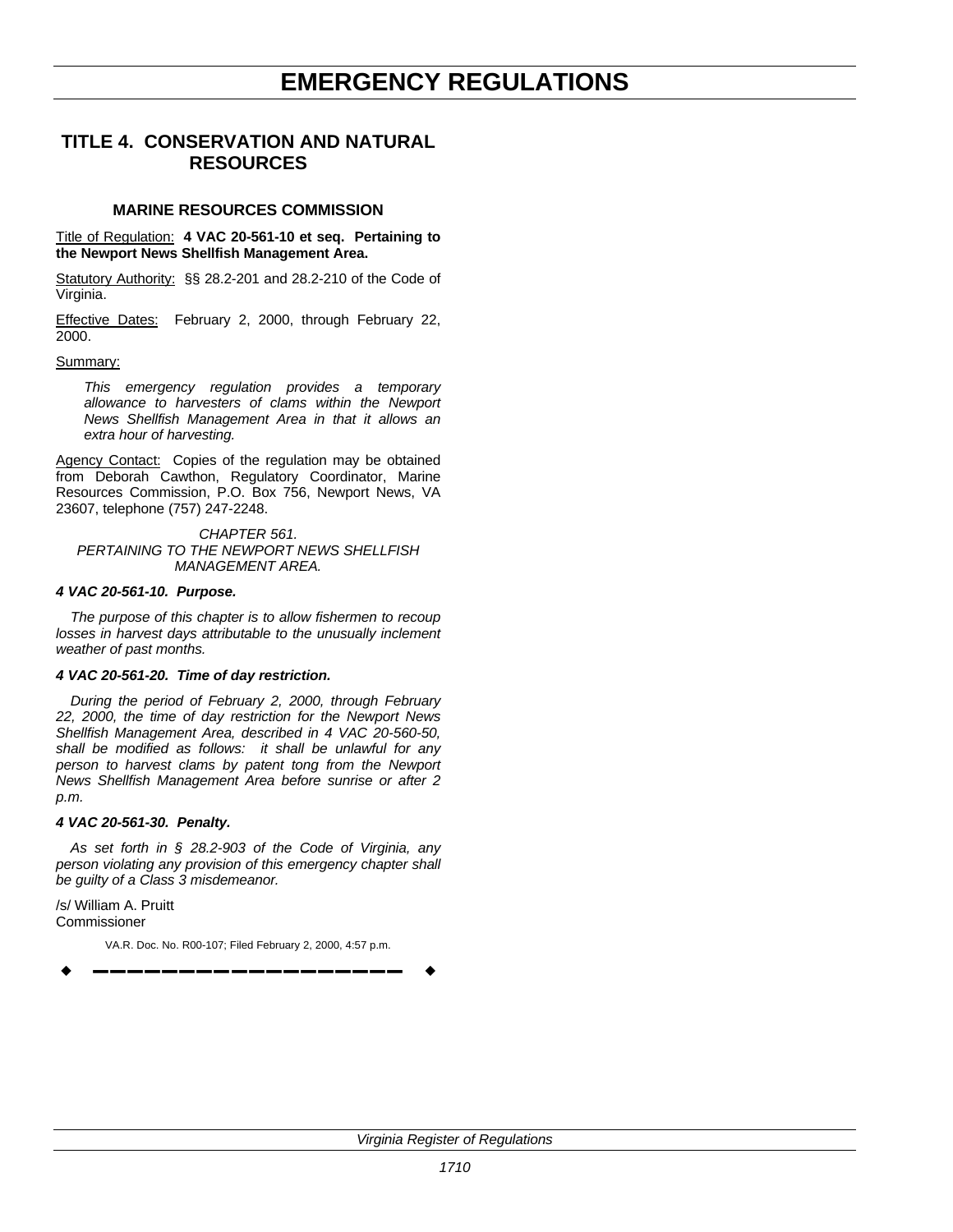## **TITLE 9. ENVIRONMENT**

## **STATE WATER CONTROL BOARD**

EDITOR'S NOTICE: The following form has been amended by the State Water Control Board. The form is available for public inspection at the State Water Control Board, Department of Environmental Quality, 629 East Main Street, Richmond, VA 23219. Copies of the form may be obtained from Cindy Berndt, Department of Environmental Quality, 629 East Main Street, Richmond, VA 23219, telephone (804) 698- 4378.

Title of Regulation: **9 VAC 25-210-10 et seq. Virginia Water Protection Permit Regulation.**

## FORMS

DEQ Water Division Permit Application Fee.

Local Government Ordinance Form (eff. 8/93).

Local, State, Federal Joint Permit Application NAOFM-1065 VMRC 30-300 (eff. 4/93 *rev. 1/00*).

Virginia Scoping-Coordination Federal and State Agencies - Joint General Permit, Form AES 03-1.1 (eff. 9/94).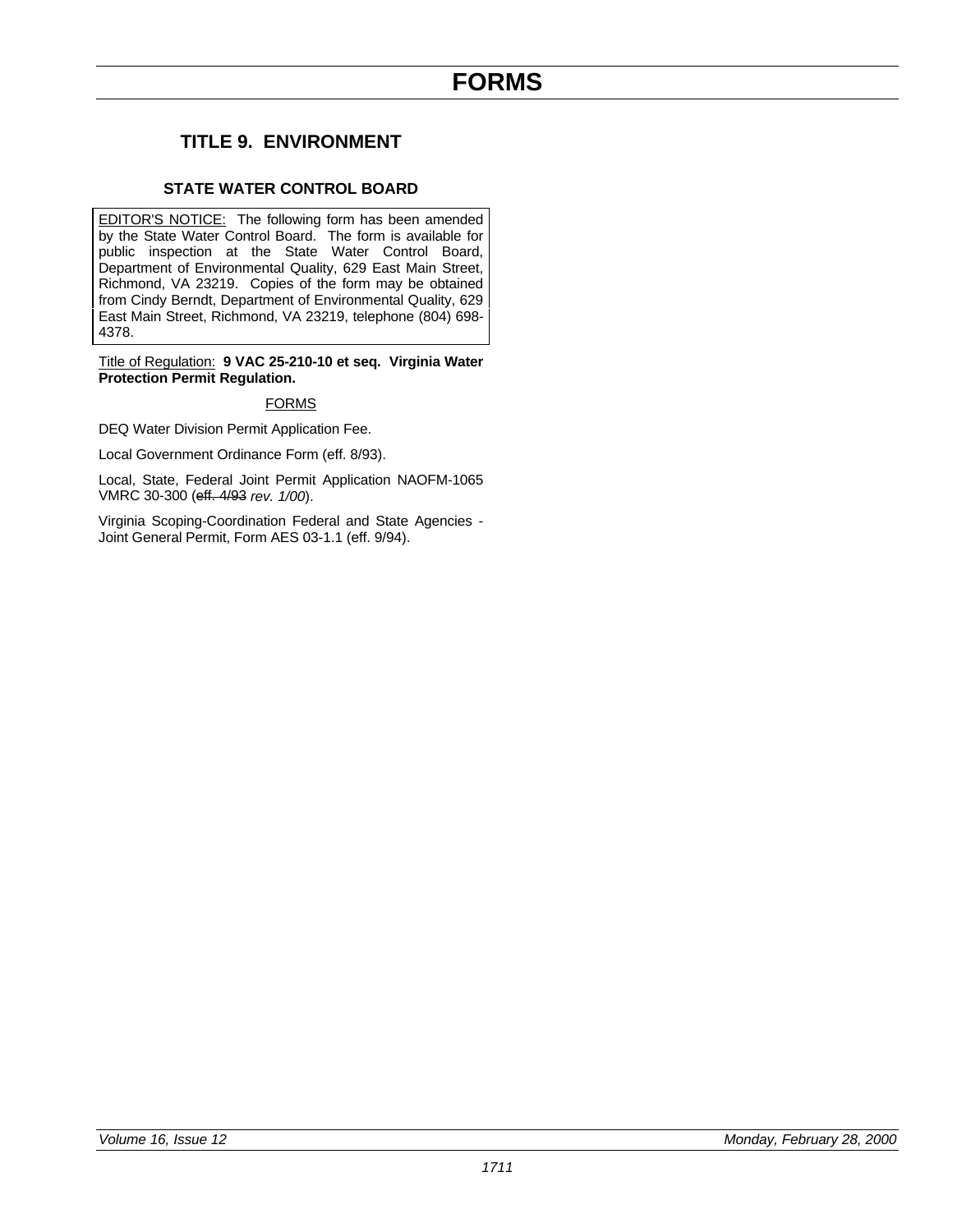| B. The applicant should provide any available information regarding threatened | or endangered species and special aquatic sites located on the proposed project<br>etc., of endangered species is prohibited. The taking, transportation, processing,<br>site. Pursuant to the Code of Virginia 29.1-564: ATaking, transportation, sale, | on any list of threatened or endangered species published by the U.S. Secretary<br>of the Interior pursuant to the provisions of the federal Endangered Species Act<br>sale or offer for sale within the Commonwealth of any fish or wildlife appearing | of 1973 (P.L. 93-205), or any modifications or amendments thereto, is prohibited<br>except as provided in 29.1-568.≅ | 7. Mitigation Plan (required for unavoidable wetland losses and stream modifications):<br>Important: The Virginia Water Protection Permit Regulation (9 VAC 25-210-90)<br>requires that the permittee take all reasonable steps to avoid all adverse<br>environmental impacts to State waters, including wetlands. | A. The mitigation plan will at a minimum include: | 1. Measures taken to avoid impacts to surface waters, including wetlands,<br>to the maximum extent practicable.                                                   | 2. Where impacts could not be avoided, measures taken to reduce<br>impacts to surface waters, including wetlands.                                                                                                              | 3. Where impacts could not be avoided or minimized, a mitigation plan<br>which completely describes the type of impact to be mitigated and the<br>means by which mitigation will be accomplished. | A mitigation plan which includes wetland creation and/or stream restoration<br>should provide the following information:                   | Source of hydrology, and Water budget for both a Atypical≅ and<br>Mitigation goals in terms of functions and values (acres of<br>Location map B topographic map, including latitude and<br>longitude at the center of each mitigation site;<br>wetlands, vegetation type, etc.);<br>Wetland creation:<br>a,                                                                                                          | a Adry= year for each mitigation site;     | Conceptual grading plan, showing existing and proposed grade;<br>Plant species list and planting scheme, including expected<br>zonation;<br>$1 - 1$               | Surrounding land use/plans, including probable future land use,<br>Abatement/control plan for invasive plants and animal species;<br>Schedule for mitigation construction/restoration;<br>Soil preparation and amendments;<br>if available;<br>$1 - 1$                                                                                                     | January 21, 2000<br>$\mathbf{I}$<br>$-2$<br>C: WINDOWS\TEMP\JPAADDEN.DOC |
|--------------------------------------------------------------------------------|----------------------------------------------------------------------------------------------------------------------------------------------------------------------------------------------------------------------------------------------------------|---------------------------------------------------------------------------------------------------------------------------------------------------------------------------------------------------------------------------------------------------------|----------------------------------------------------------------------------------------------------------------------|--------------------------------------------------------------------------------------------------------------------------------------------------------------------------------------------------------------------------------------------------------------------------------------------------------------------|---------------------------------------------------|-------------------------------------------------------------------------------------------------------------------------------------------------------------------|--------------------------------------------------------------------------------------------------------------------------------------------------------------------------------------------------------------------------------|---------------------------------------------------------------------------------------------------------------------------------------------------------------------------------------------------|--------------------------------------------------------------------------------------------------------------------------------------------|----------------------------------------------------------------------------------------------------------------------------------------------------------------------------------------------------------------------------------------------------------------------------------------------------------------------------------------------------------------------------------------------------------------------|--------------------------------------------|-------------------------------------------------------------------------------------------------------------------------------------------------------------------|------------------------------------------------------------------------------------------------------------------------------------------------------------------------------------------------------------------------------------------------------------------------------------------------------------------------------------------------------------|--------------------------------------------------------------------------|
| ADDENDUM                                                                       | DEPARTMENT OF ENVIRONMENTAL QUALITY ADDITIONAL INFORMATION FOR<br>VIRGINIA WATER PROTECTION PERMITS                                                                                                                                                      | the project and a U.S.G.S.<br>1. Provide the latitude and longitude at the center of<br>topographic map of the project location.                                                                                                                        | Topographic map name:<br>Ċ<br>$\begin{bmatrix} 1 \\ 1 \\ 1 \end{bmatrix}$<br>ا.<br>ا<br>ongitude<br>Latitude         | Provide the eight digit Hydrologic Unit Code (HUC) for the project site and proposed<br>mitigation site (if different). The HUC is defined by the Hydrologic Unit Map of the<br>United States (U.S.G.S 1980).<br>$\overline{\mathbf{v}}$                                                                           | Mitigation HUC<br>Project HUC                     | 3. Provide the Stream Classification pursuant to Virginia=s Water Quality Standards (9<br>VAC 25-260-50) for surface waters which will be impacted by the project | Class IV - Mountainous Zone Waters<br>I - Natural Trout Waters<br>- Estuarine Waters<br>Class II<br>Class V<br>Class V - Stockable Trout Waters<br>Class III - Nontidal Waters<br>Class I - Open Ocean<br>Class VII - Wetlands | Stream Drainage Area (check whichever applies)<br>4.                                                                                                                                              | >5 square miles<br>$\vec{\circ}$<br><5 square miles<br>5. Functional values assessments (wetlands only):<br>œ<br><1 square mile<br>.<br>نم | For all projects impacting one acre or more of wetlands, a functional values assessment<br>upon its ease of use, ability to provide quality information, and utility in the field. The<br>to determine functional value(s)<br>is required. We suggest that a functional assessment method be selected based<br>functional assessment and the methodology utilized<br>must be submitted with the application package. | 6. Wetland delineation (where applicable): | A. All projects impacting wetlands must provide a delineation map showing the<br>physical location and aerial extent of all wetlands on the site. All data sheets | with the delineation map. The currently accepted federal methodology will be<br>used in preparing wetland delineations. The wetland delineation verification from<br>and calculations utilized to determine an area=s wetland status will be submitted<br>the U.S. Army Corps of Engineers must be included with the application<br>package, if available. | January 21, 2000<br>$-14-$<br>C: WINDOWS\TEMP\JPAADDEN.DOC               |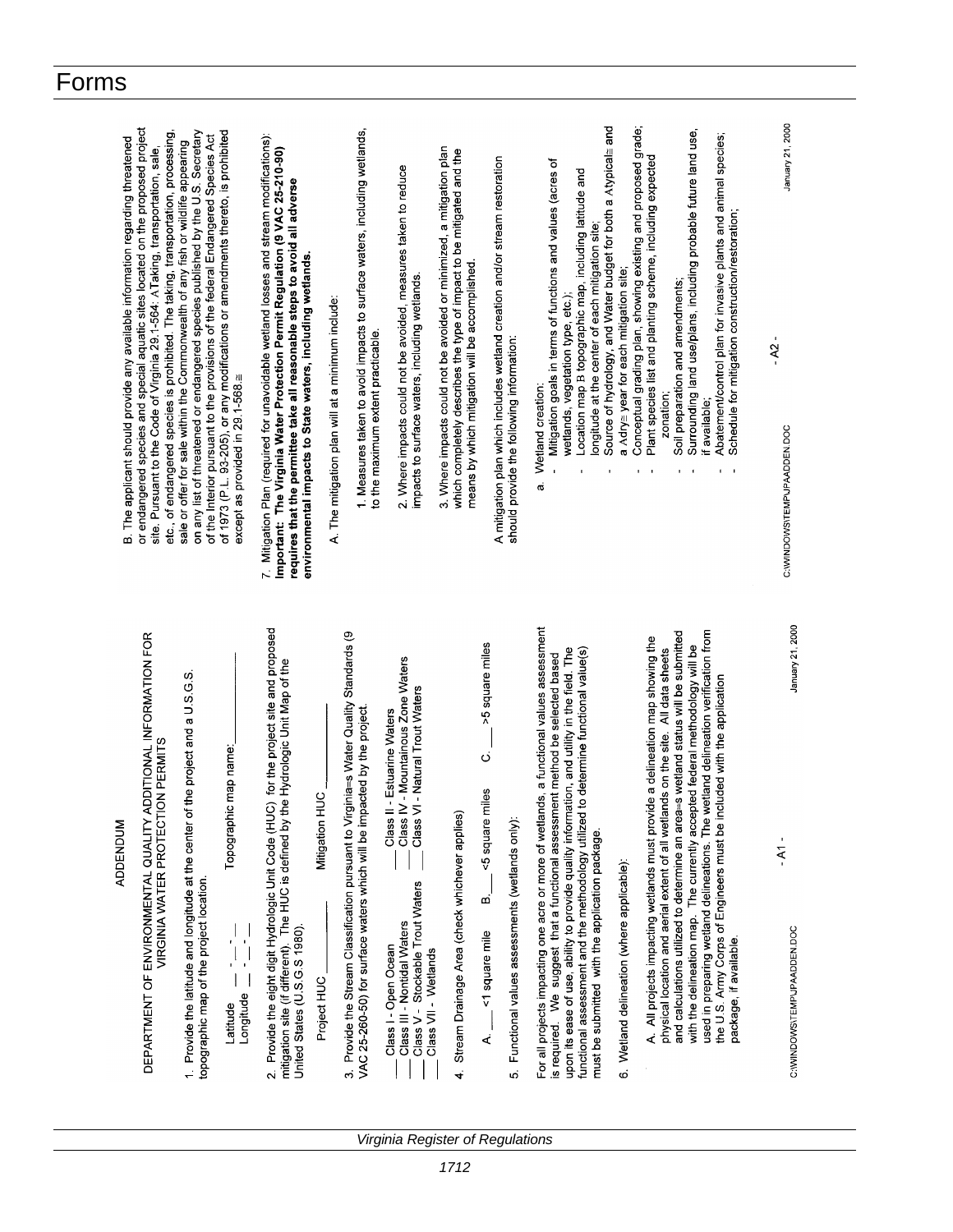| 9. Provide the median monthly stream flows in cubic feet per second (cfs) at the water<br>Median Flow (cfs)<br>ρÚ<br>monthly flows in item 9, and the average flows provided in Appendices N, O, and<br>calculations used and the period of record that was used to calculate the median<br>10. Describe below or on an attachment the stream flow gauges, the type of<br>Month<br>September<br>November<br>December<br>October<br>August<br>July<br>Median Flow (cfs)<br>intake or dam site.<br>Month<br>February<br>January<br>March<br>June<br>April<br>Nay |                                   | submitted.<br>appropriate. | 8. Appendix N - Stream Intakes and Outfall Structures, Appendix 0 - Stream Channel<br>Modifications and /or Appendix P - Impoundments/Dams, must be completed as<br>B. If no mitigation is planned, a brief statement to this effect and a detailed<br>explanation as to the reason no replacement mitigation is planned must be<br>Projects involving a water withdrawal or a FERC hydropower licensing or<br>relicensing are required to provide the information in items 8 through 16.<br>stream sections to be restored;<br>inhabit such structures.<br>and spacings); | Location map B topographic map or plan drawing which depicts<br>and identification of proposed construction habitat<br>structures(i.e., riffles, pools, k-dams, etc.), location and function<br>Identify proposed stream restoration activities for each section<br>in terms if existing or Arecruite of specific organism which will<br>Information regarding on-site stream restoration opportunity;<br>Plant species list and planting scheme (including plant sizes<br>(i.e., riparian plantings, bank stabilization, etc.); |  |
|----------------------------------------------------------------------------------------------------------------------------------------------------------------------------------------------------------------------------------------------------------------------------------------------------------------------------------------------------------------------------------------------------------------------------------------------------------------------------------------------------------------------------------------------------------------|-----------------------------------|----------------------------|----------------------------------------------------------------------------------------------------------------------------------------------------------------------------------------------------------------------------------------------------------------------------------------------------------------------------------------------------------------------------------------------------------------------------------------------------------------------------------------------------------------------------------------------------------------------------|----------------------------------------------------------------------------------------------------------------------------------------------------------------------------------------------------------------------------------------------------------------------------------------------------------------------------------------------------------------------------------------------------------------------------------------------------------------------------------------------------------------------------------|--|
|                                                                                                                                                                                                                                                                                                                                                                                                                                                                                                                                                                |                                   |                            |                                                                                                                                                                                                                                                                                                                                                                                                                                                                                                                                                                            |                                                                                                                                                                                                                                                                                                                                                                                                                                                                                                                                  |  |
|                                                                                                                                                                                                                                                                                                                                                                                                                                                                                                                                                                |                                   |                            |                                                                                                                                                                                                                                                                                                                                                                                                                                                                                                                                                                            |                                                                                                                                                                                                                                                                                                                                                                                                                                                                                                                                  |  |
|                                                                                                                                                                                                                                                                                                                                                                                                                                                                                                                                                                |                                   |                            |                                                                                                                                                                                                                                                                                                                                                                                                                                                                                                                                                                            |                                                                                                                                                                                                                                                                                                                                                                                                                                                                                                                                  |  |
|                                                                                                                                                                                                                                                                                                                                                                                                                                                                                                                                                                |                                   |                            |                                                                                                                                                                                                                                                                                                                                                                                                                                                                                                                                                                            |                                                                                                                                                                                                                                                                                                                                                                                                                                                                                                                                  |  |
|                                                                                                                                                                                                                                                                                                                                                                                                                                                                                                                                                                |                                   |                            |                                                                                                                                                                                                                                                                                                                                                                                                                                                                                                                                                                            |                                                                                                                                                                                                                                                                                                                                                                                                                                                                                                                                  |  |
|                                                                                                                                                                                                                                                                                                                                                                                                                                                                                                                                                                |                                   |                            |                                                                                                                                                                                                                                                                                                                                                                                                                                                                                                                                                                            |                                                                                                                                                                                                                                                                                                                                                                                                                                                                                                                                  |  |
|                                                                                                                                                                                                                                                                                                                                                                                                                                                                                                                                                                | $\overline{\phantom{a}}$<br>$-43$ |                            | $AA -$<br>C: WINDOWS\TEMP\JPAADDEN.DOC                                                                                                                                                                                                                                                                                                                                                                                                                                                                                                                                     | $\blacksquare$                                                                                                                                                                                                                                                                                                                                                                                                                                                                                                                   |  |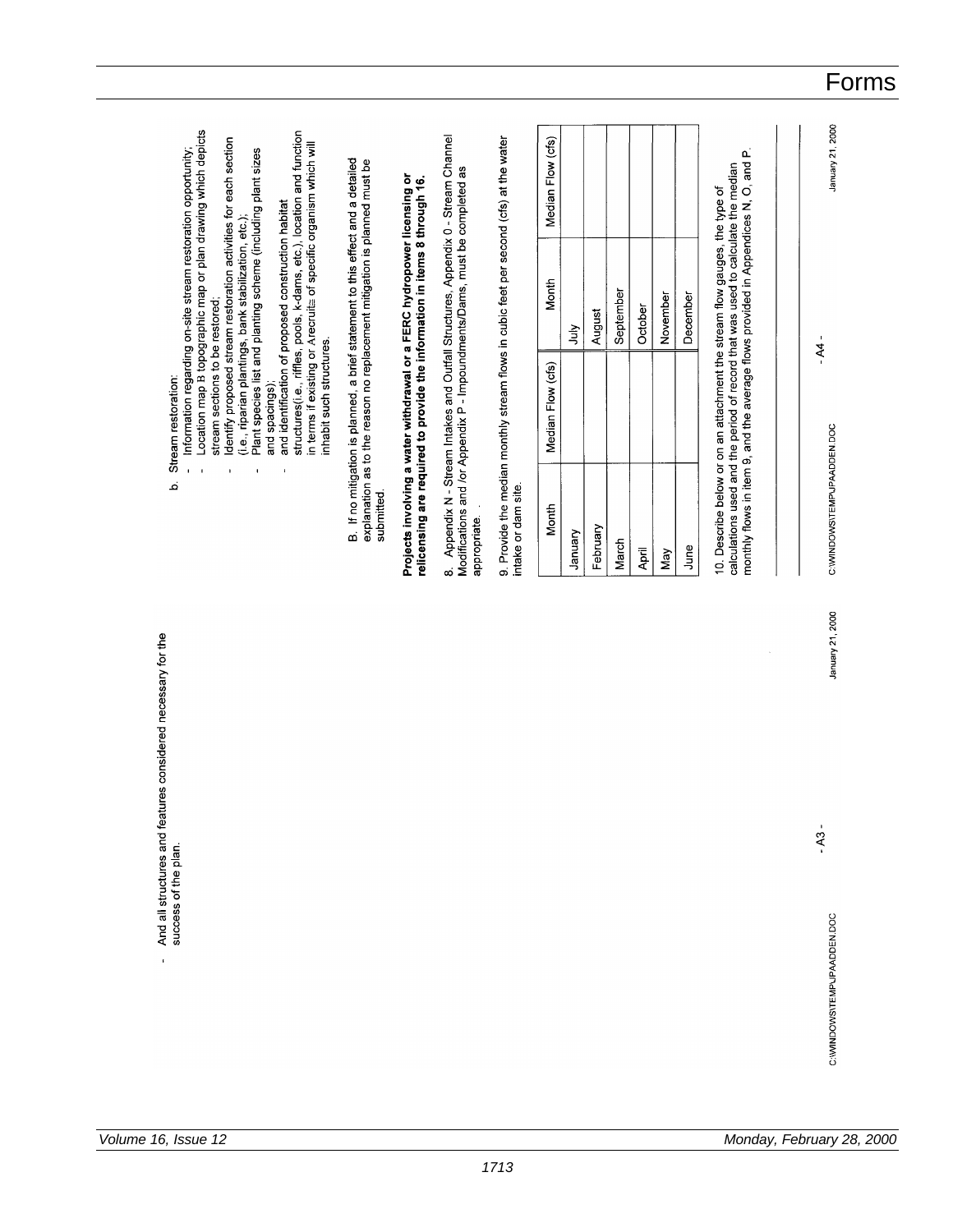| and maximum daily withdrawal at<br>11. Provide the maximum instantaneous withdrawal                                                                                                                                                                                                                                                            | beneficial instream uses include, but are not limited to, the protection of fish and wildlife<br>uses. Describe the stream flow necessary to protect existing beneficial uses and how<br>aesthetic values. Offstream beneficial uses include, but are not limited to, domestic<br>(including public water supply), agricultural, hydropower, commercial and industrial<br>habitat, maintenance of waste assimilation, recreation, navigation and cultural and |
|------------------------------------------------------------------------------------------------------------------------------------------------------------------------------------------------------------------------------------------------------------------------------------------------------------------------------------------------|---------------------------------------------------------------------------------------------------------------------------------------------------------------------------------------------------------------------------------------------------------------------------------------------------------------------------------------------------------------------------------------------------------------------------------------------------------------|
| the water intake or dam site. Specify the units of measurement, i.e., million gallons per<br>day, gallons per minute, cubic feet per second, etc.                                                                                                                                                                                              | location that will be impacted by the proposed withdrawal. Include information on the<br>16. Describe in an attachment the aquatic life known to be present at the proposed<br>the proposed withdrawal will impact existing beneficial uses.                                                                                                                                                                                                                  |
| Maximum instantaneous withdrawal<br>Maximum daily withdrawal                                                                                                                                                                                                                                                                                   | species known to be present and their habitat requirements.                                                                                                                                                                                                                                                                                                                                                                                                   |
| 12. Describe the manner in which the withdrawal of water varies over time, for<br>example, as a function of the time of year, or time of day, or time of week.                                                                                                                                                                                 |                                                                                                                                                                                                                                                                                                                                                                                                                                                               |
|                                                                                                                                                                                                                                                                                                                                                |                                                                                                                                                                                                                                                                                                                                                                                                                                                               |
| without recycle of said waters to their source or basin of origin. Attach a map showing<br>Describe below the amount of water that will be lost to consumptive use. For the<br>purpose of this application, consumptive use means the withdrawal of surface waters<br>the location of the withdrawal and location of the return of flow.<br>ć, |                                                                                                                                                                                                                                                                                                                                                                                                                                                               |
|                                                                                                                                                                                                                                                                                                                                                |                                                                                                                                                                                                                                                                                                                                                                                                                                                               |
| withdrawn was calculated and relevant assumptions made in that calculation. Also,<br>Describe below or in a separate attachment how the amount of water to be<br>describe the proposed use of the water withdrawal.<br>$\tilde{4}$                                                                                                             |                                                                                                                                                                                                                                                                                                                                                                                                                                                               |
|                                                                                                                                                                                                                                                                                                                                                |                                                                                                                                                                                                                                                                                                                                                                                                                                                               |
| Describe in an attachment the existing beneficial uses of the surface water body<br>near the proposed project site that would be affected by the withdrawal of water.<br>purposes of this application<br>Include both instream and offstream uses. For the<br>$\ddot{5}$                                                                       |                                                                                                                                                                                                                                                                                                                                                                                                                                                               |
| January 21, 2000<br>$-45-$<br>C: WWINDOWS\TEMP\JPAADDEN.DOC                                                                                                                                                                                                                                                                                    | January 21, 2000<br>$-98 -$<br>C:WWINDOWS\TEMP\JPAADDEN.DOC                                                                                                                                                                                                                                                                                                                                                                                                   |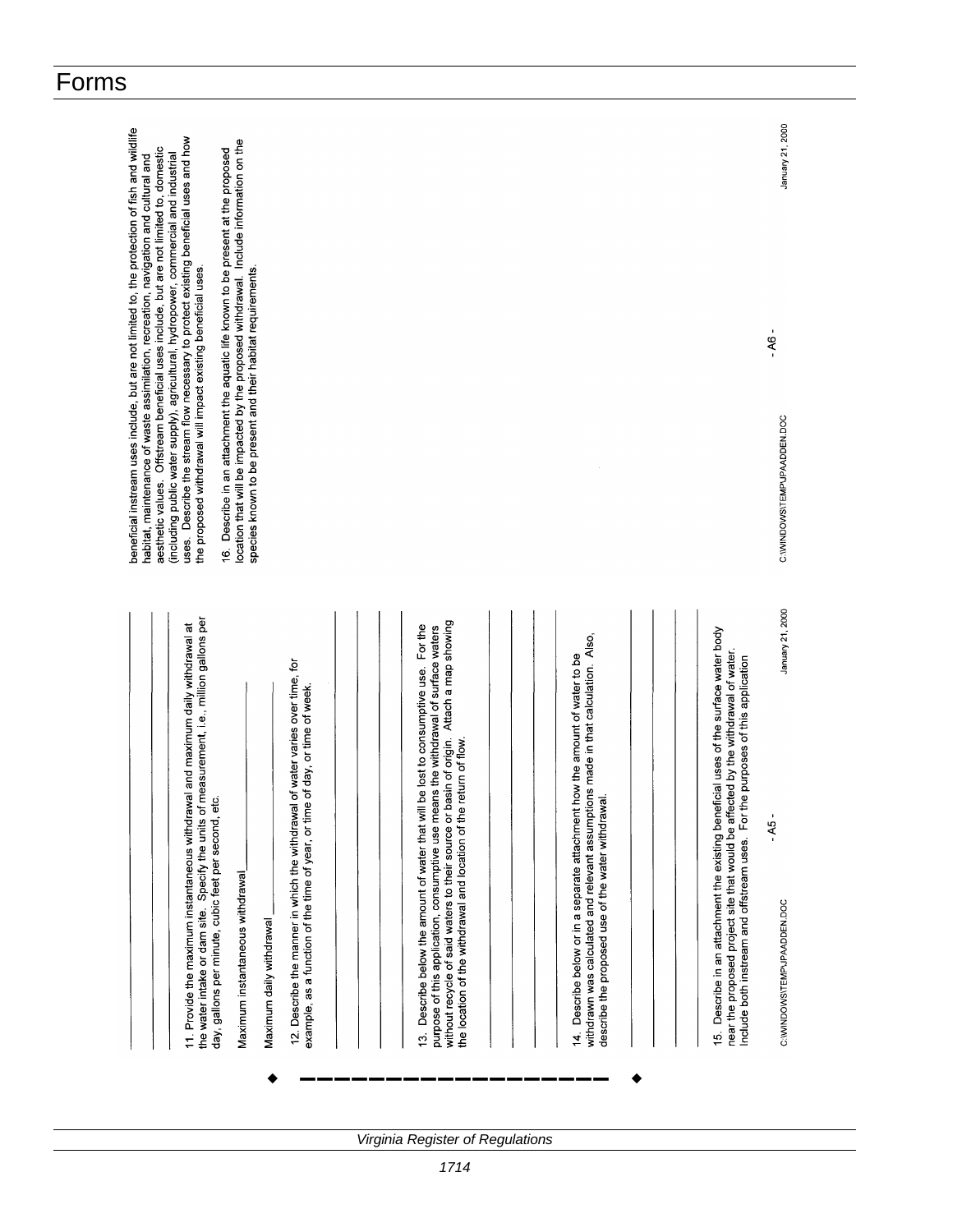## GOVERNOR **GOVERNOR'S COMMENTS ON PROPOSED REGULATIONS**

## **TITLE 9. ENVIRONMENT**

## **STATE AIR POLLUTION CONTROL BOARD**

Title of Regulation: **9 VAC 5-40-10 et seq. Existing Stationary Sources.**

Governor's Comment:

I have reviewed the proposed regulation on a preliminary basis. While I reserve the right to take action under the Administrative Process Act during the final adoption period, I have no objection to this regulation based on the information and public comment currently available.

/s/ James S. Gilmore, III Governor Date: January 20, 2000

VA.R. Doc. No. R99-35; Filed January 27, 2000, 11:37 a.m.

w **––––––––––––––––––** w

## **TITLE 12. HEALTH**

## **DEPARTMENT OF MEDICAL ASSISTANCE SERVICES**

Title of Regulation: **Program of All-Inclusive Care for the Elderly (PACE).**

**12 VAC 30-10-10 et seq. State Plan Under Title XIX of the Social Security Act Medical Assistance Program; General Provisions.**

Governor's Comment:

I have reviewed the proposed regulation on a preliminary basis. While I reserve the right to take action under the Administrative Process Act during the final adoption period, I have no objection to this regulation based on the information and public comment currently available.

/s/ James S. Gilmore, III Governor Date: February 3, 2000

VA.R. Doc. No. R99-167; Filed February 8, 2000, 8:24 a.m.

**\* \* \* \* \* \* \* \***

Title of Regulation: **12 VAC 30-70-10 et seq. Methods and Standards for Establishing Payment Rates--Inpatient Hospital Care (Diagnosis Related Groups).**

Governor's Comment:

I have reviewed the proposed regulation on a preliminary basis. While I reserve the right to take action under the Administrative Process Act during the final adoption period, I have no objection to this regulation based on the information and public comment currently available.

/s/ James S. Gilmore, III Governor Date: February 3, 2000

VA.R. Doc. No. R00-16; Filed February 8, 2000, 8:24 a.m.

w **––––––––––––––––––** w

## **TITLE 18. PROFESSIONAL AND OCCUPATIONAL LICENSING**

## **BOARD OF AUDIOLOGY AND SPEECH-LANGUAGE PATHOLOGY**

Title of Regulation: **18 VAC 30-20-10 et seq. Regulations of the Board of Audiology and Speech-Language Pathology.**

Governor's Comment:

I have reviewed the proposed regulation on a preliminary basis. While I reserve the right to take action under the Administrative Process Act during the final adoption period, I have no objection to this regulation based on the information and public comment currently available.

/s/ James S. Gilmore, III Governor Date: January 21, 2000

VA.R. Doc. No. R99-187; Filed January 27, 2000, 11:37 a.m.

## **BOARD OF MEDICINE**

Title of Regulation: **18 VAC 85-20-10 et seq. Regulations Governing the Practice of Medicine, Osteopathy, Podiatry, Chiropractic, and Physician Acupuncture.**

Governor's Comment:

I have reviewed the proposed regulation on a preliminary basis. While I reserve the right to take action under the Administrative Process Act during the final adoption period, I have no objection to this regulation based on the information and public comment currently available.

/s/ James S. Gilmore, III Governor Date: January 20, 2000

VA.R. Doc. No. R99-130; Filed January 27, 2000, 11:37 a.m.

**\* \* \* \* \* \* \* \***

Title of Regulation: **18 VAC 85-40-10 et seq. Regulations Governing the Practice of Respiratory Care Practitioners.**

Governor's Comment:

I have reviewed the proposed regulation on a preliminary basis. While I reserve the right to take action under the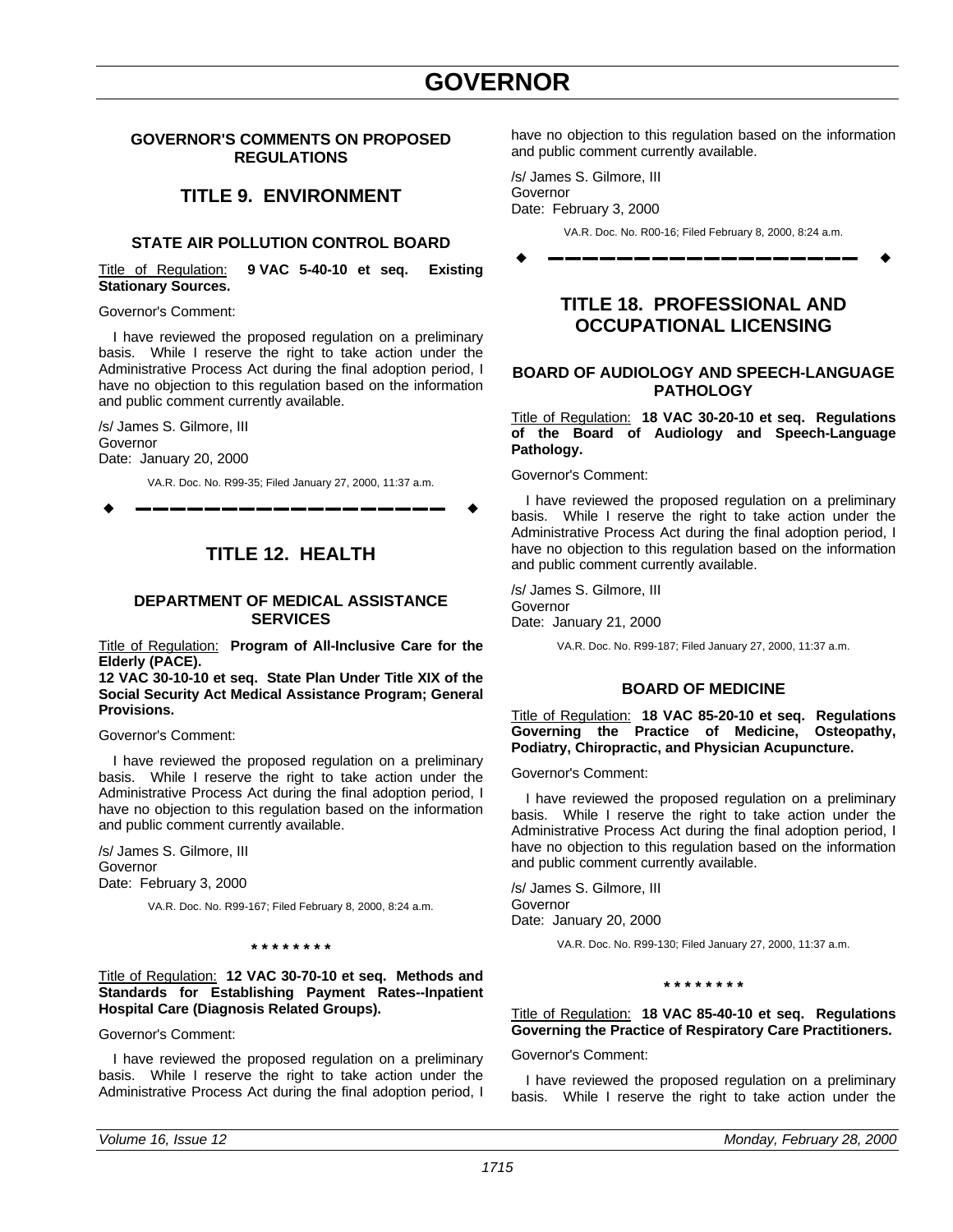## Governor

Administrative Process Act during the final adoption period, I have no objection to this regulation based on the information and public comment currently available.

/s/ James S. Gilmore, III Governor Date: January 20, 2000

VA.R. Doc. No. R99-132; Filed January 27, 2000, 11:37 a.m.

**\* \* \* \* \* \* \* \***

## Title of Regulation: **18 VAC 85-80-10 et seq. Regulations Governing the Practice of Occupational Therapists.**

Governor's Comment:

I have reviewed the proposed regulation on a preliminary basis. While I reserve the right to take action under the Administrative Process Act during the final adoption period, I have no objection to this regulation based on the information and public comment currently available.

/s/ James S. Gilmore, III Governor Date: January 20, 2000

VA.R. Doc. No. R99-134; Filed January 27, 2000, 11:37 a.m.

**\* \* \* \* \* \* \* \***

## Title of Regulation: **18 VAC 85-101-10 et seq. Regulations Governing the Licensure of Radiologic Technologists and Radiologic Technologists-Limited.**

Governor's Comment:

I have reviewed the proposed regulation on a preliminary basis. While I reserve the right to take action under the Administrative Process Act during the final adoption period, I have no objection to this regulation based on the information and public comment currently available.

/s/ James S. Gilmore, III Governor Date: January 20, 2000

VA.R. Doc. No. R99-135; Filed January 27, 2000, 11:37 a.m.

### **BOARD OF NURSING**

Title of Regulation: **18 VAC 90-20-10 et seq. Regulations Governing the Practice of Nursing.**

Governor's Comment:

I have reviewed the proposed regulation on a preliminary basis. While I reserve the right to take action under the Administrative Process Act during the final adoption period, I have no objection to this regulation based on the information and public comment currently available.

/s/ James S. Gilmore, III Governor Date: January 21, 2000

VA.R. Doc. No. R99-137; Filed January 27, 2000, 11:37 a.m.

## **BOARD OF LICENSED PROFESSIONAL COUNSELORS, MARRIAGE AND FAMILY THERAPISTS AND SUBSTANCE ABUSE TREATMENT PROFESSIONALS**

Title of Regulation: **18 VAC 115-30-10 et seq. Regulations Governing the Certification of Substance Abuse Counselors.**

Governor's Comment:

I have reviewed the proposed regulation on a preliminary basis. While I reserve the right to take action under the Administrative Process Act during the final adoption period, I have no objection to this regulation based on the information and public comment currently available.

/s/ James S. Gilmore, III Governor Date: January 20, 2000

VA.R. Doc. No. R99-141; Filed January 27, 2000, 11:37 a.m.

**\* \* \* \* \* \* \* \***

Title of Regulation: **18 VAC 115-50-10 et seq. Regulations Governing the Practice of Marriage and Family Therapists.**

Governor's Comment:

I have reviewed the proposed regulation on a preliminary basis. While I reserve the right to take action under the Administrative Process Act during the final adoption period, I have no objection to this regulation based on the information and public comment currently available.

/s/ James S. Gilmore, III Governor Date: January 20, 2000

VA.R. Doc. No. R99-143; Filed January 27, 2000, 11:37 a.m.

## **BOARD OF PSYCHOLOGY**

## Title of Regulation: **18 VAC 125-20-10 et seq. Regulations Governing the Practice of Psychology.**

## Governor's Comment:

I have reviewed the proposed regulation on a preliminary basis. While I reserve the right to take action under the Administrative Process Act during the final adoption period, I have no objection to this regulation based on the information and public comment currently available.

/s/ James S. Gilmore, III Governor Date: January 21, 2000

VA.R. Doc. No. R99-144; Filed January 27, 2000, 11:37 a.m.

w **––––––––––––––––––** w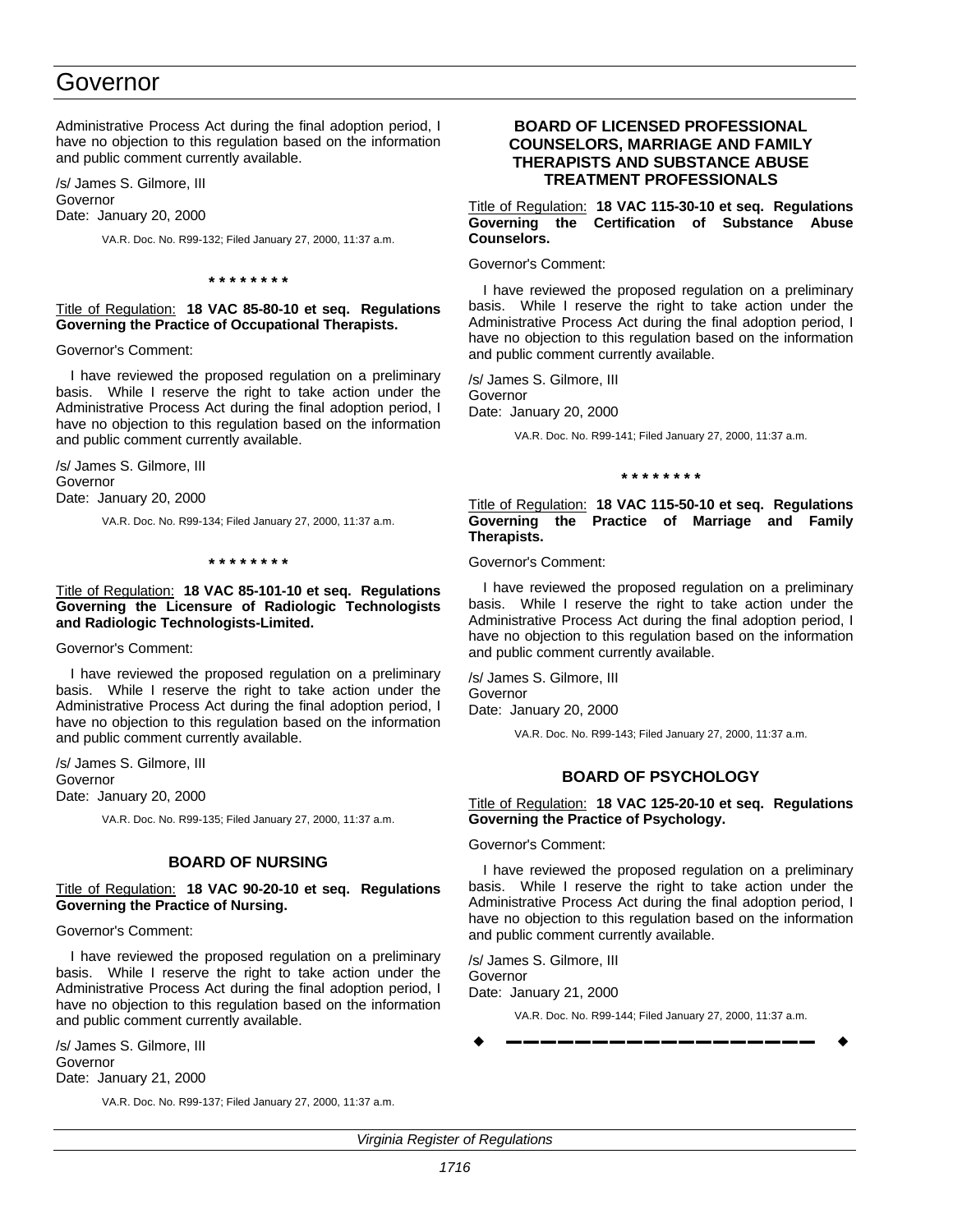# Governor

## **TITLE 22. SOCIAL SERVICES**

## **DEPARTMENT OF SOCIAL SERVICES**

#### Title of Regulation: **22 VAC 40-30-10 et seq. Food Stamp Program - Resource Exclusion (REPEALING).**

Governor's Comment:

I have reviewed the proposed regulation on a preliminary basis. While I reserve the right to take action under the Administrative Process Act during the final adoption period, I have no objection to this regulation based on the information and public comment currently available.

/s/ James S. Gilmore, III Governor Date: January 21, 2000

VA.R. Doc. No. R99-86; Filed January 27, 2000, 11:37 a.m.

**\* \* \* \* \* \* \* \***

#### Title of Regulation: **22 VAC 40-325-10 et seq. Fraud Reduction/Elimination Effort.**

Governor's Comment:

I have reviewed the proposed regulation on a preliminary basis. While I reserve the right to take action under the Administrative Process Act during the final adoption period, I have no objection to this regulation based on the information and public comment currently available.

/s/ James S. Gilmore, III Governor Date: January 21, 2000

VA.R. Doc. No. R99-12; Filed January 27, 2000, 11:37 a.m.

w **––––––––––––––––––** w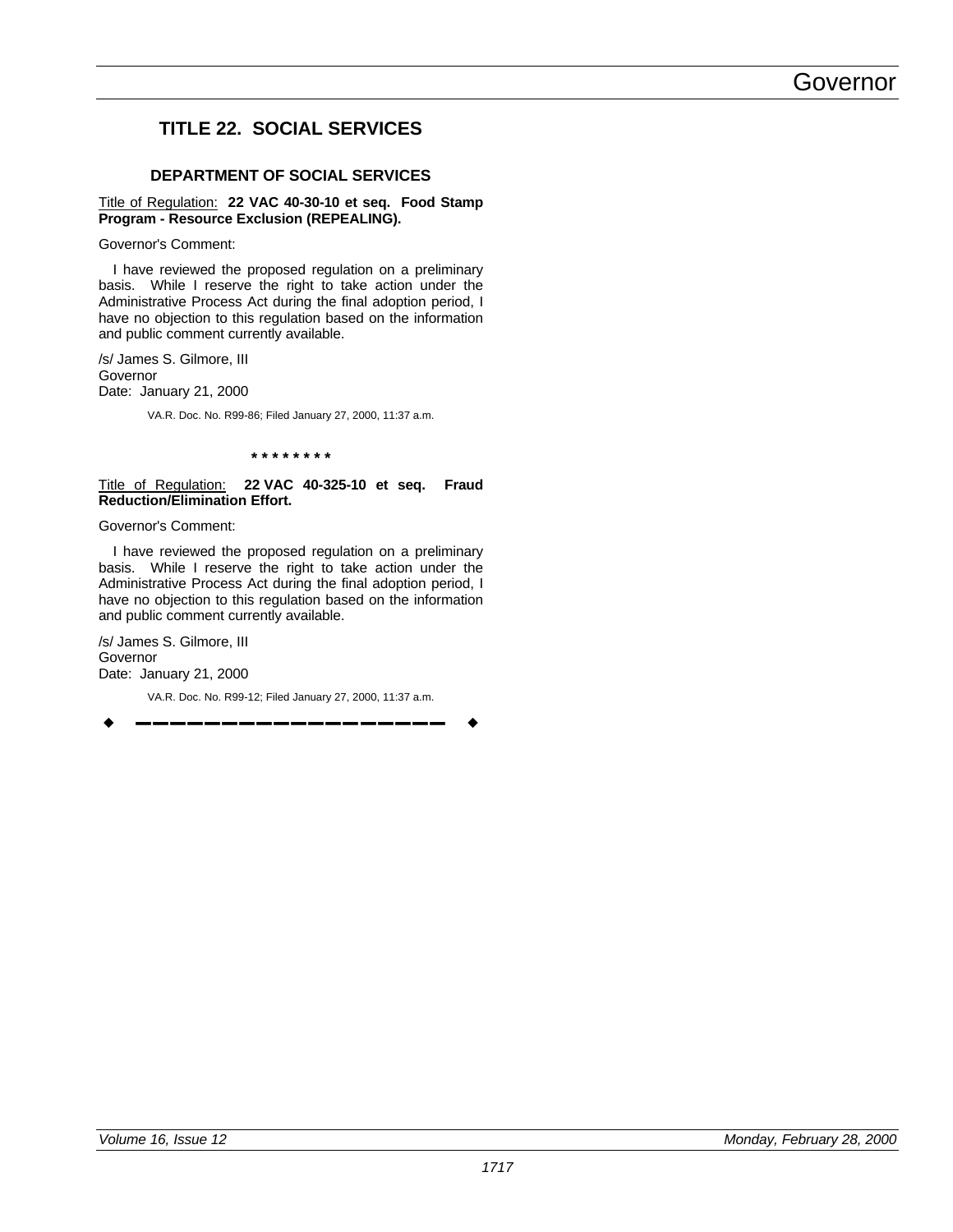# **GENERAL NOTICES/ERRATA**

## **STATE AIR POLLUTION CONTROL BOARD**

### **Rescheduled Public Hearing and Comment Period for Proposed Nonmetallic Mineral Processing General Permit (9 VAC 5 Chapter 510)**

Notice is hereby given in accordance with §§ 9-6.14:4.1 C 11 and 9-6.14:7.1 of the Code of Virginia that the State Air Pollution Control Board intends to adopt a regulation entitled: **Nonmetallic Mineral Processing General Permit.** On December 20, 1999, the board published for public comment a proposal to adopt a new general permit, 9 VAC 5-510-10 et seq. Nonmetallic Mineral Processing General Permit. The notice of public comment for this proposal appeared on page 766 of the December 20, 1999, Virginia Register (Volume 16 Issue 7). Because it was necessary to cancel the January 25, 2000, public hearing associated with this proposal due to inclement weather, the board is rescheduling the public hearing and comment period. A public hearing will be held to accept public testimony on the proposed general permit on March 29, 2000, at 10 a.m., 600 East Main Street, Main Street Centre, Lower Level, Conference Room, Richmond, Virginia. All comments made in response to the original notice of public comment issued on December 20, 1999, are still considered valid and will be considered in making the decision on the final regulations; therefore, it is not necessary to resubmit those comments.

Summary: The general permit establishes terms and conditions that form the legally enforceable basis for the implementation of all regulatory and statutory requirements applicable to new and existing emissions units in the nonmetallic mineral mining facilities. Application for coverage under the general permit is voluntary; however, for any nonmetallic mineral processing facility to be covered by the general permit, all equipment and emissions units at a stationary source that make up the nonmetallic mineral processing facility shall be covered by the general permit. The general permit requires the owners of existing and new emissions units in the nonmetallic mineral processing industry to construct, modify, relocate and operate within the terms and conditions of the general permit. The terms and conditions of the general permit cover emission standards, emission testing, emission monitoring, recordkeeping, reporting, compliance and enforcement.

Localities Affected: There is no locality which will bear any identified disproportionate material air quality impact due to the proposed general permit which would not be experienced by other localities.

Request for Comments: The purpose of this notice is to provide the public with the opportunity to comment on the proposed general permit. All comments must be received by the department by 4:30 p.m., April 14, 2000, to be considered. It is preferred that all comments be provided in writing to the department along with any supporting documents or exhibits; however, oral comments will be accepted at the hearing. Comments may be submitted by mail, facsimile transmission, or by personal appearance at the hearing mentioned below; however, all written comments not provided at the hearing

must be submitted to the Director, Office of Air Regulatory Development, Department of Environmental Quality, P.O. Box 10009, Richmond, VA 23240. Facsimile copies will be accepted only if followed by receipt of the original within one week. All testimony, exhibits and documents received are a matter of public record.

Accessibility to Persons with Disabilities: The hearing is being held at a public facility believed to be accessible to persons with disabilities. Any person with questions on the accessibility of the facility should contact Alma Jenkins at the Office of Air Regulatory Development, Department of Environmental Quality, P.O. Box 10009, Richmond, VA 23240, or by telephone at (804) 698-4070 or TTY (804) 698- 4021. Persons needing interpreter services for the deaf must notify Ms. Jenkins no later than March 31, 2000.

**Contact:** Robert Mann, Director, Office of Air Regulatory Development, Department of Environmental Quality, P.O. Box 10009, Richmond, VA 23240, telephone (804) 698-4419 or FAX (804) 698-4510.

## **STATE CORPORATION COMMISSION**

EDITOR'S NOTE: Appendices A and B referenced in the following order are not being published. However, these appendices are available for public inspection at the State Corporation Commission, Document Control Center, Tyler Building, 1st Floor, 1300 East Main Street, Richmond, Virginia, from 8:15 a.m. to 5 p.m., Monday through Friday.

AT RICHMOND, FEBRUARY 2, 2000

COMMONWEALTH OF VIRGINIA, ex rel.

STATE CORPORATION COMMISSION

CASE NO. PUC000003

Ex Parte, In re: Investigation of the appropriate level of intrastate access service prices

#### ORDER ESTABLISHING INVESTIGATION

By Order dated November 29, 1999, the Commission approved the merger of Bell Atlantic Corporation and GTE Corporation, $<sup>1</sup>$  in Case No. PUC990100. In that Order, the</sup> Commission stated:

[T]he Commission has concluded that the issue of the appropriate level of BA-VA's and GTE South's access charges should, and will, be considered in two pending dockets, Case Nos. PUC960021 and PUC990043. We will issue procedural orders in these cases, or in another docket we may establish, within the next few weeks. We expect also to receive evidence in these proceedings regarding the proposal to establish LATA-wide call termination rates.

l

 $1$  The parent companies of, respectively, Bell Atlantic-Virginia, Inc. ("BA-VA") and GTE South Incorporated ("GTE South").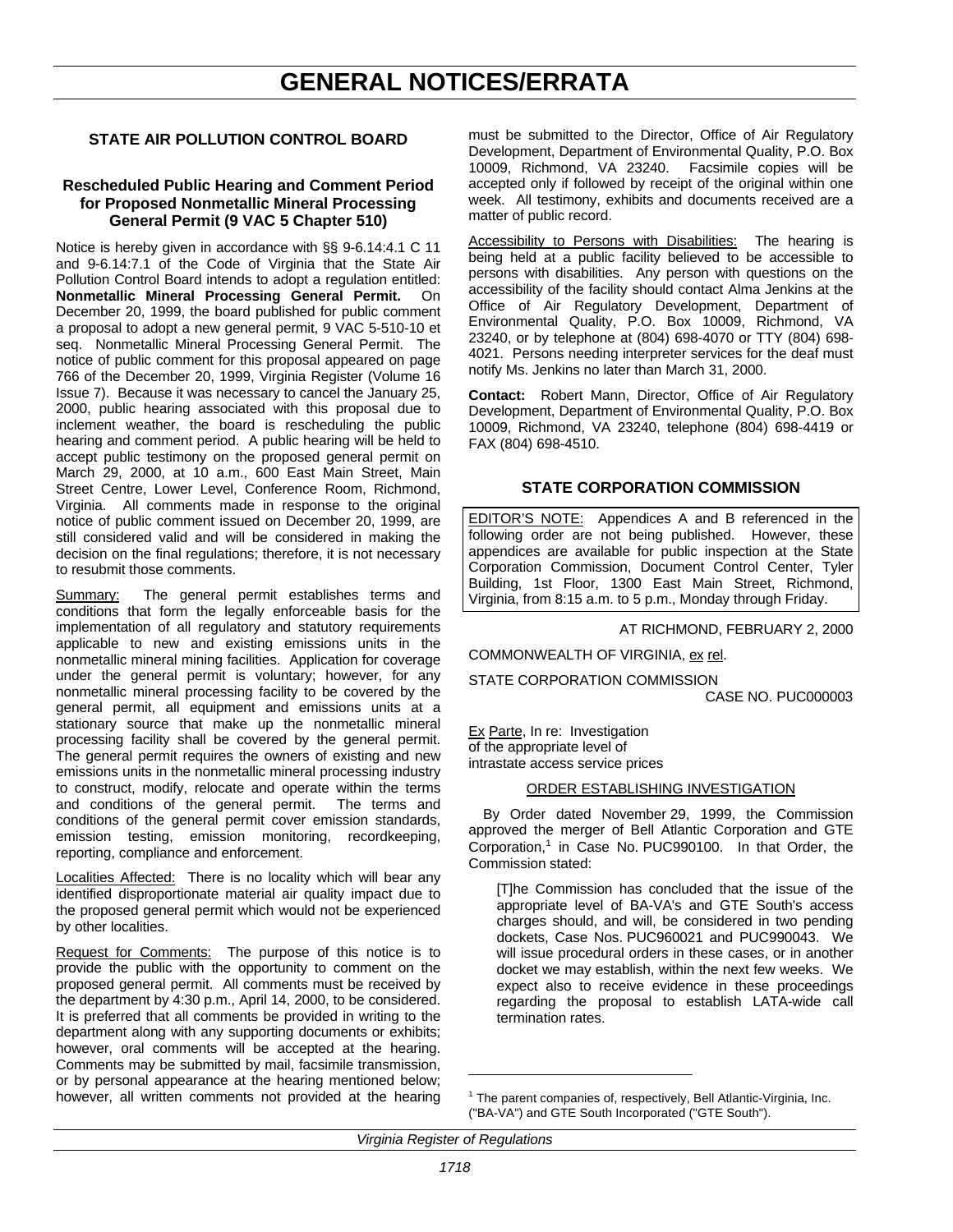The Commission has concluded that it should establish a new docket in which to consider access charge issues raised in Case Nos.  $PUC960021^2$  and  $PUC990043.^3$  The Commission has further concluded that it should at this time also establish the appropriate level of intrastate access charges for GTE South and for the Sprint companies, United Telephone-Southeast, Inc. ("United") and Central Telephone Company of Virginia ("Centel").<sup>4</sup>

In Case No. PUC960021, BA-VA filed amended tariffs to revise its switched access rates for transport and local switching and directory assistance transport services. The revised rates contained in the amended tariffs were put into effect, subject to refund, on August 22, 1996, and that case has remained pending. In Case No. PUC990043, AT&T Communications of Virginia, Inc. ("ATT-VA") filed a formal complaint against BA-VA, asserting that the access rates that BA-VA charges are too high and should be reduced. BA-VA has filed a Motion to Dismiss the complaint, and ATT-VA has responded.

By this Order we will initiate a procedural schedule and set a public hearing to address the issue of the appropriate prices for access services provided by BA-VA, GTE South, United, and Centel.

In its complaint, ATT-VA notes that the Commission, more than 10 years ago, found BA-VA's access rates to be "significantly above cost," in Case No. PUC870012.<sup>5</sup> In that case, the Commission also emphasized that it did not intend to suggest "that prices should equal incremental costs. Though incremental costs are the absolute floor for access service prices, other factors, including contribution to common costs, value of service, and competitive forces in the access service market must be analyzed when making a pricing decision."<sup>6</sup>

In Case No.  $PUC930036$ ,<sup>7</sup> the Commission established alternative plans of regulation, which BA-VA, GTE South,

<sup>3</sup> Commonwealth of Virginia, ex rel., AT&T Communications of Virginia, Inc., v. Bell Atlantic-Virginia, Inc.

<sup>4</sup> Collectively, we will refer to BA-VA, GTE South, United and Centel as the "LECs," the usual acronym for "local exchange companies." The Commission may consider the appropriate level of intrastate access charges for other Virginia local exchange companies in separate proceedings.

<sup>5</sup> Commonwealth of Virginia, ex rel. State Corporation Commission Ex Parte, In Re: Investigation of the appropriate methodology to determine intrastate access service costs, 1988 S.C.C. Ann. Rep. 232, 233 (1988).

<sup>6</sup> ld.

-

United and Centel have adopted. Each such plan provides that pricing for access services will be considered in accordance with the procedures adopted in Case No. PUC870012, referenced earlier, and as implemented in Case No. PUC880042.<sup>8</sup>

The Commission ordered in Case No. PUC870012, among other things:

(1) That long-run incremental costing methodology shall be used by all LECs in the future to determine intrastate, interLATA access service costs for the purpose of ascertaining the minimum level of cost recovery necessary for such services;

(2) That local loop and central office termination costs shall be included in the incremental costs of both switched and special access;

(3) That WATS and WATS-like services shall be considered switched access services; [and]

(4) That a special access incremental cost study shall be prepared by each of the [ ] large LECs in Virginia and filed with the Commission within four months from the date of [the] order[.]

In that case, the Commission Staff had conducted a study of switched access incremental costs. Based on this study, we found that since there was "no immediate prospect that switched access rates will fall below incremental costs, switched access cost studies need not be conducted by the LECs at this time." The Commission did order the LECs to file cost studies for special access, as indicated above.

The Order in Case No. PUC870012 was issued more than a decade ago, and the case has been closed since 1988. We believe that it is appropriate, given the passage of time and the rapidity of technological development in the intervening years, that the 1988 Staff cost study of the LEC access charges be replaced. Therefore, current cost studies for both switched and special access services shall be conducted and filed by the four largest local exchange companies, BA-VA, GTE South, United, and Centel. These studies are to use the long-run incremental costing methodology approved in Case No. PUC870012. If any LEC believes that we should consider another costing methodology, it may file and serve copies of such alternative studies in addition to, and not as replacement of, the long-run incremental costing methodology ordered in Case No. PUC870012. We will also invite other interested parties to file cost studies. We will use these cost studies, as we did in the earlier case, to establish "the absolute floor for access service prices."

As we cautioned a decade ago, we again emphasize that other factors will be considered in making our pricing decisions. Therefore, in addition to the cost studies, we will direct the LECs and invite other interested parties to file testimony and evidence as to all factors they believe the Commission should consider in making any access pricing

 $\overline{a}$ 

<sup>&</sup>lt;sup>2</sup> Application of Bell Atlantic-Virginia, Inc. For a change in access rates for switched access service.

<sup>&</sup>lt;sup>7</sup> Commonwealth of Virginia at the relation of the State Corporation Commission Ex Parte: In the matter of investigating telephone regulatory methods pursuant to Virginia Code § 56-235.5, etc., 1994 S.C.C. Ann. Rep. 262 (October 18, 1994).

Commonwealth of Virginia ex rel. State Corporation Commission Ex Parte, In Re: Investigation of pricing methodologies for intrastate access service, 1989 S.C.C. Ann. Rep. 210 (April 3, 1989).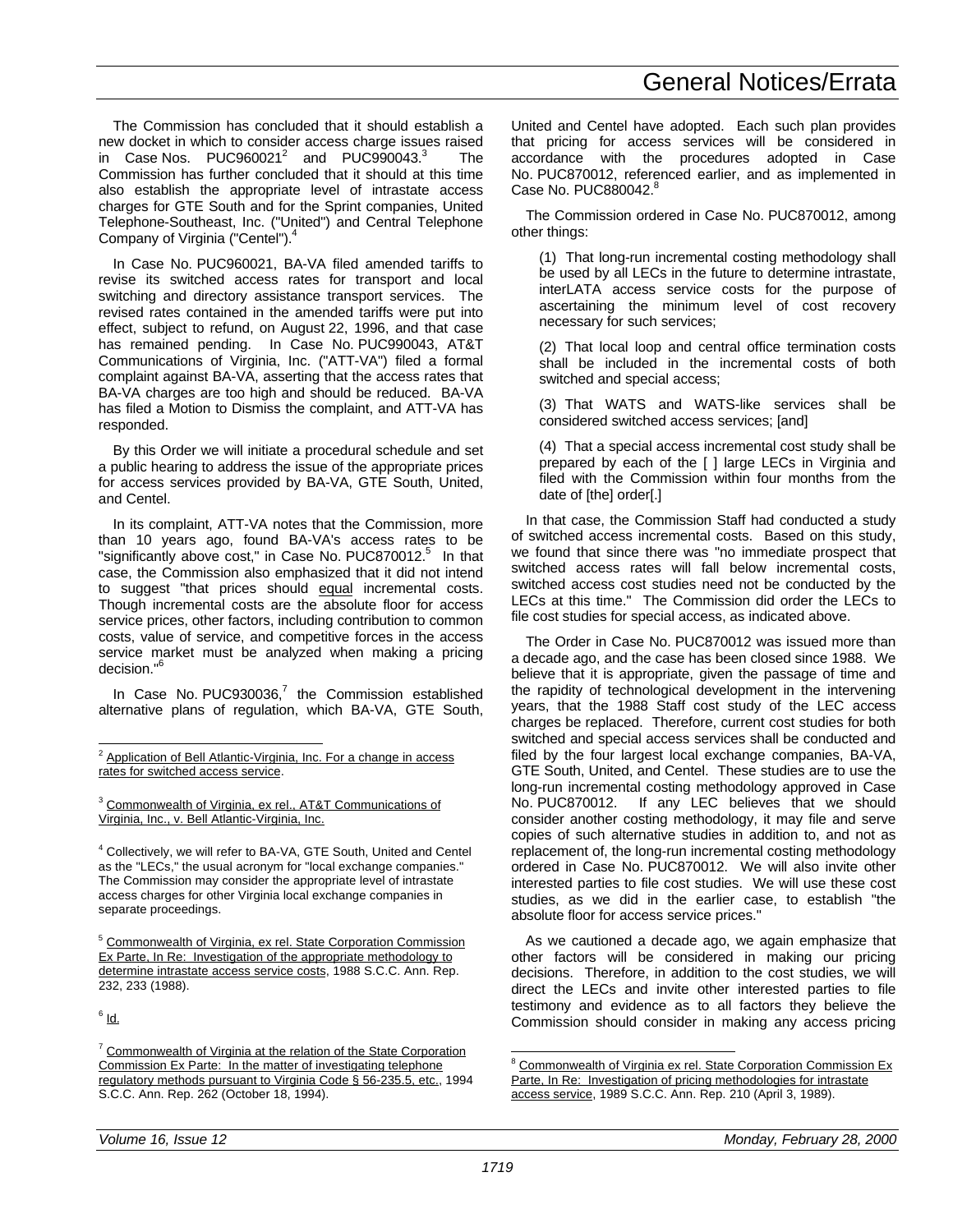# General Notices/Errata

decisions. Parties should also discuss the weighting(s) they believe the Commission should give such factor(s) in reaching our decision.

Further, we will direct any interexchange carrier that wishes to participate in the proceedings to file testimony and evidence to demonstrate whether and to what extent Virginia consumers will benefit from any changes we may order in the level of LEC access charges. We will invite testimony and evidence from the LECs and others on this point as well.

The Commission Staff will investigate and file a report, which may take the form of prefiled testimony, on these matters after the cost studies, direct testimony, and evidence of the parties are filed. After the Staff report is issued, we will permit all parties to file testimony and evidence to rebut the Staff report or the position of any other party. Thereafter, we will conduct a public hearing to receive evidence on the issues discussed herein. Accordingly,

IT IS ORDERED THAT:

(1) On or before March 31, 2000, BA-VA, GTE South, United, and Centel shall file an original and twenty (20) copies of cost studies, using the costing methodology described above, demonstrating their costs for providing switched and special access services, and may file an original and twenty (20) copies of cost studies using any other methodology they believe we should consider.

(2) On or before March 31, 2000, the LECs shall also file an original and twenty (20) copies of all testimony and exhibits they intend to introduce at the hearing of this matter. Such testimony and exhibits shall address cost studies and other factors the Commission should consider in addition to cost when making its pricing decision.

(3) On or before February 29, 2000, any other interested party wishing to participate as a Protestant shall file an original and twenty (20) copies of a notice of protest and protest.

(4) On or before May 1, 2000, each Protestant shall file an original and twenty (20) copies of all testimony and exhibits it intends to introduce at the hearing of this matter. An original and twenty (20) copies of any cost study to be offered by any Protestant shall be filed at this time. Protestants are not obligated to file cost studies but must file testimony and exhibits. Any interexchange carrier filing testimony and exhibits shall address in such testimony whether and to what extent Virginia consumers will benefit from any changes we may order in the level of LEC access charges.

(5) On or before June 30, 2000, the Commission Staff shall file an original and twenty (20) copies of a report, which may take the form of prefiled testimony, addressing the results of its investigation of the matters discussed herein.

(6) On or before July 28, 2000, any party may file an original and twenty (20) copies of any rebuttal testimony they intend to introduce at the hearing of this matter.

(7) All items required to be filed shall be contemporaneously served on counsel for each LEC and counsel for each Protestant.

(8) Pursuant to Rule 7:1 of the Commission's Rules of Practice and Procedure, 5 VAC 5-10-10 et seq. ("Rules"), we will appoint a Hearing Examiner to conduct all further proceedings in this matter.

Responses to discovery requests shall be made within fourteen (14) calendar days of their service upon counsel. Objections to discovery requests shall be made within seven (7) calendar days of their service upon counsel. Discovery or objections to discovery may be served on counsel by telefax or e-mail, and counsel for each LEC and each Protestant shall establish fax numbers and e-mail addresses for the receipt of discovery requests. Discovery will not be served on any Saturday, Sunday, or Virginia holiday. Any discovery served by telefax or e-mail after 5:30 p.m. EST shall be considered served on the next calendar day on which discovery may be served. Otherwise, discovery shall be conducted in accordance with Part VI of the Rules.

(10) On September 6, 2000, beginning at 10:00 a.m., a public hearing shall be convened in the Commission's courtroom, Second Floor, Tyler Building, 1300 East Main Street, Richmond, Virginia, to receive evidence on the issues.

(11) Forthwith, the Division of Communications shall cause to be published in the Virginia administrative register and in newspapers of general circulation throughout the Commonwealth the following notice:

## NOTICE BY THE STATE CORPORATION COMMISSION OF INVESTIGATION INTO THE APPROPRIATE LEVEL OF INTRASTATE ACCESS SERVICES PRICES

On February 2, 2000, the State Corporation Commission, by Order, established Case No. PUC000003, to investigate and establish the appropriate prices for intrastate access services. Access prices are the rates paid by interexchange (long distance) companies for their use of the local exchange telephone network to complete toll calls. These prices are reflected in the rates customers pay for long distance services. A public hearing to receive evidence pertinent to these matters will be held in the Commission's Courtroom, Second Floor, Tyler Building, 1300 East Main Street, Richmond, Virginia, beginning at 10:00 a.m. EDT, September 6, 2000.

A copy of the Order Establishing Investigation is available for inspection in the Office of the Clerk of the Commission, First Floor, Tyler Building, 1300 East Main Street, Richmond, Virginia, and on the Commission's website at http://dit1.state.va.us/scc/orders.htm. Persons interested in participating in this investigation as Protestants are directed promptly to obtain a copy of this Order for detailed instructions on how to participate. The Order establishes the dates for filing various documents.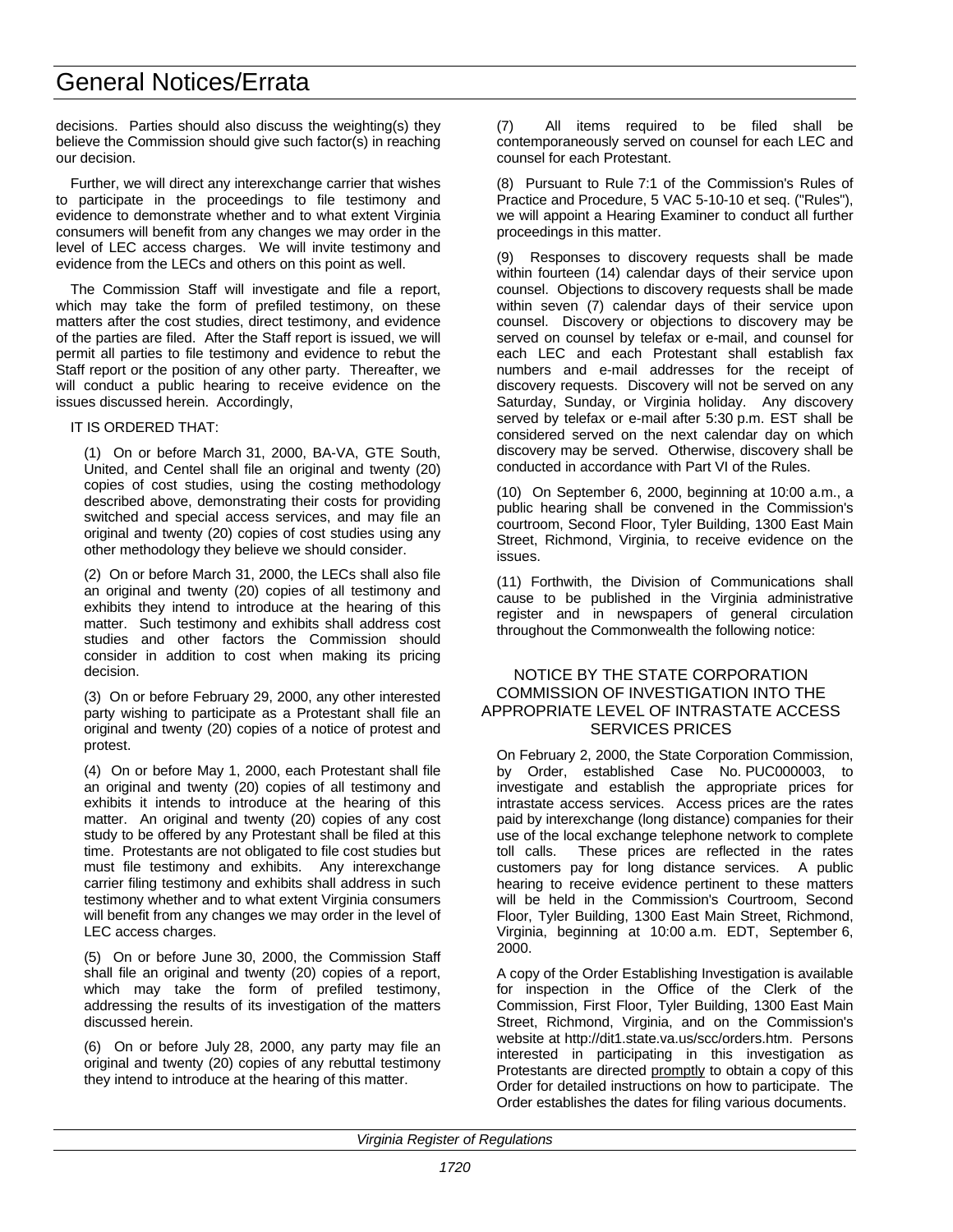Persons interested in submitting written comments on the appropriate level of intrastate access prices may do so by submitting such comments, making reference to Case No. PUC000003, to the Clerk of the Commission, P.O. Box 1197, Richmond, Virginia 23218. Persons interested in making a statement at the hearing may do so by appearing on the first day of the hearing, before 9:45 a.m., and indicating such interest to the Commission's bailiff on forms the bailiff will supply.

VIRGINIA STATE CORPORATION COMMISSION

(12) This matter is continued for further orders of the Commission.

AN ATTESTED COPY HEREOF shall be sent by the Clerk of the Commission to: all local exchange companies certificated in Virginia as shown on Appendix A; all interexchange companies certificated in Virginia as shown on Appendix B; John F. Dudley, Senior Assistant Attorney General, Division of Consumer Counsel, Office of Attorney General, 900 East Main Street, Second Floor, Richmond, Virginia 23219; Jean Ann Fox, Vice President, Virginia Citizens Consumer Council, 114 Coachman Drive, Yorktown, Virginia 23693; Dennis R. Bates, Esquire, Senior Assistant County Attorney, Fairfax County, 12000 Government Center Parkway, Suite 549, Fairfax, Virginia 22035-0064; and the Commission's Office of General Counsel and Division of Communications.

## **DEPARTMENT OF ENVIRONMENTAL QUALITY**

#### **Notice of Public Meeting and Public Comment for Blackwater River Coliform TMDL**

The Department of Environmental Quality (DEQ) and the Department of Conservation and Recreation (DCR) seek written and oral comments from interested persons on the draft Total Maximum Daily Load (TMDL) for Fecal Coliform Bacteria on four segments of the Blackwater River. These impaired segments are located in Franklin County on the North Fork Blackwater, South Fork Blackwater, and two are on the main stem Blackwater. These four segments are identified in Virginia's 1998 § 303(d) TMDL Priority List and Report as impaired due to violations of the state's water quality standard for fecal coliform bacteria.

Section 303(d) of the federal Clean Water Act and § 62.1- 44.19:7 C of the Code of Virginia require DEQ to develop TMDLs for pollutants responsible for each impaired water contained in Virginia's § 303(d) TMDL Priority List and Report.

The third public meeting on the development of the Blackwater River Coliform TMDL for these four segments will be held on Wednesday, March 15, 2000, at 1 p.m. in the Panthers Den (basement of Franklin Hall), Ferrum College, Ferrum, VA. For directions, please call Dr. David Johnson (540) 365-4364.

The public comment period will end on March 28, 2000. A draft TMDL document for Fecal Coliform Bacteria on the Blackwater River is available upon request. Questions or information requests should be addressed to Clint Boschen.

# General Notices/Errata

Written comments should include the name, address, and telephone number of the person submitting the comments and should be sent to Clint Boschen, Department of Environmental Quality, 3019 Peters Creek Road, Roanoke, Virginia, 24019, telephone (540) 562-6724, FAX (540) 562- 6729, or e-mail cjboschen@deq.state.va.us.

### **Notice of Public Meeting and Public Comment for Muddy Creek Nitrate TMDL**

The Department of Environmental Quality (DEQ) and the Department of Conservation and Recreation (DCR) seek written and oral comments from interested persons on the draft of the Nitrate Total Maximum Daily Load (TMDL) for Muddy Creek. The stream is a tributary of the North River and is located in Rockingham County. The segment is identified in Virginia's 1998 § 303(d) TMDL Priority List and Report as impaired due to violations of the state's water quality standard for nitrate levels.

Section 303(d) of the federal Clean Water Act and § 62.1- 44.19:7 C of the Code of Virginia require DEQ to develop TMDLs for pollutants responsible for each impaired water contained in Virginia's § 303(d) TMDL Priority List and Report.

The second public meeting on the development of the Nitrate TMDL will be held on Tuesday, March 14, 2000, at 7 p.m. at the Pence Middle School Auditorium on Bowman Road in Dayton, Virginia.

The public comment period will end on March 28, 2000. A copy of the draft TMDL document for the TMDL for nitrates on Muddy Creek is available upon request. Questions or information requests should be addressed to Rod Bodkin. Written comments should include the name, address, and telephone number of the person submitting the comments and should be sent to Rod Bodkin, Department of Environmental Quality, 4411 Early Road, Harrisonburg, Virginia 22801, telephone (540) 574-7801, FAX (540) 540- 7878, or e-mail rvbodkin@deq.state.va.us.

#### **Notice of Public Meeting and Public Comment on Development of the Otters Fecal Coliform Bacteria TMDLs**

The Department of Environmental Quality (DEQ) and the Department of Conservation and Recreation (DCR) seek written and oral comments from interested persons on the development of a Total Maximum Daily Load (TMDL) for fecal coliform bacteria on five segments of the Otters. These impaired segments are located in Bedford and Campbell Counties. The segments are Sheeps Creek, Elk Creek, Little Otter Creek, Machine Creek, and the Big Otter River. These five segments are identified in Virginia's 1998 § 303(d) TMDL Priority List and Report as impaired due to violations of the state's water quality standard for fecal coliform bacteria.

Section 303(d) of the federal Clean Water Act and § 62.1- 44.19:7 C of the Code of Virginia required DEQ to develop TMDLs for pollutants responsible for each impaired water contained in Virginia's § 303(d) TMDL Priority List and Report.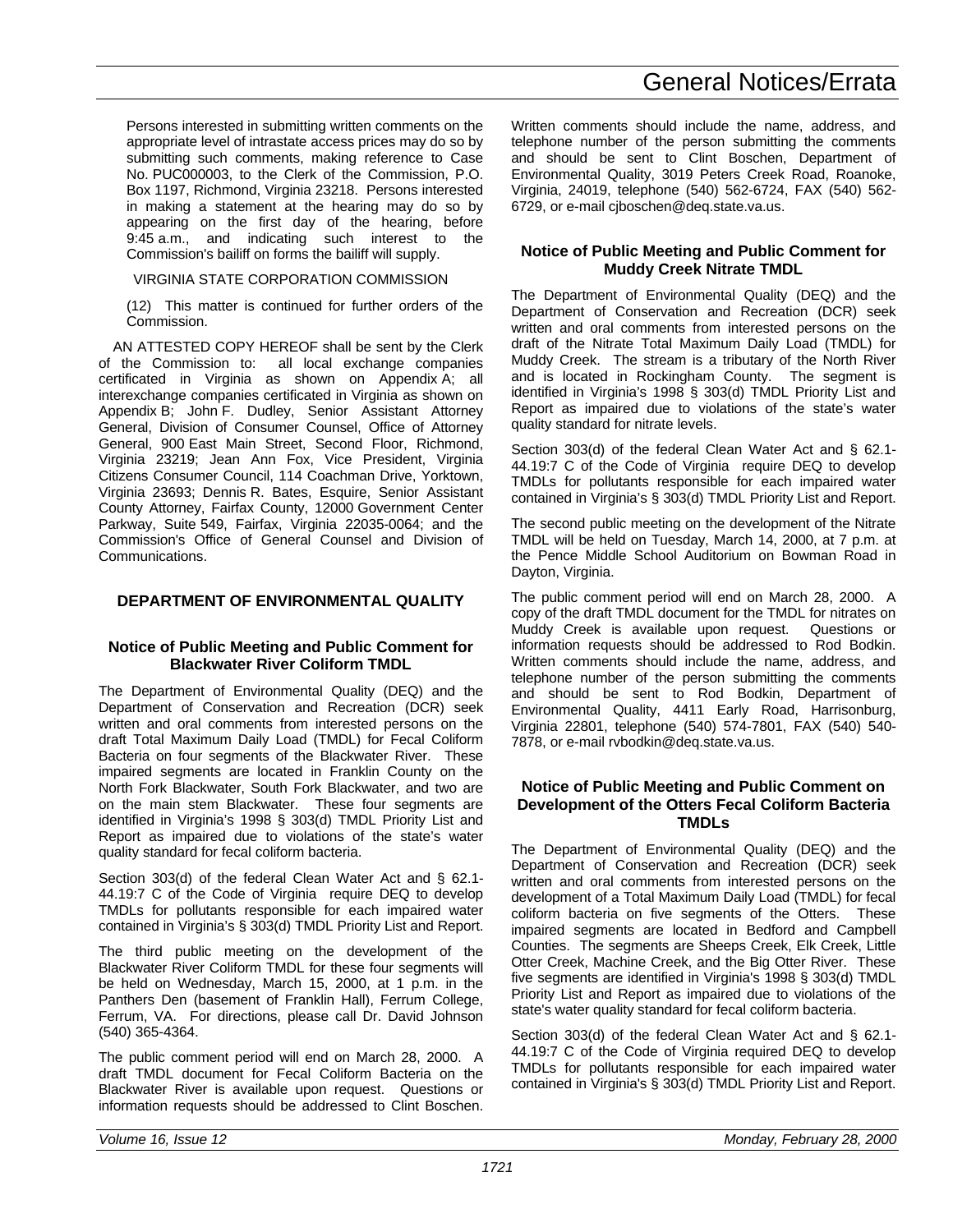# General Notices/Errata

The first public meeting on the development of the Otters Fecal Coliform Bacteria TMDLs for these five segments will be held on Thursday, March 16, 2000, at 7 p.m. at the Bedford Elementary School, 806 Burkshill Road, Bedford, VA 24526 (near the intersection of Route 122 and Route 460).

The public comment period will end on March 28, 2000. A fact sheet on the development of the TMDL for fecal coliform bacteria on the Otters is available upon request. Questions or information requests should be addressed to Clint Boschen. Written comments should include the name, address, and telephone number of the person submitting the comments and should be sent to Clint Boschen, Department of Environmental Quality, 3019 Peters Creek Road, Roanoke, Virginia 24019, telephone (540) 562-6724, FAX (540) 562- 6729, or e-mail cjboschen@deq.state.va.us.

## **STATE BOARD OF HEALTH AND DEPARTMENT OF MEDICAL ASSISTANCE SERVICES**

## **Legal Notice of Request for Certificate of Public Need Applications**

Pursuant to the authority vested in the State Board of Health (Board) and the Department of Medical Assistance Services by § 32.1-102.3:2 of the Code of Virginia, notice is hereby given of the issuance of a proposed Request for Applications (RFA). This RFA is a request for certificate of public need (COPN) applications for projects which will result in an increase in the number of beds in which nursing facility services are provided in the Commonwealth of Virginia. The RFA issuance process is outlined in § 32.1-102.3:2 of the Code of Virginia and in regulations at 12 VAC 5-220-335 B.

#### Eligible Planning District and Total Nursing Facility Beds Available for Authorization

In the review cycle established by this RFA, the commissioner will consider requests for COPNs that propose an increase in nursing facility beds in the following planning district. COPN requests that propose increases in nursing facility beds in any other planning districts not identified below will not be accepted. Only COPN requests that propose to establish additional Medicaid certified beds in an existing nursing facility that is dedicated to the provision of services to adult patients (over age 18) with irreversible physical disabilities will be accepted for review.

Planning District 15 also known as Richmond Regional Planning District consisting of the counties of Charles City, Chesterfield, Goochland, Hanover, Henrico, New Kent, Powhatan and the City of Richmond.

Total Nursing Home Facility Beds Available for Authorization: 17

#### Basis for the Request for Applications

During the deliberations regarding the Request for Applications (RFA) that was issued on November 22, 1999, the department received information regarding special needs of a patient population with characteristics that do not correspond to characteristics of most of Virginia's nursing facility residents. This population consists primarily of persons under the age of 65 with chronic physical disabilities who require relatively long-term nursing facility placements, including patients diagnosed with disabilities such as quadriplegia, brain injury, amputees, and degenerative neurological disorders including cerebral palsy, muscular dystrophy, and multiple sclerosis. There currently is only one known nursing facility in Virginia with a program structured specifically to meet the needs of this patient population. This facility, The Virginia Home in Richmond, has requested an opportunity to seek authorization for additional nursing facility beds through the COPN application process even though the Richmond Regional Planning District (PD 15) has not been targeted for the addition of beds as part of the most recent general RFA for nursing facility beds. Under existing law, (§ 32.1-102.3:2 of the Code of Virginia) the Commissioner can only approve additional nursing facility beds in the Commonwealth, with the exception of certain retirement community nursing facility beds, when such beds are requested pursuant to a RFA.

There are indications that Virginia residents who are at least 18 years old with irreversible physical disabilities would benefit from the addition of long-term care capacity in a facility that is designed specifically for their needs. Conventional nursing facilities do not generally provide the scope of intense physical, occupational and recreational therapies that are tailored to meet the needs of this patient group. The patient profile of a conventional nursing facility differs significantly from the patient profile of The Virginia Home, which is the single known Virginia nursing facility that provides services specifically for this physically disabled population. Patients who seek placements in this unique facility now may wait seven years or more for a nursing facility placement that appropriately meets their needs.

It is expected that The Virginia Home or any nursing facility that provides a special program of services for patients with irreversible physical disabilities would have admission policies specifically to identify this targeted patient group. The facility should also have the professional staff and amenities to support a range of therapies specifically for the physically disabled. The average age of patients admitted to such a facility would be less than 65 years with the average age range from 40 to 50 years. Likewise, the average length of patient stays for this disabled patient population would be expected to exceed 10 years.

The most efficient and effective means to meet the need that has been identified would be to add beds to an existing nursing facility with a history of providing services to this disabled population. Institutional resources at such a facility can most likely be expanded at a reasonable cost to accommodate a small addition of beds. There is evidence that there is a population need and demand that is sufficient need to justify up to 17 additional beds. Therefore, the department seeks to increase the existing inventory of nursing facility beds in PD 15, specifically for persons with chronic physical disabilities by expanding an existing facility which currently offers a specialized program for this patient group. This bed addition should provide greater availability and access to services for this patient population.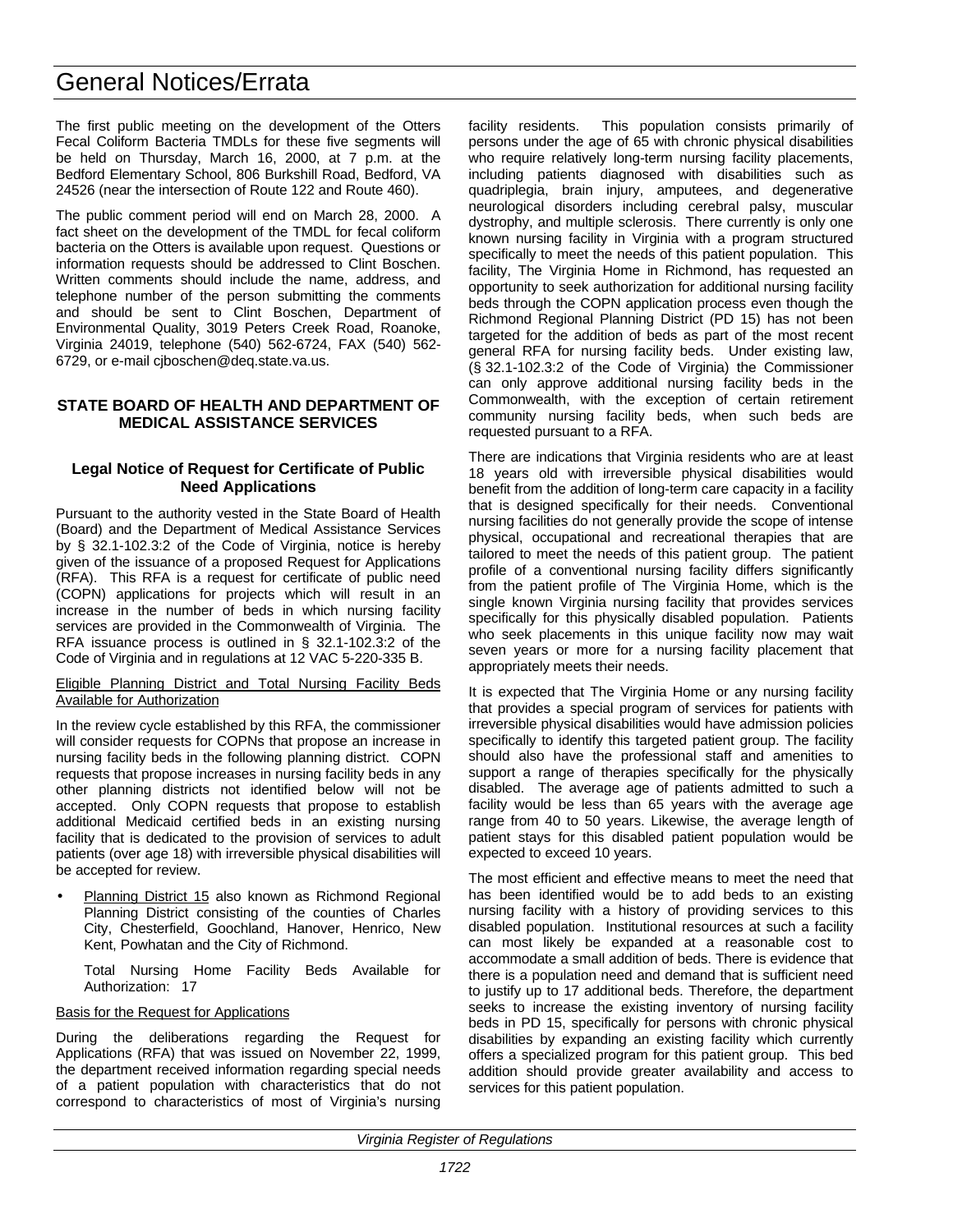### Intended Outcome of Project Review

It is the intention of the commissioner, in consultation with Department of Medical Assistance Services, to award no more than one COPN for the addition of a maximum of 17 beds to an existing nursing facility, specifically for patients with irreversible physical disabilities in Planning District 15. If it is determined that a greater need exists in PD 15 or other planning districts and such services can be feasibly developed by additional nursing facilities in the Commonwealth, appropriate action will be taken by the Virginia Department of Health and DMAS to accommodate these needs.

#### Basis for Review

The commissioner, in her review of COPN requests submitted pursuant to the final RFA, will consider each of the 20 factors enumerated at § 32.1-102.3 B of the Code of Virginia, as applicable. She will also consider applicable standards of the *State Medical Facilities Plan* at 12 VAC 5-360-10 et seq.

#### Projection of Fiscal Impact

It is expected that DMAS will incur some additional expense in conjunction with the addition of 17 new certified nursing facility beds in the Commonwealth. The exact amount of this expense will depend on a number of factors, including the capital and operational cost associated with the additional beds. However, the actual impact should not be substantial given that there are economies of scale associated with the addition of beds to an existing facility.

#### Schedule for Review

COPN requests filed in response to this RFA shall be filed in accordance with the provisions of 12 VAC 5-220-355. The following review schedule will be applicable to COPN requests filed in response to this RFA. Letters of intent and applications must be received by both the applicable regional health planning agency and the Division of COPN of the Virginia Department of Health by the indicated dates in order to qualify for consideration in the specified review cycle.

#### Planning District 15

- Letter of intent must be received by May 1, 2000.
- Application received by May 31, 2000.
- Review cycle will begin by July 10, 2000.

#### Application Fees

The Virginia Department of Health shall collect application fees for applications requesting certificates of public need filed in response to this RFA. No application will be deemed to be complete for review until the required application fee is paid. The fee schedule is 1.0% of the proposed expenditure for the project, but not less than \$1,000 nor more than \$20,000.

# General Notices/Errata

## **VIRGINIA WASTE MANAGEMENT BOARD**

## **Notice of Periodic Review of Regulations Pursuant to Executive Order 25 (98)**

Pursuant to Executive Order 25 (98), the Department of Environmental Quality on behalf of the Virginia Waste Management Board, will review the Voluntary Remediation Regulations (9 VAC 20-160-10 et seq.). The purpose of the review is to determine whether the regulation should be terminated, amended or retained in their current form. The review of the regulation will be guided by the principles listed in Executive Order 25 (98).

The department and the board are seeking public comment on the review of any issue relating to this regulation including whether (i) the regulations are effective in achieving their goals, (ii) the regulations are essential to protect the health, safety or welfare of citizens or for the economical performance of important governmental functions, (iii) there are less burdensome and less intrusive alternatives for achieving the purpose of the regulations, and (iv) the regulations are clearly written and easily understandable by affected persons.

Comments on the above are welcome and will be accepted until March 30, 2000. Comments should be sent to John Ely, Department of Environmental Quality, P.O. Box 10009, Richmond, Virginia 23240, (804) 698-4249, FAX (804) 698- 4327 or email jeely@deq.state.va.us.

## **VIRGINIA CODE COMMISSION**

#### **Notice to State Agencies**

**Mailing Address:** Virginia Code Commission, 910 Capitol Street, General Assembly Building, 2nd Floor, Richmond, VA 23219. You may FAX in your notice; however, we ask that you FAX two copies and do not follow up with a mailed copy. Our FAX number is: (804) 692-0625.

#### **Forms for Filing Material for Publication in** *The Virginia Register of Regulations*

All agencies are required to use the appropriate forms when furnishing material for publication in *The Virginia Register of Regulations*. The forms may be obtained from: Virginia Code Commission, 910 Capitol Street, General Assembly Building, 2nd Floor, Richmond, VA 23219, telephone (804) 786-3591.

**Internet:** Forms and other *Virginia Register* resources may be printed or downloaded from the *Virginia Register* web page: http://legis.state.va.us/codecomm/register/regindex.htm

FORMS:

NOTICE of INTENDED REGULATORY ACTION - RR01 NOTICE of COMMENT PERIOD - RR02 PROPOSED (Transmittal Sheet) - RR03 FINAL (Transmittal Sheet) - RR04 EMERGENCY (Transmittal Sheet) - RR05 NOTICE of MEETING - RR06 AGENCY RESPONSE TO LEGISLATIVE OBJECTIONS - RR08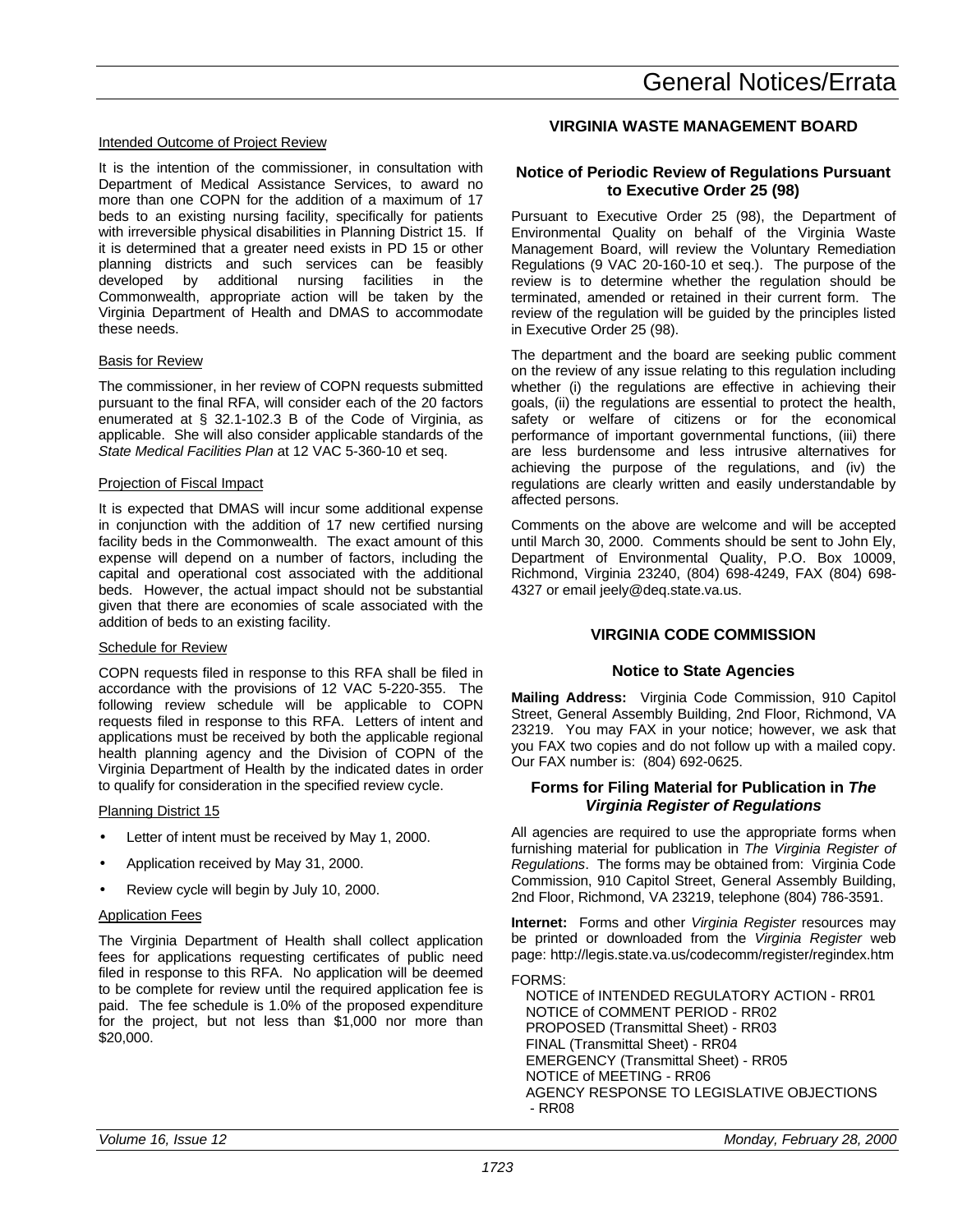# **CALENDAR OF EVENTS**

**Symbol Key**

**Location accessible to persons with disabilities** 

Teletype (TTY)/Voice Designation

### **NOTICE**

Only those meetings which are filed with the Registrar of Regulations by the filing deadline noted at the beginning of this publication are listed. Since some meetings are called on short notice, please be aware that this listing of meetings may be incomplete. Also, all meetings are subject to cancellation and the *Virginia Register* deadline may preclude a notice of such cancellation.

For additional information on open meetings and public hearings held by the standing committees of the legislature during the interim, please call Legislative Information at (804) 698-1500 or Senate Information and Constituent Services at (804) 698- 7410 or (804) 698-7419/TTY雪, or visit the General Assembly web site's Legislative Information System (http://leg1.state.va.us/lis.htm) and select "Meetings."

VIRGINIA CODE COMMISSION

# **EXECUTIVE**

## **BOARD OF ACCOUNTANCY**

**† April 19, 2000 - 10 a.m.** -- Open Meeting Department of Professional and Occupational Regulation, 3600 West Broad Street, Conference Room 5 W, Richmond, Virginia.**D** 

A meeting to conduct routine business. A public comment period will be held at the beginning of the meeting.

**Contact:** David E. Dick, Assistant Director, Department of Professional and Occupational Regulation, 3600 W. Broad St., Richmond, VA 23230, telephone (804) 367-8505, FAX (804) 367-2475, (804) 367-9753/TTY  $\bullet$ , e-mail (804) 367-2475, (804) 367-9753/TTY  $\bullet$ , e-mail accountancy@dpor.state.va.us.

## **COMMONWEALTH COUNCIL ON AGING**

**† March 23, 2000 - 10 a.m.** -- Open Meeting

Jefferson Area Board for Aging, 674 Hillsdale Drive, Suite 9, Charlottesville, Virginia. (Interpreter for the deaf provided upon request)

The council will have a brief business meeting from 10 am. to 11 a.m. and then tour the adult day care center and hear presentations from the director and staff of the Jefferson Area Board for Aging. Public comments will not be heard at this meeting.

**Contact:** Marsha Mucha, Administrative Staff Assistant, Department for the Aging, 1600 Forest Ave., Suite 102, Richmond, VA 23229, telephone (804) 662-9312.

## **VIRGINIA AGRICULTURAL COUNCIL**

**† March 27, 2000 - 9 a.m.** -- Open Meeting **† March 28, 2000 - 8:30 a.m.** -- Open Meeting Omni Charlottesville Hotel, 235 West Main Street, Charlottesville, Virginia. **(3)** (Interpreter for the deaf provided upon request)

The council will hear and act upon agricultural project proposals for financial assistance through the Virginia Agricultural Council. The council will entertain public comment at the conclusion of all other business for a period not to exceed 30 minutes. Any person who needs any accommodation in order to participate at the meeting should contact Thomas Yates at least five days before the meeting date so that suitable arrangements can be made.

**Contact:** Thomas R. Yates, Assistant Secretary, Virginia Agricultural Council, 1100 Bank St., 5th Floor, Room 509, Richmond, VA, telephone (804) 786-6060, FAX (804) 371- 8372 or toll-free (800) 828-1120.

### **BOARD OF AGRICULTURE AND CONSUMER SERVICES**

#### **March 16, 2000 - 9 a.m.** -- Open Meeting

Department of Agriculture and Consumer Services, Washington Building, 1100 Bank Street, Second Floor Board Room, Richmond, Virginia **Com** 

A regular meeting to discuss issues related to Virginia agriculture and consumer services. The board will entertain public comment at the conclusion of all other business for a period not to exceed 30 minutes. Any person who needs any accommodation in order to participate in the meeting should contact Roy Seward at least five days before the meeting date so that suitable arrangements can be made.

**Contact:** Roy Seward, Secretary to the Board, Department of Agriculture and Consumer Services, 1100 Bank St., Suite 211, Richmond, VA 23219, telephone (804) 786-3538 or FAX (804) 371-7679.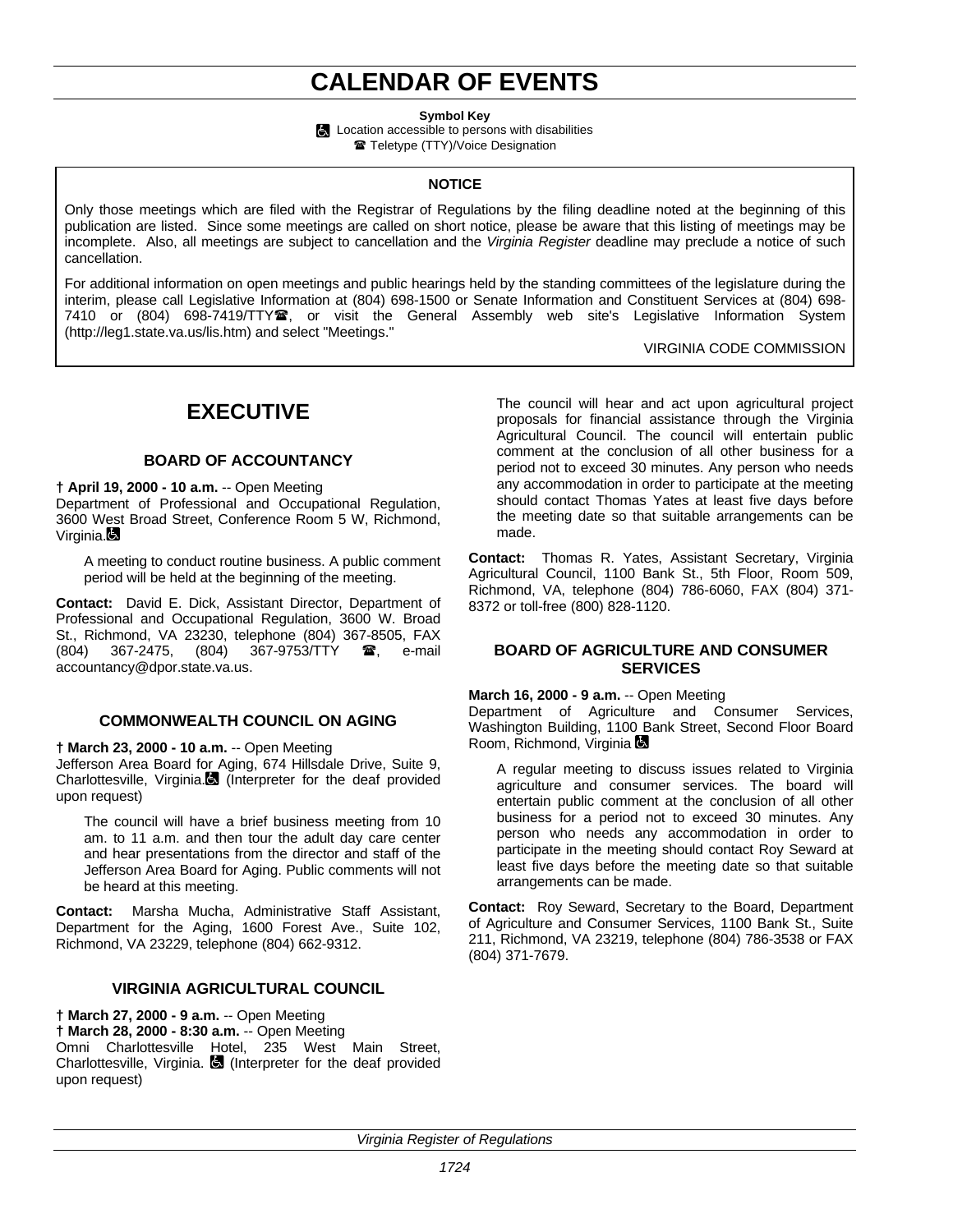## **DEPARTMENT OF AGRICULTURE AND CONSUMER SERVICES**

## **Virginia Bright Flue-Cured Tobacco Board**

**† March 14, 2000 - 9:30 a.m.** -- Open Meeting

Sheldon's Restaurant, Business Route 15 and 360, Keysville, Virginia. **D** 

A meeting to consider funding proposals for research, promotion, and education projects pertaining to Virginia flue-cured tobacco and other business that may come before the board. The board will entertain public comment at the conclusion of all other business for a period not to exceed 30 minutes. Any person who needs any accommodation in order to participate at the meeting should contact the person identified in this notice at least five days before the meeting date so that suitable arrangements can be made.

**Contact:** D. Stanley Duffer, Secretary, P.O. Box 129, Halifax, VA 24558, telephone (804) 572-4568 or FAX (804) 572-8234.

## **Virginia Cotton Board**

**† March 8, 2000 - 9 a.m.** -- Open Meeting

Tidewater Agricultural Research and Extension Center, 6321 Holland Road, Suffolk, Virginia.

A meeting to conduct the first meeting of the year. The meeting agenda includes discussions and approval of contractual arrangements with national and regional organizations, reports of programs and projects funded over the past year, and hearing of project proposal grant requests on cotton by Virginia Tech, Virginia State and other groups. During the meeting, financial reports will be heard and approved. The board will entertain public comment at the conclusion of all other business for a period not to exceed 30 minutes. Any person who needs any accommodation in order to participate at the meeting should contact the person identified in this notice at least five days before the meeting date so that suitable arrangements can be made.

**Contact:** Gail Moody Milteer, Program Director, 1100 Armory Dr., Suite 120, Franklin, VA, telephone (757) 569-1100 or FAX (757) 562-6104.

## **Virginia Marine Products Board**

**March 1, 2000 - 6 p.m.** -- Open Meeting Bill's Seafood House, Route 17 and Denbigh Boulevard, Grafton, Virginia.

The board will meet to receive reports from the executive director on finance, marketing, past and future program planning, publicity, public relations and old and new business. The board will entertain public comment at the conclusion of all other business for a period not to exceed 30 minutes. Any person who needs any accommodation in order to participate at the meeting should contact the person identified in this notice at least five days before the meeting date so that suitable arrangements can be made.

**Contact:** Shirley Estes, Executive Director, 554 Denbigh Boulevard, Suite B, Newport News, VA, telephone (757) 874- 3474 or FAX (757) 886-0671.

## **Virginia Sheep Industry Board**

**February 28, 2000 - 10 a.m.** -- Open Meeting

Virginia Horse Center, 487 Maury River Road, Lexington, Virginia. $\blacksquare$ 

A meeting to hear and, if appropriate, approve minutes of the last board meeting; receive a presentation of the board's financial statement; elect officers; hear a report on the Chesapeake Heritage Arts and Fiber Festival; and hear a report on predator control. Also, the board will approve minutes of the January 7, 2000, meeting and review the financial report. The board will hear all funding requests and develop a budget for the 2000-01 fiscal year. The board will entertain public comment at the conclusion of all other business for a period not to exceed 30 minutes. Any person who needs any accommodation in order to participate at the meeting should contact the person identified in this notice at least five days before the meeting date so that suitable arrangements can be made.

**Contact:** Mike Carpenter, Program Director, Livestock Marketing Services, 116 Reservoir St., Harrisonburg, VA, telephone (540) 434-0779 or FAX (540) 434-5607.

## **STATE AIR POLLUTION CONTROL BOARD**

## **Extension of Public Comment Period**

NOTE: CHANGE IN HEARING DATE

**† March 29, 2000 - 10 a.m.** -- Public Hearing

Department of Environmental Quality, Main Street Centre, 600 East Main Street, Lower Level, Conference Room, Richmond, Virginia.

**April 14, 2000 -** Public comments may be submitted until this date.

Notice is hereby given in accordance with § 9-6.14:7.1 of the Code of Virginia that the State Air Pollution Control Board intends to amend regulations entitled: **9 VAC 5- 510-10 et seq. Nonmetallic Mineral Processing General Permit.** The general permit establishes terms and conditions that form the legally enforceable basis for the implementation of all regulatory and statutory requirements applicable to new and existing emissions units in nonmetallic mineral mining facilities. Application for coverage under the general permit is voluntary; however, for any nonmetallic mineral processing facility to be covered by the general permit, all equipment and emissions units at a stationary source that make up the nonmetallic mineral processing facility shall be covered by the general permit. The general permit requires the owners of existing and new emissions units in the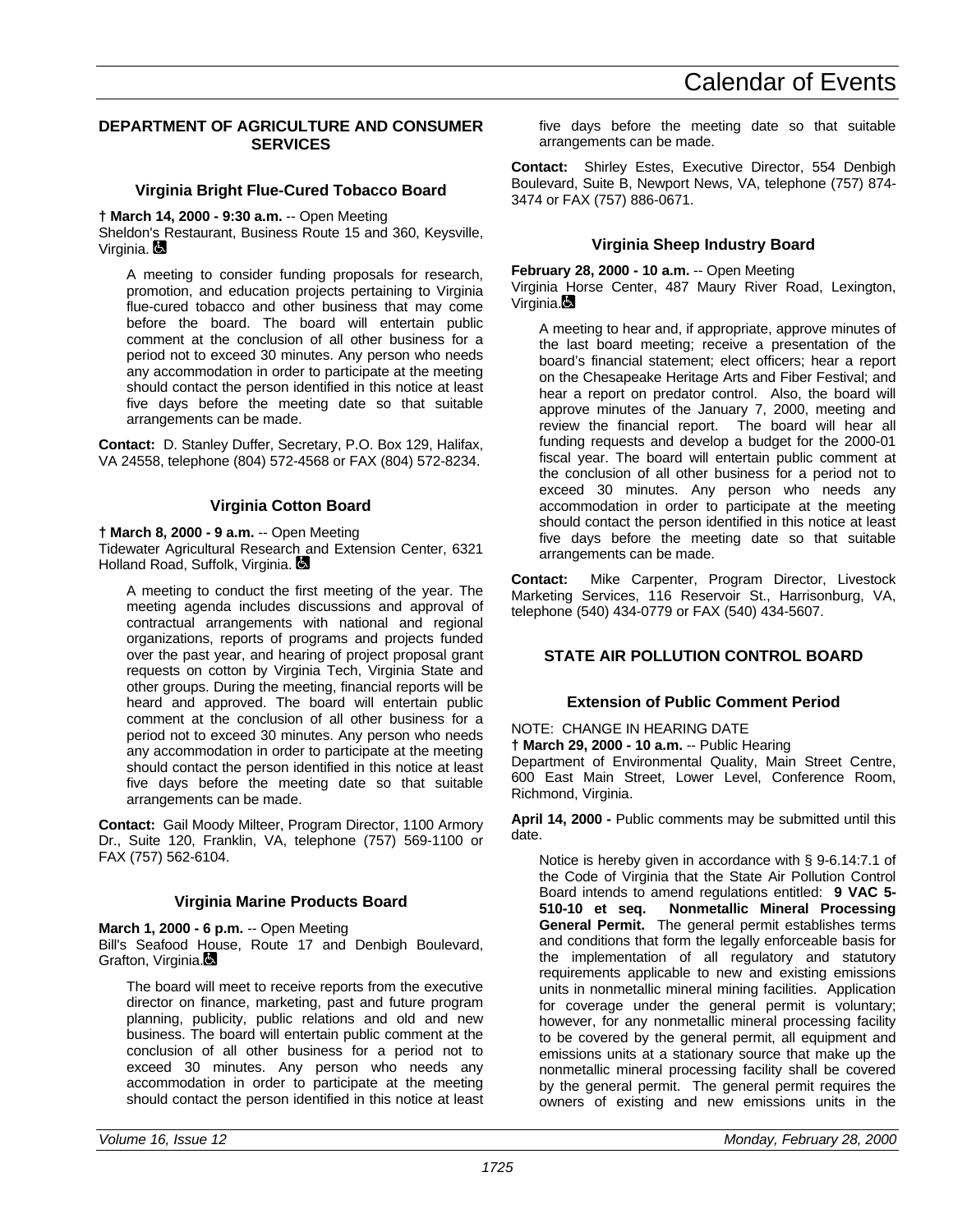nonmetallic mineral processing industry to construct, modify, relocate and operate within the terms and conditions of the general permit. The terms and conditions of the general permit cover emission standards, emission testing, emission monitoring, recordkeeping, reporting, compliance and enforcement.

Localities Affected: There is no locality which will bear any identified disproportionate material air quality impact due to the proposed regulation which would not be experienced by other localities.

Location of Proposal: The proposal and any other supporting documents may be examined by the public at the department's Office of Air Regulatory Development (Eighth Floor), 629 East Main Street, Richmond, Virginia and the department's regional offices (listed below) between 8:30 a.m. and 4:30 p.m. of each business day until the close of the public comment period.

Southwest Regional Office Department of Environmental Quality 355 Deadmore Street Abingdon, Virginia Ph: (540) 676-4800

West Central Regional Office Department of Environmental Quality 3019 Peters Creek Road Roanoke, Virginia Ph: (540) 562-6700

Lynchburg Satellite Office Department of Environmental Quality 7705 Timberlake Road Lynchburg, Virginia Ph: (804) 582-5120

Valley Regional Office Department of Environmental Quality 4411 Early Road Harrisonburg, Virginia 22801 Ph: (540) 574-7800

Fredericksburg Satellite Office Department of Environmental Quality 806 Westwood Office Park Fredericksburg, Virginia Ph: (540) 899-4600

Northern Regional Office Department of Environmental Quality 13901 Crown Court Woodbridge, Virginia Ph: (703) 583-3800

Piedmont Regional Office Department of Environmental Quality 4949-A Cox Road Glen Allen, Virginia Ph: (804) 527-5020

Tidewater Regional Office Department of Environmental Quality 5636 Southern Boulevard Virginia Beach, Virginia

Ph: (757) 518-2000

Statutory Authority: § 10.1-1308 of the Code of Virginia.

Public comments may be submitted until 4:30 p.m., April 14, 2000, to the Director, Office of Air Regulatory Development, Department of Environmental Quality, P.O. Box 10009, Richmond, Virginia 23240.

It is preferred that all comments be provided in writing to the department along with any supporting documents or exhibits; however, oral comments will be accepted at the hearing. Comments may be submitted by mail, facsimile transmission, or by personal appearance at the hearing mentioned below; however, all written comments not provided at the hearing must be submitted to the Director, Office of Air Regulatory Development, Department of Environmental Quality, P.O. Box 10009, Richmond, VA 23240. Facsimile copies will be accepted only if followed by receipt of the original within one week. All testimony, exhibits and documents received are a matter of public record.

Accessibility to Persons with Disabilities: The hearing is being held at a public facility believed to be accessible to persons with disabilities. Any person with questions on the accessibility of the facility or who needs interpreter services should contact Alma Jenkins at the Office of Air Regulatory Development, Department of Environmental Quality, P.O. Box 10009, Richmond, VA 23240, or by telephone at (804) 698- 4070 or TTY (804) 698-4021.

**Contact:** Robert Mann, Director, Office of Air Regulatory Development, Department of Environmental Quality, P.O. Box 10009, Richmond, VA 23240, telephone (804) 698-4419, FAX (804) 698-4510, toll-free 1-800-592-5482, or (804) 698- 4021/TTY **雷** 

## **ALCOHOLIC BEVERAGE CONTROL BOARD**

**† February 28, 2000 - 9:30 a.m.** -- Open Meeting **† March 13, 2000 - 9:30 a.m.** -- Open Meeting **† March 27, 2000 - 9:30 a.m.** -- Open Meeting **† April 10, 2000 - 9:30 a.m.** -- Open Meeting **† April 24, 2000 - 9:30 a.m.** -- Open Meeting **† May 8, 2000 - 9:30 a.m.** -- Open Meeting **† May 22, 2000 - 9:30 a.m.** -- Open Meeting Department of Alcoholic Beverage Control, 2901 Hermitage Road, Richmond, Virginia.

A meeting to receive reports from staff members, discuss activities, and discuss other matters not yet determined.

**Contact:** W. Curtis Coleburn, Secretary to the Board, Department of Alcoholic Beverage Control, 2901 Hermitage Rd., P.O. Box 27491, Richmond, VA 23261, telephone (804) 213-4409 or FAX (804) 213-4442.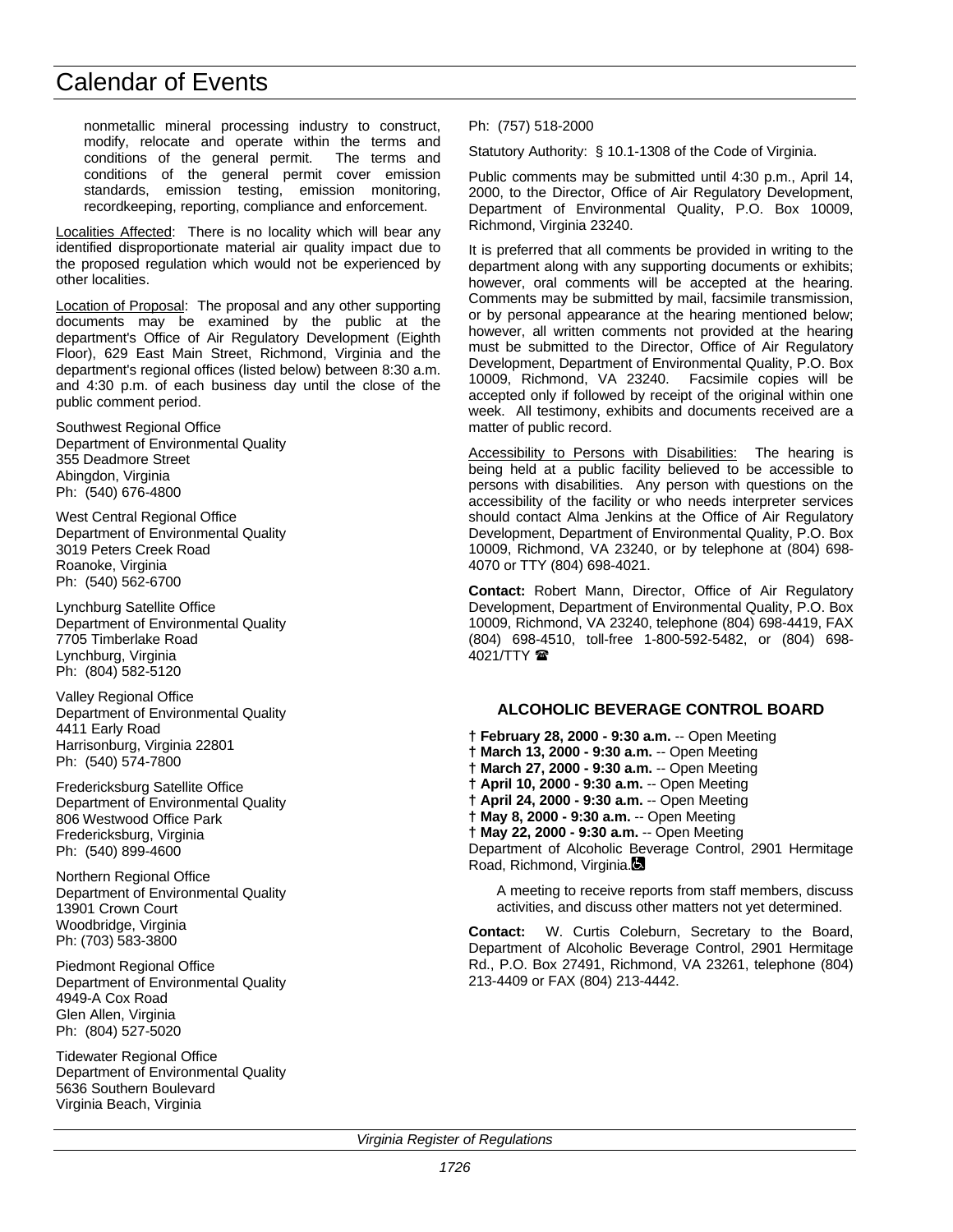### **BOARD FOR ARCHITECTS, PROFESSIONAL ENGINEERS, LAND SURVEYORS, CERTIFIED INTERIOR DESIGNERS AND LANDSCAPE ARCHITECTS**

## **† February 29, 2000 - 9 a.m.** -- Open Meeting

Department of Professional and Occupational Regulation, 3600 West Broad Street, 5th Floor, Richmond, Virginia. (Interpreter for the deaf provided upon request)

A meeting of the Electronic Seal and Signature Committee to discuss changes to the board's regulations to permit the use of electronic seals and signatures.

**Contact:** Mark N. Courtney, Assistant Director, Department of Professional and Occupational Regulation, 3600 W. Broad St., Richmond, VA 23230, telephone (804) 367-8514, FAX<br>(804) 367-2475. (804) 367-9753/TTY **28**. e-mail (804) 367-2475, (804) 367-9753/TTY  $\blacksquare$ , e-mail apelsla@dpor.state.va.us.

### **March 8, 2000 - 9 a.m.** -- Open Meeting

Department of Professional and Occupational Regulation, 3600 West Broad Street, 4th Floor, Richmond, Virginia.

A meeting of the full board to conduct business. Persons desiring to participate in the meeting and requiring special accommodations or interpreter services should contact the department at least 10 days prior to the meeting so that suitable arrangements can be made. The department fully complies with the Americans with Disabilities Act.

**Contact:** Mark N. Courtney, Assistant Director, Department of Professional and Occupational Regulation, 3600 W. Broad St., 5th Floor, Richmond, VA 23230-4917, telephone (804) 367-514, FAX (804) 367-2475 or (804) 367-9753/TTY (

## **Certified Interior Designer Section**

#### **March 1, 2000 - 9 a.m.** -- Open Meeting

Department of Professional and Occupational Regulation, 3600 West Broad Street, 5th Floor, Richmond, Virginia. (Interpreter for the deaf provided upon request)

The Certified Interior Designer Section will conduct board business. Persons desiring to participate in the meeting and requiring special accommodations or interpreter services should contact the department at least 10 days prior to the meeting so that suitable arrangements can be made. The department fully complies with the Americans with Disabilities Act.

**Contact:** Mark N. Courtney, Assistant Director, Department of Professional and Occupational Regulation, 3600 W. Broad St., 5th Floor, Richmond, VA 23230-4917, telephone (804) 367-8514, FAX (804) 367-2475 or (804) 367-9753/TTY (

## **VIRGINIA BOARD FOR ASBESTOS AND LEAD**

### **March 7, 2000 - 10 a.m.** -- Open Meeting

Department of Professional and Occupational Regulation, 3600 West Broad Street, Conference Room 5W, Richmond, Virginia. $\blacksquare$ 

A meeting to conduct routine business. A public comment period will be held at the beginning of the meeting.

**Contact:** David E. Dick, Assistant Director, Virginia Board for Asbestos and Lead, Department of Professional and Occupational Regulation, 3600 W. Broad Street, Richmond, VA 23230, telephone (804) 367-8505, FAX (804) 367-2475, (804) 367-9753/TTY  $\hat{=}$ , e-mail asbestos@dpor.state.va.us.

### **COMPREHENSIVE SERVICES FOR AT-RISK YOUTH AND THEIR FAMILIES**

## **State Executive Council**

**† March 29, 2000 - 9 a.m.** -- Open Meeting **† April 26, 2000 - 9 a.m.** -- Open Meeting Department of Social Services, 730 East Broad Street, Training Room 3, Richmond, Virginia.

A monthly meeting to discuss interagency programmatic and fiscal policies, oversee the administration of funds appropriated under the Act, and advise the Governor.

**Contact:** Alan G. Saunders, Director, Comprehensive Services for At-Risk Youth and Their Families, Wythe Building, 1604 Santa Rosa Rd., Suite 137, Richmond, VA 23229, telephone (804) 662-9815, FAX (804) 662-9831, email ags992@central.dss.state.va.us.

#### **State Management Team**

## **† March 3, 2000 - 9:15 a.m.** -- Open Meeting

St. Joseph's Villa, 8000 Brook Road, Richmond, Virginia. (Interpreter for the deaf provided upon request)

A meeting to discuss recommendations for policies and procedures to the State Executive Council on the Comprehensive Services Act. There will be a public comment period from 9:45 a.m. to 10 a.m.

**Contact:** Elisabeth Hutton, Secretary, Department of Health, P.O. Box 2448, Richmond, VA 23218, telephone (804) 371- 4099.

## **BOARD FOR COSMETOLOGY**

#### **March 6, 2000 - 8:30 a.m.** -- Open Meeting

Department of Professional and Occupational Regulation, 3600 W. Broad Street, 4th Floor, Richmond, Virginia. (Interpreter for the deaf provided upon request)

A meeting to discuss regulatory review and other matters requiring board action, including disciplinary cases. A public comment period will be held at the beginning of the meeting. All meetings are subject to cancellation. The time of the meeting is subject to change. Any persons desiring to attend the meeting and requiring special accommodations or interpretative services should contact the department at 804-367-8590 or 804-367-9753/TTY at least 10 days prior to the meeting so that suitable arrangements can be made for an appropriate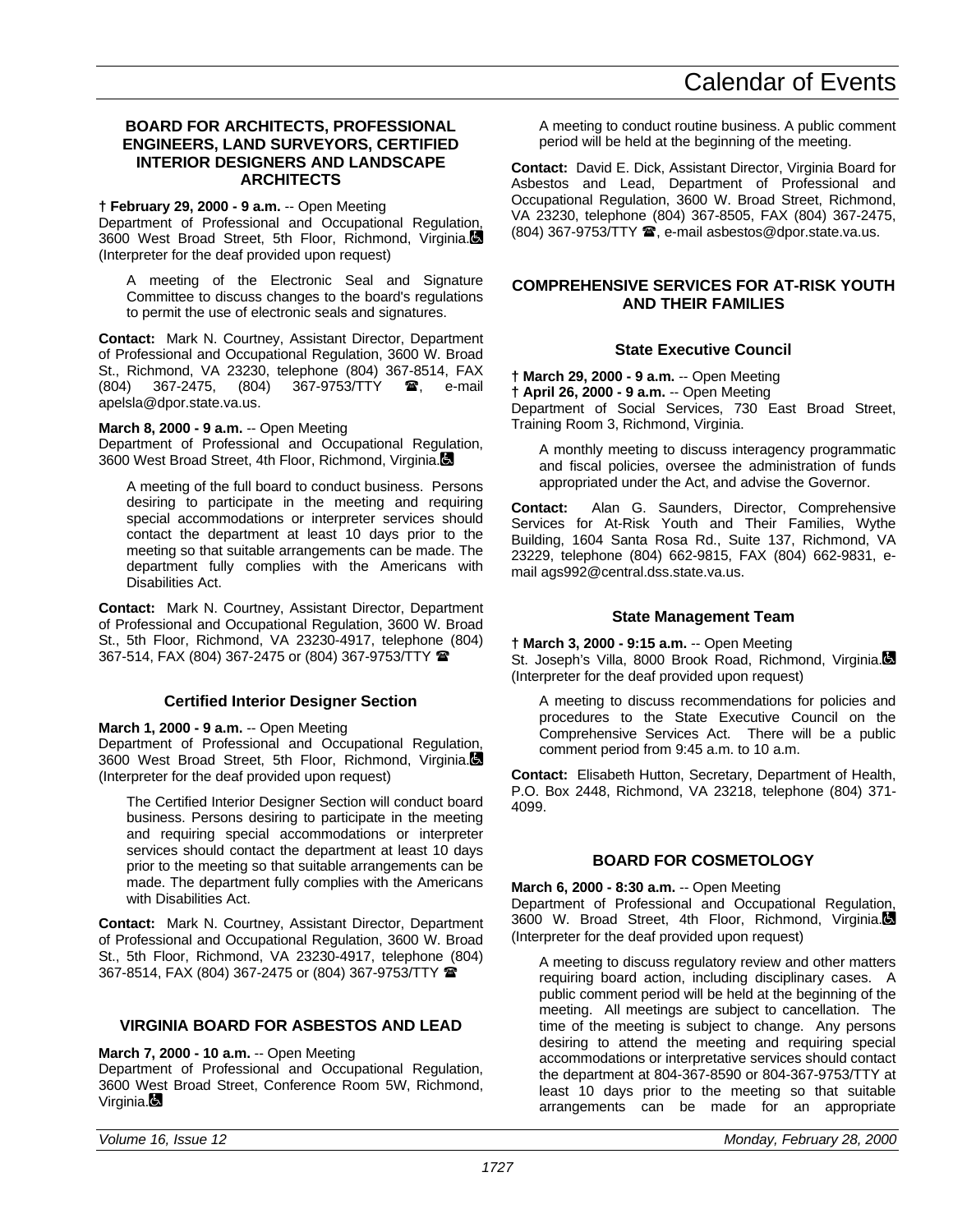accommodation. The department fully complies with the Americans with Disabilities Act.

**Contact:** Nancy Taylor Feldman, Assistant Director, Department of Professional and Occupational Regulation, 3600 W. Broad Street, 4th Floor, Richmond, VA 23230-4917, telephone (804) 367-8590, FAX (804) 367-2474, (804) 367- 9753/TTY <sup>3</sup>, e-mail cosmo@dpor.state.va.us.

## **BOARD OF DENTISTRY**

#### **† March 3, 2000 - 8:30 a.m.** -- Open Meeting

Department of Health Professions, 6606 West Broad Street, 4th Floor, Richmond, Virginia.

A calibration exercise for board member examiners. No public comment will be heard.

**Contact:** Marcia Miller, Executive Director, Board of Dentistry, 6606 W. Broad St., 4th Floor, Richmond, VA 23230-1717, telephone (804) 662-9906, FAX (804) 662-9943, (804) 662-7197/TTY <sup>3</sup>, e-mail mmiller@dhp.state.va.us.

**† March 3, 2000 - 1:30 p.m.** -- Open Meeting

Department of Health Professions, 6606 West Broad Street, 4th Floor, Richmond, Virginia.

A panel will conduct formal administrative hearings for possible disciplinary matters. No public comment will be heard.

**Contact:** Marcia J. Miller, Executive Director, Board of Dentistry, 6606 W. Broad St., 4th Floor, Richmond, VA 23230-1717, telephone (804) 662-9906, FAX (804) 662-9943,  $(804)$  662-7197/TTY  $\hat{=}$ , e-mail mmiller@dhp.state.va.us.

## **Special Conference Committee**

#### **† March 17, 2000 - 9 a.m.** -- Open Meeting

Department of Health Professions, 6606 West Broad Street, 5th Floor, Richmond, Virginia. (Interpreter for the deaf provided upon request)

An informal conference committee will hear disciplinary matters. No public comment will be heard.

**Contact:** Marcia J. Miller, Executive Director, Board of Dentistry, 6606 W. Broad St., Richmond, VA 23230-1717, telephone (804) 662-9906, FAX (804) 662-9943, (804) 662- 7197/TTY  $\mathbf{\mathcal{D}}$ , e-mail mmiller@dhp.state.va.us.

## **BOARD OF EDUCATION**

#### **March 23, 2000 - 9 a.m.** -- Open Meeting

James Monroe Building, 101 North 14th Street, Richmond, Virginia. (Interpreter for the deaf provided upon request)

The Board of Education and the Board of Vocational Education will hold its regularly scheduled meeting. Business will be conducted according to items on the agenda. The agenda is available upon request.

**Contact:** Dr. Margaret Roberts, Executive Assistant for State Board of Education, Department of Education, Monroe Building, 101 North 14th Street, P.O. Box 2120, Richmond, VA 23218-2120, telephone (804) 225-2540, FAX (804) 225- 2524 or toll-free (800) 292-3829.

#### **\* \* \* \* \* \* \* \***

**February 28, 2000 - 7 p.m. -- Public Hearing**

Marion Senior High School, 848 Stage Street, Marion, Virginia.

#### **February 28, 2000 - 7 p.m. -- Public Hearing**

John Marshall High School, 4225 Old Brook Road, Richmond, Virginia.

**February 28, 2000 - 7 p.m. -- Public Hearing**

Lake Braddock High School, 9200 Burke Lake Road, Burke, Virginia.

#### **February 28, 2000 - 7 p.m. -- Public Hearing**

Linkhorne Elementary School, 2501 Linkhorne Drive, Lynchburg, Virginia.

#### **February 28, 2000 - 7 p.m. -- Public Hearing**

Heritage High School, 5800 Marshall Avenue, Newport News, Virginia.

#### **February 28, 2000 - 7 p.m. -- Public Hearing**

Shelburne Middle School, 300 Grubert Avenue, Staunton, Virginia.

**March 17, 2000 -** Public comments may be submitted until this date.

Notice is hereby given in accordance with § 9-6.14:7.1 of the Code of Virginia that the State Board of Education intends to amend regulations entitled: **8 VAC 20-80-10 et seq. Regulations Governing Special Education Programs for Children with Disabilities in Virginia** and **repeal** regulations entitled: **8 VAC 20-750-10 et seq. Special Education Program Standards.** These regulations ensure that Virginia complies with the Individuals with Disabilities Education Act (IDEA) (20 USC § 1400 et seq.) and that all children with disabilities in the Commonwealth have available a free appropriate public education and procedural safeguards. The Special Education Program Standards, which provide special education teacher staffing and assignments, is being incorporated into the board of Virginia's special education regulations and is, therefore, being repealed.

Statutory Authority: §§ 22.1-16 and 22.1-214 of the Code of Virginia.

**Contact:** Catherine A. Pomfrey, Executive Secretary Senior, Department of Education, P.O. Box 2120, Richmond, VA 23218-2120, telephone (804) 225-2402, FAX (804) 371-8796 or (804) 371-2822/TTY  $\blacksquare$ 

**† April 26, 2000 - 9 a.m.** -- Open Meeting

**† April 27, 2000 - 9 a.m.** -- Open Meeting

The Tides Lodge, 1 St. Andrews Lane, Irvington, Virginia. (Interpreter for the deaf provided upon request)

An annual planning meeting and retreat.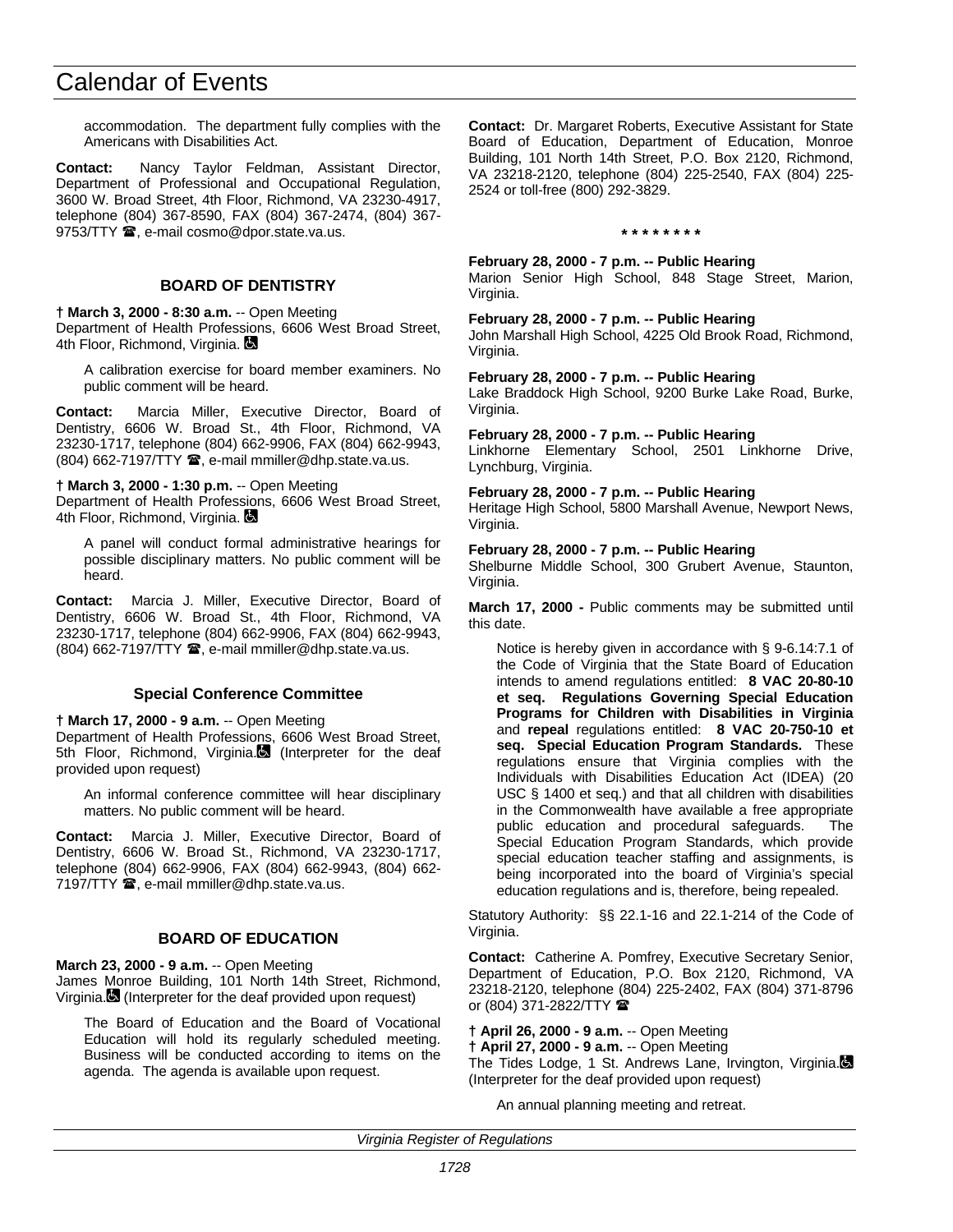**Contact:** Dr. Margaret Roberts, Executive Assistant for State Board of Education, Department of Education, Monroe Building, 101 North 14th Street, P.O. Box 2120, Richmond, VA 23218-2120, telephone (804) 225-2540, FAX (804) 225- 2524 or toll-free (800) 292-3829.

## **LOCAL EMERGENCY PLANNING COMMITTEE - WINCHESTER**

## **March 1, 2000 - 3 p.m.** -- Open Meeting

Shawnee Fire Company, 2333 Roosevelt Boulevard, Winchester, Virginia.

A meeting to elect officers for 2000 and to conduct a quarterly business meeting.

**Contact:** L. A. Miller, Fire and Rescue Chief, Winchester Fire and Rescue Department, 126 N. Cameron St., Winchester, VA 22601, telephone (540) 662-2298, toll-free 1-800-667- 0118, or (540) 662-4131/TTY  $\hat{ }$ 

## **DEPARTMENT OF ENVIRONMENTAL QUALITY**

## **March 2, 2000 - 7 p.m.** -- Public Hearing

Chapel of All Faiths, University of Virginia at Wise, 1 College Avenue, Wise, Virginia.

A public hearing to receive comments on the draft permit amendment #2 for the Wise County Sanitary Landfill located near the community of Blackwood, just north of U.S. Alternate Rte 58.

**Contact:** Paul Farrell, Department of Environmental Quality, P.O. Box 10009, Richmond, VA 23240, telephone (804) 698- 4214, (804) 698-4021/TTY  $\mathbf{\hat{a}}$ , e-mail epfarrell@deq.state.va.us.

## **† March 7, 2000 - 7 p.m.** -- Public Hearing

Roanoke Valley Resource Authority, Tinker Creek Transfer Station, Meeting Room, 1020 Hollins Road, Roanoke, Virginia.

A public hearing to receive comments regarding the technical merits of the draft permit amendment for a municipal sanitary landfill located in Roanoke as they relate to facility design, operation and closure. The facility is located in southwest Roanoke County, east of State Route 622.

**Contact:** Paul Farrell, Department of Environmental Quality, P.O. Box 10009, Richmond, Virginia 23240, telephone (804)<br>698-4214, (804) 698-4021/TTY **雷**, e-mail 698-4021/TTY  $\bullet$ , e-mail epfarrell@deq.state.va.us.

## **† March 14, 2000 - 7 p.m.** -- Open Meeting

Pence Middle School Auditorium, Bowman Road, Dayton, Virginia.

The second public meeting to receive comments on the development of the nitrate TMDL for Muddy Creek, a tributary of the North River in Rockingham County.

**Contact:** Rod Bodkin, Department of Environmental Quality, 4411 Early Rd., Harrisonburg, VA 22801, telephone (540) 574-7801, FAX (540) 574-7878, (804) 698-4021/TTY 2, email rvbodkin@deq.state.va.us.

### **† March 15, 2000 - 1 p.m.** -- Open Meeting

Panthers Den (basement of Franklin Hall), Ferrum College, Ferrum, Virginia.

The third public meeting on the development of the Blackwater River fecal coliform bacteria TMDL for four impaired stream segments in Franklin County.

**Contact:** Clint Boschen, Department of Environmental Quality, 3019 Peters Creek Rd., Roanoke, VA 24019, telephone (540) 562-6724, FAX (540) 562-6729, (804) 698- 4021/TTY **@**, e-mail cjboschen@deq.state.va.us.

#### **† March 16, 2000 - 7 p.m.** -- Open Meeting

Bedford Elementary School, 806 Burkshill Road, Bedford, Virginia.

The first public meeting on the development of the Otters fecal coliform bacteria TMDLs for impaired stream segments located in Bedford and Campbell Counties. The stream segments are Sheeps Creek, Elk Creek, Little Otter Creek, Machine Creek and the Big Otter River.

**Contact:** Clint Boschen, Department of Environmental Quality, 3019 Peters Creek Rd., Roanoke, VA 24019, telephone (540) 562-6724, FAX (540) 562-6729, (804) 698- 4021/TTY **@**, e-mail cjboschen@deq.state.va.us.

## **Ground Water Protection Steering Committee**

#### **March 21, 2000 - 9 a.m.** -- Open Meeting

Department of Environmental Quality, 629 East Main Street, 10th Floor Conference Room, Richmond, Virginia.

Anyone interested in ground water protection issues is welcome to attend the meeting. Meeting minutes and agenda are available from the contact person below.

**Contact:** Mary Ann Massie, Environmental Program Planner, Department of Environmental Quality, P.O. Box 10009, Richmond, VA, telephone (804) 698-4042, FAX (804) 698-<br>4032 or (804) 698-4021/TTY **26**, e-mail 4032 or (804) 698-4021/TTY  $\bullet$ , e-mail mamassie@deq.state.va.us.

## **BOARD OF FUNERAL DIRECTORS AND EMBALMERS**

## **March 8, 2000 - 9 a.m.** -- Open Meeting

Department of Health Professions, 6606 West Broad Street, 5th Floor, Room 3, Richmond, Virginia.

A meeting to discuss general business matters of the board. There will be a 15-minute public comment period. A formal hearing will be held at 1 p.m.

**Contact:** Cheri Emma-Leigh, Administrative Staff Assistant, Board of Funeral Directors and Embalmers, 6606 W. Broad St., 4th Floor, Richmond, VA, telephone (804) 662-9907, FAX (804) 662-9523, e-mail CEmma-Leigh@dhp.state.va.us.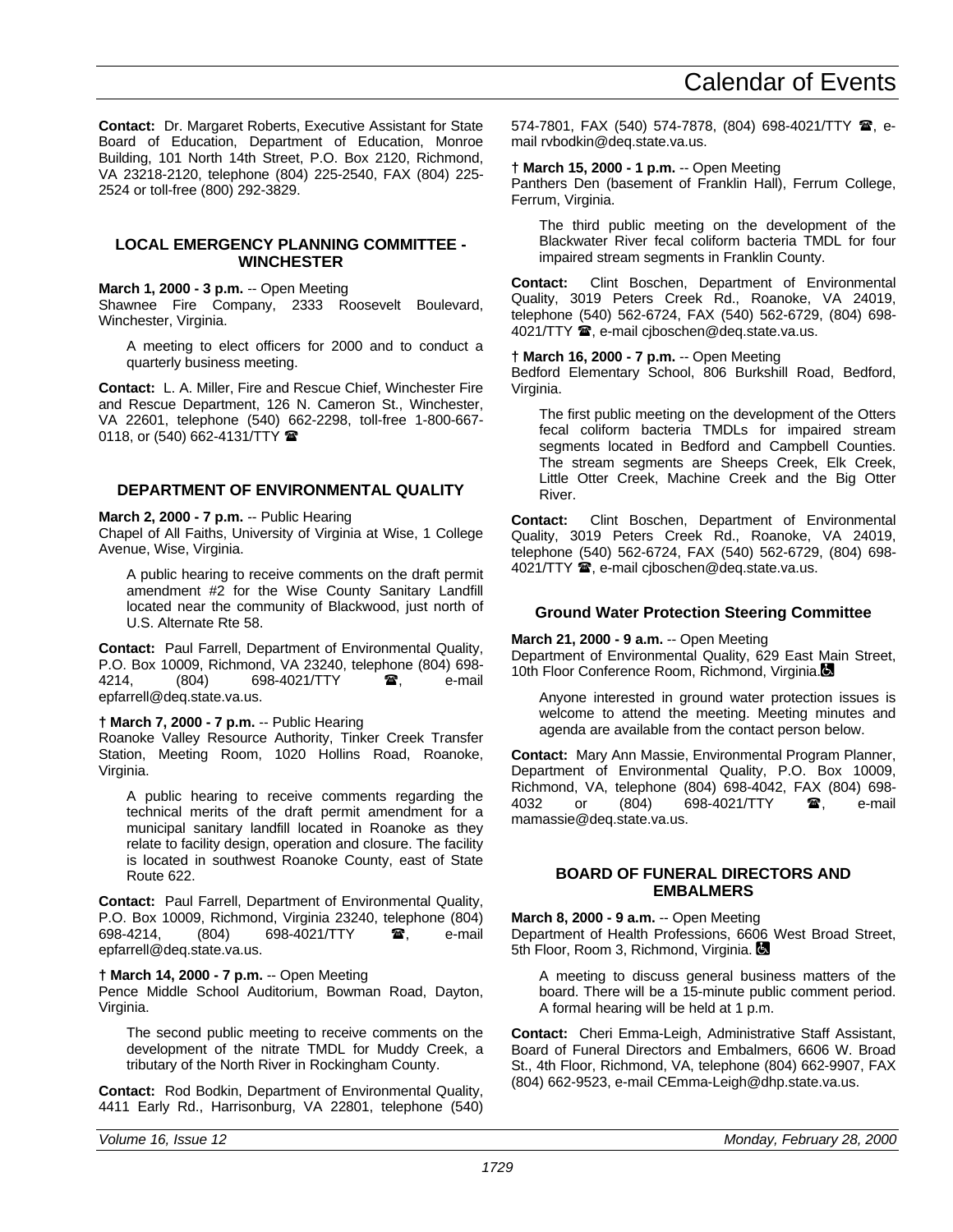## **March 15, 2000 - 9 a.m.** -- Open Meeting

Department of Health Professions, 6606 West Broad Street, 5th Floor, Room 3, Richmond, Virginia

A meeting of the Legislative Committee to discuss legislative proposals for the General Assembly 2001. There will be a 15-minute public comment period.

**Contact:** Cheri Emma-Leigh, Administrative Staff Assistant, Board of Funeral Directors and Embalmers, 6606 W. Broad St., 4th Floor, Richmond, VA, telephone (804) 662-9907, FAX (804) 662-9523, e-mail CEmma-Leigh@dhp.state.va.us.

## **DEPARTMENT OF GAME AND INLAND FISHERIES**

**March 9, 2000 - 9 a.m.** -- Open Meeting

**March 10, 2000 - 9 a.m.** -- Open Meeting

Department of Game and Inland Fisheries, 4000 West Broad Street, Richmond, Virginia. (Interpreter for the deaf provided upon request)

A meeting to discuss general and administrative issues, receive a report on relevant legislation from the 2000 Session of the General Assembly, and receive a report on the House Bill 38 planning study and public opinion surveys. The board may elect to hold a dinner Wednesday evening, March 8, at a location and time to be determined; and it may hold a closed session before the public session begins on March 9. If the board completes its entire agenda on March 9, it may not convene on March 10, the second of the scheduled two days of the meeting.

**Contact:** Phil Smith, Policy Analyst, Department of Game and Inland Fisheries, 4010 W. Broad St., Richmond, VA, telephone (804) 367-1000 or FAX (804) 367-0488.

#### **March 15, 2000 - 7 p.m.** -- Public Hearing

Sandy Bottom Nature Park, 1255 Big Bethel Road, Hampton, Virginia. (Interpreter for the deaf provided upon request)

## **March 21, 2000 - 7 p.m.** -- Public Hearing

Smyth-Bland Regional Library, 1180 South Sheffey Street, Marion, Virginia. $\blacksquare$  (Interpreter for the deaf provided upon request)

#### **March 23, 2000 - 7 p.m.** -- Public Hearing

Department of Game and Inland Fisheries, Staunton Regional Office, 4725 Lee Highway, Verona, Virginia. (Interpreter for the deaf provided upon request)

## **March 27, 2000 - 7 p.m.** -- Public Hearing

Salem Church Library, 2607 Salem Church Road, Fredericksburg, Virginia. (Interpreter for the deaf provided upon request)

#### **March 28, 2000 - 7 p.m.** -- Public Hearing

Forest Branch Library, 15583 Forest Road, Lynchburg, Virginia. (Interpreter for the deaf provided upon request)

The Department of Game and Inland Fisheries (DGIF) is hosting five public meetings in March 2000 to discuss Virginia's wildlife diversity (i.e., wildlife other than in the context of hunting, trapping, or fishing) regulations and agency programs with interested parties. Interested individuals are invited to join the DGIF staff to discuss these subjects. Public comments and suggestions received will be considered by staff as they refine current programs, develop new ones, and develop staff recommendations for amendments to wildlife diversity regulations. Agency staff will present such recommendations to the Board of Game and Inland Fisheries at its August 2000 meeting as part of the regular biennial review of wildlife diversity regulations.

**Contact:** Phil Smith, Policy Analyst, Department of Game and Inland Fisheries, 4010 W. Broad St., Richmond, VA, telephone (804) 367-1000 or FAX (804) 367-0488.

## **DEPARTMENT OF HEALTH**

## **Biosolids Use Information Committee**

**† March 14, 2000 - 1 p.m.** -- Open Meeting UVA Richmond Center, 7740 Shrader Road, Suite E, Richmond, Virginia.

A meeting to discuss issues concerning the agricultural use of biosolids, as provided by the Biosolids Use Regulations, including the land application, marketing or distribution of biosolids. The committee will meet immediately following the Biosolids Use Regulations Advisory Committee meeting, if held, otherwise, the meeting will begin at 10 a.m.

**Contact:** C. M. Sawyer, Director, Division of Wastewater Engineering, Department of Health, P.O. Box 2448, Richmond, VA 23218, telephone (804) 786-1755 or FAX (804) 786-5567.

## **Biosolids Use Regulations Advisory Committee**

**† March 14, 2000 - 10 a.m.** -- Open Meeting

UVA Richmond Center, 7740 Shrader Road, Suite E, Richmond, Virginia.

A meeting to discuss issues concerning the implementation of the Biosolids Use Regulations involving land application, distribution, or marketing of biosolids.

**Contact:** C. M. Sawyer, Director, Division of Wastewater Engineering, Department of Health, P.O. Box 2448, Richmond, VA 23218, telephone (804) 786-1755 or FAX (804) 786-5567.

## **DEPARTMENT OF HEALTH PROFESSIONS**

**† April 8, 2000 - 9 a.m.** -- Open Meeting

Department of Health Professions, 6606 West Broad Street, 5th Floor, Conference Room 4, Richmond, Virginia. (Interpreter for the deaf provided upon request)

The Health Practitioners Intervention Program Committee will meet with its contractor and representatives to review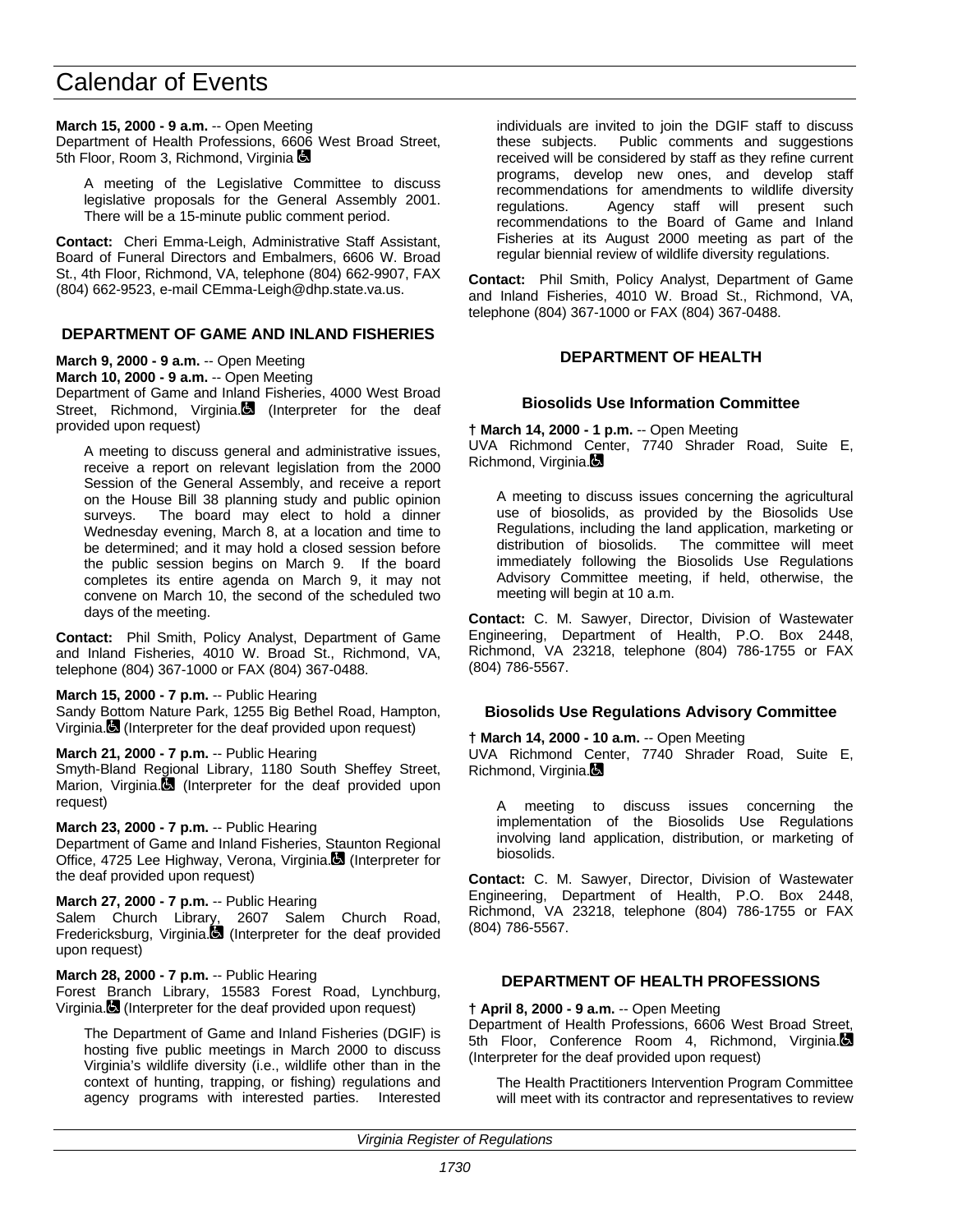reports, policies and procedures for the Health Practitioner's Intervention Program. The committee will meet in open session for general discussion of the<br>program. The committee may meet in executive The committee may meet in executive sessions for the purpose of consideration of specific requests from applicants to or participants in the program.

**Contact:** John W. Hasty, Director, Department of Health Professions, 6606 W. Broad St., 4th Floor, Richmond, VA 23230-1717, telephone (804) 662-9424, FAX (804) 662-9114 or (804) 662-7197/TTY  $\mathbf{\mathcal{F}}$ 

## **BOARD FOR HEARING AID SPECIALISTS**

**February 28, 2000 - 9:45 a.m.** -- Open Meeting

Department of Professional and Occupational Regulation, 3600 West Broad Street, 4th Floor, Conference Rooms 4W and 5W, Richmond, Virginia. $\blacksquare$  (Interpreter for the deaf provided upon request)

The board will meet to administer the Hearing Aid Specialist Practical Examination.

**Contact:** Sharon M. Sweet, Examination Director, Department of Professional and Occupational Regulation, 3600 W. Broad St., Richmond, VA 23230-4917, telephone (804) 367-8572 or (804) 367-9753/TTY (

## **April 4, 2000 - 8:30 a.m.** -- Open Meeting

Department of Professional and Occupational Regulation, 3600 West Broad Street, 4th Floor, Richmond, Virginia. (Interpreter for the deaf provided upon request)

An open meeting to discuss regulatory review, disciplinary cases and other matters requiring board action. A public comment period will be held at the beginning of the meeting. All meetings are subject to cancellation. The time of the meeting is subject to change. Any persons desiring to attend the meeting and requiring special accommodations or interpretative services should contact the department at least 10 days prior to the meeting so that suitable arrangements can be made. The department fully complies with the Americans with Disabilities Act.

**Contact:** Nancy Taylor Feldman, Assistant Director, Department of Professional and Occupational Regulation, 3600 W. Broad St., 4th Floor, Richmond, VA 23230-4917, telephone (804) 367-8590, FAX (804) 367-2474, (804) 367- 9753/TTY <sup>3</sup>, e-mail hearingaidspec@dpor.state.va.us.

## **STATE COUNCIL OF HIGHER EDUCATION FOR VIRGINIA**

**March 14, 2000 - 9 a.m.** -- Open Meeting

**April 11, 2000 - 9 a.m.** -- Open Meeting

State Council of Higher Education, James Monroe Building, 101 North 14th Street, Richmond, Virginia. (Interpreter for the deaf provided upon request)

A teleconferenced meeting. Locations available include McGuire, Woods, Battle and Boothe, World Trade Center, Suite 9000, Norfolk, Virginia and 420 Park Street, Charlottesville, Virginia. Time may vary.

**Contact:** Kathy R. Robinson, Executive Secretary Senior, State Council of Higher Education for Virginia, James Monroe Bldg., 101 N. 14th St., Richmond, VA 23219, telephone (804) 225-2628, FAX (804) 225-2638, e-mail robinson@schev.edu.

## **March 21, 2000 - 8:30 a.m.** -- Open Meeting

Longwood College, Farmville, Virginia. (Interpreter for the deaf provided upon request)

A monthly meeting.

**Contact:** Kathy R. Robinson, Executive Secretary Senior, State Council of Higher Education for Virginia, James Monroe Bldg., 101 N. 14th St., Richmond, VA 23219, telephone (804) 225-2628, FAX (804) 225-2638, e-mail robinson@schev.edu.

## **DEPARTMENT OF HISTORIC RESOURCES**

## **Board of Historic Resources and State Review Board**

**† March 15, 2000 - 10 a.m.** -- Open Meeting Dorey Park Recreation Center, 7200 Dorey Park Road, Richmond, Virginia.

A quarterly meeting to consider (i) completed and proposed reports for the National Register of Historic Places and the Virginia Landmarks Register and (ii) easements and highway markers.

**Contact:** June Ellis, National Register Specialist, Department of Historic Resources, 2801 Kensington Ave., Richmond, VA 23221, telephone (804) 367-2323/ext. 116, FAX (804) 367- 2391 or (804) 367-2386/TTY 2

## **HOPEWELL INDUSTRIAL SAFETY COUNCIL**

**March 7, 2000 - 9 a.m.** -- Open Meeting

Hopewell Community Center, 100 West City Point Road, Hopewell, Virginia. (Interpreter for the deaf provided upon request)

Local Emergency Preparedness Committee meeting on emergency preparedness as required by SARA Title III.

**Contact:** Robert Brown, Emergency Services Coordinator, Hopewell Industrial Safety Council, 300 N. Main Street, Hopewell, VA 23860, telephone (804) 541-2298.

## **BOARD OF HOUSING AND COMMUNITY DEVELOPMENT**

**March 6, 2000 - 9:30 a.m.** -- Public Hearing

Richmond Marriott, 500 East Broad Street, Richmond, Virginia.

**April 14, 2000 -** Public comments may be submitted until this date.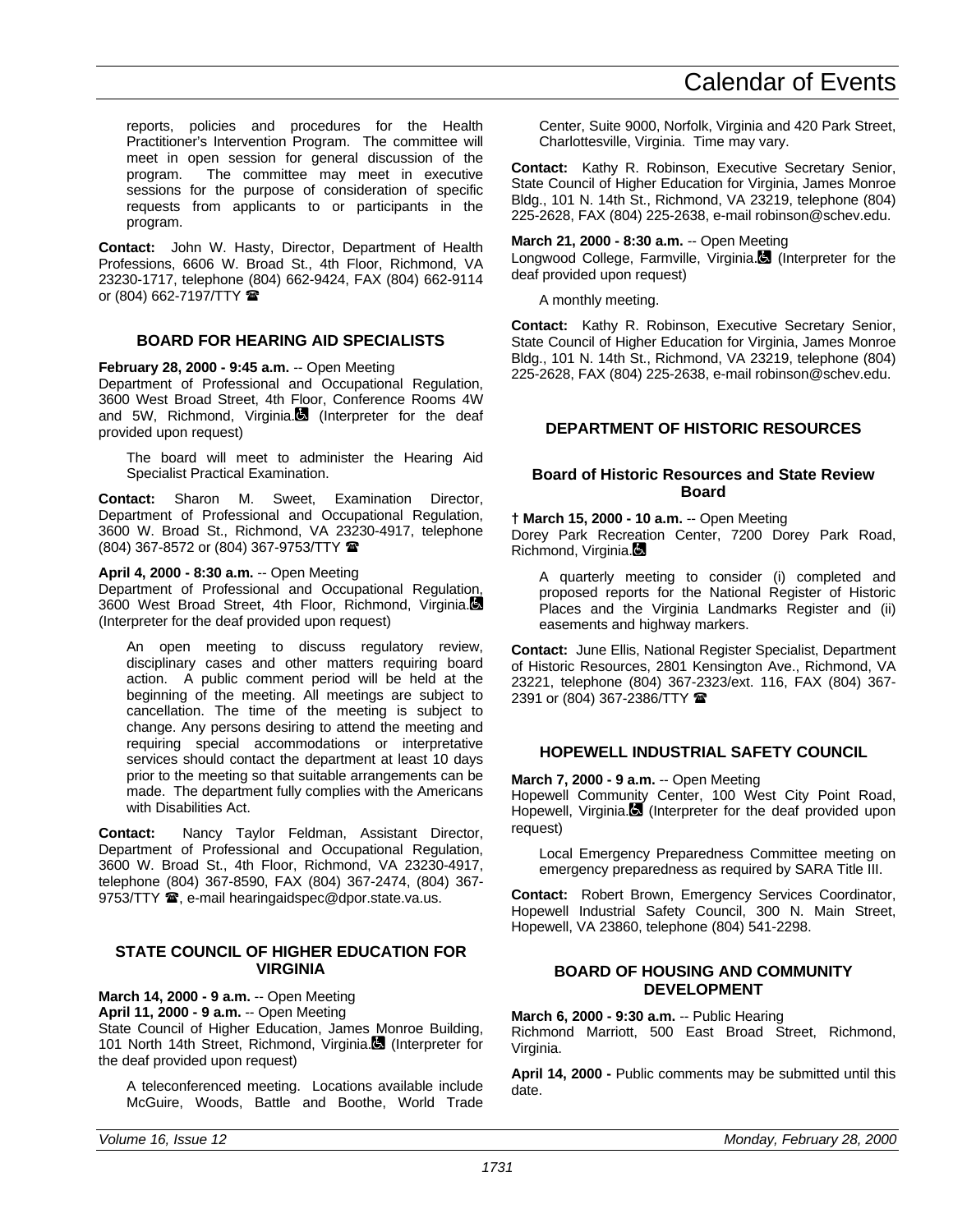Notice is hereby given in accordance with § 9-6.14:7.1 of the Code of Virginia that the Board of Housing and Community Development intends to amend regulations entitled: **13 VAC 5-21-10 et seq. Virginia Certification Standards.** The proposed amendments (i) clarify the requirements for combination inspectors to obtain a certificate of competence; (ii) permit the issuance of provisional certificates under certain conditions; (iii) permit the board to appoint an advisory peer review committee to advise the board concerning proposed sanctions against a certificate holder; (iv) allow the board to impose sanctions on certificate holders under certain conditions; and (v) allow administrative appeals to the Technical Review Board to resolve disputes.

Statutory Authority: §§ 36-98.3 and 36-137 of the Code of Virginia.

**Contact:** George W. Rickman, Jr., Regulatory Coordinator, Department of Housing and Community Development, The Jackson Center, 501 N. Second St., Richmond, VA 23219- 1321, telephone (804) 371-7180, FAX (804) 371-9092 or (804) 371-7089/TTY (

#### **\* \* \* \* \* \* \* \***

**March 6, 2000 - 9:30 a.m.** -- Public Hearing Richmond Marriott, 500 East Broad Street, Richmond, Virginia.

**April 14, 2000 -** Public comments may be submitted until this date.

Notice is hereby given in accordance with § 9-6.14:7.1 of the Code of Virginia that the Board of Housing and Community Development intends to amend regulations entitled: **13 VAC 5-51-10 et seq. Virginia Statewide Fire Prevention Code.** The proposed amendments (i) require the fire code official to enforce the provision of the building code regarding maintenance of smoke detectors in certain dwellings; (ii) require the fire code official to enforce the provision of the Virginia Uniform Statewide Building Code (13 VAC 5-61-10 et seq.) regarding installation of fire extinguishers and smoke detectors in state regulated facilities (Use Groups R-2, R-3 and R-4 only); (iii) amend the provision concerning the appointment of local assistant fire marshals to conform with state law; (iv) address a potential safety problem with an already installed fire sprinkler device that may not function properly during a fire situation; (v) add a requirement for fire exit drills to be conducted at state regulated care facilities at least 12 times per year with not less than six of the drills being unannounced; (vi) delete all references regarding regulation of transportation of explosive materials and add a reference to Regulations Governing the Transportation of Hazardous Materials (9 VAC 20-110-10 et seq.); (vii) amend the definition of fireworks to conform with the Code of Virginia; and (viii) allow the storage of motor fuels in aboveground tanks at public service stations when the installation meets the National Fire Protection Association standard.

**Contact:** George W. Rickman, Jr., Regulatory Coordinator, Department of Housing and Community Development, The Jackson Center, 501 N. Second St., Richmond, VA 23219- 1321, telephone (804) 371-7180, FAX (804) 371-9092 or (804) 371-7089/TTY (

## **March 6, 2000 - 9:30 a.m.** -- Public Hearing

Richmond Marriott, 500 East Broad Street, Richmond, Virginia.

**\* \* \* \* \* \* \* \***

**April 14, 2000 -** Public comments may be submitted until this date.

Notice is hereby given in accordance with § 9-6.14:7.1 of the Code of Virginia that the Board of Housing and Community Development intends to amend regulations entitled: **13 VAC 5-61-10 et seq. Virginia Uniform Statewide Building Code.** The proposed amendments (i) require that persons under contract to a local building department for enforcement of the USBC be certified and attend periodic training courses as designated by the Department of Housing and Community Development and such other training as designated by the local governing body in the same manner as required for employees; (ii) allow for exceptions to filing duplicate construction documents when the already submitted construction documents and site plans were approved for identical structures in the same development and for dwellings with reverse floor plans; (iii) clarify that the code official's approval of construction documents is limited to only those items that are within the scope of the USBC; (iv) require that certain measures be taken in the construction of one- and two-family homes in counties or cities with an average residential radon level greater than 4 picoCuries per liter; (v) require that building officials ensure that exterior insulation and finish systems are installed correctly; (vi) clarify that building code officials are allowed to accept third party reviews of construction documents; (vii) require that for new construction, fire walls, fire separation assemblies, fire partitions, and smoke barriers are to be marked with language warning against the creation of holes, and that the warnings must be no more than eight feet apart, above ceilings and at all ceiling access doors; (viii) provide an exemption for the requirement of fire sprinkler systems in certain types of closets; (ix) provide an exemption from the requirement that a toilet be provided when the structure or tenant space has an occupant load less than 150 and food and beverages are neither served nor consumed on the premises; (x) provide an exemption from a requirement that separate-sex toilet facilities be provided when the mercantile space is less than 5,000 square feet; (xi) and require that, in new construction of buildings four stories or more, at least one elevator be provided for emergency access to all floors, be sized to accommodate an ambulance stretcher, and be identified by the emergency medical services international symbol (star of life).

Statutory Authority: § 36-98 of the Code of Virginia.

Statutory Authority: §§ 27-97 of the Code of Virginia.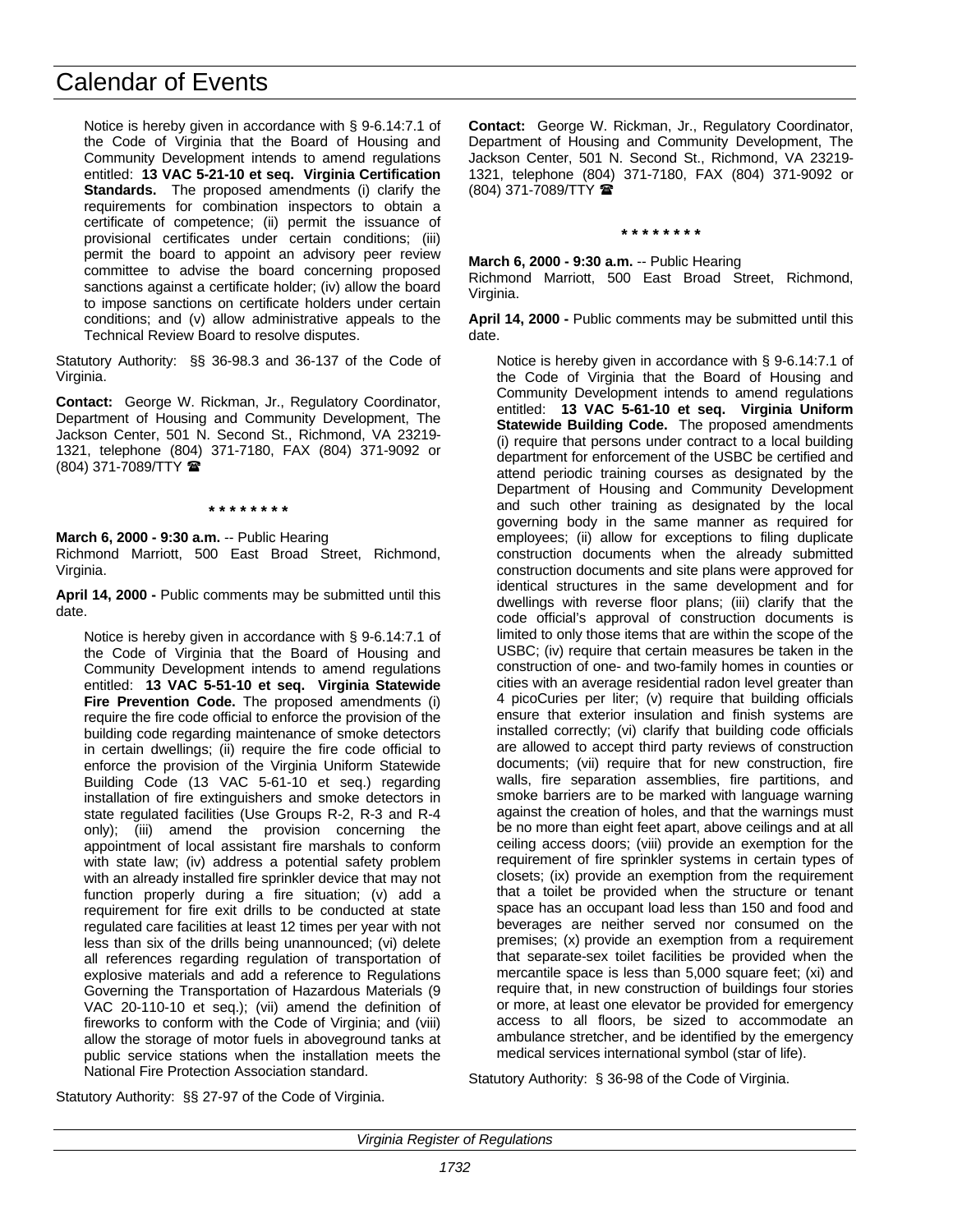**Contact:** George W. Rickman, Jr., Regulatory Coordinator, Department of Housing and Community Development, The Jackson Center, 501 N. Second St., Richmond, VA 23219- 1321, telephone (804) 371-7180, FAX (804) 371-9092 or (804) 371-7089/TTY (

**† March 6, 2000 - Immediately following the 9:30 a.m. public hearings** -- Open Meeting

Richmond Marriott, 500 East Broad Street, Richmond, Virginia.

A regular monthly business meeting of the board. Public comment will be received.

**Contact:** Stephen W. Calhoun, CPA, Senior Policy Analyst, Department of Housing and Community Development, The Jackson Center, 501 N. 2nd St., Richmond, VA 23219, telephone (804) 371-7015, FAX (804) 371-7090 or (804) 371- 7089/TTY  $\mathbf{\mathcal{D}}$ 

## **DEPARTMENT OF HOUSING AND COMMUNITY DEVELOPMENT**

## **State Building Code Technical Review Board**

### **† March 17, 2000 - 10 a.m.** -- Open Meeting

The Jackson Center, 501 North 2nd Street, 1st Floor Conference Room, Richmond, Virginia. (Interpreter for the deaf provided upon request)

A meeting to hear administrative appeals concerning building and fire codes and other regulations of the Department of Housing and Community Development. The board also issues interpretations and formalizes recommendations to the Board of Housing and Community Development concerning future changes to the regulations.

**Contact:** Vernon W. Hodge, Secretary, Office of the Review Board, 501 N. 2nd St., Richmond, VA 23219-1321, telephone (804) 371-7180 or (804) 371-7089/TTY (

## **STATEWIDE INDEPENDENT LIVING COUNCIL**

#### **† April 5, 2000 - 1 p.m.** -- Open Meeting

Independence Empowerment Center, 9001 Bigges Road, Suite 103, Manassas, Virginia. (Interpreter for the deaf provided upon request)

A quarterly meeting. Committee meetings will also be held.

**Contact:** James A. Rothrock, Statewide Independent Living Council Staff, 1802 Marroit Rd., Richmond, VA 23229, telephone (804) 673-0119 or FAX (804) 282-7118.

### **VIRGINIA INTERAGENCY COORDINATING COUNCIL**

## **† March 8, 2000 - 9:30 a.m.** -- Open Meeting

Henrico Area Community Services Board, 10299 Woodman Road, Building B, Conference Room C, Glen Allen, Virginia. (Interpreter for the deaf provided upon request)

The council meets quarterly to advise and assist the Virginia Department of Mental Health, Mental Retardation and Substance Abuse Services as lead agency for Part C (of IDEA), early intervention for infants and toddlers with disabilities and their families. Discussion will focus on issues related to Virginia's implementation of the Part C program.

**Contact:** LaKeishia L. White, Part C Office Services Specialist, Department of Mental Health, Mental Retardation and Substance Abuse Services, Early Intervention, 9th Floor, P.O. Box 1797, Richmond, VA 23218-1797, telephone (804) 786-3710 or FAX (804) 371-7959.

## **DEPARTMENT OF LABOR AND INDUSTRY**

#### **Virginia Apprenticeship Council**

#### **† March 16, 2000 - 10 a.m.** -- Open Meeting

Hermitage High School Technical Center, 8301 Hungary Spring Road, Richmond, Virginia. (Interpreter for the deaf provided upon request)

Agenda items include subcommittee report, report on periodic review of regulations, report of the Virginia Apprenticeship Standards Committee, VCCS Related Instruction Report, USDOL-BAT report, DOLI report, and Apprenticeship Program report.

The council will have an informational retreat for members beginning at noon. This will follow the adjournment of the regular council meeting. Note: No formal vote will be taken during this retreat.

Agenda for the afternoon session is chairman comments, member comments, history and recommendations - Subcommittee (exemption from examination), history and recommendations - Standards Subcommittee, and general discussion on council's future direction.

**Contact:** Beverley Donati, Assistant Program Director, Department of Labor and Industry, Powers-Taylor Building, 13 S. Thirteenth St., Richmond, VA 23219, telephone (804) 786- 2382, FAX (804) 786-8418, (804) 786-2376/TTY <sup>3</sup>, e-mail bgd@doli.state.va.us, homepage http://www.dli.state.va.us.

#### **Virginia Safety and Health Codes Board**

#### **March 6, 2000 - 10 a.m.** -- Open Meeting

State Corporation Commission, Tyler Building, 1300 East Main Street, Second Floor, Courtroom B, Richmond, Virginia. (Interpreter for the deaf provided upon request)

The agenda may include reports on the periodic review of regulations.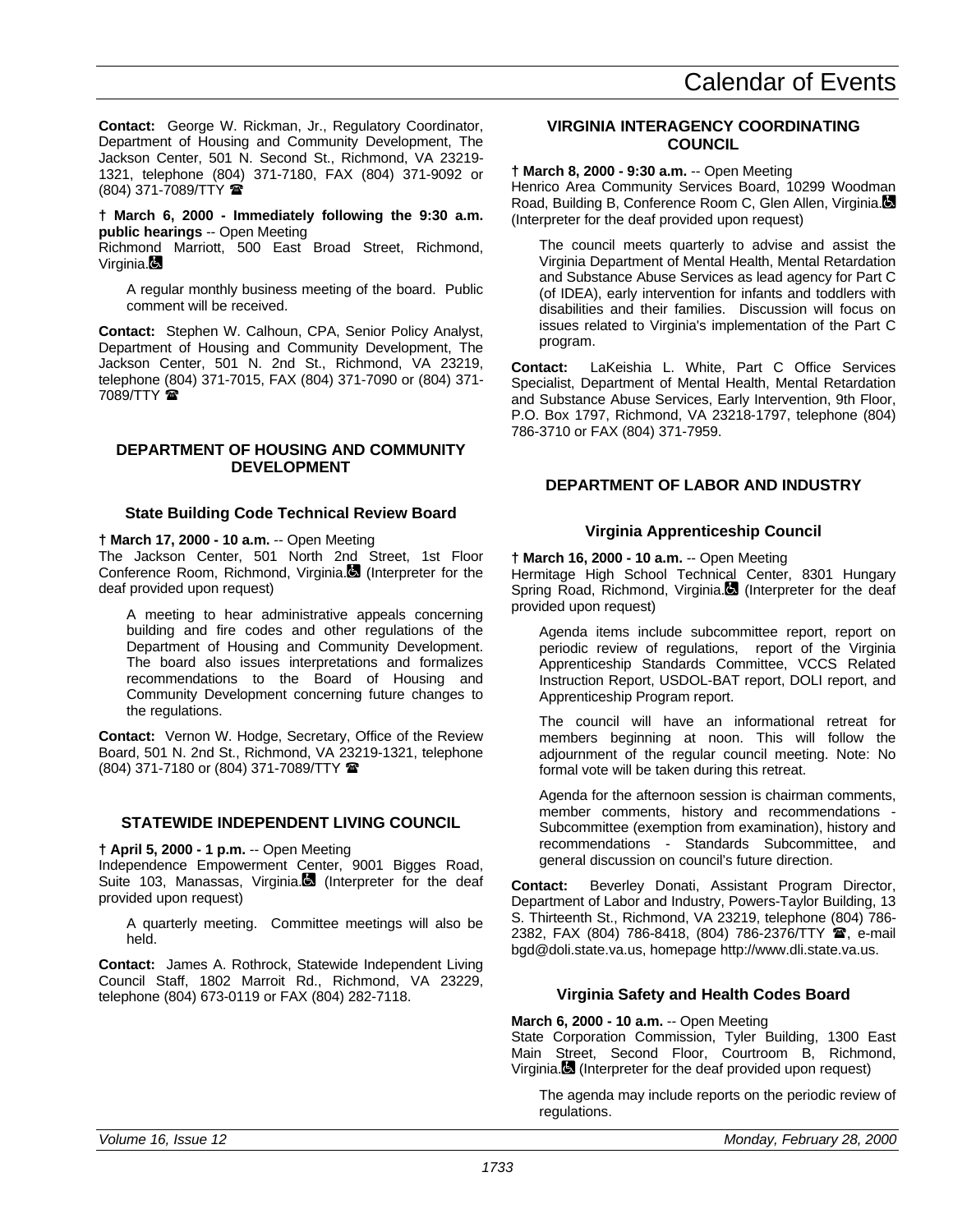**Contact:** Regina P. Cobb, Agency Management Analyst, Department of Labor and Industry, Powers-Taylor Building, 13 S. Thirteenth Street, Richmond, VA, telephone (804) 786- 0610, FAX (804) 786-8418, (804) 786-2376/TTY <sup>1</sup>, e-mail reginacobb@doli.state.va.us, homepage http://www.dli.state.va.us.

## **STATE LIBRARY BOARD**

**March 13, 2000 - 8:15 a.m.** -- Open Meeting The Library of Virginia, 800 East Broad Street, Richmond, Virginia.

A meeting to discuss matters pertaining to The Library of Virginia and the State Library Board.

The following committees will meet at 8:15 a.m.:

Public Library Development Committee (Orientation Room)

Publications and Educational Services Committee (Conference Room B)

Records Management Committee (Conference Room C)

The following committees will meet at 9:30 a.m.:

Archival and Information Services Committee (Orientation Room) Collection Management Services Committee (Conference Room B)

Legislative and Finance Committee (Conference Room C).

The full board will meet in the conference room on 2M at 10:30 a.m. Public comment will be received at approximately 11 a.m.

**Contact:** Jean H. Taylor, Executive Secretary Senior, The Library of Virginia, 800 East Broad Street, Richmond, VA 23219-8000, telephone (804) 692-3535, FAX (804) 692-3594, (804) 692-3976/TTY (, e-mail jtaylor@vsla.edu, homepage http://www.lva.lib.va.us.

### **LITTER CONTROL AND RECYCLING FUND ADVISORY BOARD**

#### **† March 21, 2000 - 10 a.m.** -- Open Meeting

701 East Franklin Street, Lower Level Conference Room, Richmond, Virginia. **(3)** (Interpreter for the deaf provided upon request)

A meeting to promote the control, prevention, and elimination of litter from the Commonwealth and to encourage recycling and advise the Director of the Department of Environmental Quality on other litter control and recycling matters.

**Contact:** Michael P. Murphy, Director, Environmental Enhancement, Department of Environmental Quality, P.O. Box 10009,, Richmond, VA 23240-0009, telephone (804) 698- 4003, FAX (804) 698-4319, toll-free 1-800-592-5482, (804) 698-4021/TTY<sup>2</sup> or e-mail mpmurphy@deq.state.va.us.

## **COMMISSION ON LOCAL GOVERNMENT**

**March 13, 2000 - 10:30 a.m.** -- Open Meeting Windsor area; site to be determined.

Oral presentations regarding the Town of Windsor - Isle of Wight County voluntary settlement agreement. Persons desiring to participate in the meeting and requiring special accommodations or interpreter services should contact the commission.

**Contact:** Barbara W. Bingham, Administrative Assistant, Commission on Local Government, 900 E. Main Street, Suite 103, Richmond, VA 23219-3513, telephone (804) 786-6508, FAX (804) 371-7999, (800) 828-1120/TTY  $\mathbf{\mathcal{D}}$ , e-mail bbingham@clg.state.va.us, http://www.state.va.us/clg.

**March 13, 2000 - 3 p.m.** -- Open Meeting Windsor area; site to be determined.

A regular meeting to consider such matters as may be presented. Persons desiring to participate in the meeting and requiring special accommodations or interpreter services should contact the commission.

**Contact:** Barbara W. Bingham, Administrative Assistant, Commission on Local Government, 900 E. Main Street, Suite 103, Richmond, VA 23219-3513, telephone (804) 786-6508, FAX (804) 371-7999, (800) 828-1120/TTY  $\hat{a}$ , e-mail bbingham@clg.state.va.us, http://www.state.va.us/clg.

#### **March 13, 2000 - 7 p.m.** -- Public Hearing Windsor area; site to be determined.

A public hearing regarding the Town of Windsor - Isle of Wight County voluntary settlement agreement. Persons desiring to participate in the meeting and requiring special accommodations or interpreter services should contact the commission.

**Contact:** Barbara W. Bingham, Administrative Assistant, Commission on Local Government, 900 E. Main Street, Suite 103, Richmond, VA 23219-3513, telephone (804) 786-6508, FAX (804) 371-7999, (800) 828-1120/TTY  $\mathbf{\mathcal{F}}$ , e-mail bbingham@clg.state.va.us, http://www.state.va.us/clg.

## **MARINE RESOURCES COMMISSION**

**March 28, 2000 - 9:30 a.m.** -- Open Meeting Marine Resources Commission, 2600 Washington Avenue, Room 403, Newport News, Virginia. (Interpreter for the deaf

provided upon request)

The commission will hear and decide the following marine environmental matters beginning at 9:30 a.m.: permit applications for projects in wetlands, bottom lands, coastal primary sand dunes and beaches; appeals of local wetland board decisions; and policy and regulatory issues. The commission will hear and decide the following fishery management items beginning at approximately noon: regulatory proposals; fishery management plans; fishery conservation issues; management plans; fishery conservation issues; licensing; and shellfish leasing. Meetings are open to the public. Testimony will be taken under oath from parties addressing agenda items on permits and licensing.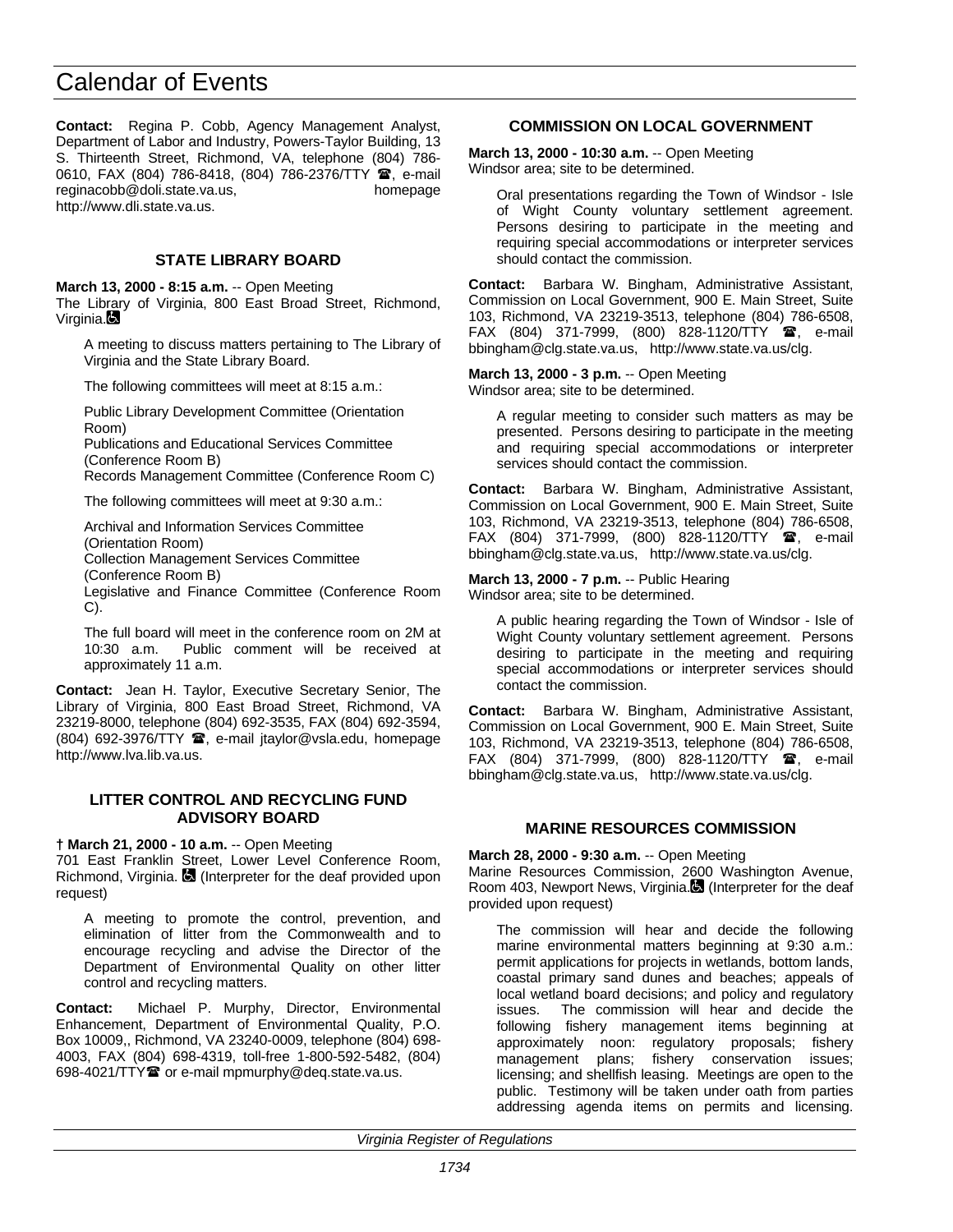Public comments will be taken on resource matters, regulatory issues and items scheduled for public hearing.

**Contact:** LaVerne Lewis, Secretary to the Commission, Marine Resources Commission, P.O. Box 756, Newport News, VA 23607-0756, telephone (757) 247-2261, toll-free (800) 541-4646 or (757) 247-2292/TTY(

#### **DEPARTMENT OF MEDICAL ASSISTANCE SERVICES**

**March 17, 2000** - Public comments may be submitted until this date.

Notice is hereby given in accordance with § 9-6.14:7.1 of the Code of Virginia that the Department of Medical Assistance Services intends to amend regulations entitled: **Program for All-Inclusive Care for the Elderly - PACE: 12 VAC 30-10-10 et seq. State Plan Under Title XIX of the Social Security Act Medical Assistance Program; General Provisions; 12 VAC 30- 50-10 et seq. Amount, Duration, and Scope of Medical and Remedial Care Services; 12 VAC 30-120- 10 et seq. Waivered Services.** These proposed regulations provide for the creation of Medicaid coverage of PACE services (Program of All-Inclusive Care for the Elderly). These regulations link all types of medical care that frail, elderly individuals might need through a system of care management. This program has been modeled after the On Lok program in California.

Statutory Authority: § 32.1-325 of the Code of Virginia.

Public comments may be submitted until March 17, 2000, to T. C. Jones, Analyst, LTC-Appeals Division, Department of Medical Assistance Services, 600 East Broad Street, Suite 1300, Richmond, Virginia 23219.

**Contact:** Victoria Simmons, Regulatory Coordinator, Department of Medical Assistance Services, 600 E. Broad St., Suite 1300, Richmond, VA 23219, telephone (804) 786-7959 or FAX (804) 786-1680.

#### **\* \* \* \* \* \* \* \***

**March 17, 2000** - Public comments may be submitted until this date.

Notice is hereby given in accordance with § 9-6.14:7.1 of the Code of Virginia that the Department of Medical Assistance Services intends to amend regulations entitled: **12 VAC 30-70-10 et seq. Methods and Standards for Establishing Payment Rates-Inpatient Hospital Care (Diagnosis Related Groups).** The proposed regulations amend the existing inpatient hospital payment methodology regulations to remove transition period rules and fully implement the new Diagnosis Related Grouping (DRG) methodology. These amendments fulfill a directive by the 1996 General Assembly to implement a DRG methodology (Chapter 912, Item 322 J) and the settlement terms of a case brought under the federal Boren Amendment which required DMAS and the then Virginia Hospital Association to jointly develop a replacement reimbursement method.

Statutory Authority: § 32.1-325 of the Code of Virginia.

Public comments may be submitted until March 17, 2000, to Stan Fields, Director of Cost Settlement, Department of Medical Assistance Services, 600 East Broad Street, Suite 1300, Richmond, Virginia 23219.

**Contact:** Victoria Simmons, Regulatory Coordinator, Department of Medical Assistance Services, 600 E. Broad St., Suite 1300, Richmond, VA 23219, telephone (804) 786-7959 or FAX (804) 786-1680.

**\* \* \* \* \* \* \* \***

**April 14, 2000 -** Public comments may be submitted until this date.

Notice is hereby given in accordance with § 9-6.14:7.1 of the Code of Virginia that the Department of Medical Assistance Services intends to amend regulations entitled: **12 VAC 30-80-10 et seq. Methods and Standards for Establishing Payment Rates; Other Types of Care.** The purpose of the proposed amendment is to repeal certain obstetric and pediatric procedures from the State Plan.

Statutory Authority: § 32.1-325 of the Code of Virginia.

Public comments may be submitted until April 14, 2000, to Bobby Powell, Program Operations, Department of Medical Assistance Services, 600 East Broad Street, Suite 1300, Richmond, VA 23219.

**Contact:** Victoria P. Simmons, Regulatory Coordinator, Department of Medical Assistance Services, 600 E. Broad St., Suite 1300, Richmond, VA 23219, telephone (804) 786-7959 or FAX (804) 786-1680.

## **Medicaid Pharmacy Liaison Committee**

**April 3, 2000 - 1 p.m.** -- Open Meeting Department of Medical Assistance Services, 600 East Broad

Street Suite 1300, Board Room, Richmond, Virginia.

A routine meeting.

**Contact:** Marianne Rollings, Coordinator, Department of Medical Assistance Services, 600 E. Broad St., Suite 1300, Richmond, VA 23219, telephone (804) 225-4268, FAX (804)<br>786-1680. (800) 343-0634/TTY **雷**. e-mail 343-0634/TTY mrollings@dmas.state.va.us.

## **BOARD OF MEDICINE**

## **Advisory Board on Athletic Training**

**March 23, 2000 - 1 p.m.** -- Open Meeting

Department of Health Professions, 6606 West Broad Street, 5th Floor, Richmond, Virginia.<sup>1</sup> (Interpreter for the deaf provided upon request)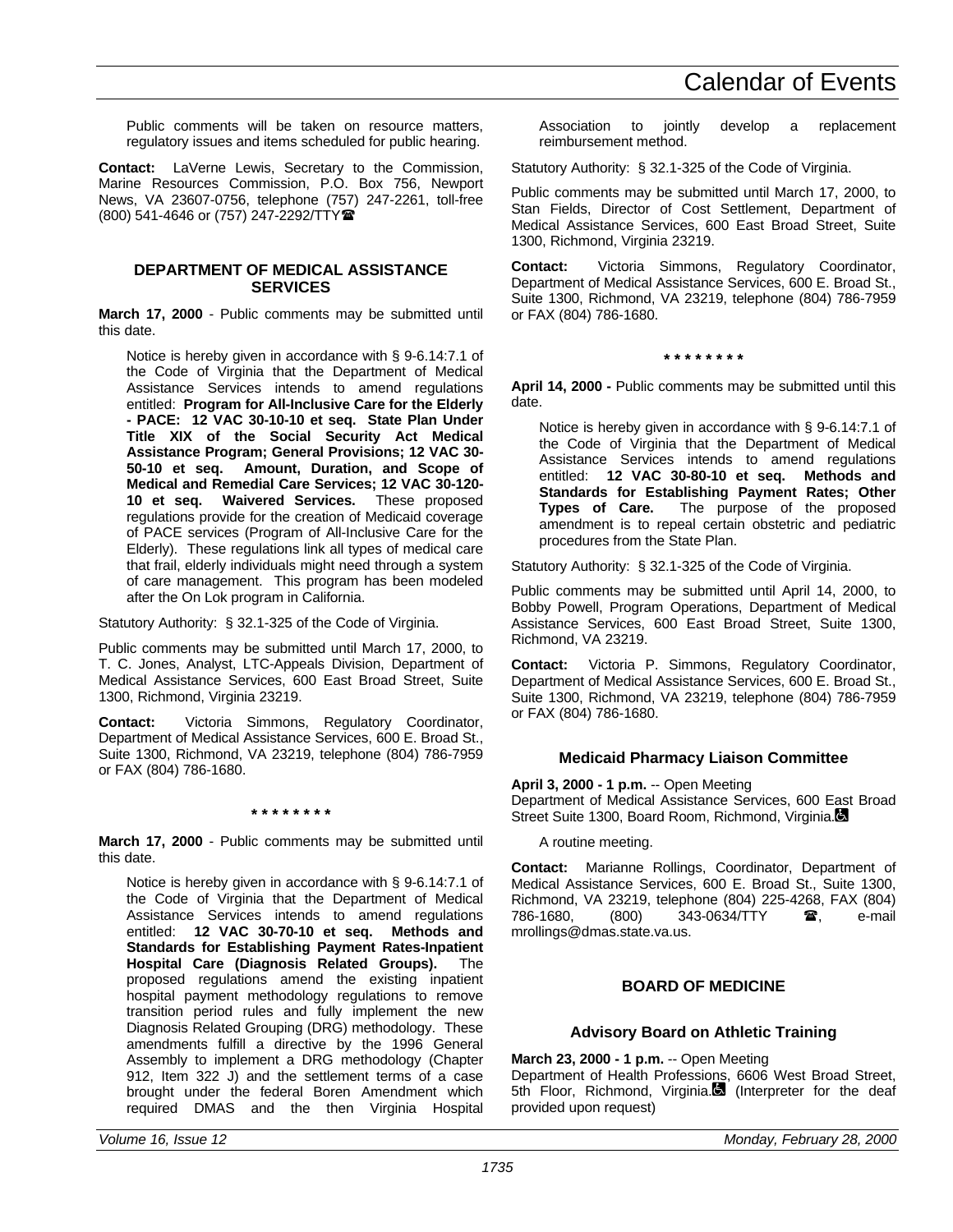A meeting to discuss the establishment of regulations mandated by § 54.1-2957.5 of the Code of Virginia.

**Contact:** William L. Harp, MD, Executive Director, Board of Medicine, 6606 W. Broad St., 4th Floor, Richmond, VA 23230, telephone (804) 662-9960, FAX (804) 662-9517 or  $(804)$  662-7197/TTY  $\hat{m}$ .

### **Executive Committee**

**April 7, 2000 - 8 a.m.** -- Open Meeting

Department of Health Professions, 6606 West Broad Street, 5th Floor, Richmond, Virginia. (Interpreter for the deaf provided upon request)

A meeting will be held in open and closed session to review disciplinary files requiring administrative action, adopt amendments and approve for promulgation regulations as presented, interview applicants, and act on other issues that come before the board. The chairman will entertain public comments on agenda items for 15 minutes following adoption of the agenda.

**Contact:** William L. Harp, M.D., Executive Director, Board of Medicine, 6606 W. Broad St., 4th Floor, Richmond, VA 23230-1717, telephone (804) 662-9960, FAX (804) 662-9517, (804) 662-7197/TTY (

#### **Informal Conference Committee**

**March 1, 2000 - 9 a.m.** -- Open Meeting **March 3, 2000 - 9 a.m.** -- Open Meeting **March 31, 2000 - 9 a.m.** -- Open Meeting Department of Health Professions, 6606 West Broad Street, Richmond, Virginia.

**March 9, 2000 - 9 a.m.** -- Open Meeting

Central Park Hotel, 2801 Plank Road, Fredericksburg, Virginia.

A meeting to inquire into allegations that certain practitioners may have violated laws and regulations governing the practice of medicine and other healing arts in Virginia. The committee will meet in open and closed sessions pursuant to § 2.1-344 A 7 and A 15 of the Code of Virginia. Public comment will not be received.

**Contact:** Peggy Sadler or Renee Dixon, Board of Medicine, 6606 W. Broad Street, 4th Floor, Richmond, VA 23230, telephone (804) 662-7332, FAX (804) 662-9517, (804) 662- 7197/TTY **雷** 

## **MOTOR VEHICLE DEALER BOARD**

**† March 13, 2000 - 9 a.m.** -- Open Meeting

Department of Motor Vehicles, 2300 West Broad Street, Room 702, Richmond, Virginia. (Interpreter for the deaf provided upon request)

Committees will meet as follows:

Dealer Practices Committee - 9 a.m. Franchise Law Committee - 10 a.m.

Licensing Committee - 10:45 a.m. Transaction Recovery Fund Committee - 1:30 p.m. Advertising Committee - 2:15 p.m. Personnel Committee - 3 p.m.

Meetings may begin later, but not earlier than scheduled. Meeting end times are approximate. Any person who needs any accommodation in order to participate in the meeting should contact the board at least 10 days before the meeting so that suitable arrangements can be made.

**Contact:** Alice R. Weedon, Administrative Assistant, Motor Vehicle Dealer Board, 2201 W. Broad St., Suite 104, Richmond, VA 23220, telephone (804) 367-1100, FAX (804) 367-1053, toll-free (877) 270-0203, e-mail dboard@mvb.state.va.us.

#### **† March 14, 2000 - 9:30 a.m.** -- Open Meeting

Department of Motor Vehicles, 2300 West Broad Street, Room 702, Richmond, Virginia. (Interpreter for the deaf provided upon request)

A meeting of the full board. Prior to the meeting, the Finance Committee will meet at 8:30 a.m. Meetings may begin later, but not earlier than scheduled. Any person who needs any accommodation in order to participate in the meeting should contact the board at least 10 days before the meeting so that suitable arrangements can be made.

**Contact:** Alice R. Weedon, Administrative Assistant, Motor Vehicle Dealer Board, 2201 W. Broad St., Suite 104, Richmond, VA 23220, telephone (804) 367-1100, FAX (804) 367-1053, toll-free (877) 270-0203, e-mail dboard@mvb.state.va.us.

## **BOARD OF NURSING**

**February 28, 2000 - 8:30 a.m.** -- Open Meeting Department of Health Professions, 6606 West Broad Street, 5th Floor, Conference Room 3, Richmond, Virginia.

A Special Conference Committee will conduct informal conferences with licensees or certificate holders. Public comment will not be received.

**Contact:** Nancy K. Durrett, R.N., Executive Director, Board of Nursing, 6606 W. Broad St., 4th Floor, Richmond, VA 23230, telephone (804) 662-9909, FAX (804) 662-9512, (804) 662-7197/TTY  $\mathbf{\mathcal{D}}$ , e-mail nursebd@dhp.state.va.us.

**March 20, 2000 - 8:30 a.m.** -- Open Meeting **March 22, 2000 - 8:30 a.m.** -- Open Meeting **March 23, 2000 - 8:30 a.m.** -- Open Meeting Department of Health Professions, 6606 West Broad Street, 5th Floor, Conference Room 2, Richmond, Virginia.

A panel of the board will conduct formal hearings with licensees and certificate holders. Public comment will not be received.

**Contact:** Nancy K. Durrett, R.N., Executive Director, Board of Nursing, 6606 West Broad St., 4th Floor, Richmond, VA 23230, telephone (804) 662-9909, FAX (804) 662-9512, (804) 662-7197/TTY <sup>3</sup>, e-mail nursebd@dhp.state.va.us.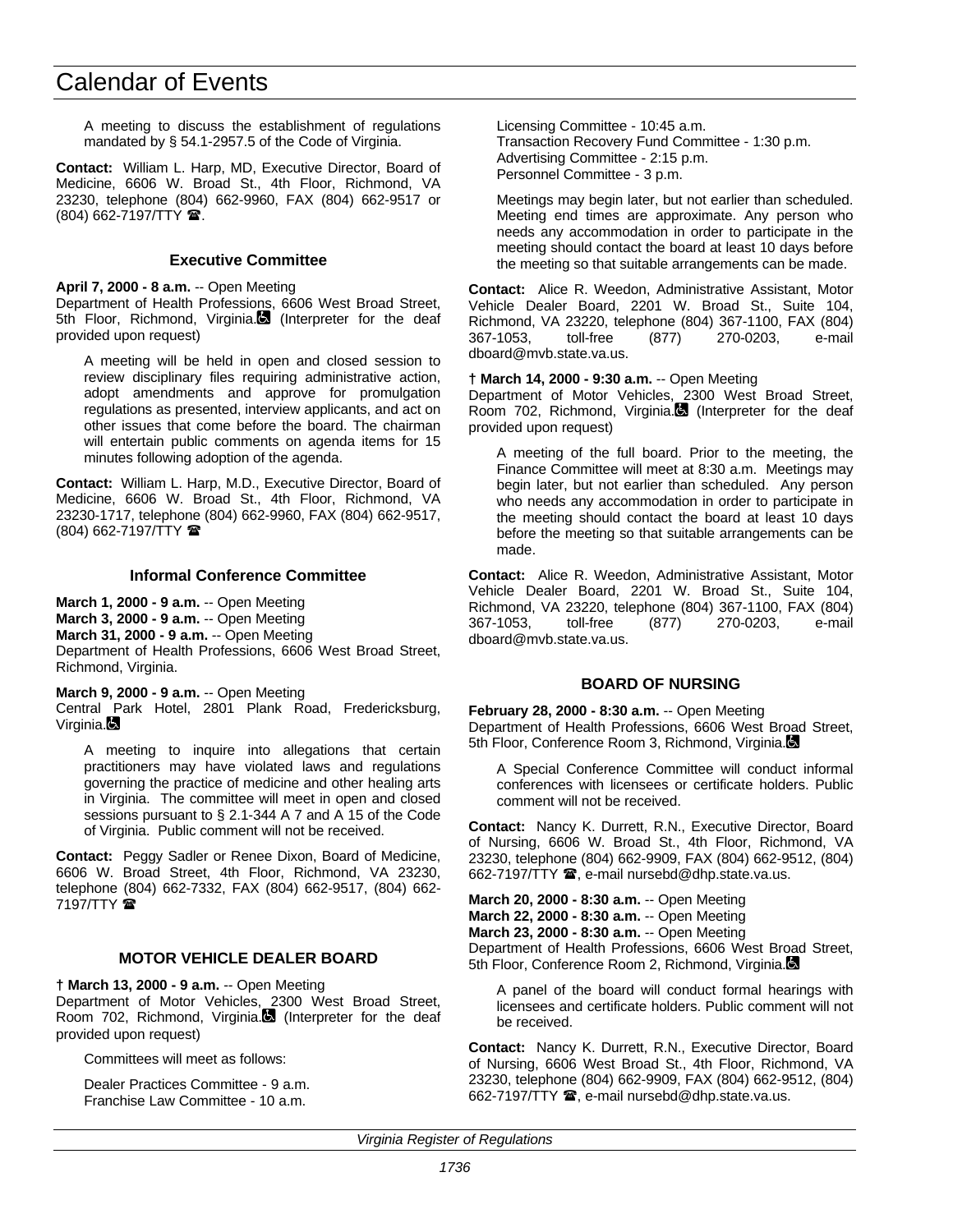## **BOARD FOR PROFESSIONAL AND OCCUPATIONAL REGULATION**

**March 27, 2000 - 10 a.m.** -- Open Meeting

Department of Professional and Occupational Regulation, 3600 West Broad Street, Richmond, Virginia.

A general business meeting. Persons desiring to participate in the meeting and requiring special accommodations or interpreter services should contact the department at least two weeks in advance of the meeting. The department fully complies with the Americans with Disabilities Act.

**Contact:** Debra L. Vought, Agency Management Analyst, Department of Professional and Occupational Regulation, 3600 W. Broad St., Richmond, VA 23230, telephone (804) 367-8519 or (804) 367-9753/TTY  $\blacksquare$ 

## **BOARD FOR OPTICIANS**

**† March 18, 2000 - 9 a.m.** -- Open Meeting

Virginia Beach Resort Hotel and Conference Center, 2800 Shore Drive, Virginia Beach, Virginia. (Interpreter for the deaf provided upon request)

A meeting of state opticianry boards and other interested parties to discuss the development of a regional and/or national practical examination and to address other regulatory issues. Any person desiring to attend the meeting and requiring special accommodations or interpretative services should contact the department at least 10 days prior to the meeting so that suitable arrangements can be made. The department fully complies with the Americans with Disabilities Act.

**Contact:** Nancy Taylor Feldman, Assistant Director, Department of Professional and Occupational Regulation, 3600 W. Broad St., Richmond, VA 23230, telephone (804) 367-8590, FAX (804) 367-2474, (804) 367-9753/TTY <sup>2</sup>, email opticians@dpor.state.va.us.

## **† March 19, 2000 - 9 a.m.** -- Open Meeting

Virginia Beach Resort Hotel and Conference Center, 2800 Shore Drive, Virginia Beach, Virginia. (Interpreter for the deaf provided upon request)

A training session for volunteers in the Optician Volunteer Network. Persons desiring to attend the meeting and requiring special accommodations or interpretative services should contact the department at least 10 days prior to the meeting so that suitable arrangements can be made. The department fully complies with the Americans with Disabilities Act.

**Contact:** Nancy Taylor Feldman, Assistant Director, Department of Professional and Occupational Regulation, 3600 W. Broad St., Richmond, VA 23230, telephone (804) 367-8590, FAX (804) 367-2474, (804) 367-9753/TTY <sup>3</sup>, email opticians@dpor.state.va.us.

## **VIRGINIA OUTDOORS FOUNDATION**

## **Preservation Trust Fund Advisory Board-Region II**

**† February 29, 2000 - 10 a.m.** -- Open Meeting Culpeper County Office Building, Board of Supervisors' Meeting Room, Culpeper, Virginia.

A meeting to review Preservation Trust Fund Region II applications.

**Contact:** Sherry Buttrick, Virginia Outdoors Foundation, 1010 Harris St., #4, Charlottesville, VA 22903, telephone (804) 293-3423, FAX (804) 293-3859, e-mail vofsherryb@aol.com.

## **Preservation Trust Fund Advisory Board-Region V**

**† March 1, 2000 - 10:30 a.m.** -- Open Meeting

Lynchburg Chamber of Commerce, Conference Room, Lynchburg, Virginia.

A meeting to review Preservation Trust Fund Region V applications.

**Contact:** Sherry Buttrick, Director, Charlottesville Office, Virginia Outdoors Foundation, 1010 Harris Street, #4, Charlottesville, VA 22903, telephone (804) 293-3423, FAX (804) 293-3859, e-mail vofsherryb@aol.com.

## **BOARD OF PHARMACY**

**† March 24, 2000 - 9 a.m.** -- Open Meeting Department of Health Professions, 6606 West Broad Street, 5th Floor, Conference Room 2, Richmond, Virginia.

A board panel will hear formal hearings. Public comments will not be received.

**Contact:** Elizabeth Scott Russell, Executive Director, Board of Pharmacy, 6606 W. Broad St., 4th Floor, Richmond, VA 23230, telephone (804) 662-9911 or FAX (804) 662-9313.

## **Special Conference Committee**

**† March 14, 2000 - 9 a.m.** -- Open Meeting

Department of Health Professions, 6606 West Broad Street, 5th Floor, Conference Room 3, Richmond, Virginia.

A Special Conference Committee will hear informal conferences. Public comments will not be received.

**Contact:** Elizabeth Scott Russell, Executive Director, Board of Pharmacy, 6606 W. Broad St., 4th Floor, Richmond, VA 23230, telephone (804) 662-9911 or FAX (804) 662-9313.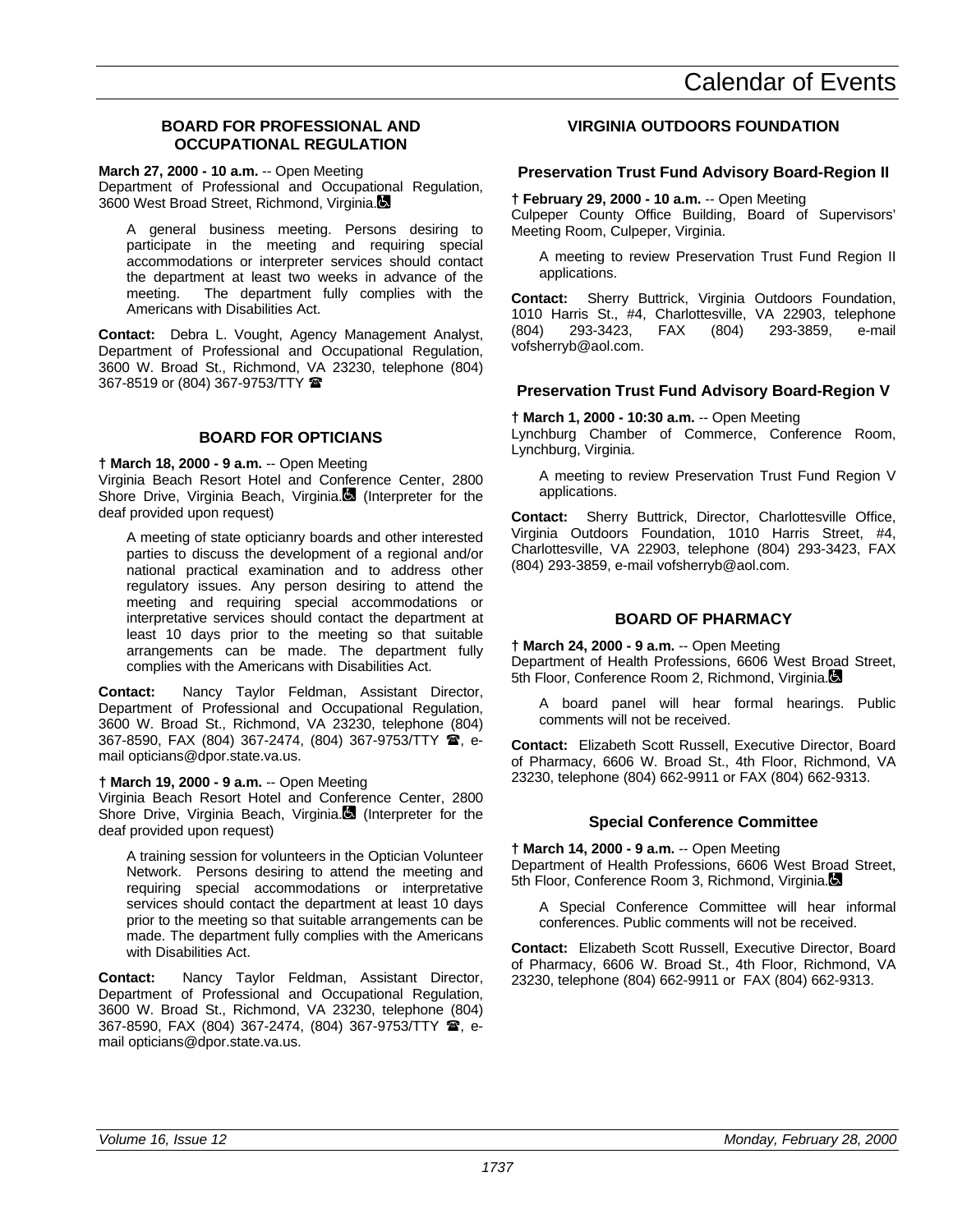## **VIRGINIA RECYCLING MARKETS DEVELOPMENT COUNCIL**

#### **† March 14, 2000 - 10 a.m.** -- Open Meeting

Central Virginia Waste Management Authority, 2104 West Laburnum Avenue, Board Room, Richmond, Virginia. (Interpreter for the deaf provided upon request)

A quarterly meeting. The council will discuss solid waste and recycling issues considered by the 2000 General Assembly. Meetings are dependent on a quorum of 10. Subcommittee meetings may be held prior to or after the general council meeting.

**Contact:** Michael P. Murphy, Director, Environmental Enhancement, Department of Environmental Quality, P.O. Box 10009, Richmond, VA 23240-0009, telephone (804) 698- 4003, FAX (804) 698-4319, (804) 698-4021/TTY <sup>1</sup>, toll free 1-800-592-5482 or e-mail mpmurphy@deq.state.va.us.

## **REFORESTATION OF TIMBERLANDS BOARD**

**† March 22, 2000 - 10 a.m.** -- Open Meeting Department of Forestry, Central Office, Charlottesville, Virginia.

A meeting to review forestry related legislation debated in the 2000 General Assembly session, discuss the merits of requiring release of pine plantation initially cost-shared under the RT Program, and review program status and accomplishments.

**Contact:** Phil T. Grimm, Staff Forester, Department of Forestry, 900 Natural Resources Dr., Suite 800, Charlottesville, VA 22903, telephone (804) 977-6555, FAX (804) 296-2369, e-mail grimmp@dof.state.va.us.

## **BOARD OF REHABILITATIVE SERVICES**

**† March 23, 2000 - 10 a.m.** -- Open Meeting Department of Rehabilitative Services, Headquarters, 8004 Franklin Farms Drive, Richmond, Virginia.

A regularly scheduled board meeting.

**Contact:** Barbara Tyson, Department of Rehabilitative Services, 8004 Franklin Farms Dr., P.O. Box K-300, Richmond, VA 23288-0300, telephone (804) 662-7010, FAX (804) 662-7696, toll-free (800) 552-5019, (804) 662-9040/TTY  $**2**$ , e-mail drs@drs.state.va.us.

## **VIRGINIA RESOURCES AUTHORITY**

**March 14, 2000 - 9 a.m.** -- Open Meeting

**April 11, 2000 - 9 a.m.** -- Open Meeting

Virginia Resources Authority, 707 East Main Street, 2nd Floor Conference Room, Richmond, Virginia.

A meeting to approve minutes of the prior meeting, to review the authority's operations for the prior month, and to consider other matters and take other actions as the authority may deem appropriate. The planned agenda of the meeting will be available at the offices of the authority one week prior to the date of the meeting. Public comments will be received at the beginning of the meeting.

**Contact:** Benjamin M. Hoyle, Executive Assistant, Virginia Resources Authority, 707 E. Main St., Suite 1350, Richmond, VA 23219, telephone (804) 644-3100 or FAX (804) 644-3109.

#### **SEWAGE HANDLING AND DISPOSAL APPEAL REVIEW BOARD**

**March 1, 2000 - 10 a.m.** -- Open Meeting Henrico County Human Resources Building, 8600 Dixon Powers Road, Board Room, Richmond, Virginia.

A meeting to hear appeals of health department denials of septic tank permits.

**Contact:** Susan C. Sherertz, Secretary to the Board, Sewage Handling and Disposal Appeal Review Board, 1500 E. Main St., Room 115, Richmond, VA 23219, telephone (804) 371-4236 or FAX (804) 225-4003.

## **DEPARTMENT OF TECHNOLOGY PLANNING**

## **Land Records Management Task Force**

**March 28, 2000 - 1:30 p.m.** -- Open Meeting Department of Information Technology, 110 South 7th Street, 3rd floor Conference Room, Richmond, Virginia.

A regular business meeting.

**Contact:** Diane Wresinski, Policy and Planning Specialist, Department of Technology Planning, 110 S. 7th St., Suite 135, Richmond, VA 23219, telephone (804) 371-2750, e-mail dwresinski@dtp.state.va.us.

## **BOARD FOR THE VISUALLY HANDICAPPED**

**† April 18, 2000 - 1 p.m.** -- Open Meeting

Department for the Visually Handicapped, 397 Azalea Avenue, Richmond, Virginia. (Interpreter for the deaf provided upon request)

The Board for the Visually Handicapped is an advisory board responsible for advising the Governor, the Secretary of Health and Human Resources, the Commissioner, and the General Assembly on the delivery of public services to the blind and the protection of their rights. The board also reviews and comments on policies, budgets and requests for appropriations for the department. At this regular meeting, the board will receive information regarding department activities and operations, review expenditures from the board's endowment fund, and discuss other issues raised for board members.

**Contact:** Katherine C. Proffitt, Administrative Staff Assistant, Department for the Visually Handicapped, 397 Azalea Ave.,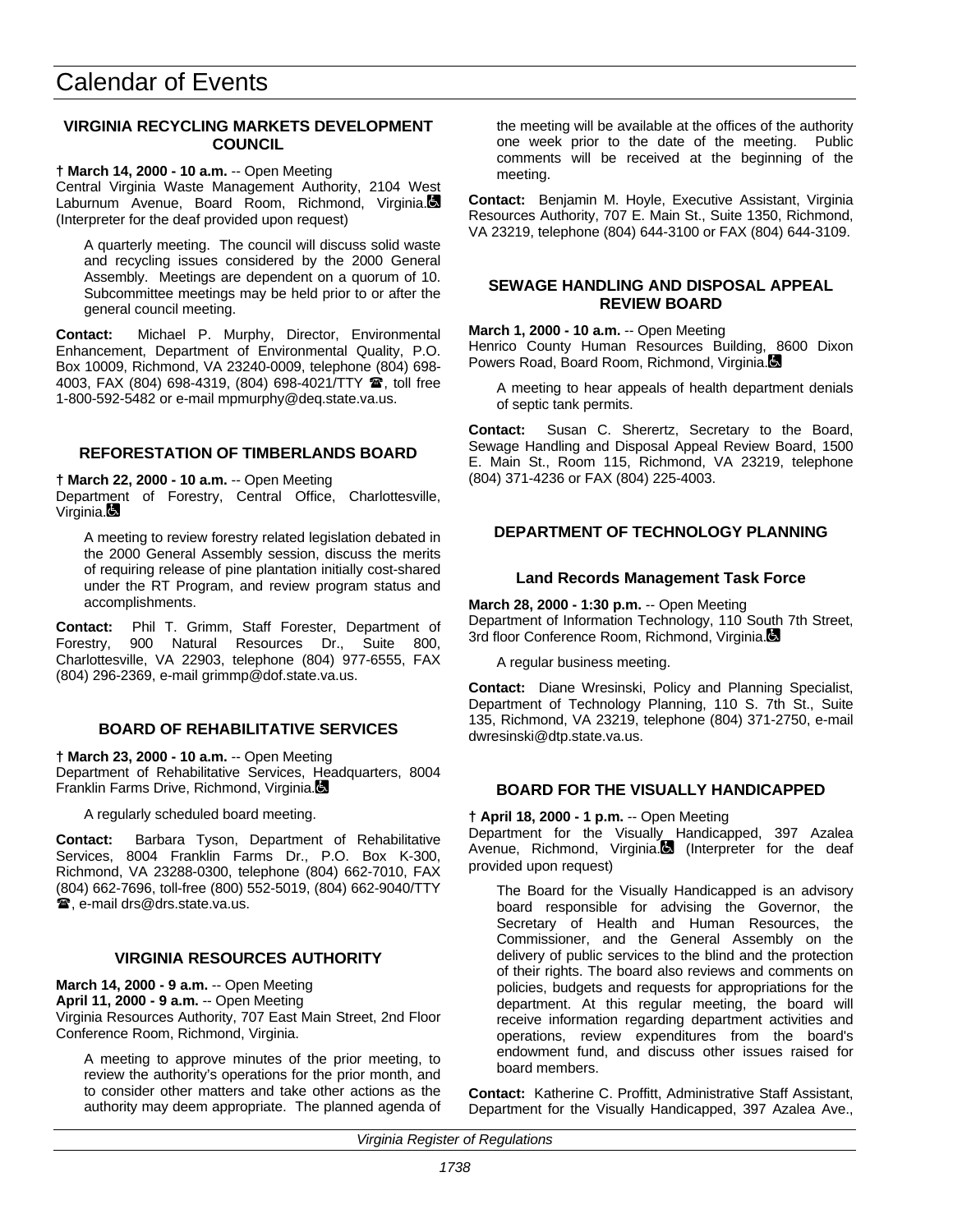Richmond, VA 23227, telephone (804) 371-3145, FAX (804) 371-3157, toll-free (800) 622-2155, (804) 371-3140/TTY 全, e-mail proffikc@dvh.state.va.us.

## **DEPARTMENT FOR THE VISUALLY HANDICAPPED**

#### **Statewide Rehabilitation Council for the Blind**

#### **March 4, 2000 - 10 a.m.** -- Open Meeting

Department for the Visually Handicapped, Administrative Headquarters, 397 Azalea Avenue, Richmond, Virginia. (Interpreter for the deaf provided upon request)

The council meets quarterly to advise the Department for the Visually Handicapped on matters related to vocational rehabilitation services for the blind and visually impaired citizens of the Commonwealth.

**Contact:** James G. Taylor, Vocational Rehabilitation Program Director, Department for the Visually Handicapped, 397 Azalea Ave., Richmond, VA, 23227, telephone (804) 371- 3111, FAX (804) 371-3351, toll-free (800) 622-2155, (804) 371-3140/TTY  $\hat{\mathbf{x}}$ , e-mail taylorig@dvh.state.va.us.

#### **VIRGINIA VOLUNTARY FORMULARY BOARD**

**March 3, 2000 - 10 a.m.** -- Public Hearing

Washington Building, 1100 Bank Street, 2nd Floor Conference Room, Richmond, Virginia.

A public hearing to consider the proposed adoption and issuance of revisions to the Virginia Voluntary Formulary. The proposed revisions to the formulary add and delete drugs to/from the Formulary that became effective on July 27, 1998, and the most recent supplement to the formulary. Copies of the proposed additions and deletions are available for inspection at the Department of Health, Bureau of Pharmacy Services, 101 N. 14th St., Room S-45, P.O. Box 2448, Richmond, Virginia 23218. Written comments received prior to 5 p.m. on March 3, 2000, will be made a part of the hearing record and considered by the formulary board.

**Contact:** James K. Thomson, Director, Bureau of Pharmacy Services, State Board of Health, 101 N. 14th St., Room S-45, P.O. Box 2448, Richmond VA 23218, telephone (804) 786- 4326.

#### **VIRGINIA WASTE MANAGEMENT BOARD**

**March 2, 2000 - 9 a.m.** -- Open Meeting

Department of Environmental Quality, 629 East Main Street, 10th Floor, Conference Room, Richmond, Virginia.

A public meeting to receive comments on the board's intended regulatory action to amend regulations 9 VAC 20-70-10 et seq., Financial Assurance Regulations for Solid Waste Management Facilities.

**Contact:** Melissa Porterfield, Department of Environmental Quality, P.O. Box 10009, Richmond, VA 23240, telephone

(804) 698-4238, (804) 698-4021/TTY **雷**, e-mail msporterfi@deq.state.va.us.

### **BOARD FOR WASTE MANAGEMENT FACILITY OPERATORS**

## **† March 31, 2000 - 10 a.m.** -- Open Meeting

Department of Professional and Occupational Regulation, 3600 West Broad Street, Conference Room 5 W, Richmond, Virginia.

A meeting to conduct routine business. A public comment period will be held at the beginning of the meeting.

**Contact:** David E. Dick, Assistant Director, Department of Professional and Occupational Regulation, 3600 W. Broad St, Richmond, VA 23230, telephone (804) 367-8505, FAX (804) 367-2475, (804) 367-9753/TTY **雷,** e-mail wastemg@dpor.state.va.us.

### **BOARD FOR WATERWORKS AND WASTEWATER WORKS OPERATORS**

#### **March 16, 2000 - 8:30 a.m.** -- Open Meeting

Department of Professional and Occupational Regulation, 3600 West Broad Street, Conference Room 5W, Richmond, Virginia.

A meeting to conduct routine business and adopt proposed regulations. A public comment period will be held at the beginning of the meeting.

**Contact:** David E. Dick, Assistant Director, Department of Professional and Occupational Regulation, 3600 W. Broad Street, Richmond, VA 23230, telephone (804) 367-8505, FAX (804) 367-2475, (804) 367-9753/TTY **雷**, e-mail waterwasteoper@dpor.state.va.us.

#### **STATE WATER CONTROL BOARD**

**† March 7, 2000 - 7 p.m.** -- Public Hearing William C. Campbell High School, Naruna, Virginia.

A public hearing to receive comments on the proposed issuance of a Virginia Water Protection Permit to LG & E Westmoreland - Altavista for the operation of a water supply intake on the Roanoke River in Altavista.

**Contact:** Joseph Hassell, Department of Environmental Quality, P.O. Box 10009, Richmond, VA 23240, telephone<br>(804) 698-4072, (804) 698-4021/TTY **28**, e-mail 698-4021/TTY  $\bullet$ . jphassell@deq.state.va.us.

## **VIRGINIA WORKFORCE COUNCIL**

**February 28, 2000 - 10 a.m.** -- Open Meeting

Virginia Employment Commission, Central Office, 703 East Main Street, Conference Room 303, Richmond, Virginia. (Interpreter for the deaf provided upon request)

A meeting of the Committee on WIA and Coordinated Planning to consider certification of training providers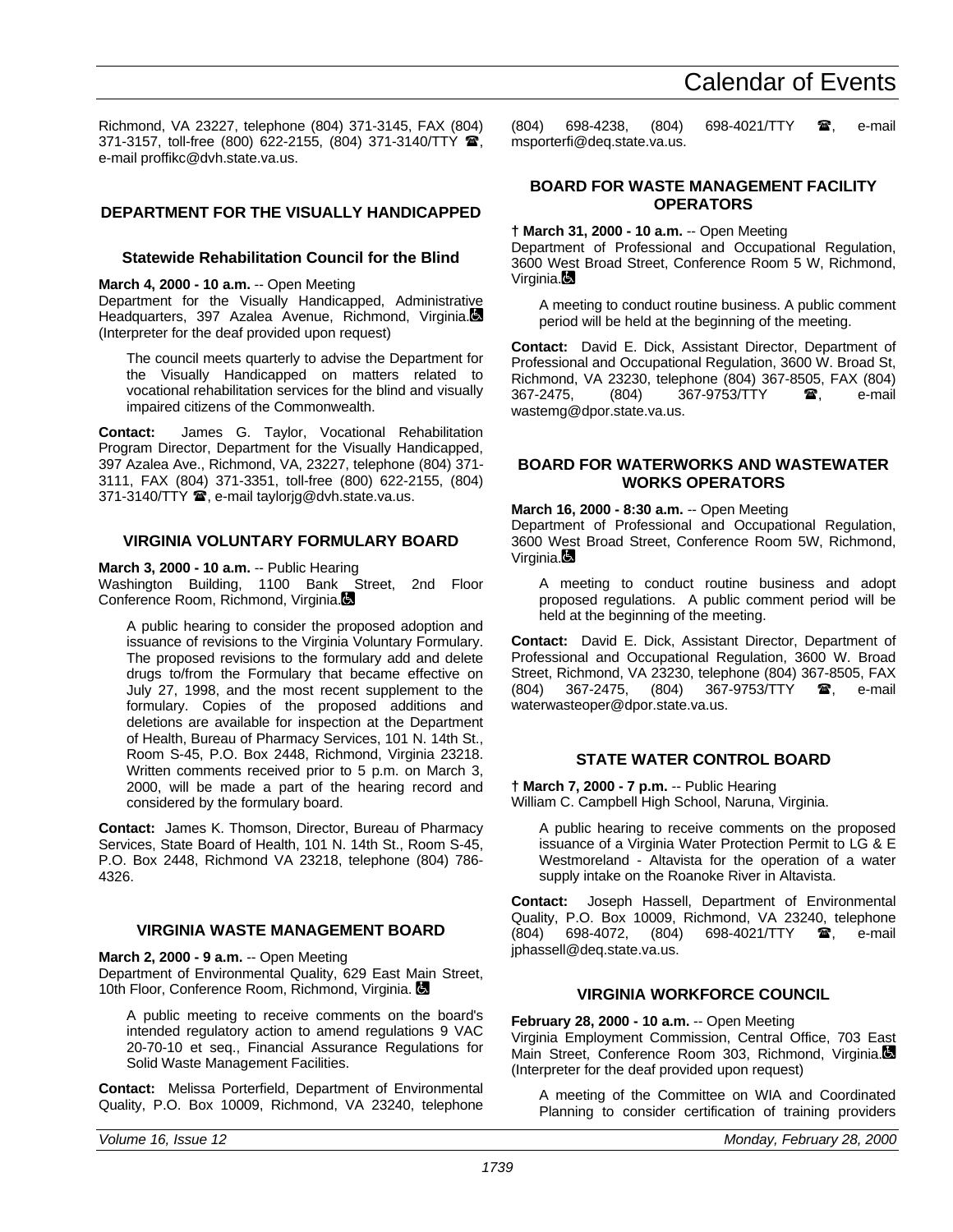under the Workforce Investment Act (WIA) and the state five-year strategic plan.

**Contact:** Gail Robinson, Virginia Workforce Council Liaison, Virginia Employment Commission, P.O. Box 1358, Richmond, VA 23218-1358, telephone (804) 225-3070, FAX (804) 786- 5891 or (804) 371-8050/TTY

**February 29, 2000 - 10 a.m.** -- Open Meeting

Virginia Employment Commission, Central Office, 703 East Main Street, Conference Room 303, Richmond, Virginia. (Interpreter for the deaf provided upon request)

A meeting of the Existing and Hard to Employ Committee to consider an alternate formula based on unemployment for distribution of 30% of the youth/adult local allocation of Workforce Investment Act (WIA) funds. Performance measure and related matters may also be discussed.

**Contact:** Gail Robinson, Virginia Workforce Council Liaison, Virginia Employment Commission, P.O. Box 1358, Richmond, VA 23218-1358, telephone (804) 225-3070, FAX (804) 786- 5891 or (804) 371-8050/TTY  $\blacksquare$ 

# **LEGISLATIVE**

#### **Notice to Subscribers**

Legislative meetings held during the Session of the General Assembly are exempted from publication in *The Virginia Register of Regulations*. You may call Legislative Information for information on standing committee meetings. The number is (804) 698-1500.

#### **OPEN MEETINGS**

#### **February 28**

Agriculture and Consumer Services, Department of

- Virginia Sheep Industry Board

† Alcoholic Beverage Control Board

Hearing Aid Specialists, Board for

Nursing, Board of

- Special Conference Committee

Workforce Council, Virginia

- WIA and Coordinated Planning Committee

#### **February 29**

Architects, Professional Engineers, Land Surveyors, Certified Interior Designers and Landscape Architects, Board for

- Electronic Seal and Signature Committee

† Outdoors Foundation, Virginia

- Preservation Trust Fund Advisory Board - Region II Workforce Council, Virginia

Existing Workforce and the Hard to Employ **Committee** 

#### **March 1**

Agriculture and Consumer Services, Department of - Virginia Marine Products Board

- Architects, Professional Engineers, Land Surveyors, Certified Interior Designers and Landscape Architects, Board for
	- Certified Interior Designer Section

Emergency Planning Committee, Local - Winchester Medicine, Board of

- Informal Conference Committee

† Outdoors Foundation, Virginia

- Preservation Trust Fund Advisory Board - Region V Sewage Handling and Disposal Appeal Review Board

#### **March 2**

Waste Management Board, Virginia

#### **March 3**

† At-Risk Youth and Their Families, Comprehensive Services for

- State Management Team † Dentistry, Board of

Medicine, Board of

- Informal Conference Committee

#### **March 4**

Visually Handicapped, Board for the - Statewide Rehabilitation Council

#### **March 6**

Cosmetology, Board for † Housing and Community Development, Board of Labor and Industry, Department of - Safety and Health Codes Board

#### **March 7**

Asbestos and Lead, Virginia Board for Hopewell Industrial Safety Council

#### **March 8**

† Agriculture and Consumer Services, Department of - Virginia Cotton Board

Architects, Professional Engineers, Land Surveyors, Certified Interior Designers and Landscape Architects, Board for

Funeral Directors and Embalmers, Board of

† Interagency Coordinating Council, Virginia

#### **March 9**

Game and Inland Fisheries, Board of Medicine, Board of

- Informal Conference Committee

## **March 10**

Game and Inland Fisheries, Board of

## **March 13**

† Alcoholic Beverage Control Board Library Board, State Local Government, Commission on † Motor Vehicle Dealer Board

- Advertising Committee
	- Dealer Practices Committee
- Franchise Law Committee
- Licensing Committee
- Personnel Committee
- Transaction Recovery Fund Committee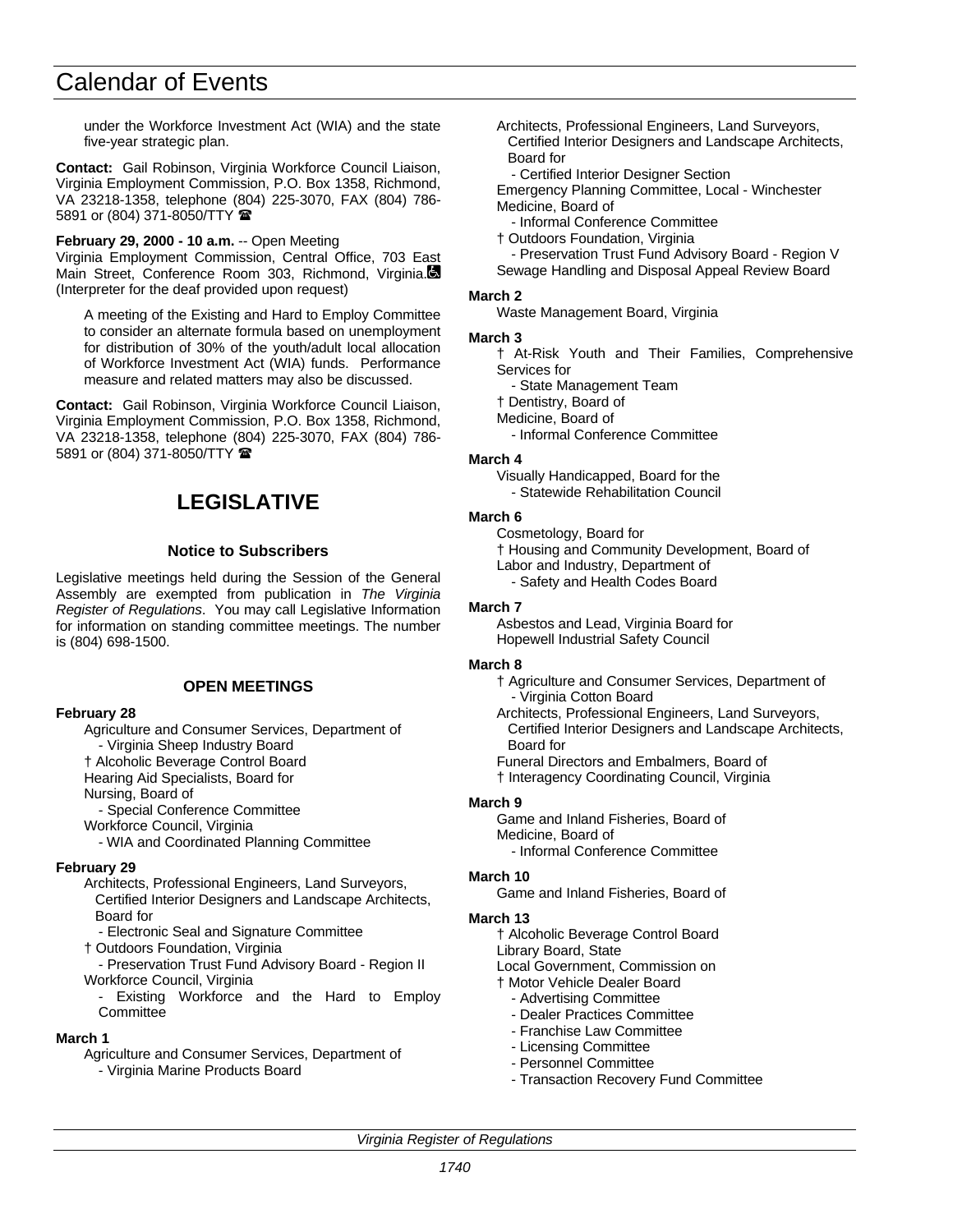**March 14**

- † Agriculture and Consumer Services, Department of - Virginia Bright Flue-Cured Tobacco Board
- † Environmental Quality, Department of
- † Health, Department of
	- Biosolids Use Information Committee
- Biosolids Use Regulations Advisory Committee
- Higher Education for Virginia, State Council of
- † Motor Vehicle Dealer Board
- Finance Committee
- † Pharmacy, Board of
- Special Conference Committee
- † Recycling Markets Development Council, Virginia
- Resources Authority, Virginia
- Board of Directors

#### **March 15**

- † Environmental Quality, Department of
- Funeral Directors and Embalmers, Board of
- Legislative Committee
- † Historic Resources, Department of
- State Review Board/Historic Resources Board

#### **March 16**

- Agriculture and Consumer Services, Department of
- † Environmental Quality, Department of
- † Labor and Industry, Department of
- Virginia Apprenticeship Council
- Waterworks and Wastewater Works Operators, Board for

#### **March 17**

- † Dentistry, Board of
	- Special Conference Committee
- † Housing and Community Development, Department of - State Building Code Technical Review Board

#### **March 18**

† Opticians, Board for

## **March 19**

† Opticians, Board for

## **March 20**

Nursing, Board of

#### **March 21**

Environmental Quality, Department of - Ground Water Protection Steering Committee Higher Education for Virginia, State Council of † Litter Control and Recycling Fund Advisory Board

#### **March 22**

Nursing, Board of † Reforestation Timberlands Board

#### **March 23**

† Aging, Commonwealth Council on Education, Board of Medicine, Board of - Advisory Board of Athletic Training Nursing, Board of † Rehabilitative Services, Board of

#### **March 24**

† Pharmacy, Board of

### **March 27**

- † Agricultural Council, Virginia † Alcoholic Beverage Control Board
- Professional and Occupational Regulation, Board for

#### **March 28**

† Agricultural Council, Virginia Marine Resources Commission Technology Planning, Department of - Land Records Management Task Force

#### **March 29**

- † At-Risk Youth and Their Families, Comprehensive Services for
	- State Executive Council

#### **March 31**

Medicine, Board of - Informal Conference Committee

† Waste Management Facility Operators, Board for

#### **April 3**

Medical Assistance Services, Department of - Medicaid Pharmacy Liaison Committee

#### **April 4**

Hearing Aid Specialists, Board for

#### **April 5**

† Independent Living Council, Virginia Statewide

#### **April 7**

Medicine, Board of - Executive Committee

#### **April 8**

† Health Professions, Department of - Health Practitioners' Intervention Program

#### **April 10**

† Alcoholic Beverage Control Board

#### **April 11**

Higher Education for Virginia, State Council of Resources Authority, Virginia - Board of Directors

#### **April 18**

† Visually Handicapped, Board for the

## **April 19**

† Accountancy, Board of

#### **April 24**

† Alcoholic Beverage Control Board

#### **April 26**

- † At-Risk Youth and Their Families, Comprehensive Services for
	- State Executive Council
- † Education, Board of

#### **April 27**

† Education, Board of

## **May 8**

† Alcoholic Beverage Control Board